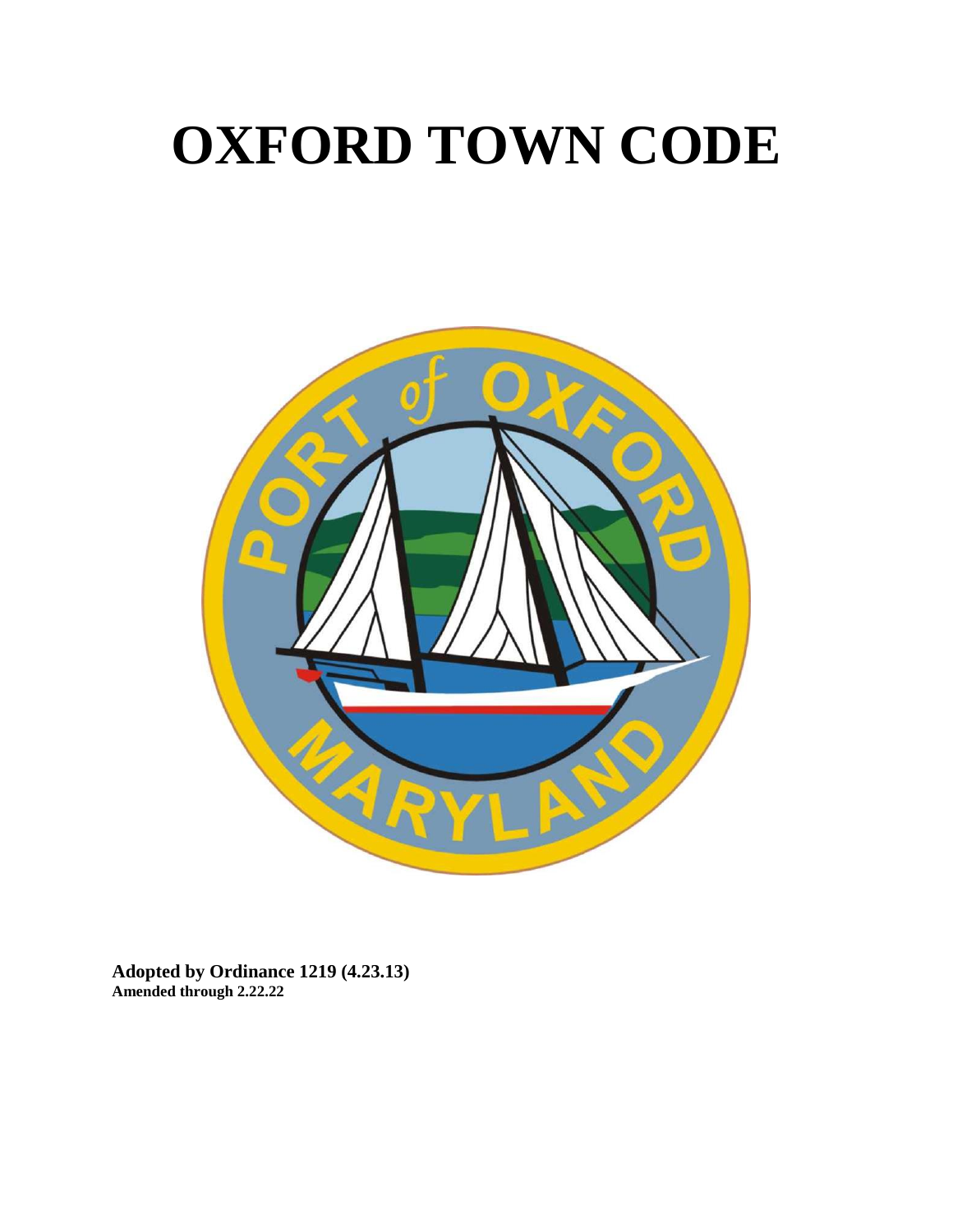# **TABLE OF CONTENTS**

| Section 1.1                                                        |  |  |
|--------------------------------------------------------------------|--|--|
| Section 1.2                                                        |  |  |
|                                                                    |  |  |
|                                                                    |  |  |
|                                                                    |  |  |
|                                                                    |  |  |
|                                                                    |  |  |
| Amendment to Code; effect of new ordinance; amendatory language 10 |  |  |
|                                                                    |  |  |
| General penalty for misdemeanors; municipal infractions 10         |  |  |
|                                                                    |  |  |
|                                                                    |  |  |
|                                                                    |  |  |
|                                                                    |  |  |
|                                                                    |  |  |
|                                                                    |  |  |
|                                                                    |  |  |
|                                                                    |  |  |
|                                                                    |  |  |
|                                                                    |  |  |
| Section 3.4                                                        |  |  |
|                                                                    |  |  |
|                                                                    |  |  |
|                                                                    |  |  |
|                                                                    |  |  |
|                                                                    |  |  |
|                                                                    |  |  |
|                                                                    |  |  |
|                                                                    |  |  |
|                                                                    |  |  |
|                                                                    |  |  |
|                                                                    |  |  |
|                                                                    |  |  |
| Section 3.15                                                       |  |  |
|                                                                    |  |  |
|                                                                    |  |  |
|                                                                    |  |  |
|                                                                    |  |  |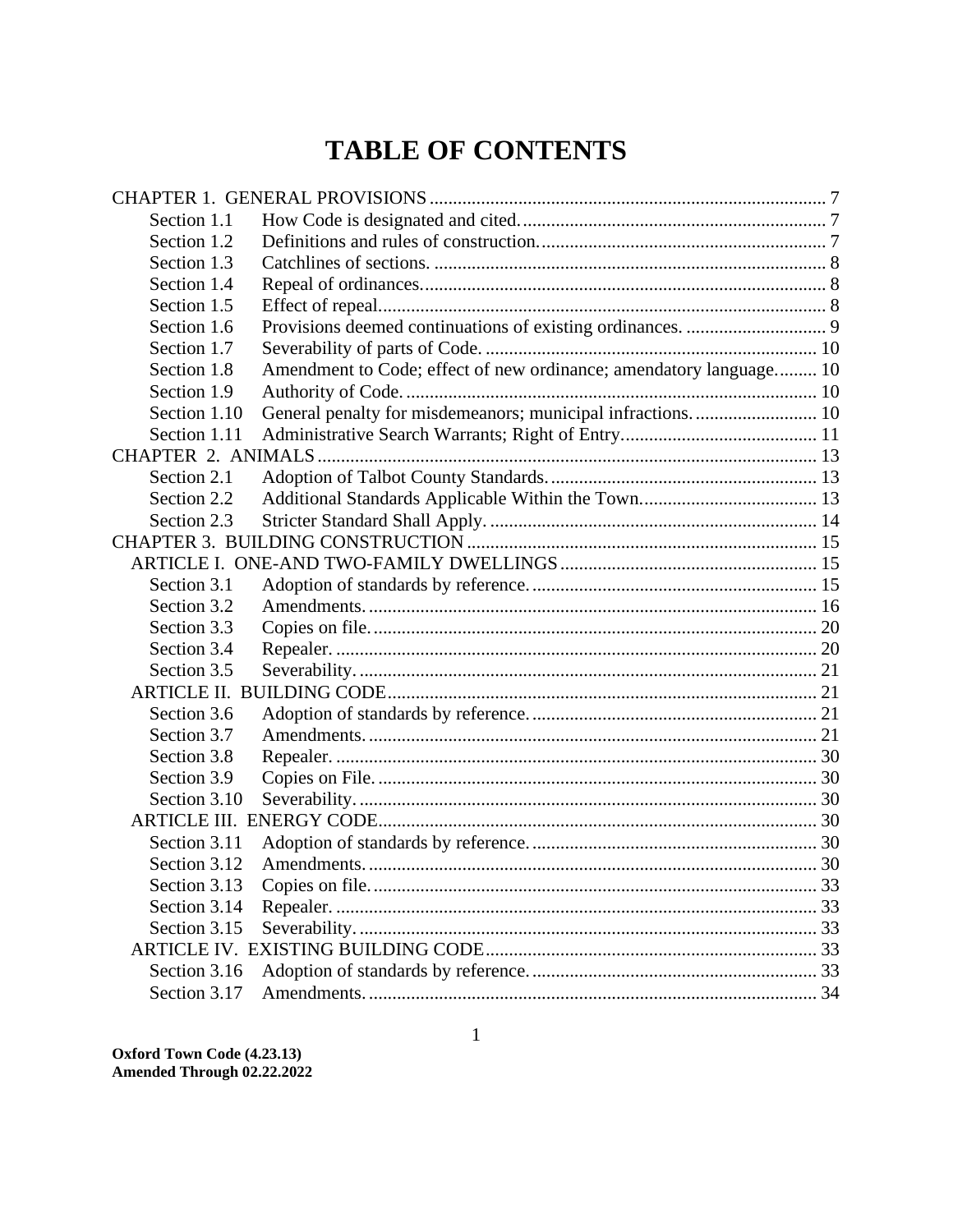| Section 3.18      |                                                                            |  |
|-------------------|----------------------------------------------------------------------------|--|
| Section 3.19      |                                                                            |  |
| Section 3.20      |                                                                            |  |
|                   |                                                                            |  |
|                   |                                                                            |  |
| Section 4.1       |                                                                            |  |
| Section 4.2       |                                                                            |  |
| Section 4.3       |                                                                            |  |
| Section 4.4       |                                                                            |  |
| Section 4.5       |                                                                            |  |
| Section 4.6       |                                                                            |  |
|                   | ARTICLE II. RECONSTRUCTION OF DILAPIDATED STRUCTURES 43                    |  |
| Section 4.7       | Grandfathered Status of Footprint; Dilapidated Structure 43                |  |
|                   |                                                                            |  |
| Section 4.8       |                                                                            |  |
| Section 4.9       |                                                                            |  |
| Section 4.10      |                                                                            |  |
| Section 4.11      |                                                                            |  |
| Section 4.12      |                                                                            |  |
|                   |                                                                            |  |
| Section 4.13      |                                                                            |  |
| Section 4.14      |                                                                            |  |
|                   |                                                                            |  |
|                   |                                                                            |  |
|                   |                                                                            |  |
| Section 5.1       |                                                                            |  |
| Section 5.2       |                                                                            |  |
| Section 5.3       |                                                                            |  |
| <b>SECTION 6.</b> |                                                                            |  |
| Section 6.1       |                                                                            |  |
| Section 6.2       |                                                                            |  |
| Section 6.3       |                                                                            |  |
|                   |                                                                            |  |
| Section 7.1       | Discharge of firearms, air rifles, similar weapons/devices prohibited.  49 |  |
| Section 7.2       |                                                                            |  |
|                   |                                                                            |  |
| Section 8.1       |                                                                            |  |
| Section 8.2       |                                                                            |  |
| Section 8.3       |                                                                            |  |
| Section 8.4       |                                                                            |  |
| Section 8.5       |                                                                            |  |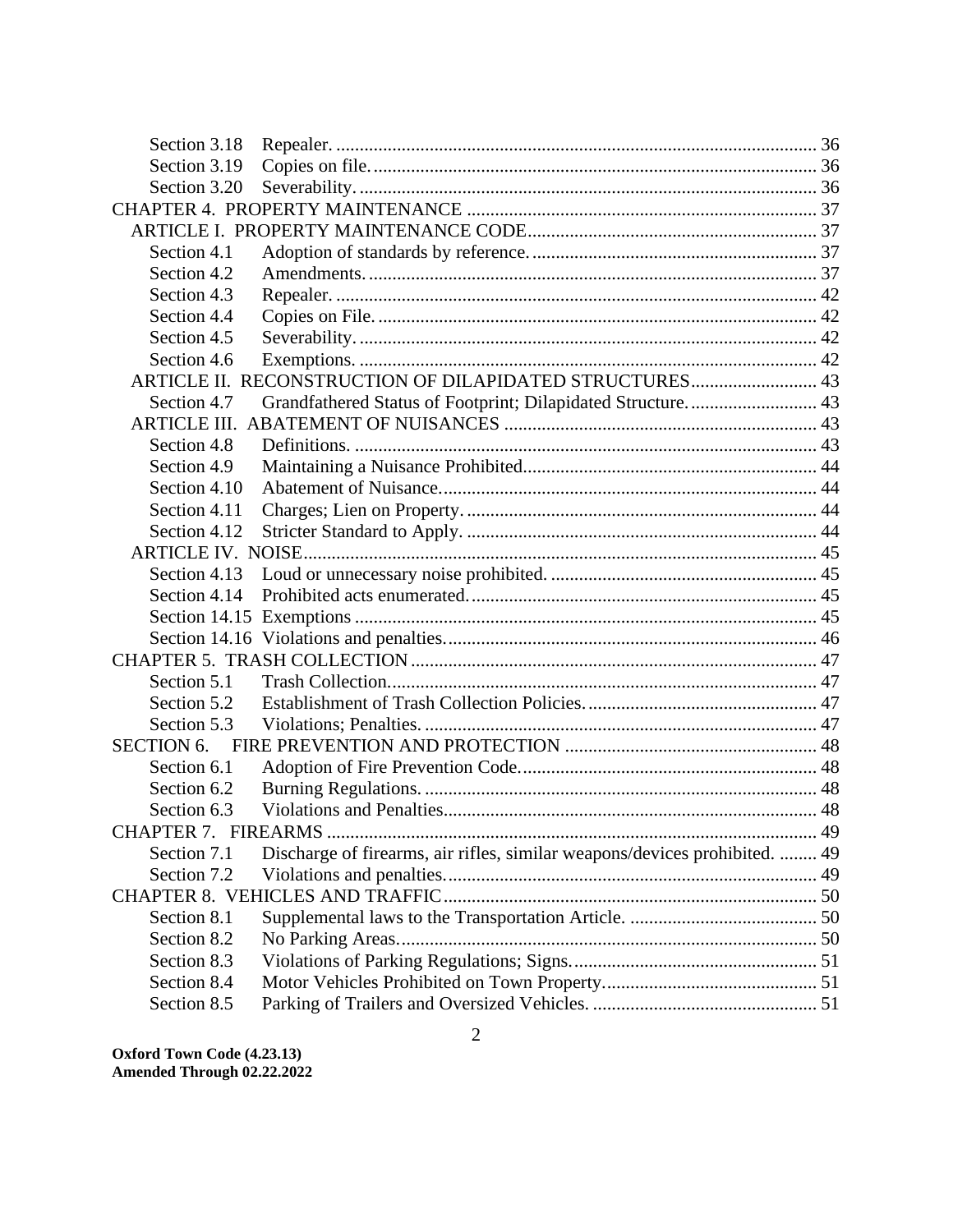| Section 8.6  |                                                                  |  |
|--------------|------------------------------------------------------------------|--|
|              | CHAPTER 9. SIDEWALKS AND PUBLIC PROPERTY AND PUBLIC WAYS  54     |  |
| Section 9.1  |                                                                  |  |
| Section 9.2  |                                                                  |  |
| Section 9.3  |                                                                  |  |
|              |                                                                  |  |
| Section 10.1 |                                                                  |  |
| Section 10.2 |                                                                  |  |
| Section 10.3 |                                                                  |  |
| Section 10.4 |                                                                  |  |
| Section 10.5 |                                                                  |  |
| Section 10.6 |                                                                  |  |
| Section 10.7 |                                                                  |  |
|              |                                                                  |  |
| Section 11.1 |                                                                  |  |
| Section 11.2 |                                                                  |  |
| Section 11.3 |                                                                  |  |
| Section 11.4 |                                                                  |  |
| Section 11.5 |                                                                  |  |
| Section 11.6 |                                                                  |  |
| Section 11.7 |                                                                  |  |
| Section 11.8 |                                                                  |  |
| Section 11.9 | Regulations Concerning Anchoring, Mooring and Secure Berthing of |  |
| Vessels      | 64                                                               |  |
|              |                                                                  |  |
|              |                                                                  |  |
|              |                                                                  |  |
|              |                                                                  |  |
|              |                                                                  |  |
|              |                                                                  |  |
|              |                                                                  |  |
| Section 12.1 |                                                                  |  |
|              |                                                                  |  |
|              |                                                                  |  |
|              |                                                                  |  |
| Section 13.2 |                                                                  |  |
| Section 13.3 |                                                                  |  |
| Section 13.4 |                                                                  |  |
| Section 13.5 |                                                                  |  |
| Section 13.6 |                                                                  |  |
|              |                                                                  |  |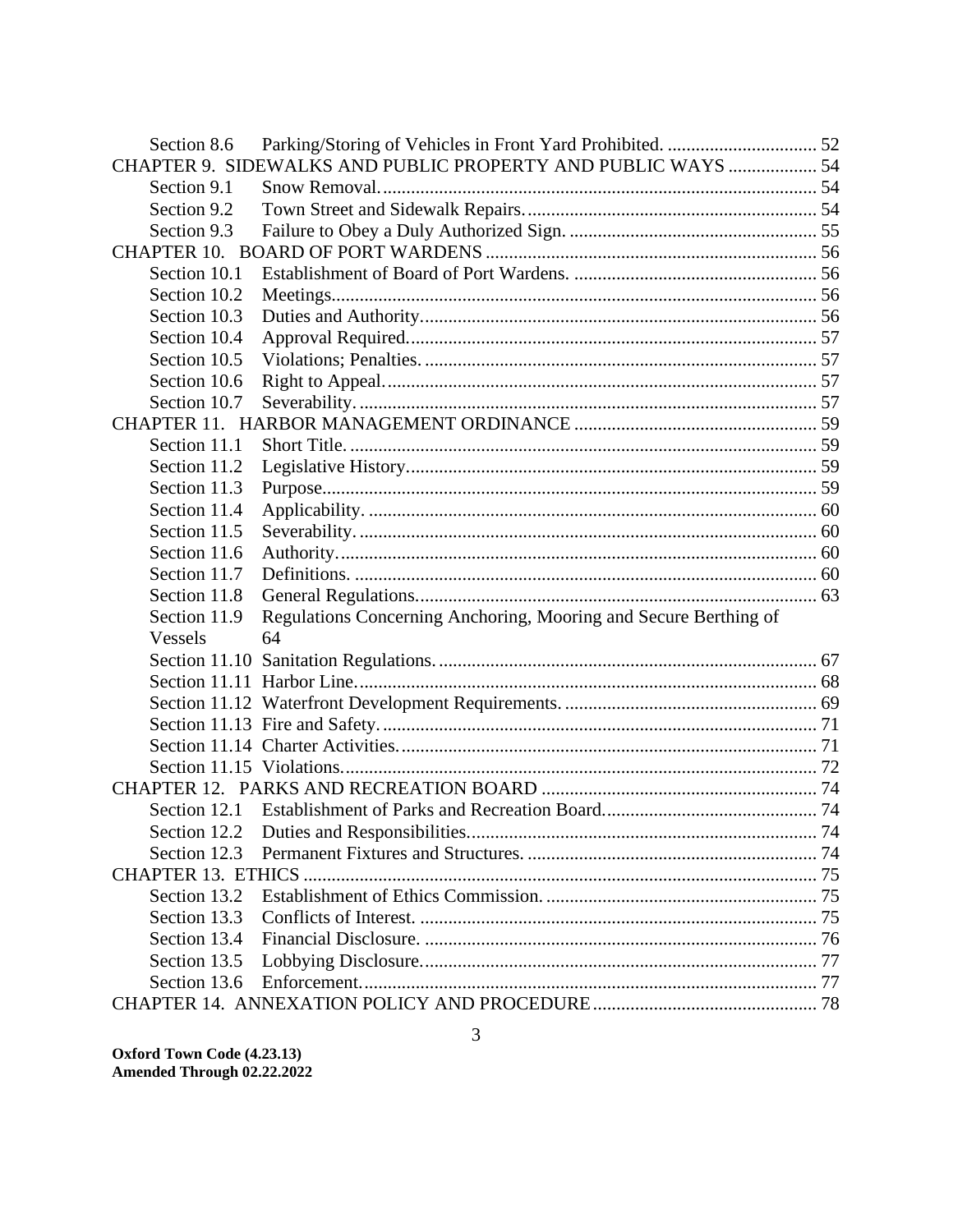| Section 14.1 |                                                                  |  |
|--------------|------------------------------------------------------------------|--|
| Section 14.2 |                                                                  |  |
| Section 14.3 |                                                                  |  |
| Section 14.4 |                                                                  |  |
| Section 14.5 |                                                                  |  |
| Section 14.6 |                                                                  |  |
| Section 14.7 |                                                                  |  |
| Section 14.8 |                                                                  |  |
| Section 14.9 |                                                                  |  |
|              |                                                                  |  |
|              |                                                                  |  |
| Section 15.1 |                                                                  |  |
| Section 15.2 |                                                                  |  |
| Section 15.3 |                                                                  |  |
| Section 15.4 |                                                                  |  |
| Section 15.5 |                                                                  |  |
| Section 15.6 |                                                                  |  |
| Section 15.7 |                                                                  |  |
| Section 15.8 |                                                                  |  |
| Section 15.9 |                                                                  |  |
|              |                                                                  |  |
|              |                                                                  |  |
|              |                                                                  |  |
|              |                                                                  |  |
| Section 16.1 |                                                                  |  |
| Section 16.2 |                                                                  |  |
| Section 16.4 |                                                                  |  |
| Section 16.5 |                                                                  |  |
| Section 16.6 |                                                                  |  |
| Section 16.7 |                                                                  |  |
| Section 16.8 |                                                                  |  |
| Section 16.9 |                                                                  |  |
|              | <b>CHAPTER 17. WATER AND SEWER.</b>                              |  |
|              |                                                                  |  |
| Section 17.1 | Extension of services to properties located within the Town.  96 |  |
|              |                                                                  |  |
| Section 17.3 |                                                                  |  |
| Section 17.4 |                                                                  |  |
|              |                                                                  |  |
| Section 17.6 |                                                                  |  |
| Section 17.7 |                                                                  |  |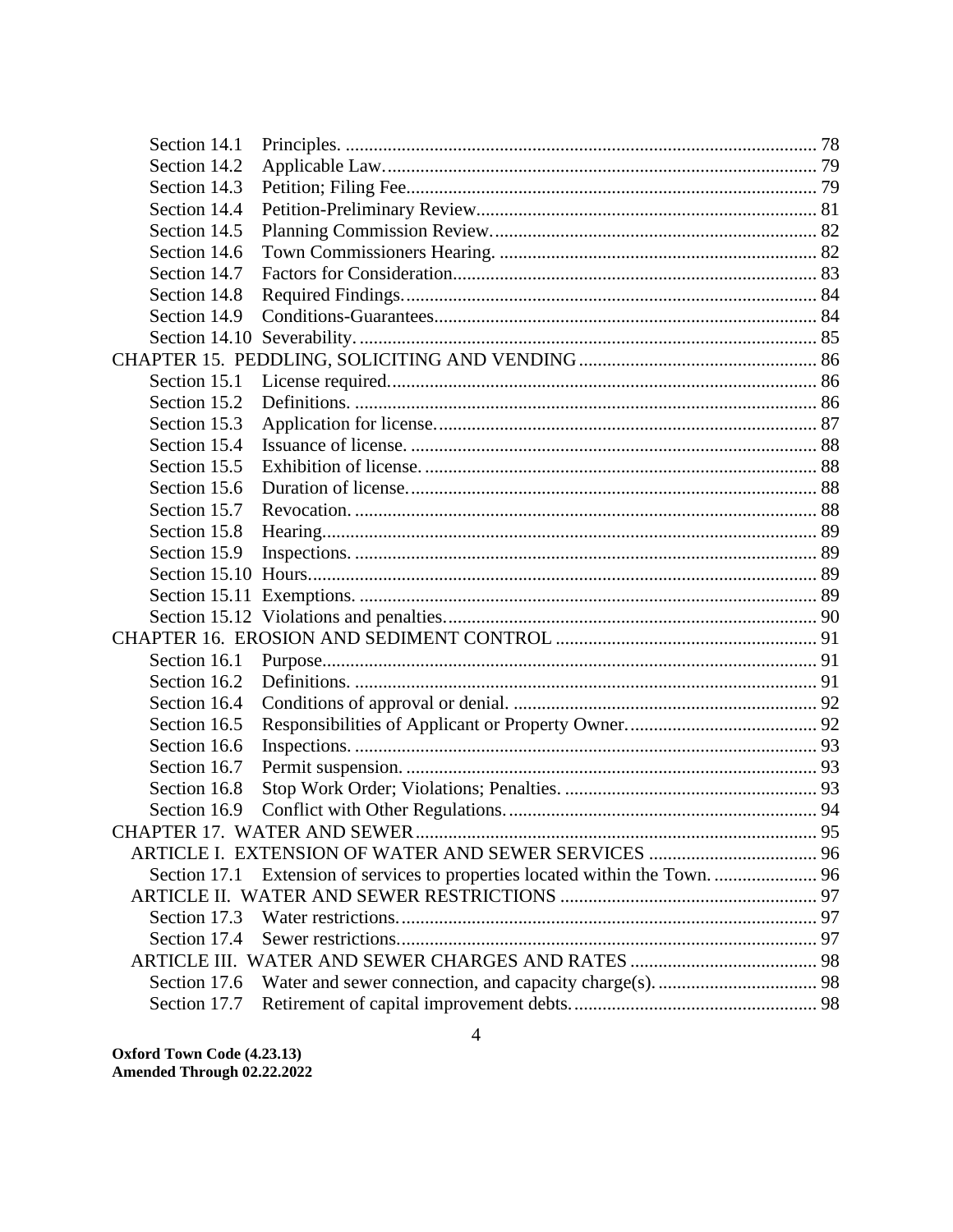| Section 17.14 Abatement of sewer charges after water leak repair 100<br>Section 17.15 Restoration of service after turn off for nonpayment.  102<br>ARTICLE IV. SERVICE INSTALLATION, METERS AND METERING 102<br>ARTICLE VII. BAY RESTORATION FINANCIAL HARDSHIP PROGRAM 105<br>Establishment of Stormwater Management and Shoreline Protection Fund<br>Section 18.1<br>107<br>Section 18.2<br>Purposes of the Shoreline Management and Shoreline Protection Fund 107<br>Stormwater Management and Shoreline Protection Fee 108<br>Section 18.3<br>Section 18.4<br>Section 18.5<br>CHAPTER 19. RESIDENTIAL RENTAL HOUSING LICENSE AND INSPECTION  110<br>Section 19.1<br>Section 19.2<br>Section 19.3<br>Section 19.4<br>License Renewal<br>Section 19.5<br>Section 19.6<br>Section 19.7<br>Section 19.8<br>Section 19.9<br>Section 20.1<br>Section 20.2<br>Section 20.3 |  |  |
|--------------------------------------------------------------------------------------------------------------------------------------------------------------------------------------------------------------------------------------------------------------------------------------------------------------------------------------------------------------------------------------------------------------------------------------------------------------------------------------------------------------------------------------------------------------------------------------------------------------------------------------------------------------------------------------------------------------------------------------------------------------------------------------------------------------------------------------------------------------------------|--|--|
|                                                                                                                                                                                                                                                                                                                                                                                                                                                                                                                                                                                                                                                                                                                                                                                                                                                                          |  |  |
|                                                                                                                                                                                                                                                                                                                                                                                                                                                                                                                                                                                                                                                                                                                                                                                                                                                                          |  |  |
|                                                                                                                                                                                                                                                                                                                                                                                                                                                                                                                                                                                                                                                                                                                                                                                                                                                                          |  |  |
|                                                                                                                                                                                                                                                                                                                                                                                                                                                                                                                                                                                                                                                                                                                                                                                                                                                                          |  |  |
|                                                                                                                                                                                                                                                                                                                                                                                                                                                                                                                                                                                                                                                                                                                                                                                                                                                                          |  |  |
|                                                                                                                                                                                                                                                                                                                                                                                                                                                                                                                                                                                                                                                                                                                                                                                                                                                                          |  |  |
|                                                                                                                                                                                                                                                                                                                                                                                                                                                                                                                                                                                                                                                                                                                                                                                                                                                                          |  |  |
|                                                                                                                                                                                                                                                                                                                                                                                                                                                                                                                                                                                                                                                                                                                                                                                                                                                                          |  |  |
|                                                                                                                                                                                                                                                                                                                                                                                                                                                                                                                                                                                                                                                                                                                                                                                                                                                                          |  |  |
|                                                                                                                                                                                                                                                                                                                                                                                                                                                                                                                                                                                                                                                                                                                                                                                                                                                                          |  |  |
|                                                                                                                                                                                                                                                                                                                                                                                                                                                                                                                                                                                                                                                                                                                                                                                                                                                                          |  |  |
|                                                                                                                                                                                                                                                                                                                                                                                                                                                                                                                                                                                                                                                                                                                                                                                                                                                                          |  |  |
|                                                                                                                                                                                                                                                                                                                                                                                                                                                                                                                                                                                                                                                                                                                                                                                                                                                                          |  |  |
|                                                                                                                                                                                                                                                                                                                                                                                                                                                                                                                                                                                                                                                                                                                                                                                                                                                                          |  |  |
|                                                                                                                                                                                                                                                                                                                                                                                                                                                                                                                                                                                                                                                                                                                                                                                                                                                                          |  |  |
|                                                                                                                                                                                                                                                                                                                                                                                                                                                                                                                                                                                                                                                                                                                                                                                                                                                                          |  |  |
|                                                                                                                                                                                                                                                                                                                                                                                                                                                                                                                                                                                                                                                                                                                                                                                                                                                                          |  |  |
|                                                                                                                                                                                                                                                                                                                                                                                                                                                                                                                                                                                                                                                                                                                                                                                                                                                                          |  |  |
|                                                                                                                                                                                                                                                                                                                                                                                                                                                                                                                                                                                                                                                                                                                                                                                                                                                                          |  |  |
|                                                                                                                                                                                                                                                                                                                                                                                                                                                                                                                                                                                                                                                                                                                                                                                                                                                                          |  |  |
|                                                                                                                                                                                                                                                                                                                                                                                                                                                                                                                                                                                                                                                                                                                                                                                                                                                                          |  |  |
|                                                                                                                                                                                                                                                                                                                                                                                                                                                                                                                                                                                                                                                                                                                                                                                                                                                                          |  |  |
|                                                                                                                                                                                                                                                                                                                                                                                                                                                                                                                                                                                                                                                                                                                                                                                                                                                                          |  |  |
|                                                                                                                                                                                                                                                                                                                                                                                                                                                                                                                                                                                                                                                                                                                                                                                                                                                                          |  |  |
|                                                                                                                                                                                                                                                                                                                                                                                                                                                                                                                                                                                                                                                                                                                                                                                                                                                                          |  |  |
|                                                                                                                                                                                                                                                                                                                                                                                                                                                                                                                                                                                                                                                                                                                                                                                                                                                                          |  |  |
|                                                                                                                                                                                                                                                                                                                                                                                                                                                                                                                                                                                                                                                                                                                                                                                                                                                                          |  |  |
|                                                                                                                                                                                                                                                                                                                                                                                                                                                                                                                                                                                                                                                                                                                                                                                                                                                                          |  |  |
|                                                                                                                                                                                                                                                                                                                                                                                                                                                                                                                                                                                                                                                                                                                                                                                                                                                                          |  |  |
|                                                                                                                                                                                                                                                                                                                                                                                                                                                                                                                                                                                                                                                                                                                                                                                                                                                                          |  |  |
|                                                                                                                                                                                                                                                                                                                                                                                                                                                                                                                                                                                                                                                                                                                                                                                                                                                                          |  |  |
|                                                                                                                                                                                                                                                                                                                                                                                                                                                                                                                                                                                                                                                                                                                                                                                                                                                                          |  |  |
|                                                                                                                                                                                                                                                                                                                                                                                                                                                                                                                                                                                                                                                                                                                                                                                                                                                                          |  |  |
|                                                                                                                                                                                                                                                                                                                                                                                                                                                                                                                                                                                                                                                                                                                                                                                                                                                                          |  |  |
|                                                                                                                                                                                                                                                                                                                                                                                                                                                                                                                                                                                                                                                                                                                                                                                                                                                                          |  |  |
|                                                                                                                                                                                                                                                                                                                                                                                                                                                                                                                                                                                                                                                                                                                                                                                                                                                                          |  |  |
|                                                                                                                                                                                                                                                                                                                                                                                                                                                                                                                                                                                                                                                                                                                                                                                                                                                                          |  |  |
|                                                                                                                                                                                                                                                                                                                                                                                                                                                                                                                                                                                                                                                                                                                                                                                                                                                                          |  |  |
|                                                                                                                                                                                                                                                                                                                                                                                                                                                                                                                                                                                                                                                                                                                                                                                                                                                                          |  |  |
|                                                                                                                                                                                                                                                                                                                                                                                                                                                                                                                                                                                                                                                                                                                                                                                                                                                                          |  |  |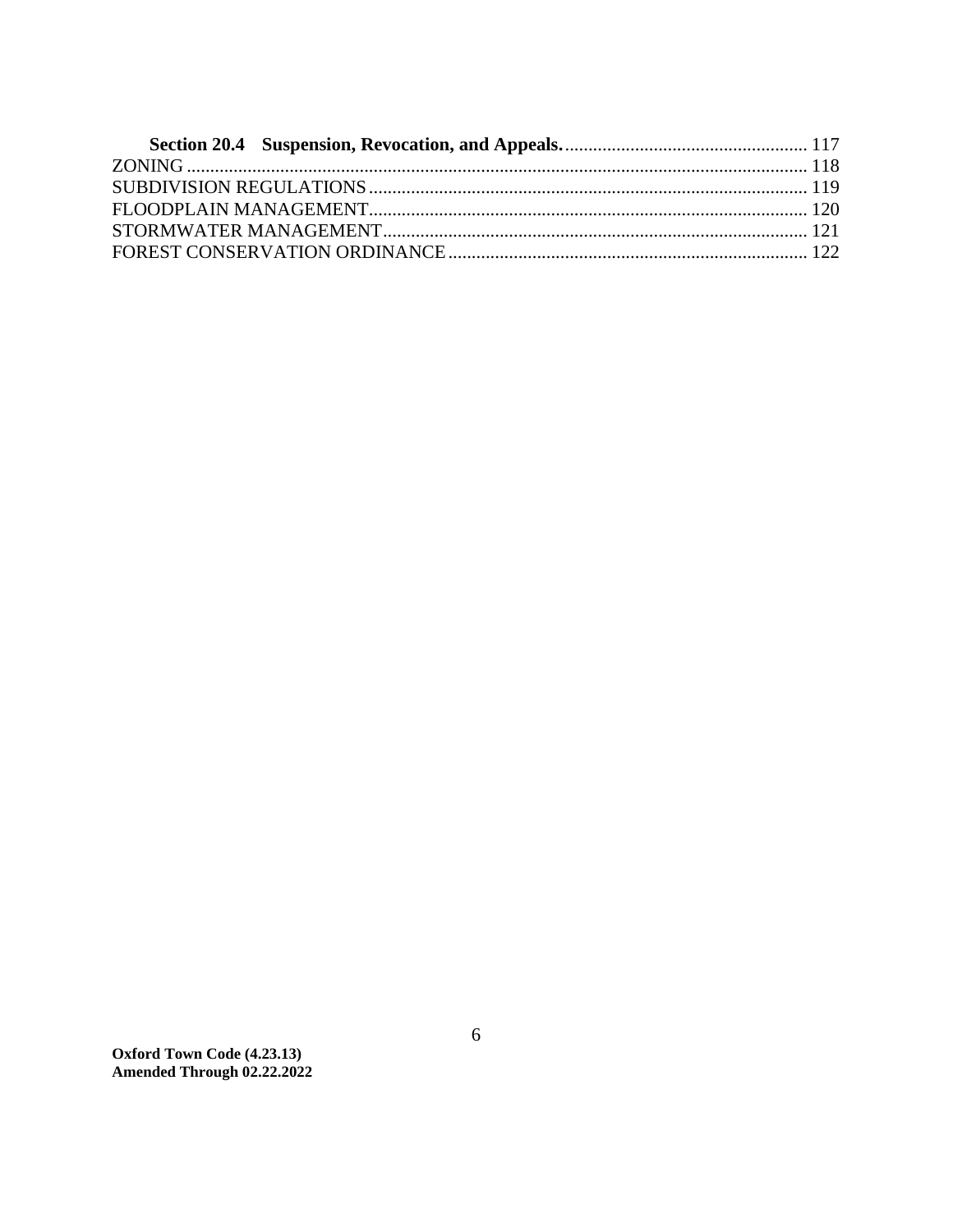# *CHAPTER 1. GENERAL PROVISIONS*

- <span id="page-7-0"></span>1.1. How code designated and cited
- 1.2. Definitions and rules of construction
- 1.3. Catchlines of sections
- 1.4. Repeal of ordinances
- 1.5. Effect of repeal
- 1.6. Provisions deemed continuations of existing ordinances
- 1.7. Severability of parts of Code
- 1.8. Amendment to Code; effect of new ordinances; amendatory language
- 1.9. Authority of Code
- 1.10. General penalty for misdemeanors; continuing violations, civil penalties for municipal infractions.
- 1.11. Administrative Search Warrants; Right of Entry.

# <span id="page-7-1"></span>**Section 1.1 How Code is designated and cited.**

The ordinances embraced in the following chapters and sections shall constitute and be designated as "The Code of Ordinances of the Town of Oxford", and may be so cited. The Code may also be cited as "Oxford Town Code".

# <span id="page-7-2"></span>**Section 1.2 Definitions and rules of construction.**

In the construction of this Code and all ordinances, the following definitions and rules shall be observed, unless such definitions and rules would be inconsistent with the manifest intent of the Town of Oxford or the context clearly requires otherwise.

**Charter** – shall mean the Charter of the Town of Oxford.

**Commissioners** – means the Commissioners of the Town of Oxford.

**County** - when used as "the County" or "this County" shall mean Talbot County, Maryland.

**Owner -** The word "owner", applied to a building or land, shall include any part owner, joint owner, tenant in common, tenant in partnership, or joint tenant or tenant by the entirety, of the whole or part of such building or land.

**Person** - shall include a corporation, company, partnership, association or society as well as a natural person.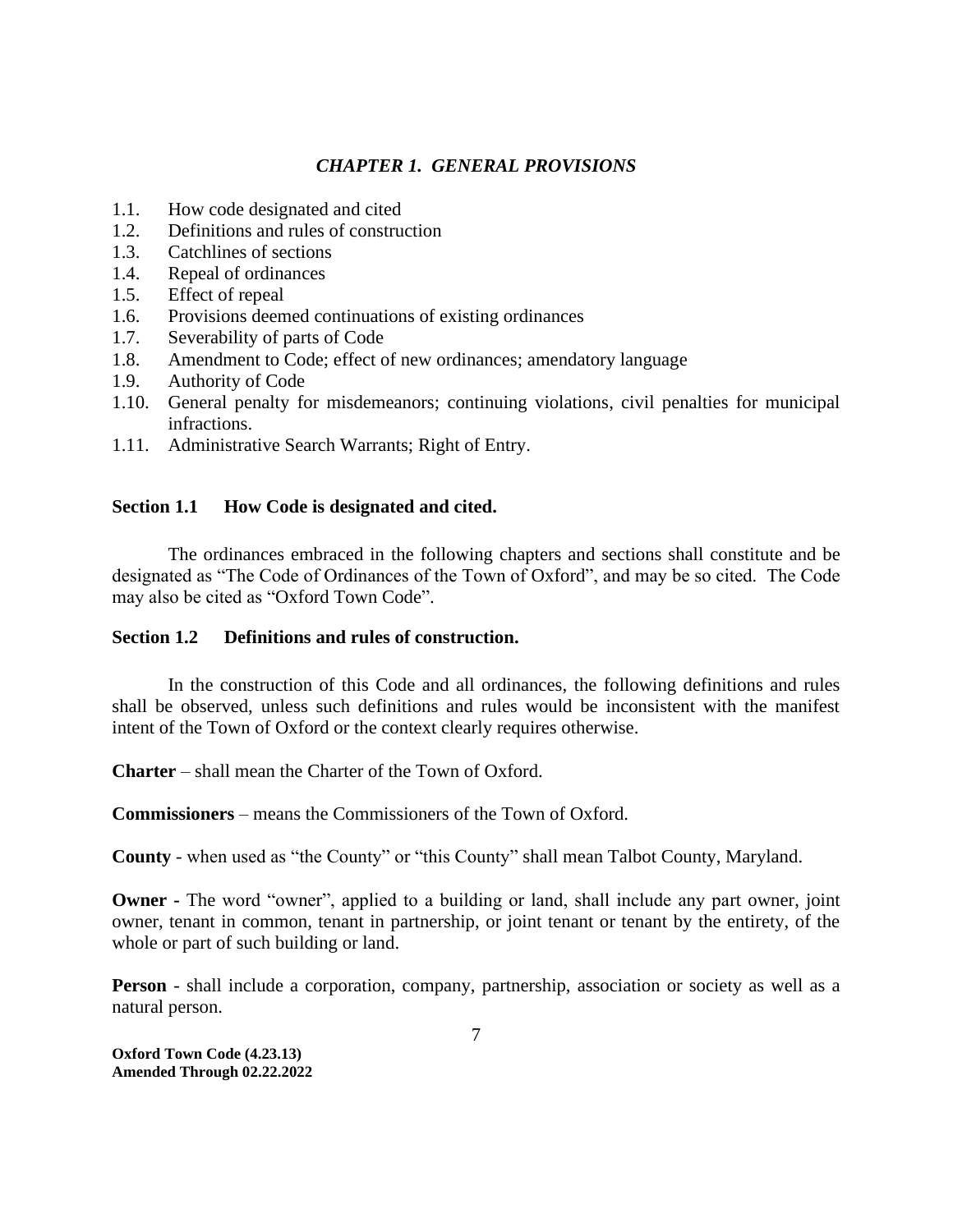**Property** - shall include real and personal property.

**Shall; May** – The word "shall" is mandatory, and the word "may" is permissive.

**Sidewalk** - is any path or way, paved or unpaved, whether publicly or privately owned, intended for public use by pedestrians.

**State** – when used as "the State" or "this State" shall mean the State of Maryland.

**Street** – shall include any public ways, roads, highways, avenues, alleys and lanes within the Town.

**Tenant; Occupant** – when applied to a building or land, shall include any person who occupies the whole or a part of such building or land, whether alone or with others.

**Time** – when used in the past or present tense, include the future as well as the past and present.

**Town** – when used as "the Town" or "this Town" shall mean the Town of Oxford, in the County of Talbot and the State of Maryland.

<span id="page-8-0"></span>**Year** – shall mean a calendar year except when referring to the fiscal year.

# **Section 1.3 Catchlines of sections.**

The catchlines or titles of the several sections of this Code are intended as mere catchwords to indicate the contents of the sections and shall not be deemed or taken to be a legal part of such sections, nor as any other part of such sections, nor unless expressly so provided, shall they be deemed when any of such sections, including the catchlines, are amended or reenacted.

# <span id="page-8-1"></span>**Section 1.4 Repeal of ordinances.**

All ordinances or portions of ordinances in conflict with the provisions of this Code are hereby repealed to the extent of such conflict.

# <span id="page-8-2"></span>**Section 1.5 Effect of repeal.**

The repeal of an ordinance shall not revive any ordinances in force before or at the time the ordinance repealed took effect. The repeal set forth in subsection 1.4. shall not affect any of the following: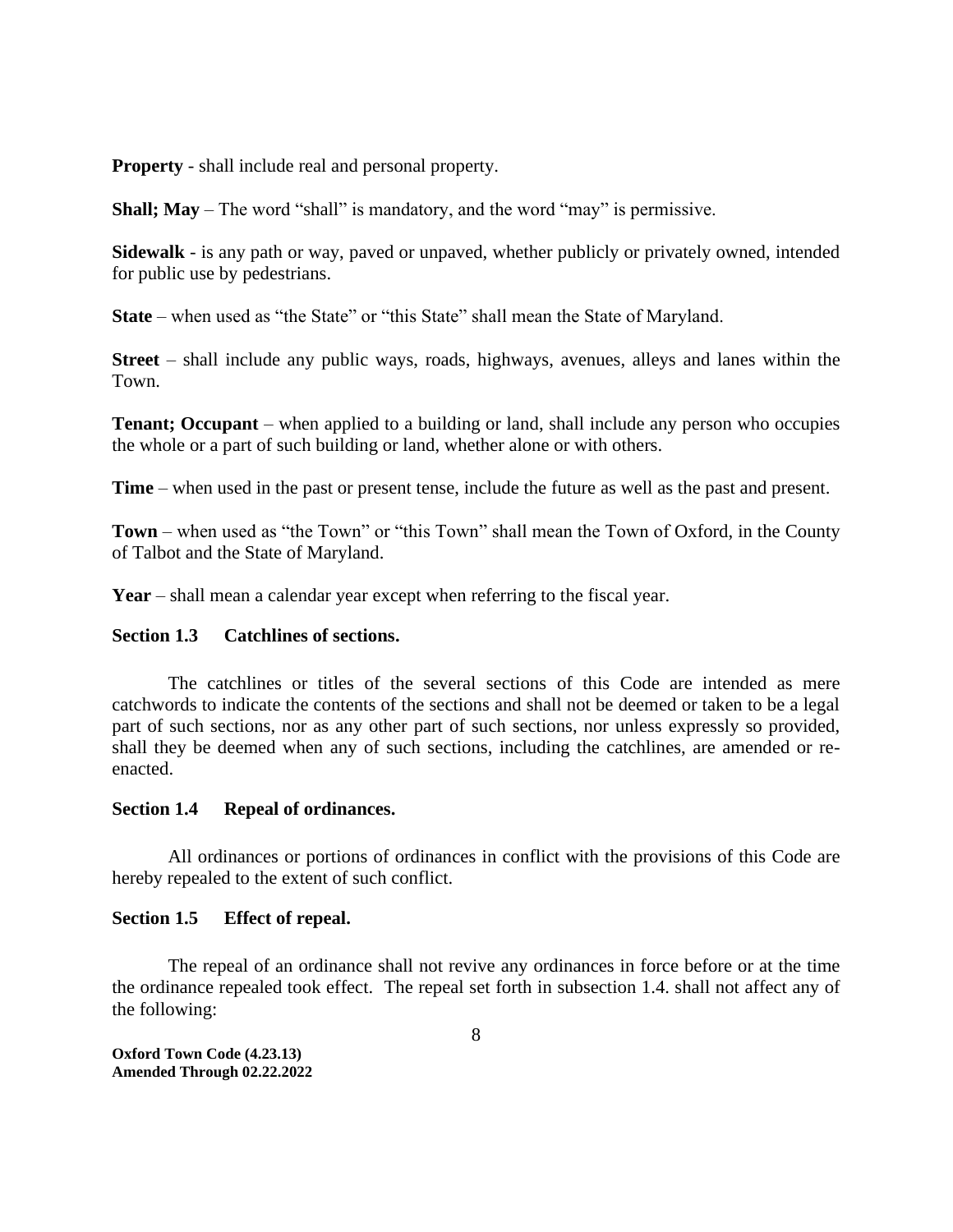A. Any offense or act committed or done or any penalty or forfeiture incurred before the enactment date.

B. Any contract or right established or accruing before the enactment date.

C. Any ordinance or resolution promising or guaranteeing the payment of money for the Town of Oxford or authorizing the issuance of any bonds of the Town or any evidence of the Town's indebtedness or any contract or obligation assumed by the Town.

D. Any annual tax levy, rates, charges, or fees or schedules of the same adopted by resolution or ordinance that are not inconsistent with the provisions of this Code.

E. Any right, permit, license, or franchise conferred by the Town upon any person or corporation.

F. Any ordinance or resolution of the Town adopted for purposes which have been consummated.

G. Any ordinance which is temporary although general in effect, or special although permanent in effect.

H. Any ordinance or resolution relating to the salaries of the town officers or employees.

J. Any ordinance or resolution annexing territory to the Town.

K. Any ordinance naming, renaming, opening, accepting or vacating streets or alleys in the Town.

L. Any ordinance adopted after the effective date.

M. The Zoning Ordinance of the Town, and the Comprehensive Plan.

N. The Oxford Charter.

#### <span id="page-9-0"></span>**Section 1.6 Provisions deemed continuations of existing ordinances.**

The provisions appearing in this Code, so far as they are the same in substance as ordinances existing at the effective date of this Code, shall be considered as continuation thereof and not as new enactments.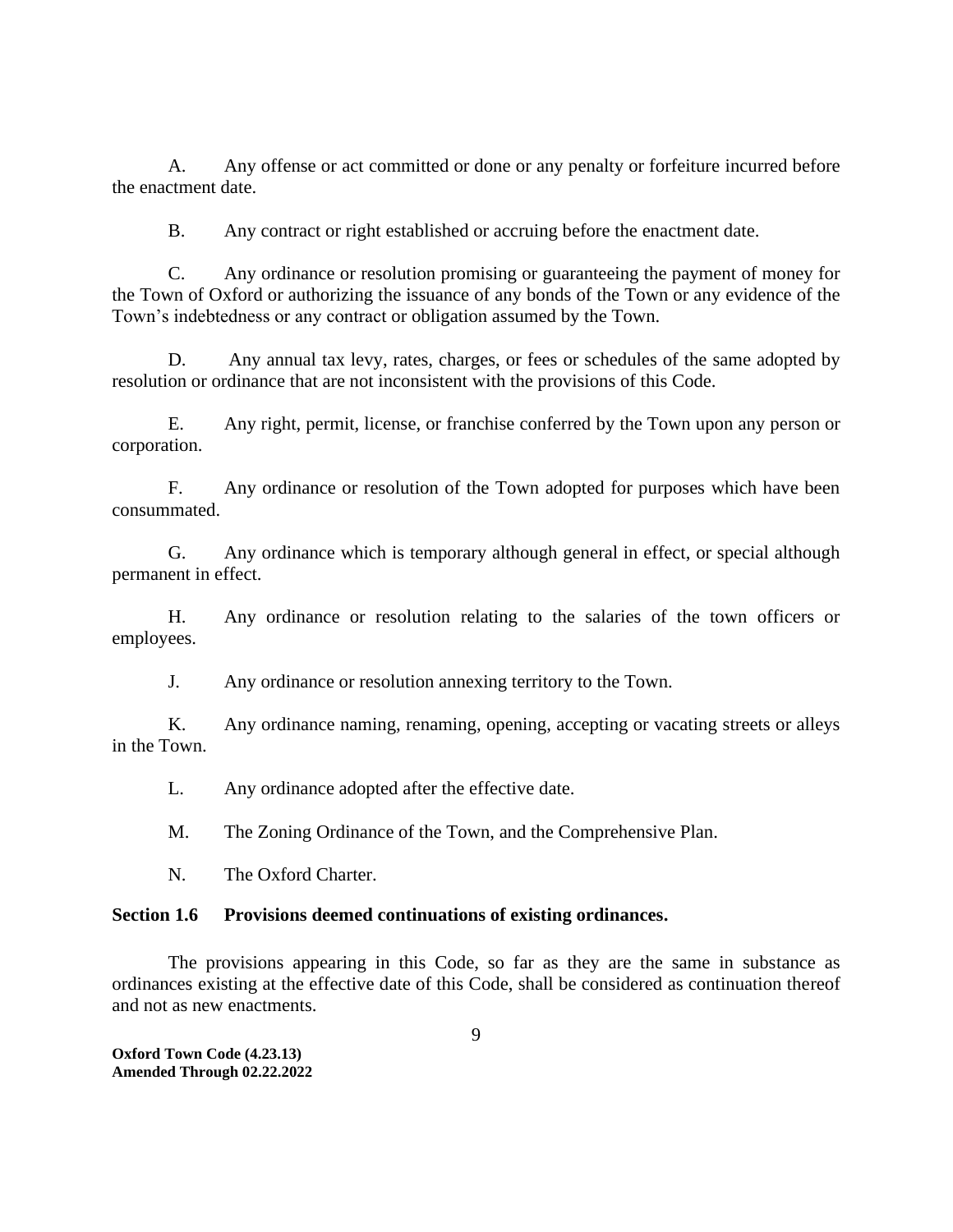#### <span id="page-10-0"></span>**Section 1.7 Severability of parts of Code.**

It is hereby declared to be the intention of the Commissioners that the sections, paragraphs, sentences, clauses and words of this section of this Code are severable, and if any word, clause, sentence, paragraph or section of this Code shall be declared unconstitutional or otherwise invalid by the valid judgment of decree of any court of competent jurisdiction, that unconstitutionality or invalidity shall not affect any of the remaining words, clauses, sentences, paragraphs and sections of this Code, since the same would have been enacted by the Commissioners without the incorporation in this Code of any unconstitutional or invalid word, clause, sentence, paragraph or section.

#### <span id="page-10-1"></span>**Section 1.8 Amendment to Code; effect of new ordinance; amendatory language.**

All ordinances passed subsequent to this Code which repeal or in any way affect this Code or Ordinances, may be numbered in accordance with the numbering system of this Code and printed for inclusion therein. When subsection ordinances repeal any chapter, section or subsection or any portion thereof, those repealed portions may be excluded from this Code by omission from reprinted pages. All sections, articles, chapters, titles or provisions of this Code desired to be replaced should be specifically repealed by section, chapter or title number, as the case may be.

#### <span id="page-10-2"></span>**Section 1.9 Authority of Code.**

This Code is a revision and a codification of the general regulatory ordinances of the Town of Oxford which have been enacted and published in accordance with the provisions of the laws of Maryland and which have not been repealed, and is done by virtue of authority granted in Maryland Code Annotated, Article 23A, § 23A, Section 2(b)(13).

#### <span id="page-10-3"></span>**Section 1.10 General penalty for misdemeanors; municipal infractions.**

**A. Misdemeanors.** Unless otherwise specifically provided by this Code or Town ordinance, whenever in this Code or in any ordinance, the Town Commissioners shall declare that any act or failure to act is a misdemeanor or is declared unlawful, and is not specifically declared to be an infraction, the violation of any such provision shall be punishable by a fine not to exceed the maximum allowable fine for misdemeanors as set forth in Article 23A, § 3 of the Maryland Annotated Code, or by imprisonment for not more than ninety (90) days, or by both such fine and imprisonment as determined in the discretion of the Court. Where this Code or ordinance sets forth a specific fine for a particular misdemeanor, that fine shall apply. If no specific fine is set by this Code or by ordinance of the Town Commissioners for a misdemeanor,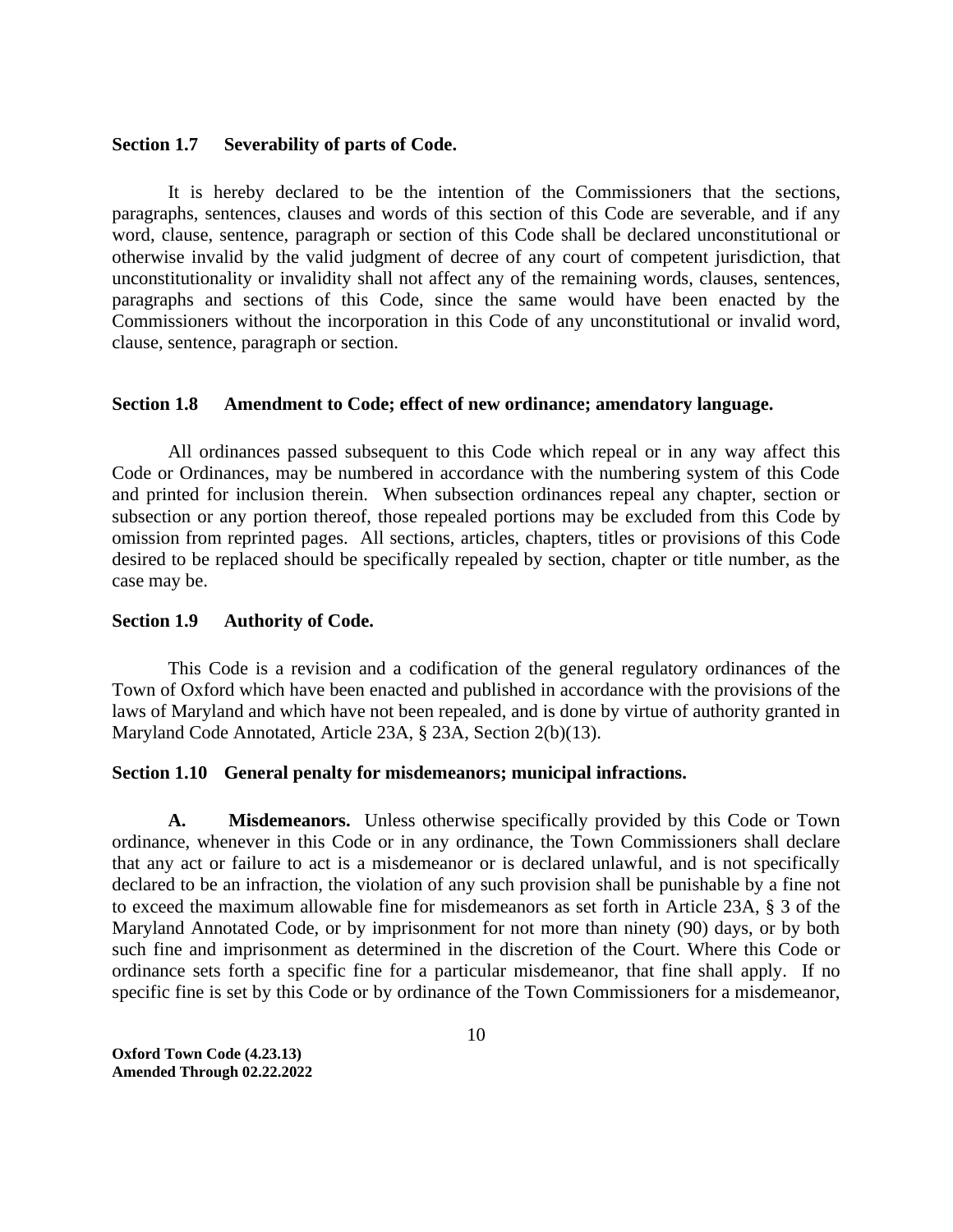the fine for the first offense shall be One Hundred Dollars (\$100.00), and shall be Two Hundred Dollars (\$200.00) for each additional offense within a 12 month period. Each and every day such violation occurs shall be considered a separate offense, and subject to separate penalties and fines.

**B. Municipal Infractions.** The Commissioners of Oxford shall by official act declare the violation of which Code provisions or ordinances shall be an infraction or infractions, and for each such violation a fine shall be set. This fine shall never exceed the maximum allowable fine for each municipal infraction as set forth in Article 23A, § 3 of the Maryland Annotated Code. Unless this Code or any ordinance of the Town sets forth a different fine amount for the particular infraction, the penalty for the first infraction shall be One Hundred Dollars (\$100.00), and Two Hundred Dollars (\$200.00) for the second violation. Where this Code or any ordinance sets forth a specific fine for a particular municipal infraction, that fine amount shall apply. Each day that such a violation continues shall be considered a separate offense.

# <span id="page-11-0"></span>**Section 1.11 Administrative Search Warrants; Right of Entry.**

The Town of Oxford, or its designated code official or other authorized agent or employee, may apply to a judge of the District Court or Circuit Court for Talbot County, for an administrative search warrant to enter any premises to conduct any inspections required or authorized by this Code or applicable law.

**A. Form.** The application for an administrative search warrant shall be in writing and sworn to by the applicant and shall particularly describe the place, structure, premises, to be inspected and the nature, scope and purpose of the inspection to be performed by the applicant.

**B. Findings.** A judge of a court referred to in this section may issue the warrant based upon information set forth in subsection A upon a finding that:

- 1. The applicant has sought access to the property for the purpose of making an inspection;
- 2. after requesting, at a reasonable time, that the owner, tenant or other individual in charge of the property allow the applicant access, the applicant has been denied access to the property, or after making a reasonable effort the applicant has been unable to locate an of these individuals;
- 3. The Town or its designated code officials(s) is authorized by law to make an inspection of the property for which the warrant is sought; and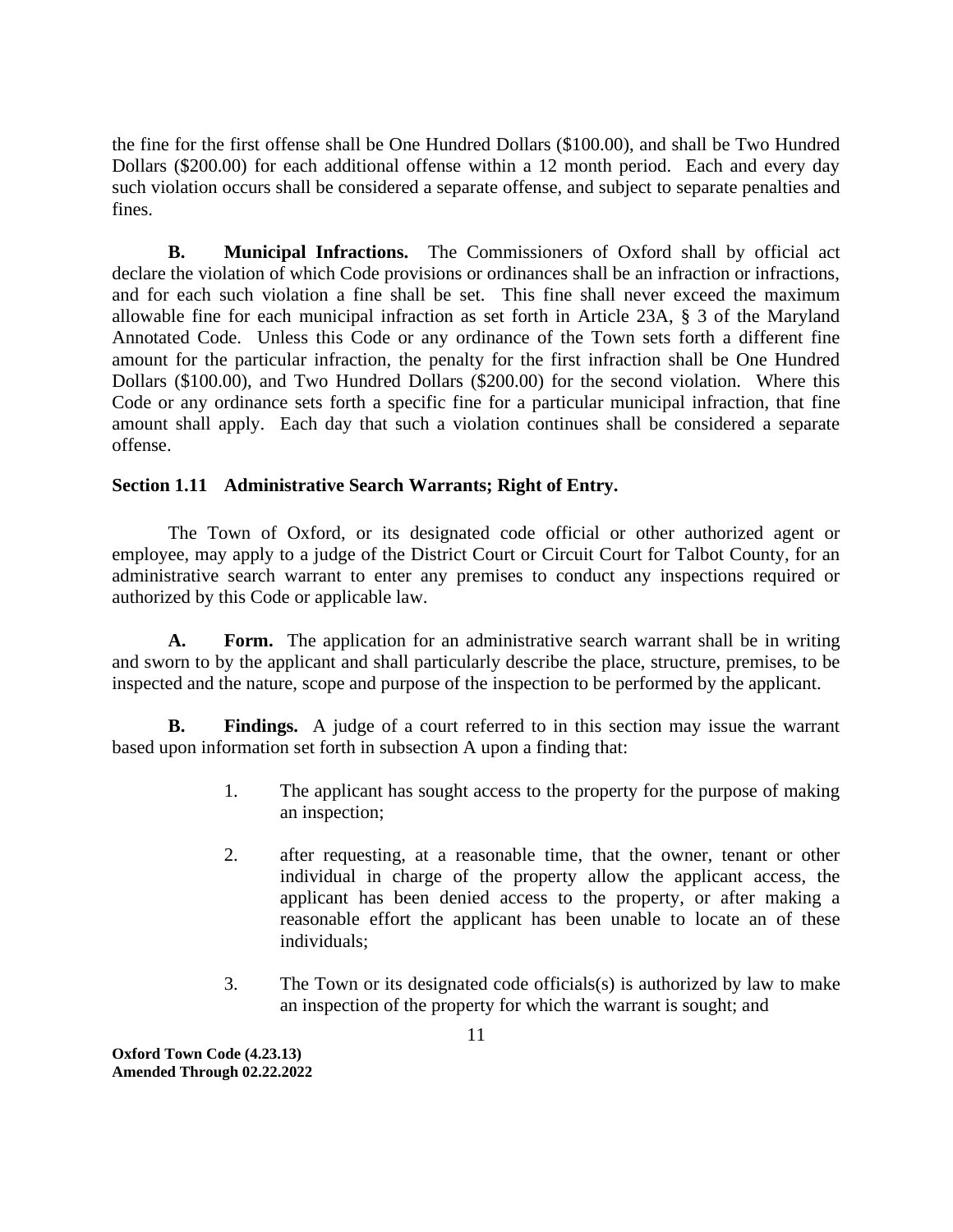4. Probable cause for the issuance of the warrant has been demonstrated by the applicant by specific evidence of a public nuisance that affects the health, safety and welfare of the Town's citizens, or that the property to be inspected falls within the Town's inspection process pursuant to the Property Maintenance Code.

C. An administrative search warrant issued under this section shall specify the place, structure, or premise to be inspected. The inspection conducted may not exceed the limits specified in the warrant.

D. An administrative search warrant issued under this section authorizes the applicant and other designated officials or employees of the Town to enter specified property to perform an inspection, sampling and other functions authorized by law to determine compliance with the provision of the code or other law.

E. An administrative search warrant issued under this section shall be executed and returned to the judge by whom it was issued within:

- 1. The time specified in the warrant, not to exceed thirty days; or
- 2. If no time period is specified in the warrant, fifteen days from the date of its issuance.

F. Information obtained in accordance with an administrative search warrant under this section is confidential and may not be disclosed except:

- 1. To the extent used in an administrative or judicial proceeding that arises out of a violation that relates to the purposes for which the warrant was issued and within the scope of the warrant; or
- 2. To the owner or occupant of the building or premises.

(History – Ordinance No. 1008, adopted 9/14/10)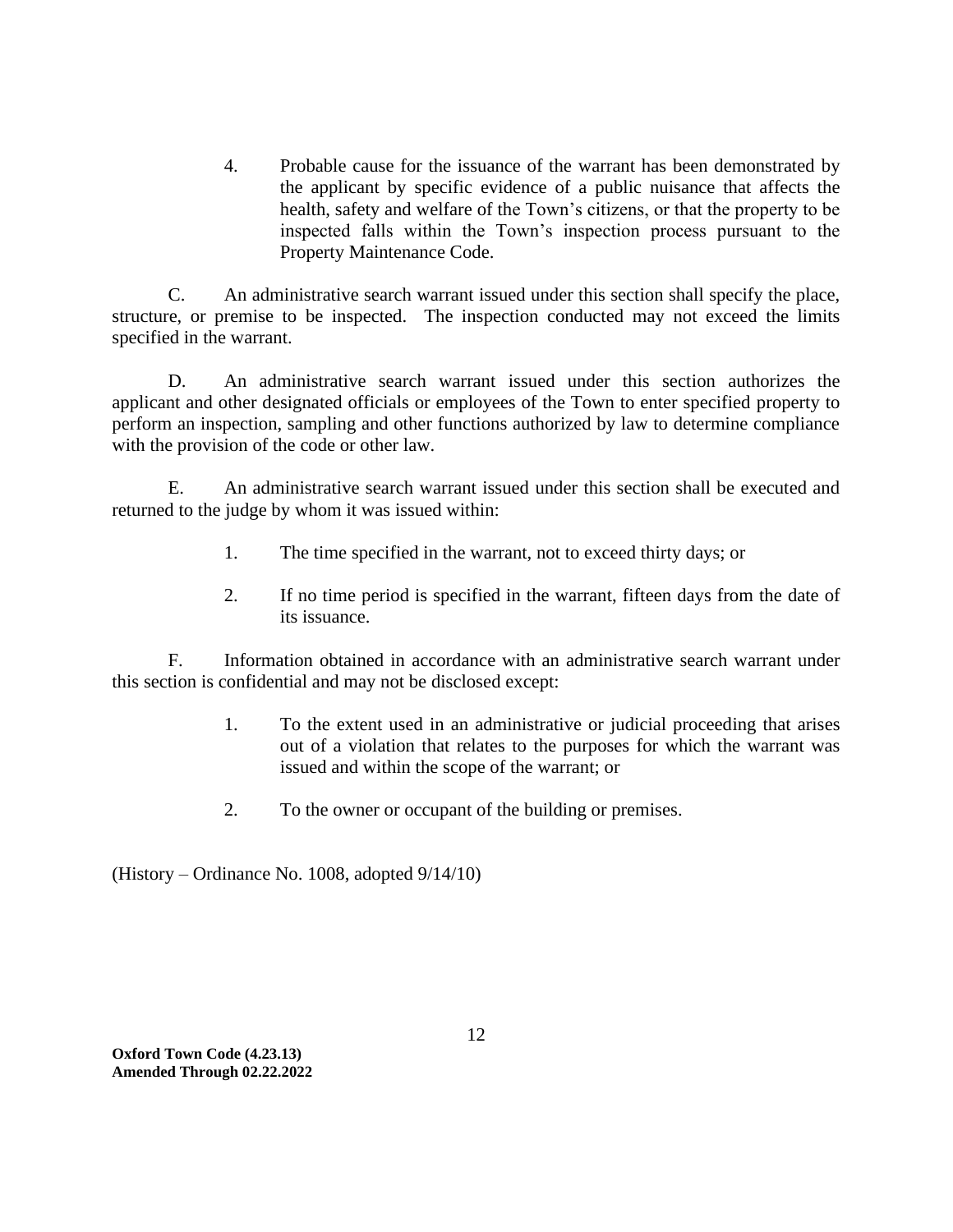# *CHAPTER 2. ANIMALS*

- <span id="page-13-0"></span>2.1 Adoption of Talbot County Standards
- 2.2 Additional Standards Applicable Within the Town
- <span id="page-13-1"></span>2.3 Stricter Standard Shall Apply

# **Section 2.1 Adoption of Talbot County Standards.**

A. Chapter 15 of the Talbot County Code titled "Animals", as adopted by the County Council of Talbot County by Bill No. 974 is hereby adopted as the "Oxford Animal Control Ordinance". Chapter 15 of the Talbot County Code, and as further amended by this Ordinance, shall be effective and enforced within the Town of Oxford by the Talbot County Animal Control Officer and by any duly authorized law enforcement officer or other duly authorized official of Talbot County or the Town of Oxford.

B. Any and all amendments to the Talbot County Animal Control Ordinance (currently codified as Chapter 15 of the Talbot County Code), as adopted by the Talbot County Council, shall apply to and shall be enforceable within the Town of Oxford, regardless of whether those amendments have been adopted by the Commissioners of Oxford in a separate legislative action, it being the intent of the Commissioners of Oxford that the county-wide plan for animal control apply within the Town of Oxford.

# <span id="page-13-2"></span>**Section 2.2 Additional Standards Applicable Within the Town.**

Notwithstanding any contrary or different provision of the Talbot County Animal Control Ordinance, the following provisions shall apply within the Town of Oxford.

**A. Restraint.** All animals need to be secured by a leash and in the custody of a responsible person who is capable of, and does, retain continuous control of the animal.

**B. Animal Waste.** No pet owner or custodian of any animal shall cause or permit such animal to deposit waste upon public property, or upon any property not owned or leased by the pet owner, unless such owner or custodian:

> 1. immediately collects the waste by placing such waste in a paper or plastic bag, or other appropriate container; and

> 2. removes and disposes the waste in a matter otherwise permitted by law.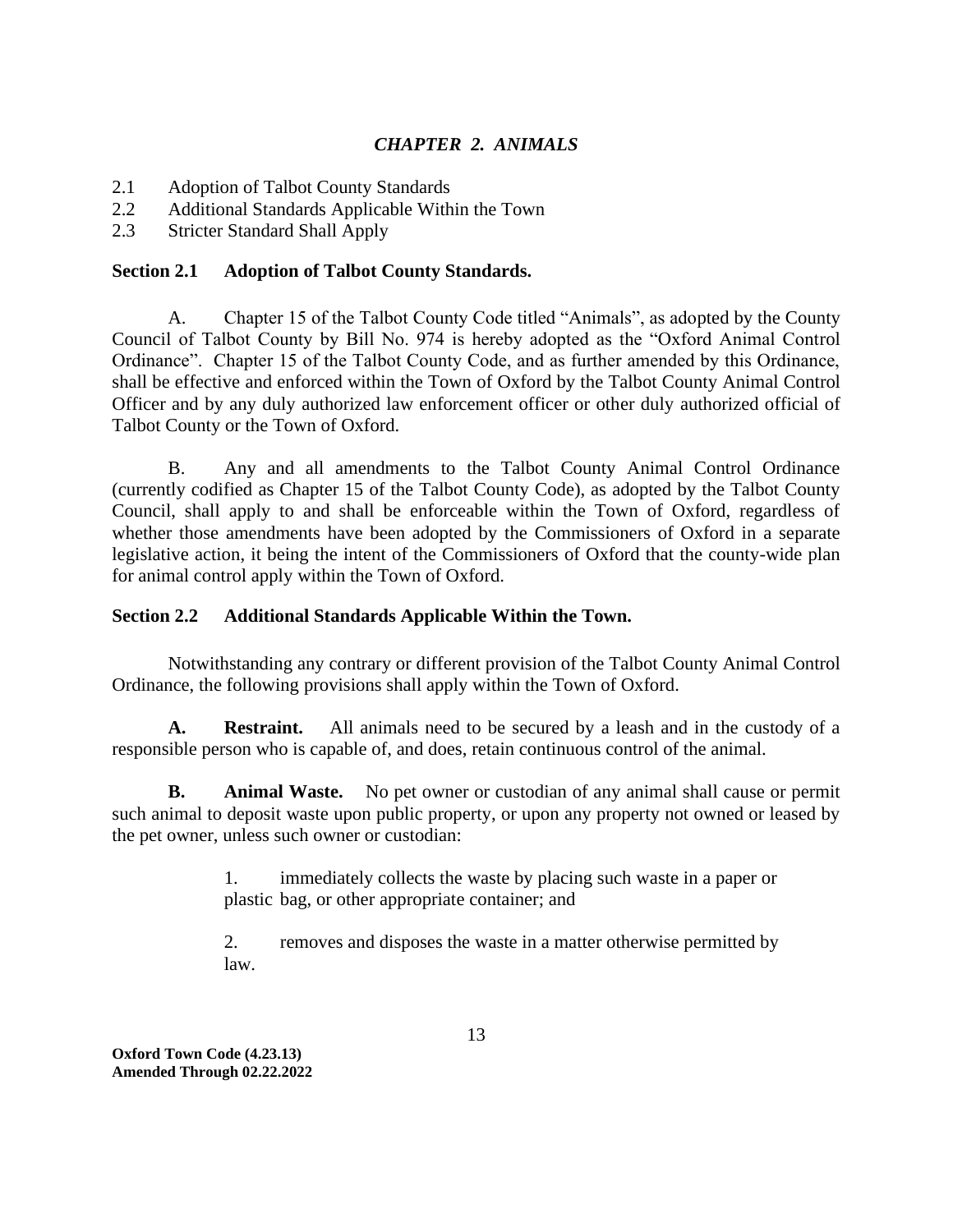**C. Violations.** A violation of this subsection 2.2 shall be considered a municipal infraction subject to the civil penalties and fines set forth in the Talbot County Animal Control Ordinance, as amended from time to time.

# <span id="page-14-0"></span>**Section 2.3 Stricter Standard Shall Apply.**

Where there is a conflict between a provision of this Ordinance or a provision of the Talbot County Animal Control Ordinance, the stricter standard shall apply.

(History, Ordinance 1211, adopted October 9, 2012)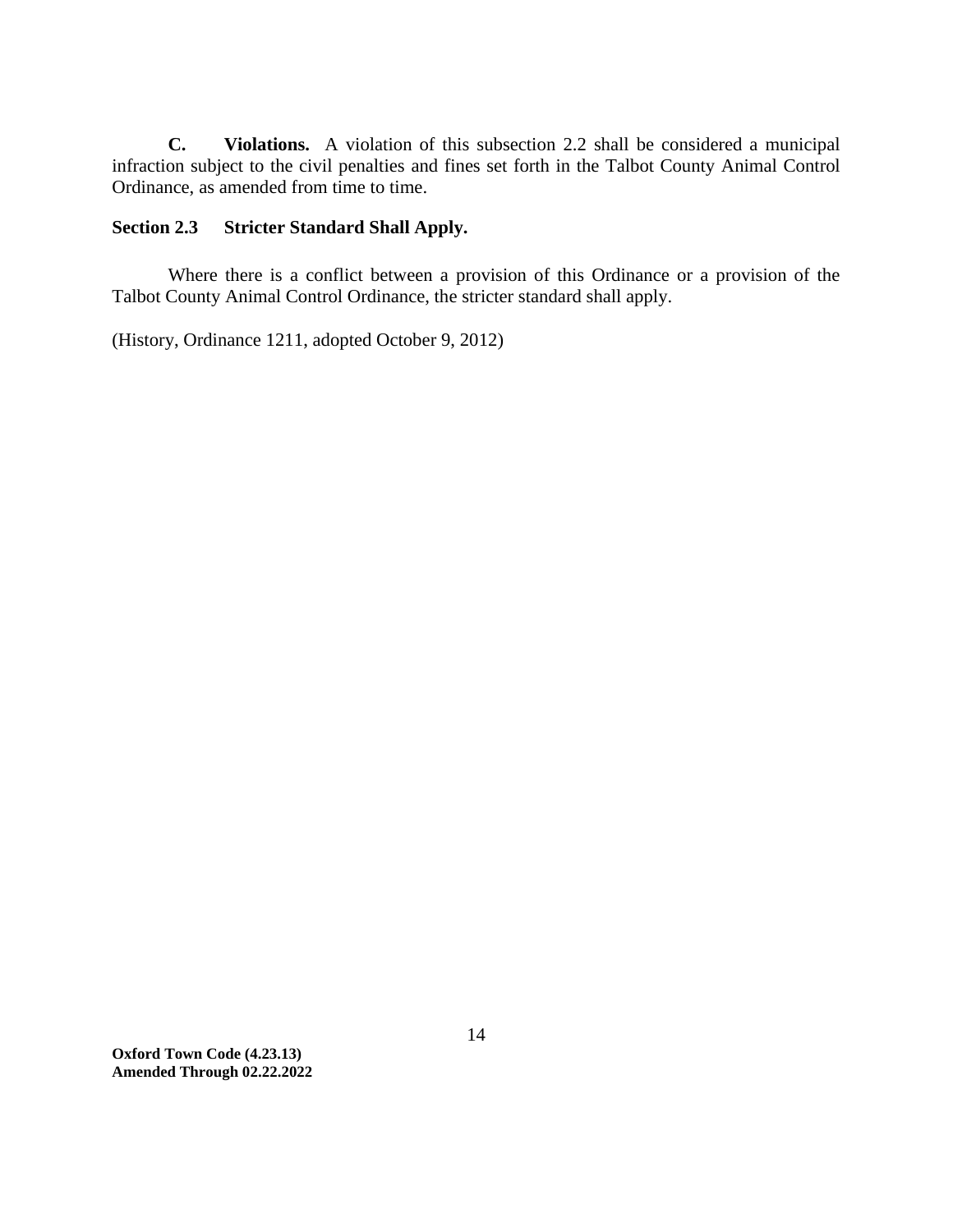# *CHAPTER 3. BUILDING CONSTRUCTION*

<span id="page-15-0"></span>ARTICLE I One-and Two-Family Dwellings

- 3.1 Adoption of standards by reference
- 3.2 Amendments
- 3.3 Copies on File
- 3.4 Repealer
- 3.5 Severability

# ARTICLE II Building Code

- 3.6 Adoption of standards by reference
- 3.7 Amendments
- 3.8 Repealer
- 3.9 Copies on File
- 3.10 Severability

#### ARTICLE III Energy Code

- 3.11 Adoption of standards by reference
- 3.12 Amendments
- 3.13 Copies on File
- 3.14 Repealer
- 3.15 Severability

#### ARTICLE IV. Existing Building Code

- 3.16 Adoption of standards by reference
- 3.17 Amendments
- 3.18 Repealer
- 3.19 Copies on file
- 3.20 Severability

#### <span id="page-15-1"></span>**ARTICLE I. ONE-AND TWO-FAMILY DWELLINGS**

# <span id="page-15-2"></span>**Section 3.1 Adoption of standards by reference.**

The 2021 Edition of the International Residential Code for One- and Two-Family Dwellings, as published by the International Code Council, Inc., as amended by the State of Maryland as the Maryland Building Performance Standards (set forth in COMAR 05.02.07), is hereby adopted as the Town of Oxford Residential Code for One and Two Family Dwellings (sometimes referred to as the "Residential Code"). The Residential Code shall regulate the construction, alteration, movement, enlargement, replacement, repair, equipment, location, removal and demolition of detached one- and two-family dwellings and multiple single-family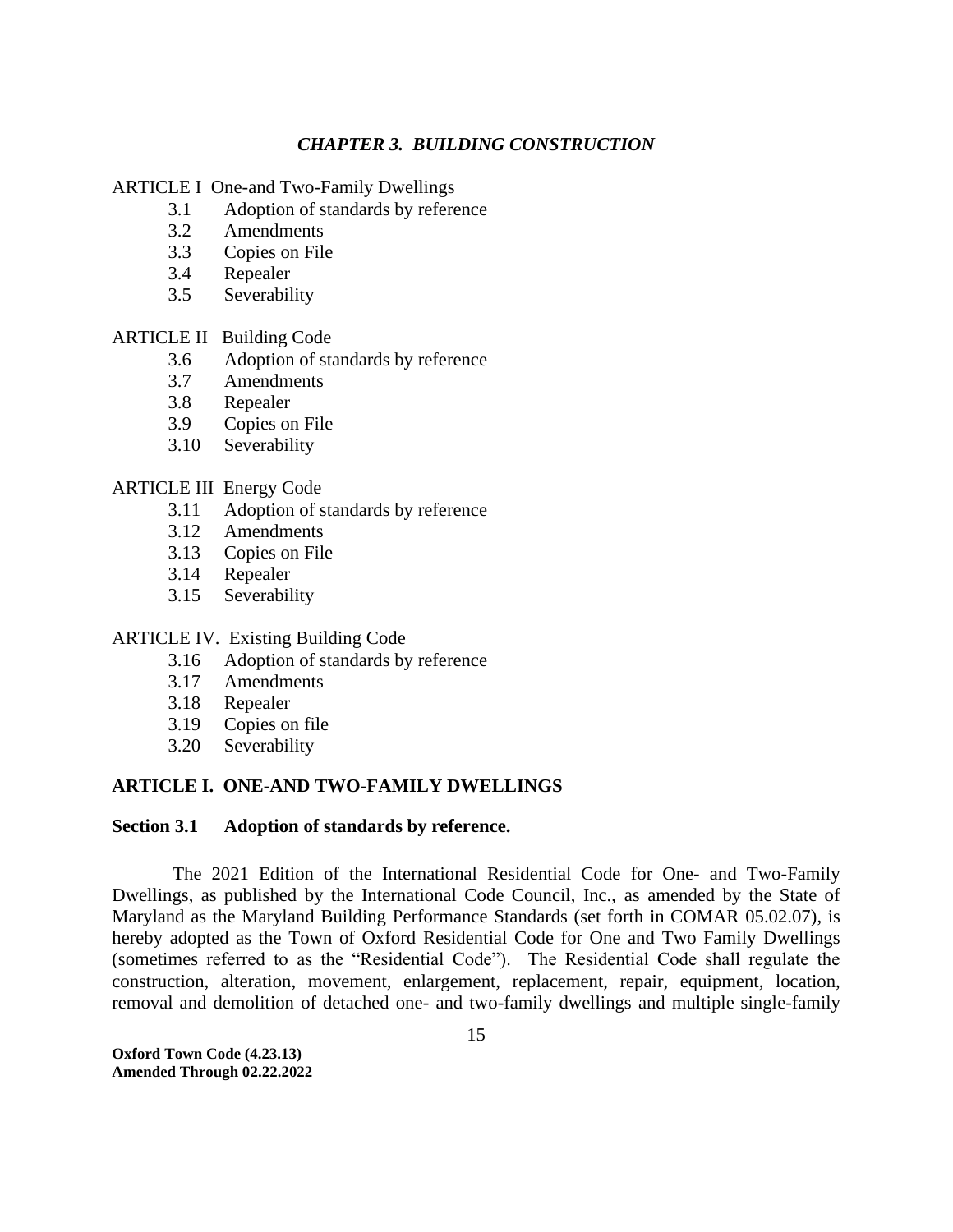dwellings (town houses) no more than three stories in height with separate means of egress in the Town of Oxford. All of the regulations, provisions, terms, and conditions, of the Residential Code are hereby adopted and made a part hereof as if fully set forth in this Article, with the amendments, deletions, and insertions as set forth in COMAR 05.02.07 and as further set forth in Section 3.2 herein.

#### <span id="page-16-0"></span>**Section 3.2 Amendments.**

The following sections of the 2021 Edition of the International Residential Code for One- and Two- Family Dwellings are modified, deleted, substituted, or added as follows:

#### **CHAPTER 1-SCOPE AND ADMINISTRATION**

# **SECTION R101 GENERAL**

**Section R101.1 Title.** These regulations shall be known as the "Town" of Oxford Residential Building Code for One- and Two-Family Dwellings". Where the name of the jurisdiction is to be indicated in any section of this Code, it shall be considered the "Town of Oxford".

**. . . .**

# **SECTION R102 APPLICABILITY**

**Section R102.5 Appendices.** All the provisions in the Appendices are adopted as part of the IRC except those in Appendices E, J and L.

#### **. . . .**

# **SECTION R112 BOARD OF APPEALS**

**Section R112.1. General.** Any person affected by a decision of the code official or a notice or order issued under this code shall have the right to appeal to the Oxford Board of Appeals, provided that a written application for appeal is filed within 30 days after the day the decision, notice, or order was served. An application for appeal shall be based on a claim that the true intent of this code or the rules legally adopted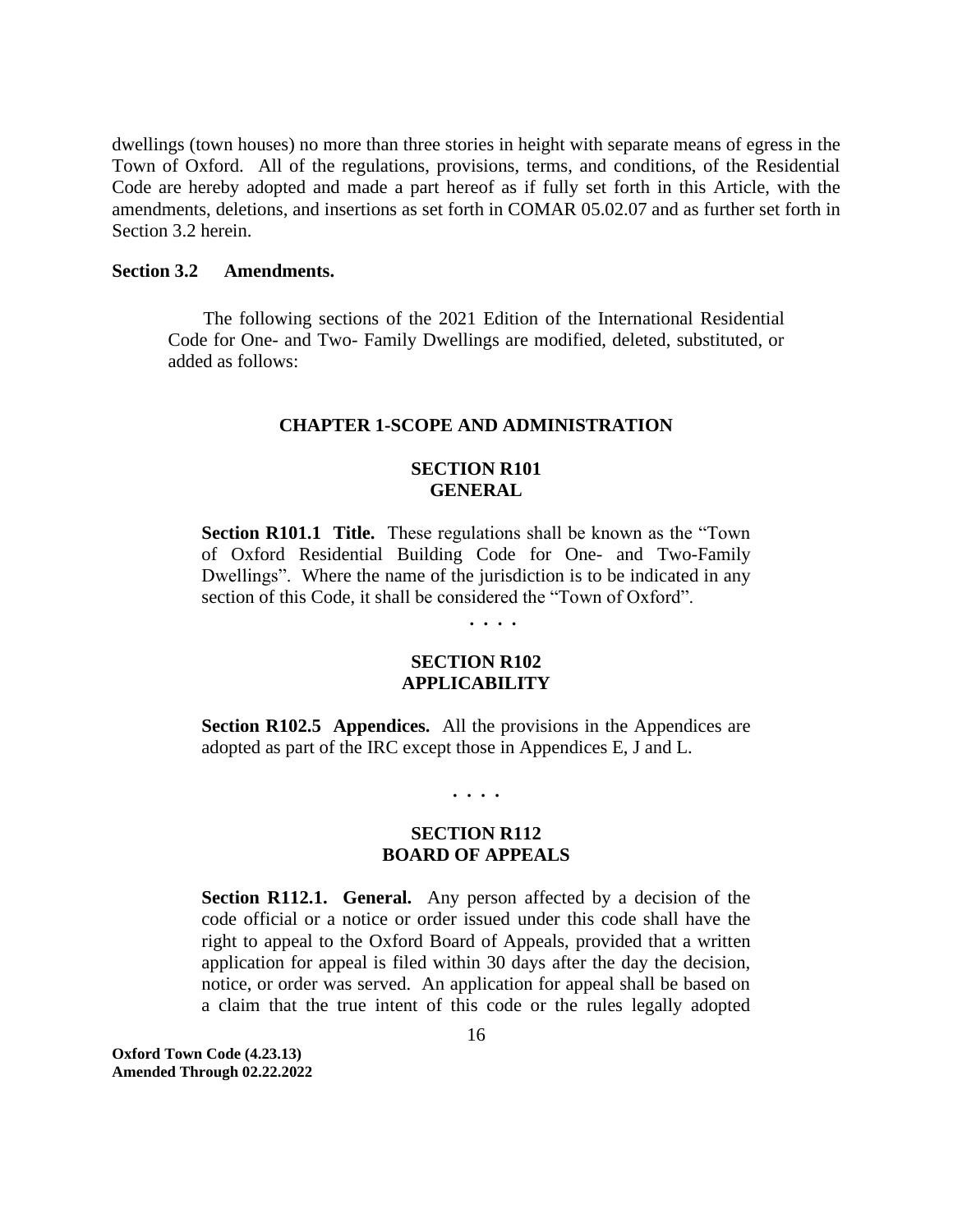thereunder have been incorrectly interpreted, the provisions of this code do not fully apply, or the requirements of this code are adequately satisfied by other means.

**Section R112.2. Board of Appeals.** For the purposes of this code, the board of appeals shall be the Board of Appeals established in the Town of Oxford Zoning Ordinance. All provisions governing the Board of Appeals with respect to members, provisions for alternates, quorum, procedure, chairman, term of office, etc. shall be applicable to appeals from this code. Review of the decision of the Board of Appeals shall also be in accordance with the Oxford Zoning Ordinance, and the Maryland Rules of Procedure applicable to review of administrative agency decisions.

**. . . .**

**Section R.112.3. Qualifications.** Deleted.

# **SECTION R113 VIOLATIONS**

**Section 113.** Delete this section in its entirety and substitute the following:

**Section R113.1. Unlawful acts**. It shall be a municipal infraction for any person, firm or corporation to erect, construct, alter, extend, repair, move, remove, demolish or occupy any building, structure or equipment regulated by this code, or cause the same to be done, in conflict with or in violation of any of the provisions of this code.

**Section R113.2. Notice of violation.** The building official or other authorized designee of the Town of Oxford is authorized to serve a notice of violation or other order on the person responsible for the erection, construction, alteration, extension, repair, moving, removal, demolition or occupancy of a building or a structure in violation of the provisions of this code, or in violation of a detail statement or a plan approved thereunder, or in violation of a permit or certificate issued under the provisions of this code. Such order shall direct the discontinuance of the illegal action or condition and the abatement of the violation.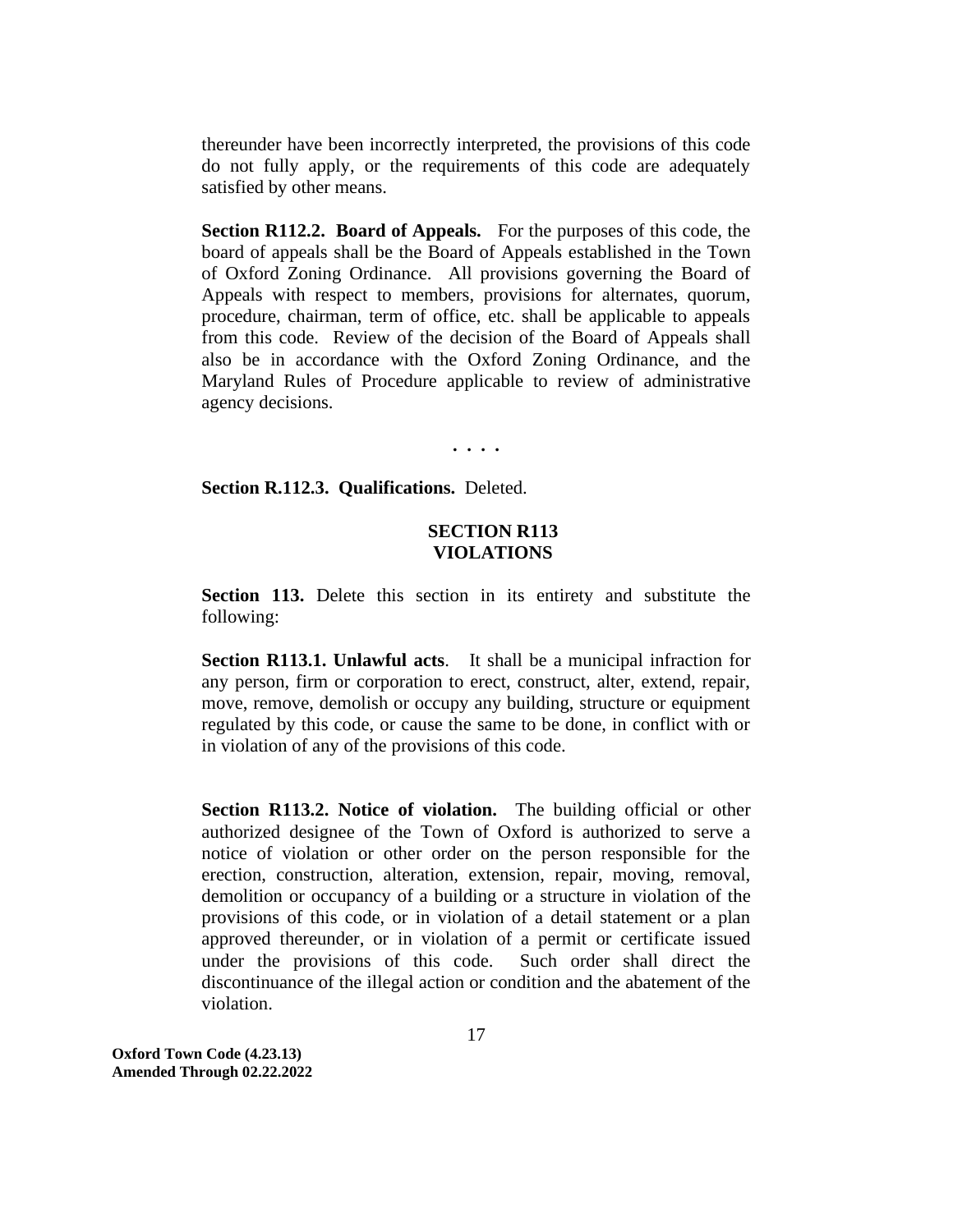**Section R113.3. Prosecution of violation.** If the notice is not complied with in the time prescribed by such notice, the building official or other authorized designee of the Town of Oxford is authorized to issue a civil municipal citation and to institute the appropriate proceedings at law or in equity to restrain, correct or abate such violation, or to require the removal or termination of the unlawful occupancy of the building or structure in violation of the provisions of this code or of the order or direction made pursuant thereto. The Town Attorney is authorized to prosecute or file a civil action in connection with a violation of any provision of this code.

**Section R113.4. Violation penalties.** Violation of this code shall be a municipal infraction subject to a fine of Five Hundred Dollars (\$500.00). Each day that a violation continues after due notice has been served shall be deemed a separate offense. In addition to said fine, the Town may request during the adjudication of the infraction that the defendant abate the violation, or in the alternative to permit the Town to abate the violation at the defendant's expense. Enforcement of this section shall be in accordance with Md. Code Annotated Local Government Article § 6-102, et. seq., as amended from time to time. This provision is not an exclusive remedy, and the Town may seek injunctive or other relief as necessary.

**Section R113.5. Unpaid expenses as a lien against real estate.**  Whenever pursuant to this code, a building official directs a property owner to take an action to abate a violation of this code and the property owner fails to do so in the time frame set forth in the notice or pursuant to an order of the court, the building official may cause such action to be performed and the costs thereof shall be a lien against the real estate and shall be collectible in the same manner in which real estate taxes are collected, or the Town may collect it by such other action at law, in the Town's discretion.

# **CHAPTER 3. BUILDING PLANNING**

**. . . .**

# **SECTION R301 DESIGN CRITERIA**

#### **Section R301.2 Climatic and geographic design criteria.** This subsection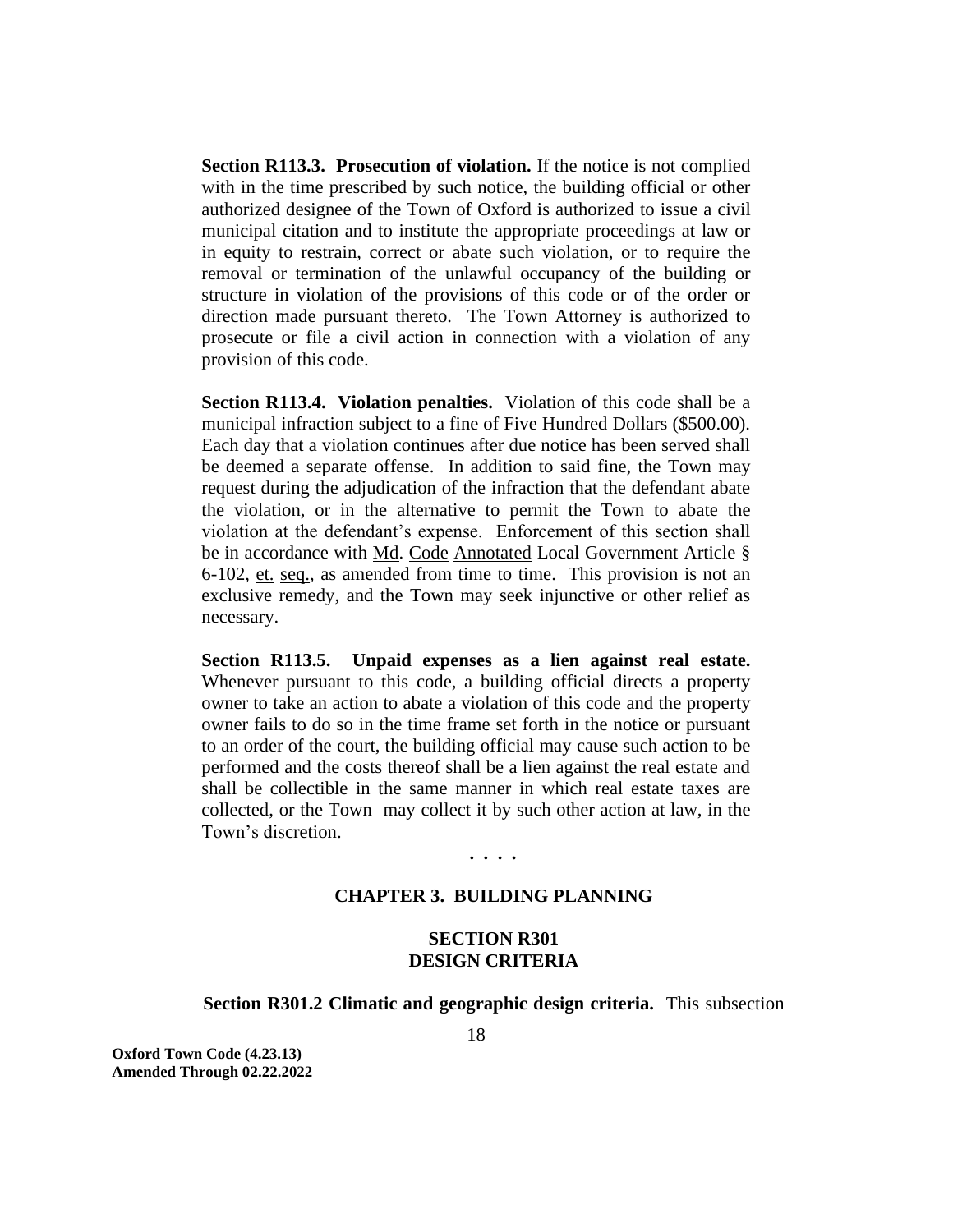shall be amended as follows:

| Ground Snow Load     | 25PSF                                                                                                                                                                                                                                                                                                                                                                   |
|----------------------|-------------------------------------------------------------------------------------------------------------------------------------------------------------------------------------------------------------------------------------------------------------------------------------------------------------------------------------------------------------------------|
| Roof Snow Load       | 20PSF                                                                                                                                                                                                                                                                                                                                                                   |
| Wind Speed (c)       | 90/100 MPH                                                                                                                                                                                                                                                                                                                                                              |
| Seismic Design       | 0                                                                                                                                                                                                                                                                                                                                                                       |
| Weathering (a)       | Severe                                                                                                                                                                                                                                                                                                                                                                  |
| Front Line Depth (b) | 24"                                                                                                                                                                                                                                                                                                                                                                     |
| Termite              | Moderate                                                                                                                                                                                                                                                                                                                                                                |
| Decay                | Slight to Moderate                                                                                                                                                                                                                                                                                                                                                      |
| Winter Design Temp.  | 75 degrees F                                                                                                                                                                                                                                                                                                                                                            |
| <b>Flood Hazards</b> | The Oxford Flood Hazard Areas,<br>which have been identified by the<br><b>Federal Emergency Management</b><br>Agency, as amended or revised by<br>the accompanying Flood Insurance<br>Rate Map (FIRM) and Flood<br>Boundary and Floodway Map<br>(FBFM), in addition to other<br>applicable ordinances related to<br>flood plain regulation and stormwater<br>management |

# **Table R301.2(1) Climatic and Geographic Design Criteria**

a. Weathering may require a higher strength concrete or grade of masonry than necessary to satisfy the structural requirements of this code. The grade of masonry units shall be determined from this code. The grade of masonry units shall be determined from ASTM C 34, C55, C62, C73, C90, C129, C145, C216 or C652.

b. The frost line depth may require deeper footings than indicated in Figure R403.1(1).

c. Wind exposure category shall be determined on a site specific basis in accordance with Section R301.2.1.4.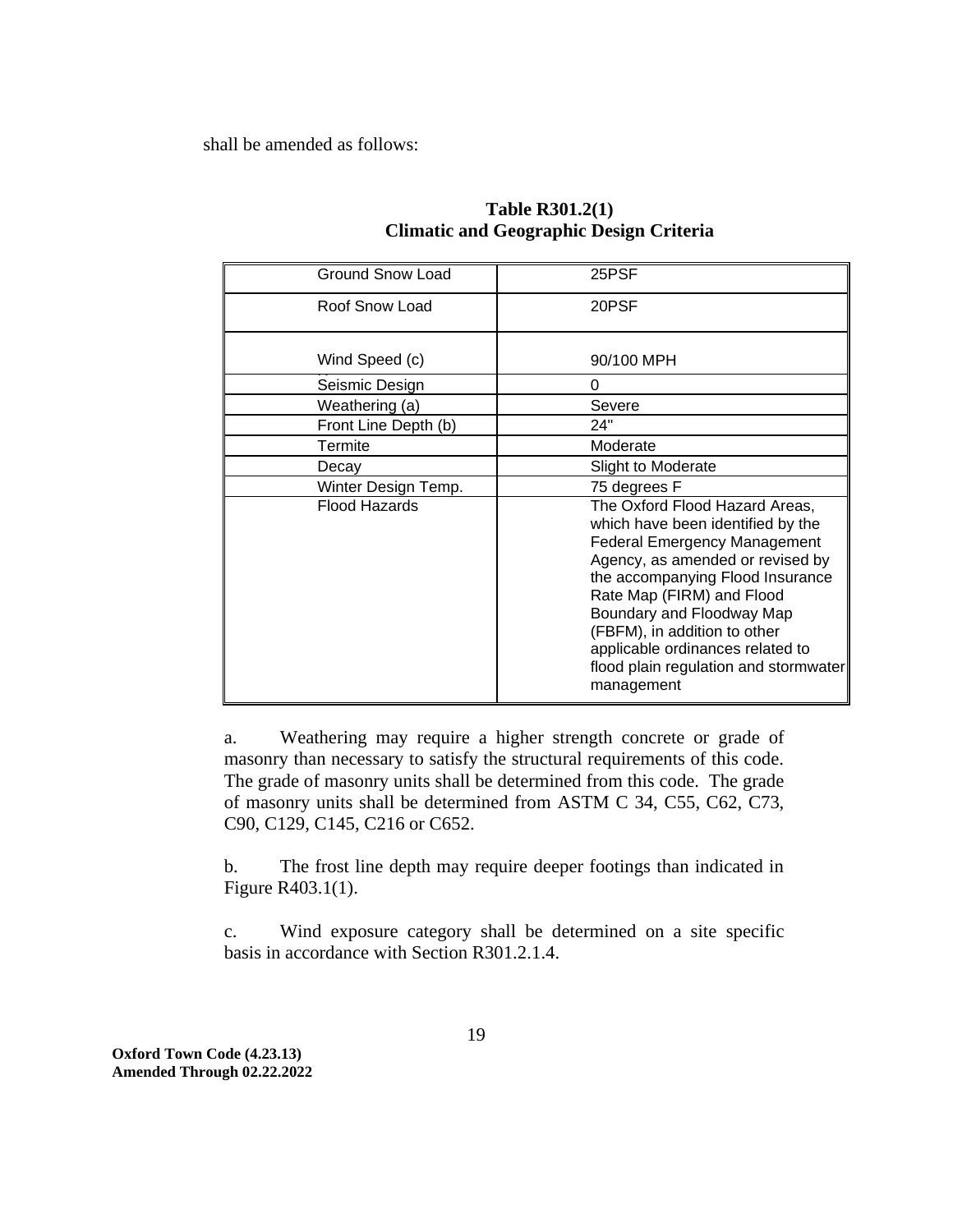#### **CHAPTER 12. MECHANICAL ADMINISTRATION**

**Section M.1201.1 Scope.** The subject matter of chapters 12 through 24 is not within the scope of the Maryland Building Performance Standards and is hereby omitted from this Code. For the applicable requirements concerning the mechanical systems, refer to the mechanical code adopted pursuant to the provisions of Business Regulation Article, §9A-205, Annotated Code of Maryland.

#### **CHAPTER 25. PLUMBING ADMINISTRATION**

**Section P.2501.1 Scope.** The subject matter of chapters 25 through 33 is not within the scope of the Maryland Building Performance Standards and is hereby omitted from this Code. For the applicable requirements concerning the plumbing systems, refer to the plumbing code adopted pursuant to the provisions of Business Occupations and Professions Article, Title 12, Annotated Code of Maryland.

. . . .

. . . .

# **CHAPTER 34. ELECTRICAL - GENERAL REQUIREMENTS**

**Section E3401.2 Scope.** The subject matter of chapters 34 through 43 is not within the scope of the Maryland Building Performance Standards and is hereby omitted from this Code. For the applicable electrical requirements, refer to the National Electrical Code as adopted and enforced by the State Fire Marshal, authorized fire officials, or building officials pursuant to the provisions of Public Safety Article, Title 12, Subtitle 6, Annotated Code of Maryland.

# <span id="page-20-0"></span>**Section 3.3 Copies on file.**

The Clerk-Treasurer of the Town of Oxford shall maintain two (2) copies of the Town Residential Code on file in the Town Office.

#### <span id="page-20-1"></span>**Section 3.4 Repealer.**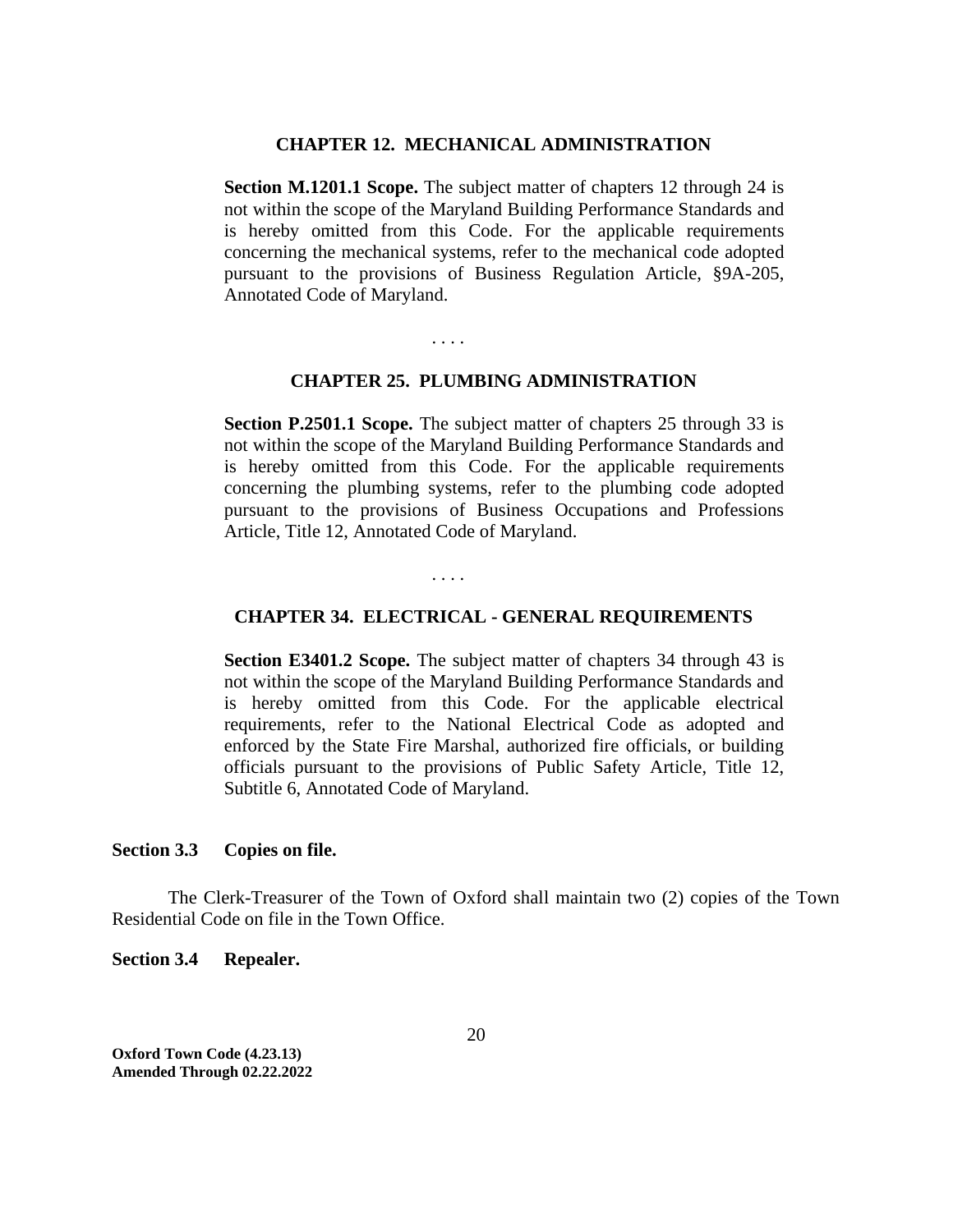All prior residential code ordinances or parts of residential code ordinances in conflict herewith are hereby repealed, except that in any case in which the Oxford Zoning ordinance and this ordinance conflict, the Oxford Zoning Ordinance shall control.

#### <span id="page-21-0"></span>**Section 3.5 Severability.**

If any section, subsection, sentence, clause or phrase of this Ordinance is, for any reason, held to be unconstitutional, such decision shall not affect the validity of the remaining portions of this Ordinance. The Commissioners of Oxford hereby declare that they would have passed this Ordinance, and each section, subsection, clause or phrase thereof, irrespective of the fact that any one or more sections, subsections, sentences, clauses and phrases be declared unconstitutional.

(History, Ordinance 2103, adopted May 25, 2021)

# <span id="page-21-1"></span>**ARTICLE II. BUILDING CODE**

#### <span id="page-21-2"></span>**Section 3.6 Adoption of standards by reference.**

The 2021 Edition of the International Building Code, as published by the International Code Council, Inc., as amended by the State of Maryland as the Maryland Building Performance Standards (set forth in COMAR 05.02.07), is hereby adopted as the Town of Oxford Building Code, for the control of buildings and structures as herein provided. All of the regulations, provisions, terms, and conditions, of the Building Code are hereby adopted and made a part hereof as if fully set forth in this Article, with the amendments, deletions, and insertions as set forth in Section 3.7 herein.

# <span id="page-21-3"></span>**Section 3.7 Amendments.**

# **CHAPTER 1. SCOPE AND ADMINISTRATION**

# **SECTION 101 GENERAL**

**Section 101.1 Title.** These regulations shall be known as the "Town of Oxford Building Code". Where the name of the jurisdiction is to be indicated in any section of this Code, it shall be considered the "Town of Oxford".

**Section 101.2 Scope.** The provisions of this code shall apply to the construction, alteration, relocation, enlargement, replacement, repair,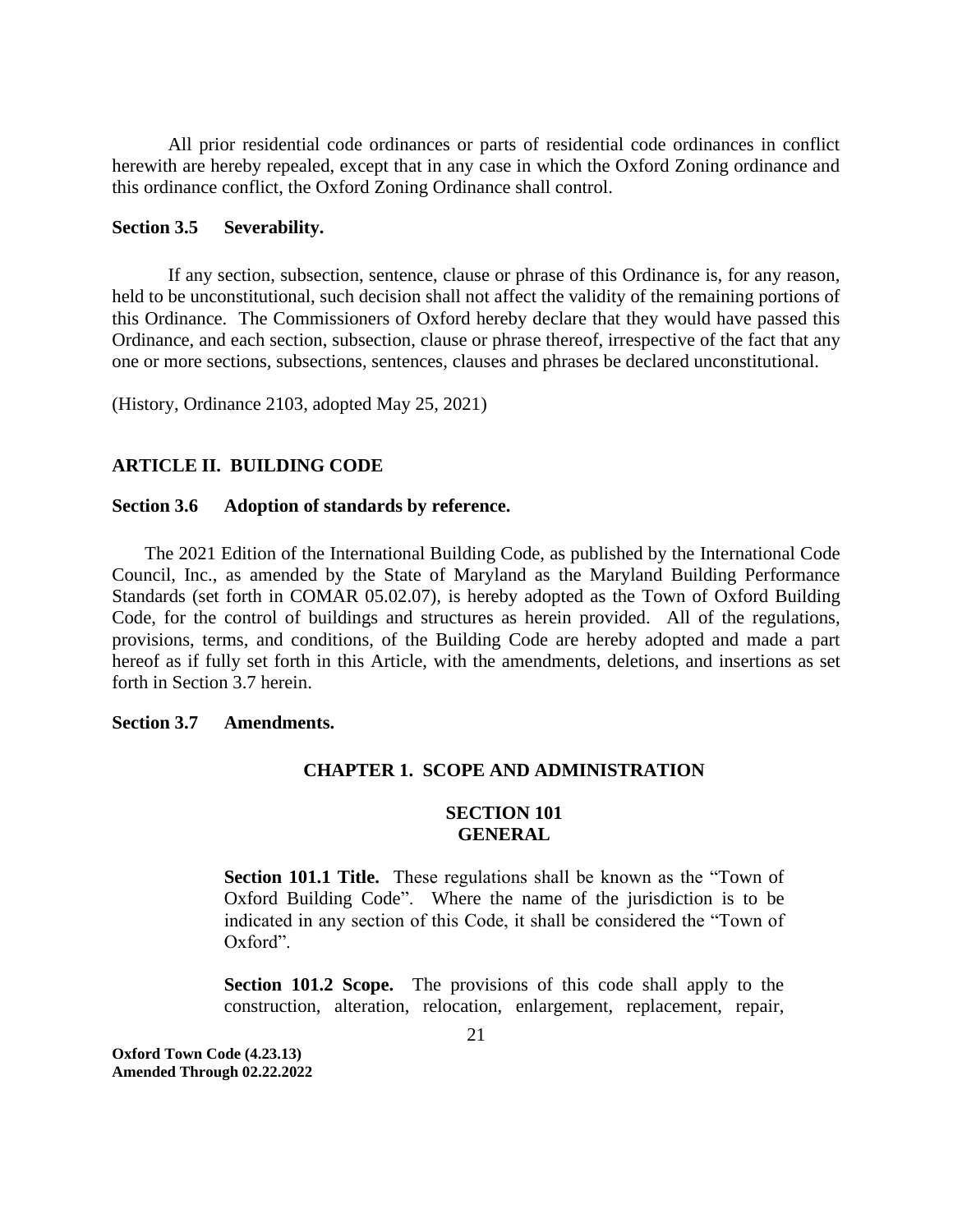equipment, use and occupancy, location, maintenance, removal and demolition of every building or structure or any appurtenances connected or attached to such buildings or structures.

**Exception 1.** Detached one- and two-family dwellings and multiple single family dwellings (townhouses) not more than three stories above grade plane in height with a separate means of egress and their accessory structures shall comply with the International Residential Code.

**Exception 2.** Existing buildings undergoing repair, alterations or additions, and change of occupancy shall comply with the Maryland Building Rehabilitation Code set forth in COMAR 05.16.

**Exception 3.** Maintenance of residential structures and premises shall comply with the State Minimum Livability Code (COMAR 05.02.03) and the Town's Property Maintenance Code (Chapter 4, Article 1 of the Oxford Town Code).

**Section 101.2.1 Appendices.** All of the Appendices are adopted as part of the Oxford Building Code except those in Appendices A, B, D, E, and K.

 **. . . .**

#### **SECTION 104 DUTIES AND POWERS OF BUILDING OFFICIAL**

 **. . . .**

**Section 104.6 Right of entry.** Where it is necessary to make an inspection to enforce the provisions of this code, or where the building official has reasonable cause to believe that there exists in a structure or upon a premises a condition which is contrary to or in violation of this code which makes the structure or premises unsafe, dangerous or hazardous, the building official is authorized to enter the structure or premises at reasonable times to inspect or to perform the duties imposed by this code, provided that if such structure or premises is occupied, that credentials be presented to the occupant and entry requested. If such structure or premises is unoccupied, the building official shall first make a reasonable effort to locate the owner or other person having charge or control of the structure or premises and request entry. If entry is refused, the building official shall have recourse to the remedies provided by law to secure entry, including obtaining an administrative search warrant.

**. . . .**

22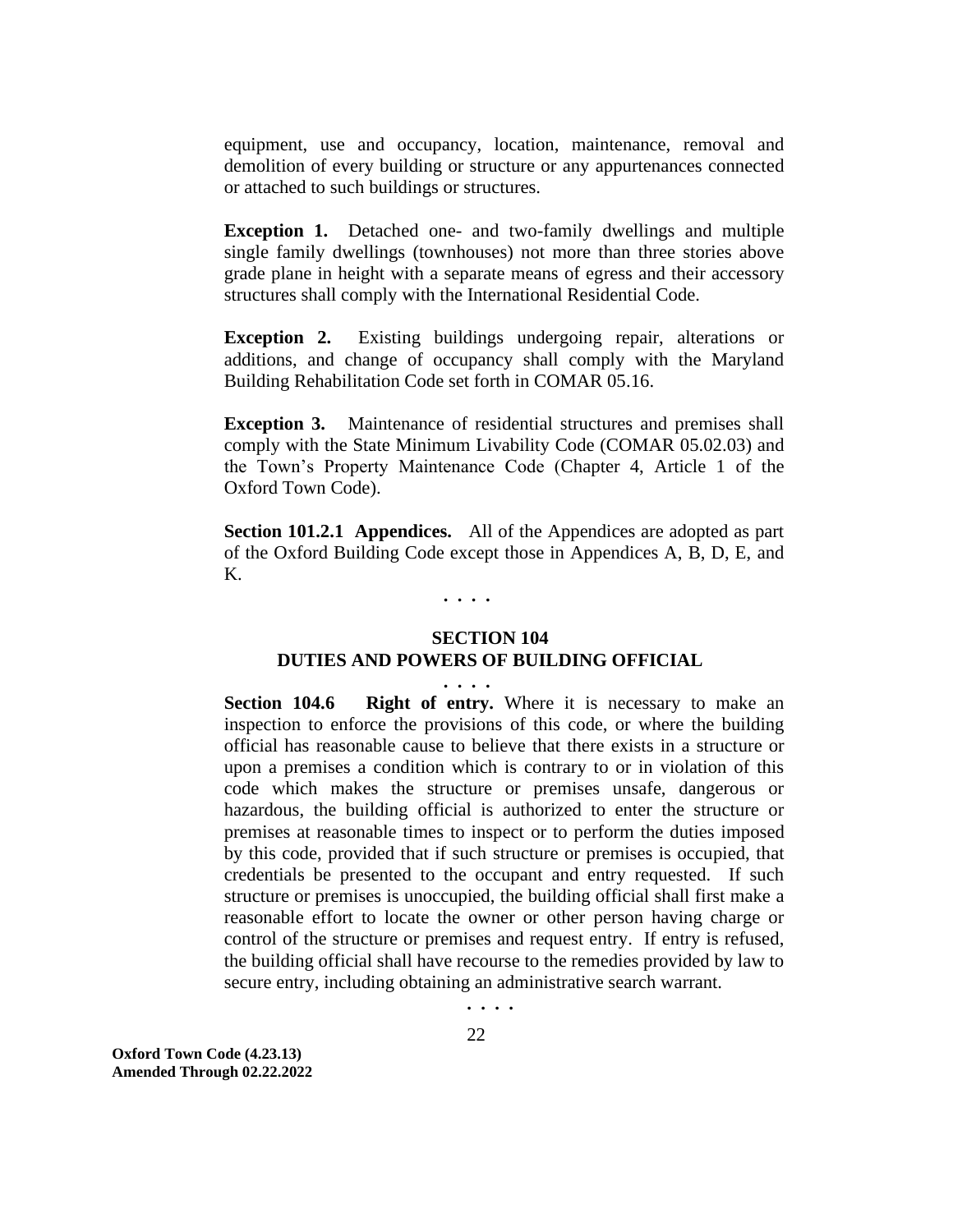# **SECTION 107 CONSTRUCTION DOCUMENTS**

 **. . . .**

**Section 107.2.1 Information on Construction documents.** For new buildings, additions and alterations to buildings other than detached one and two family dwellings, the application for the building permit shall be accompanied by: two (2) complete sets of architectural, structural, mechanical (heating, ventilation, air conditioning-HVAC) plumbing and electrical plans, drawn to scale with sufficient clarity and detail to show the nature and character of work to be performed. The plans shall be prepared in compliance with this Code, and shall have the seal and signature of a Maryland state professional engineer or architect affixed to each and every sheet of all sets at least one of which shall bear the original (not reproduced) seal and signature.

#### **. . . . SECTION 109 FEES**

**. . . .**

**Section 109.6 Refunds**. When an unissued permit has been denied by the building official or withdrawn by property owner or agent, a 50% refund is due on building codes and zoning fees paid. No refund will be given on issued permits.

**Section 109.7 Re-Inspection fees.** A re-inspection fee may be charged for each re-inspection if the work has to be re-inspected because:

- 1. The work was not ready for inspection at the pre-arranged time for inspection;
- 2. The inspector did not have access to the work at the prearranged time for inspection; or
- 3. The inspector discovers a flagrant noncompliance during a requested inspection.

# **. . . . SECTION 110 INSPECTIONS**

**. . . .**

**Section 110.3.1 Foundation Inspections.** Foundation inspection shall be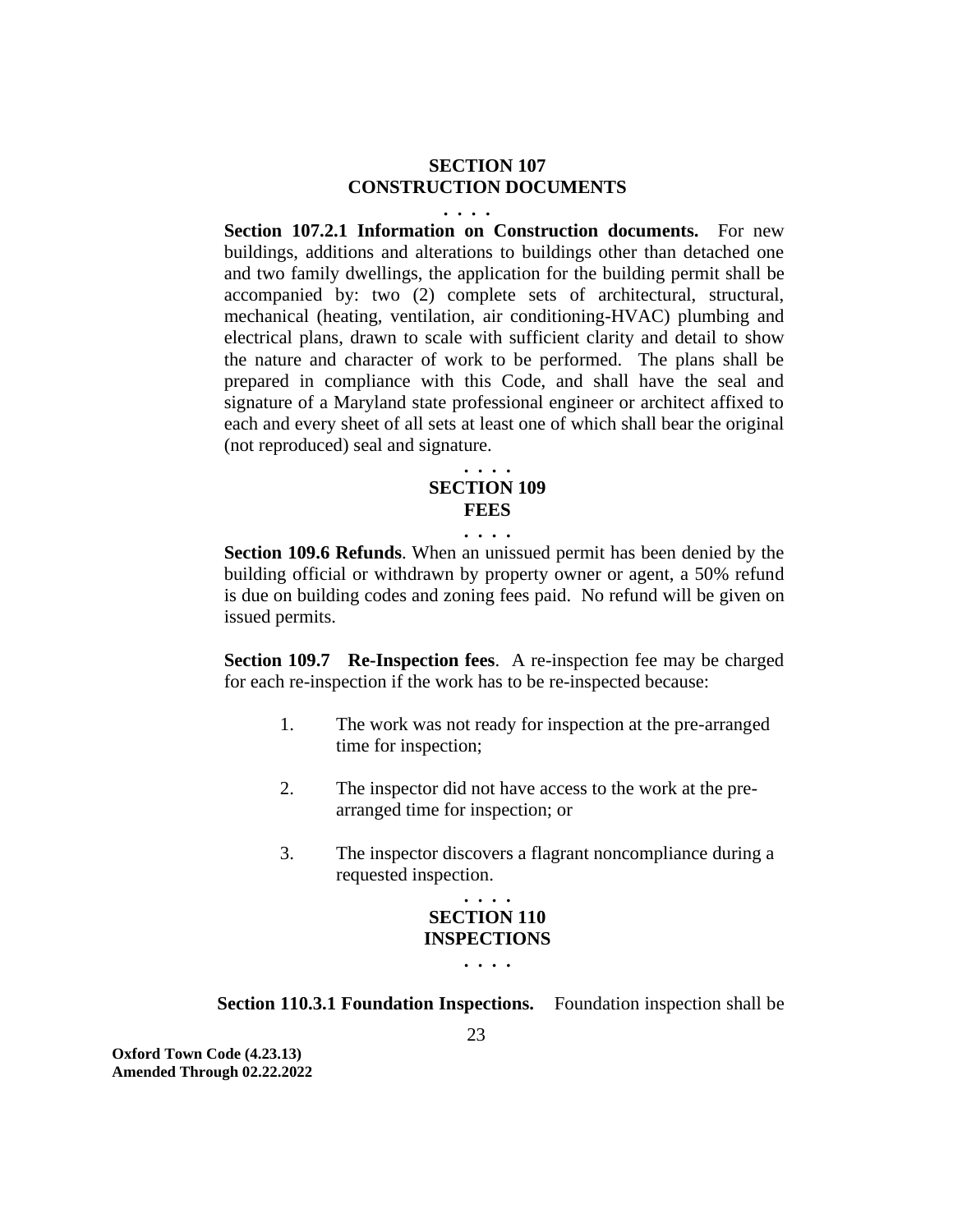made when the foundation is complete with all required anchors, vents and termite shield installed.

**Section 110.3.9.1 Coordination of inspections**. All required inspections shall be made and coordinated with the other trades, building, electrical, plumbing, HVAC and Sprinkler.

**Section 110.5 Inspection Request**. Amend section to include the following at the end of the first sentence: "forty-eight (48) hours before said work is completed."

**Section 110.7 Withholding of Inspection and Permit.** If the Code official finds that a contractor, developer, or owner has violated the provisions of the Code, or rules or regulations which implement this Code, in connection with the construction, maintenance, alteration, or repair of any building, structures, equipment or land within the Town of Oxford, the Town's designated building official, after written notice to the violator, and a hearing on the allegations, if applicable, may refuse to grant further inspections or further permits of any kind to the contractor, developer, or owner until all violations have been corrected and all fees have been paid.

**. . . .**

# **SECTION 113 MEANS OF APPEALS**

**Section 113.1 General.** Any person affected by a decision of the code official or a notice or order issued under this code shall have the right to appeal to the Oxford Board of Appeals, provided that a written application for appeal is filed within 30 days after the day the decision, notice, or order was served. An application for appeal shall be based on a claim that the true intent of this code or the rules legally adopted thereunder have been incorrectly interpreted, the provisions of this code do not fully apply, or the requirements of this code are adequately satisfied by other means.

**Section 113.2 Board of Appeals**. For the purposes of this code, the board of appeals shall be the Board of Appeals established in the Town of Oxford Zoning Ordinance. All provisions governing the Board of Appeals with respect to members, provisions for alternates, quorum, procedure, chairman, term of office, etc. shall be applicable to appeals from this code. Review of the decision of the Board of Appeals shall also be in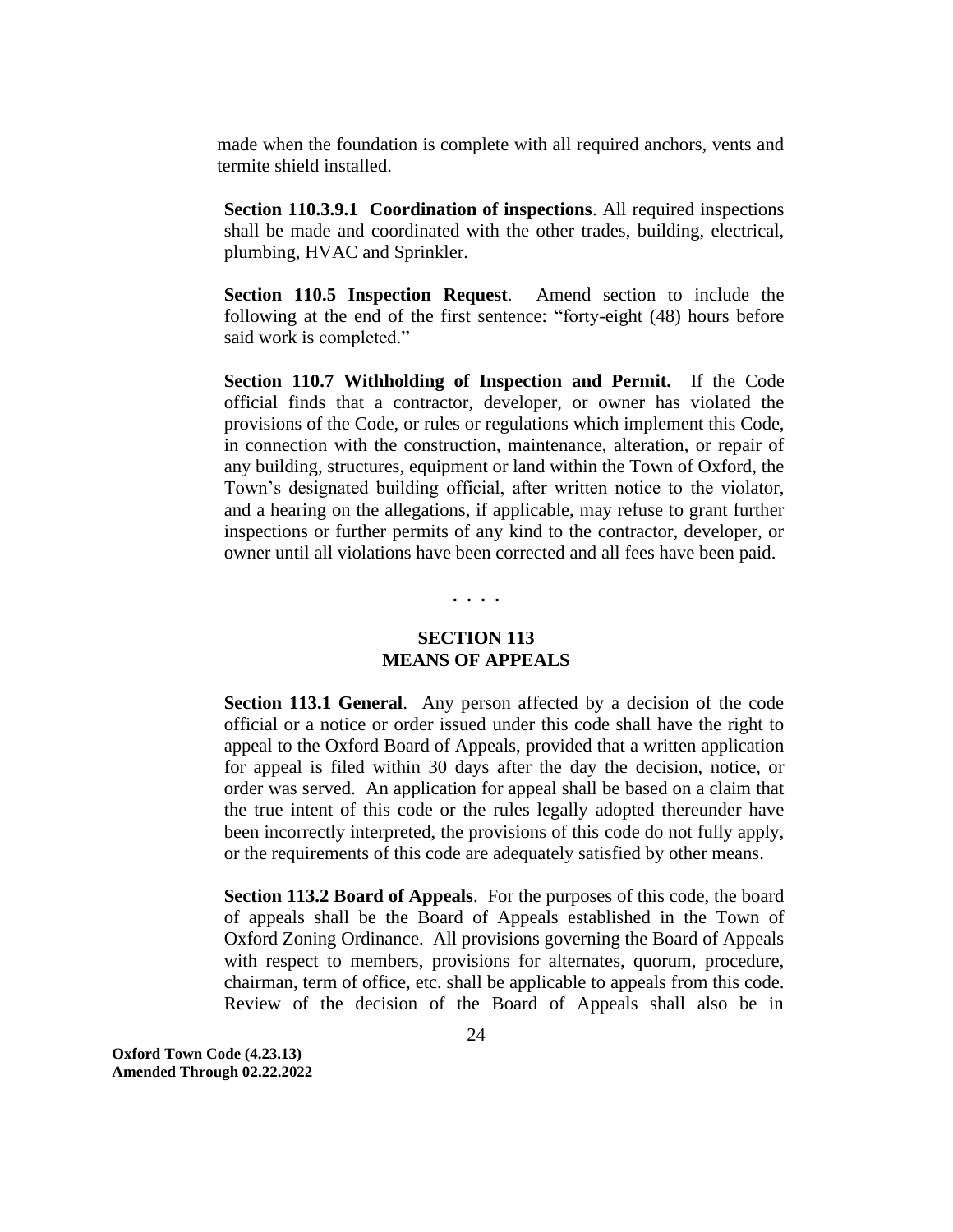accordance with the Oxford Zoning Ordinance, and the Maryland Rules of Procedure applicable to review of administrative agency decisions.

**Section 113.3 Qualifications.** Deleted.

# **. . . .**

# **SECTION 114 VIOLATIONS**

**Section 114.1 Unlawful acts.** It shall be a municipal infraction for any person, firm or corporation to erect, construct, alter, extend, repair, move, remove, demolish or occupy any building, structure or equipment regulated by this code, or cause the same to be done, in conflict with or in violation of any of the provisions of this code.

**Section 114.2 Notice of violation.** The building official or other authorized designee of the Town of Oxford is authorized to serve a notice of violation or other order on the person responsible for the erection, construction, alteration, extension, repair, moving, removal, demolition or occupancy of a building or a structure in violation of the provisions of this code, or in violation of a detail statement or a plan approved thereunder, or in violation of a permit or certificate issued under the provisions of this code. Such order shall direct the discontinuance of the illegal action or condition and the abatement of the violation.

**Section 114.3 Prosecution of violation.** If the notice is not complied with in the time prescribed by such notice, the building official or other authorized designee of the Town of Oxford is authorized to issue a civil municipal citation and to institute the appropriate proceedings at law or in equity to restrain, correct or abate such violation, or to require the removal or termination of the unlawful occupancy of the building or structure in violation of the provisions of this code or of the order or direction made pursuant thereto. The Town Attorney is authorized to prosecute or file a civil action in connection with a violation of any provision of this Code.

**Section 114.4 Violation penalties.** A violation of this code shall constitute a municipal infraction subject to a fine of Five Hundred Dollars (\$500.00). Each day that a violation continues after due notice has been served shall be deemed a separate offense. In addition to said fine, the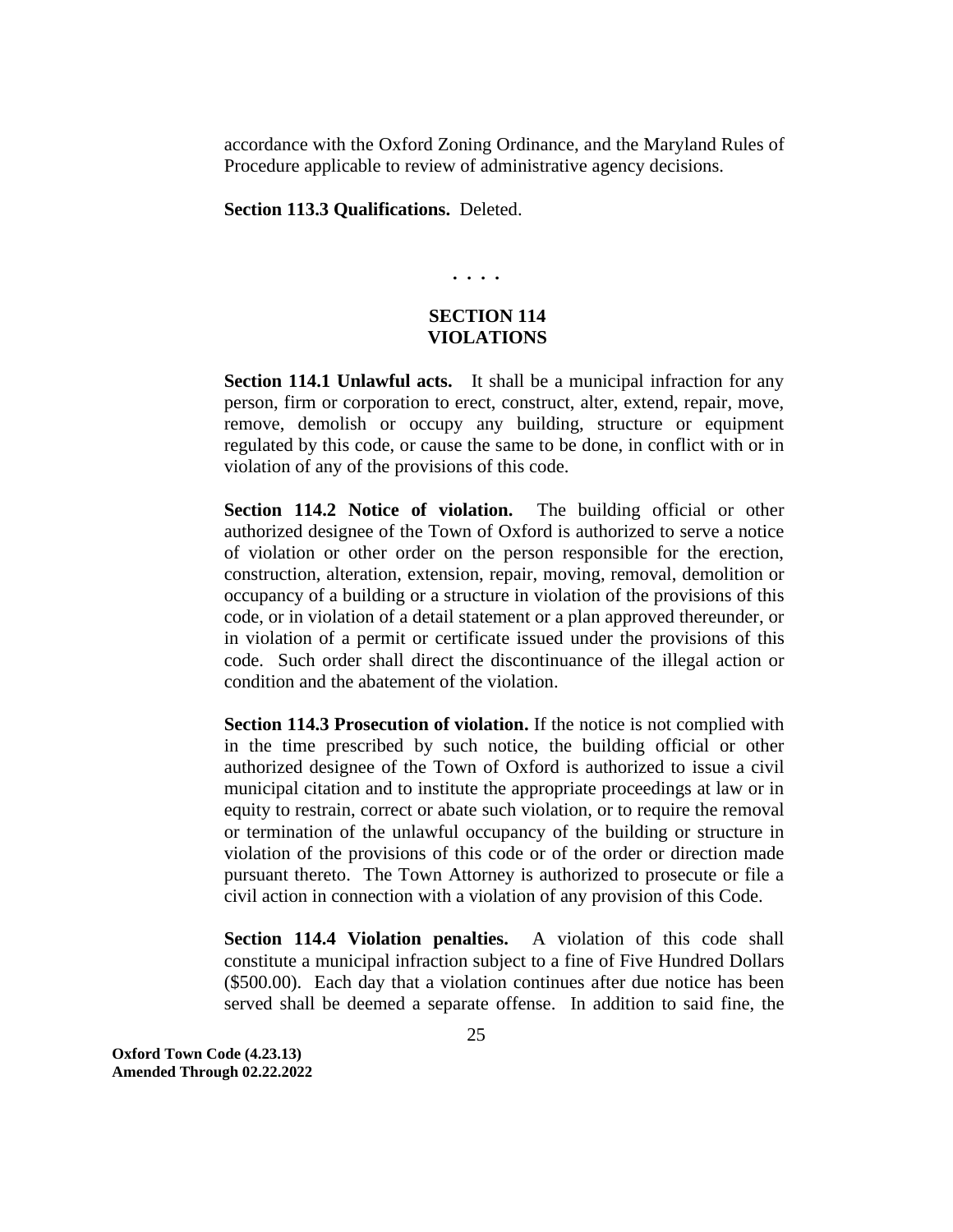Town may request during the adjudication of the infraction that the defendant abate the violation, or in the alternative, to permit the Town to abate the violation at the defendant's expense. Enforcement of this section shall be in accordance with Md. Code Annotated Local Government Article § 6-102, et. seq., as amended from time to time. This provision is not an exclusive remedy, and the Town may seek injunctive or other relief as necessary.

**Section 114.5 Unpaid expenses as a lien against real estate.** Whenever, pursuant to this code, a building official directs a property owner to take an action to abate a violation of this code and the property owner fails to do so in the time frame set forth in the notice or pursuant to an order of the court, the building official may cause such action to be performed and the costs thereof shall be a lien against the real estate and shall be collectible in the same manner in which real estate taxes are collected, or the Town may collect it by such other action at law, in the Town's discretion.

**. . . .**

# **SECTION 115 STOP WORK ORDER . . . .**

**Section 115.2.1 Stop Work Order, Posting**. The posting of a stop work order at the job site shall constitute adequate notification by the Town of Oxford's designated code official.

**. . . .**

#### **CHAPTER 9. FIRE PROTECTION SYSTEMS**

**901.1 Scope.** ADDITIONAL NOTE: Fire protection system requirements of Chapter 9 may be concurrently covered in the State Fire Prevention Code, Public Safety Article §§ 6-101 – 6-102, Annotated Code of Maryland, and COMAR 29.06.01. The State Fire Prevention Code is enforced by the State Fire Marshal or authorized fire official. In the event of a conflict between these provisions and the State Fire Prevention Code, the provisions of the State Fire Prevention Code shall control.

#### **. . . .**

#### **CHAPTER 10. MEANS OF EGRESS**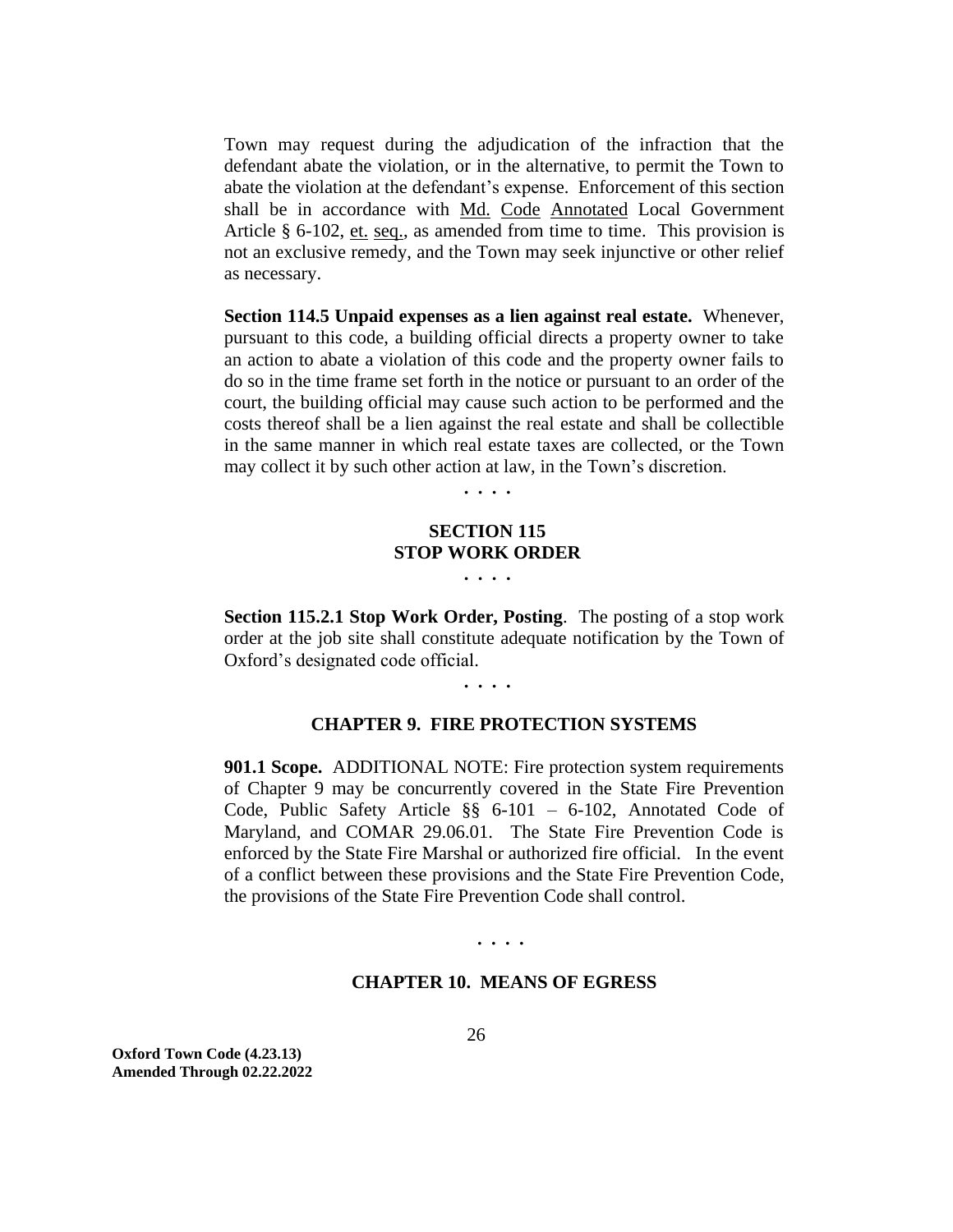**1001.1 General.** ADDITIONAL NOTE: Means of egress requirements of Chapter 10 may be concurrently covered in the State Fire Prevention Code, Public Safety Article, §§ 6-101 – 6-102, Annotated Code of Maryland and COMAR 29.06.01. The State Fire Prevention Code is enforced by the State Fire Marshal or authorized fire official. In the event of a conflict between these provisions and the State Fire Prevention Code, the provisions of the State Fire Prevention Code shall control.

# **. . . .**

#### **CHAPTER 11. ACCESSIBILITY**

Chapter 11 of the IBC related to accessibility requirements is hereby replaced with the Maryland Accessibility Code set forth in COMAR 05.02.02.

**. . . .**

#### **CHAPTER 16. STRUCTURAL DESIGN . . . .**

**Section 1607.14.2. Minimum Roof Live Loads**. Roofs shall be designed for a minimum live load of 20 pounds per square foot or designed for the minimum snow load, whichever is greater.

**. . . .**

**Section 1612.3. Establishment of Flood Hazard Areas.** The Town of Oxford has established flood hazard areas, which have been identified by the Federal Emergency Management Agency as reflected in the Flood Insurance Rate Map for Talbot County, Town of Oxford, Map Number 24041C0283C, Community-Panel Numbers 240068 and 240066, 0283 C, effective date: August 5, 2013, and Flood Insurance Rate Map for Talbot County, Town of Oxford, Map Number 24041C0291C, Community-Panel Numbers 240068 and 240066, 0291 C, effective August 5, 2013, and related supporting data along with any revisions thereto, which shall apply to any construction within flood hazard areas, in addition to all other applicable ordinances related to flood plain regulations and storm water management.

# **. . . . CHAPTER 18. SOILS AND FOUNDATIONS**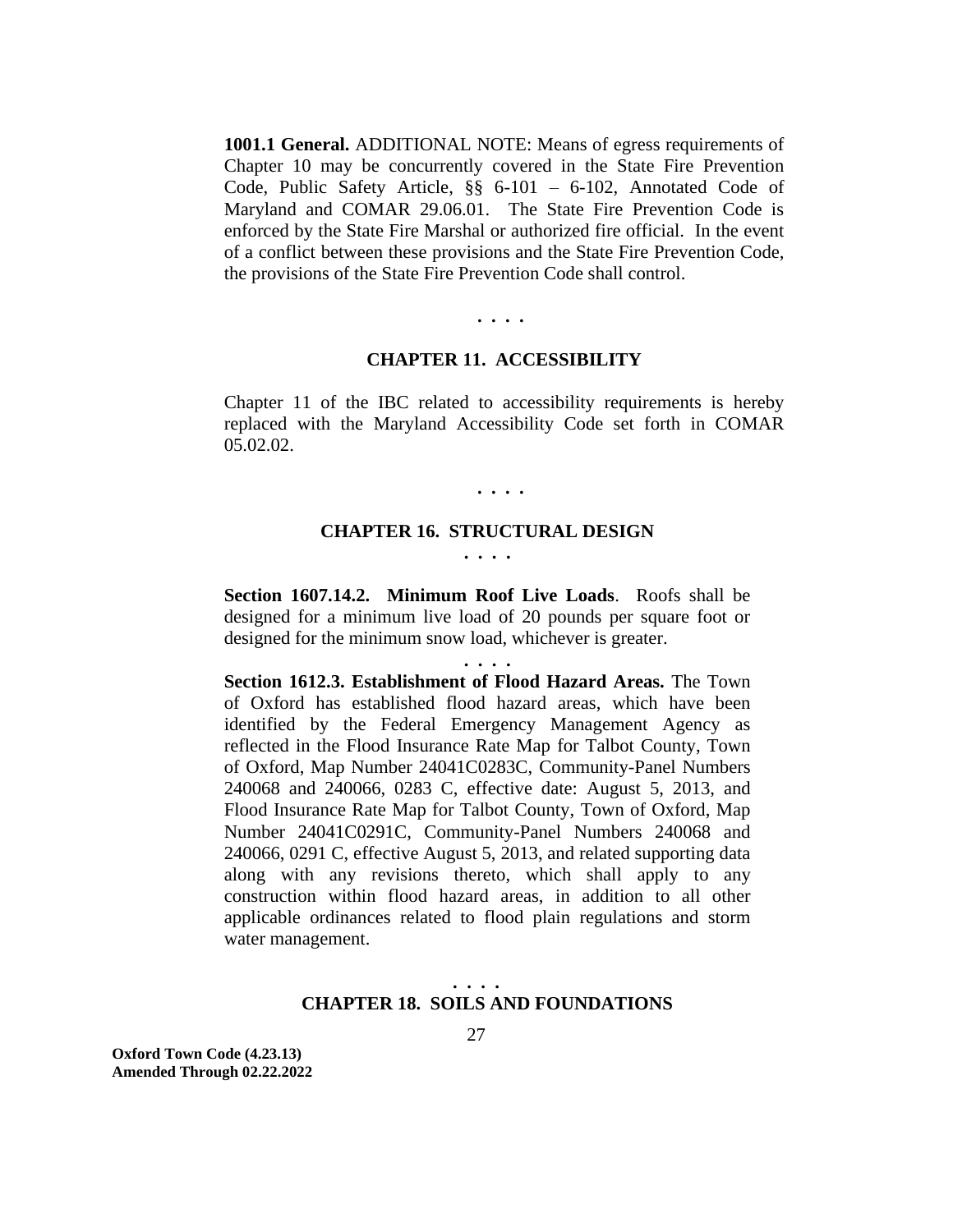**Section 1809.5. Frost Protection**. Except where erected upon solid rock or otherwise protected from frost, foundation walls, piers, and other permanent supports of buildings or structures 120 square feet or larger in area or 10 feet in height shall extend below the front line of 24" below finished grade, and spread footings of adequate size shall be provided where necessary to properly distribute the loan within the allowable load hearing value of soil. Alternatively, such structures shall be supported on piles where solid earth or rock is not available. Footings shall not bear on frozen soils unless frozen condition is of a permanent nature.

**. . . .**

**Exception**: Sheds under 300 square feet shall be permitted to be erected upon six (6) inches of compacted gravel base, provided they are not anchored with approved anchors on all four corners.

**. . . .**

#### **CHAPTER 24. GLASS AND GLAZING**

The requirements for safety glazing set forth in Public Safety Article, Title 12, Subtitle 4, Annotated Code of Maryland, are in addition to Chapter 24, Section 2406 of the IBC related to safety glazing. In the event of a conflict between Chapter 24 of the IBC and the Annotated Code of Maryland, the requirements of the Annotated Code of Maryland prevail.

**. . . .**

# **CHAPTER 27. ELECTRICAL**

**2701.1 Scope.** The subject matter of this chapter is not within the scope of the Maryland Building Performance Standards and is hereby omitted from this Code. For the applicable electrical requirements, refer to the National Electrical Code as adopted and enforced by the State Fire Marshal, authorized fire officials, or building officials pursuant to the provisions of Public Safety Article, Title 12, Subtitle 6, Annotated Code of Maryland.

#### **CHAPTER 28. MECHANICAL SYSTEMS**

**2801.1 Scope.** The subject matter of this chapter is not within the scope of the Maryland Building Performance Standards and is hereby omitted from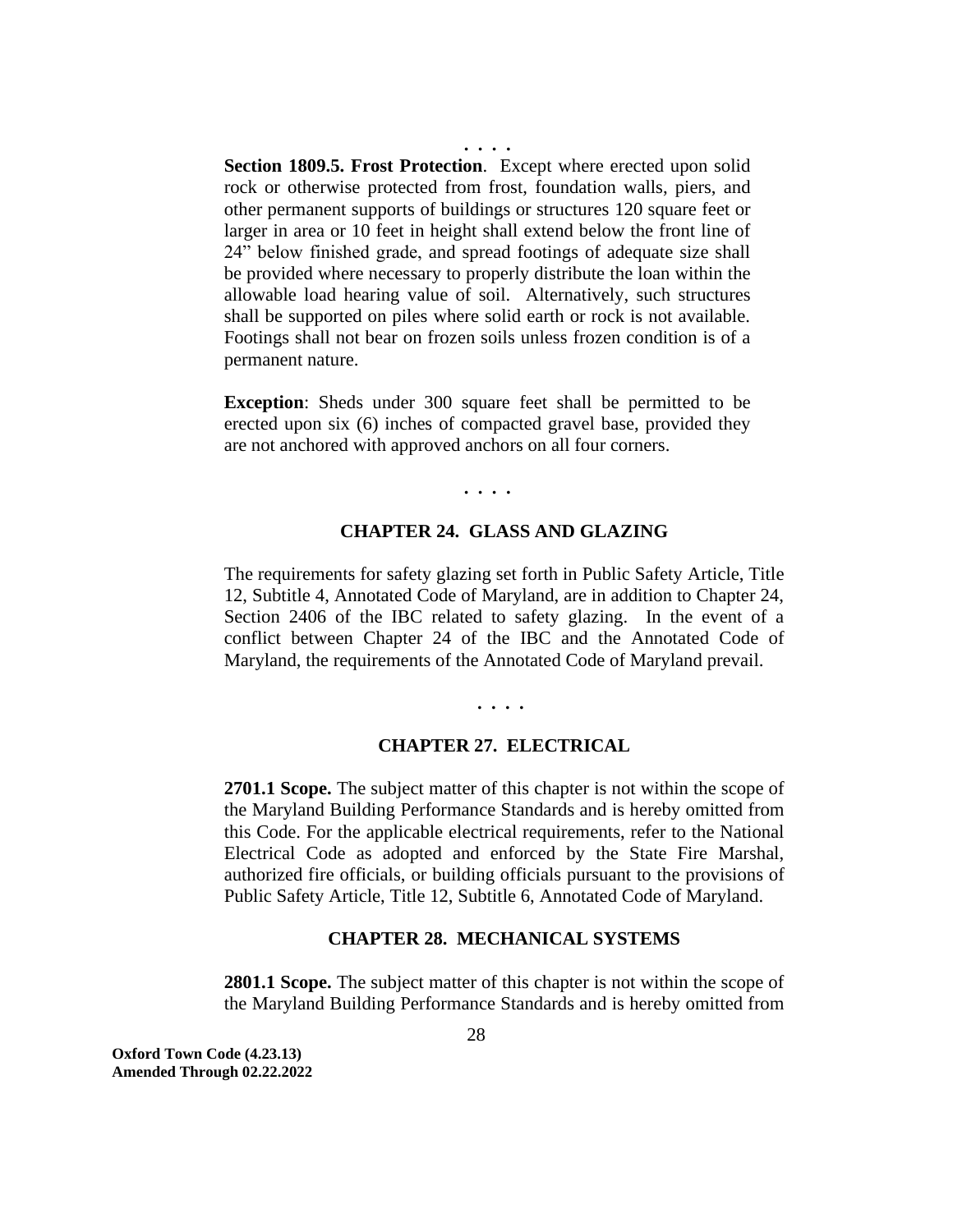this Code. For the applicable requirements concerning the mechanical systems, refer to the local mechanical code and the mechanical code adopted pursuant to the provision of Business Regulation Article, §9A-205, Annotated Code of Maryland.

#### **CHAPTER 29. PLUMBING SYSTEMS**

**2901.1 Scope.** The subject matter of this chapter is not within the scope of the Maryland Building Performance Standards and is hereby omitted from this Code. For the applicable requirements concerning the plumbing systems, refer to the local plumbing code and the plumbing code adopted pursuant to the provision of Business Occupations and Professions Article, Title 12, Annotated Code of Maryland.

# **CHAPTER 30. ELEVATORS AND CONVEYING SYSTEMS**

The provisions of Chapter 30 of the IBC relate to elevators and conveying systems and are in addition to and not instead of the requirements set forth in Public Safety Article, Title 12, Subtitle 8, Annotated Code of Maryland. In the event of a conflict between the IBC and the Annotated Code of Maryland, the provisions of the Annotated Code of Maryland prevail.

**. . . .**

# **CHAPTER 33. SAFEGUARDS DURING CONSTRUCTION**

**. . . .**

**Section 3306.10. Accessibility During Construction Operations.**  During construction operations the contractor shall maintain at all times a vehicular roadway that will permit the unimpeded movement of emergency vehicles from the improved street to within 200 feet of the most remote building under construction on the site. The vehicular access roadway surface shall be either crusher run, stone base, black top or other suitable compacted surface material approved by the Town's code official or designee.

**. . . .**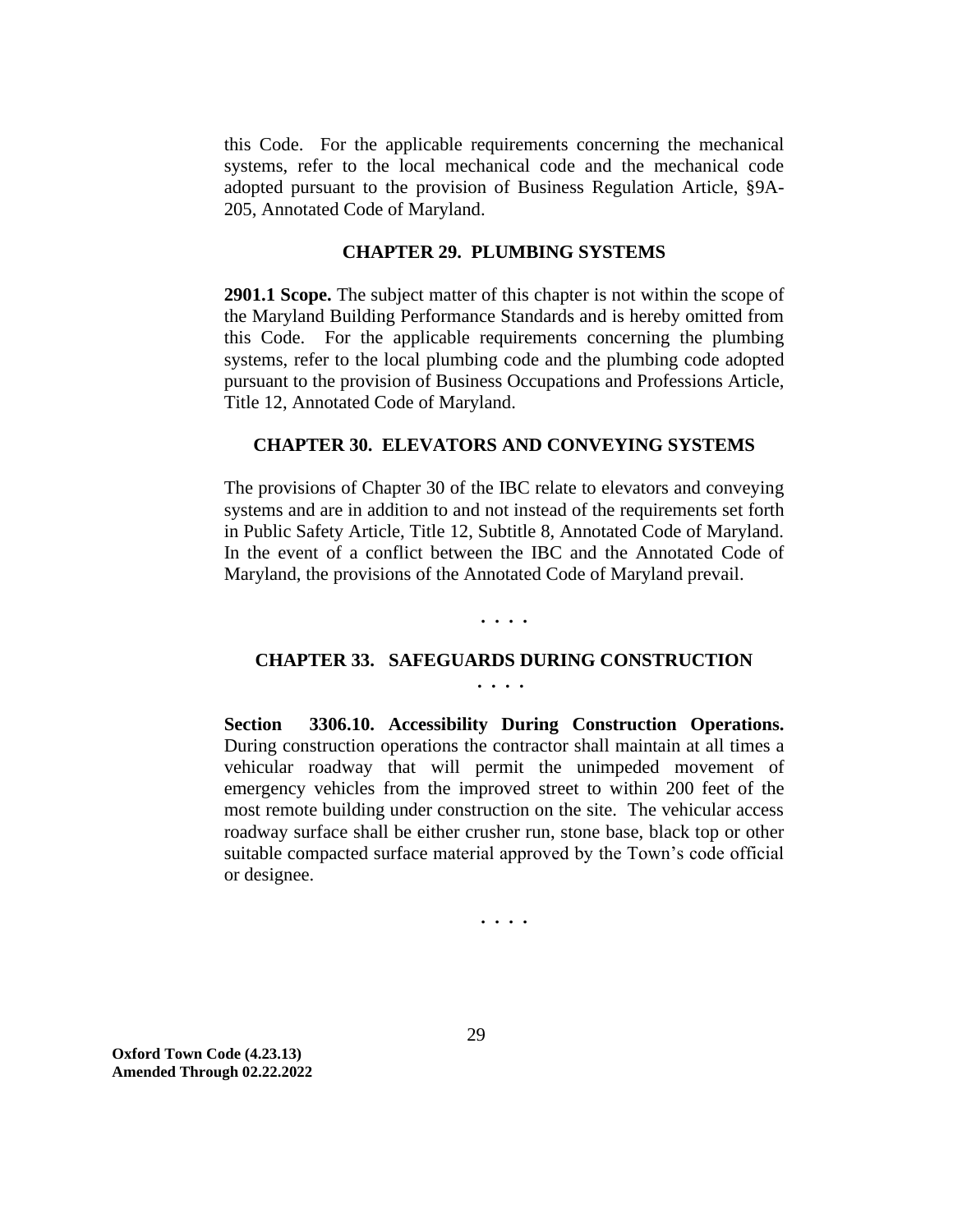#### <span id="page-30-0"></span>**Section 3.8 Repealer.**

All prior building code ordinances or parts of building code ordinances in conflict herewith are hereby repealed, except that in any case in which the Oxford Zoning ordinance and this Ordinance conflict, the Oxford Zoning Ordinance shall control.

#### <span id="page-30-1"></span>**Section 3.9 Copies on File.**

The Clerk-Treasurer of the Town of Oxford shall maintain two (2) copies of the Building Code on file in the Town office.

#### <span id="page-30-2"></span>**Section 3.10 Severability.**

If any section, subsection, sentence, clause or phrase of this Ordinance is, for any reason, held to be unconstitutional, such decision shall not affect the validity of the remaining portions of this Ordinance. The Commissioners of Oxford hereby declare that they would have passed this Ordnance, and each section, subsection, clause or phrase thereof, irrespective of the fact that any one or more sections, subsections, sentences, clauses and phrases be declared unconstitutional.

(History, Ordinance 2102, adopted May 25, 2021)

# <span id="page-30-3"></span>**ARTICLE III. ENERGY CODE**

#### <span id="page-30-4"></span>**Section 3.11 Adoption of standards by reference.**

The 2021 Edition of the International Energy Conservation Code, as published by the International Code Council, as amended by the State of Maryland as the Maryland Building Performance Standards (set forth in COMAR 05.02.07), and as further amended by this Ordinance, be and is hereby adopted as the Energy Conservation Code of the Town of Oxford for regulating and governing energy efficient building envelopes and installation of energy efficient mechanical, lighting and power systems as herein provided; providing for the issuance of permits; and each and all of the regulations, provisions, penalties, conditions and terms of said Energy Conservation Code, with the additions, insertions, deletions and changes, if any, prescribed herein.

<span id="page-30-5"></span>**Section 3.12 Amendments.**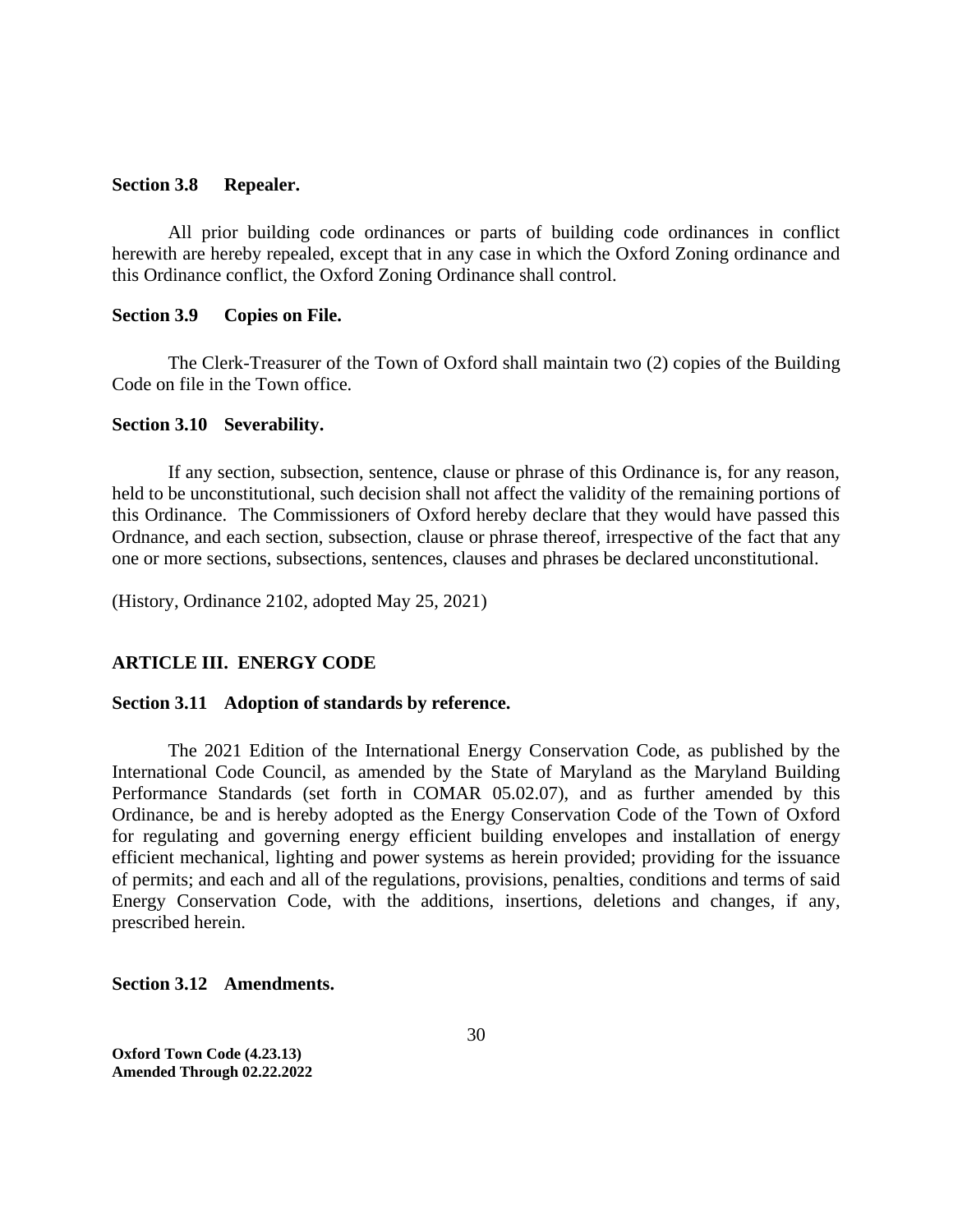The following sections of the 2021 Edition of the International Energy Conservation Code are modified, deleted, substituted, or added as follows:

# **SECTION C101 SCOPE AND GENERAL REQUIREMENTS**

**Section C101.1 Title.** This code shall be known as the Energy Conservation Code of Oxford for Commercial Buildings.

**Section C101.2 Scope.** This Code applies to commercial buildings and the building sites and associated systems and equipment. Additional requirements concerning energy conservation for buildings and structures may be required by Energy Conservation Building Standards, Public Utility Companies Article §§ 7-401 – 7-408 of the Annotated Code of Maryland, as amended.

**. . . .**

# **SECTION C109 STOP WORK ORDER**

**. . . .**

**Section C109.2 Issuance**. The stop work order shall in writing and the stop work order shall in writing and the posting of a stop work order at the job site shall constitute adequate notification by the Town of Oxford's designated code official. Upon issuance of a stop work order, the cited work shall immediately cease. The stop work order shall state the reason for the order, and the conditions under which the cited work will be permitted to resume.

**Section C109.4 Failure to comply.** Any person who shall continue any work after having been served with a stop work order, except such work as that person is directed to perform to remove a violation or unsafe condition, shall be deemed guilty of a municipal infraction and subject to a fine to be assessed as provided in Chapter 1, Section 1.10B of the Town Code.

# **SECTION C110 BOARD OF APPEALS**

**Section C110 Board of Appeals**. For the purposes of this code, the board of appeals shall be the Oxford Board of Zoning Appeals established by the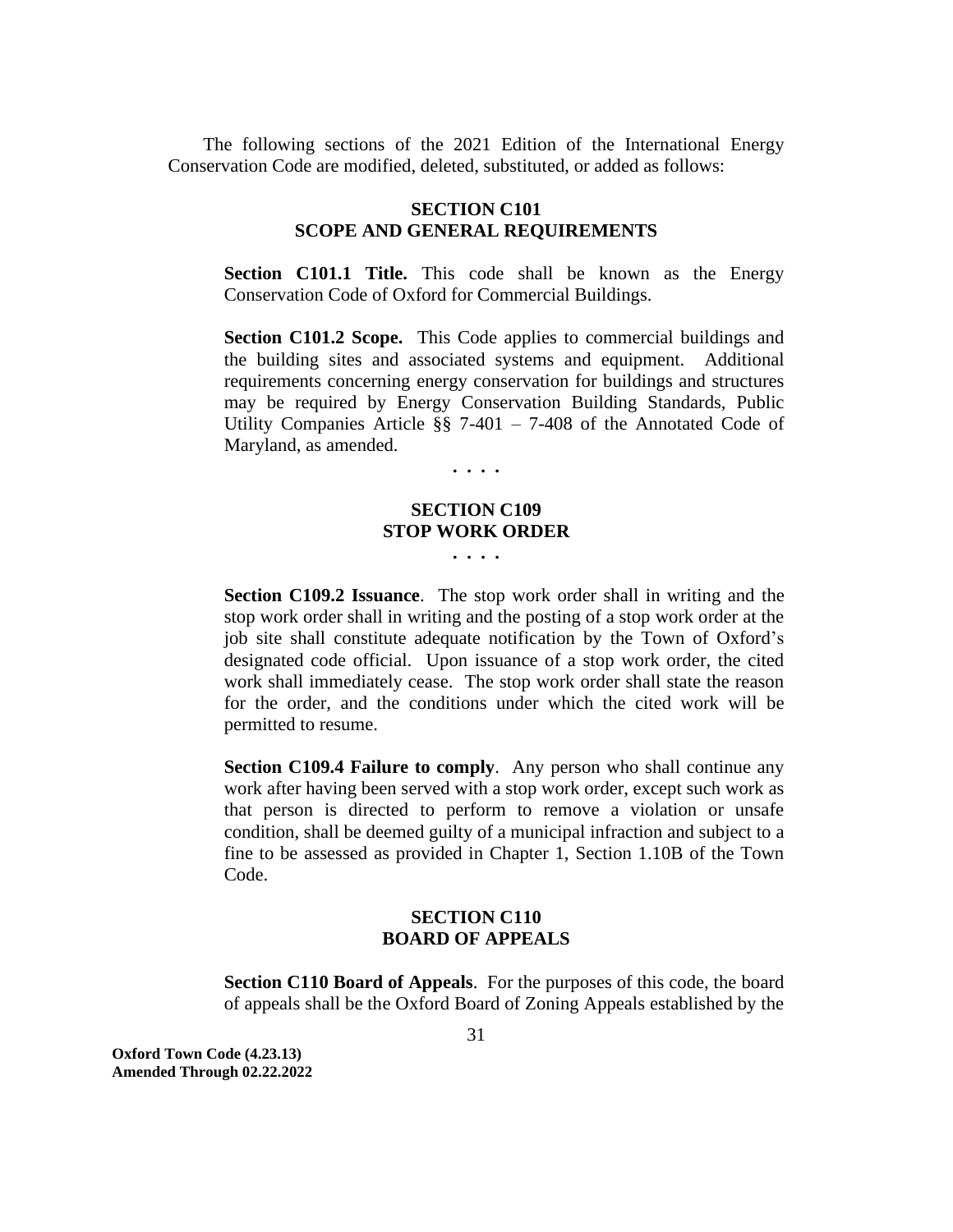Oxford Zoning Ordinance. All provisions governing the board of appeals with respect to members, provisions for alternates, quorum, procedure, chairman, term of office, etc. shall be applicable to appeals from this code. Review of the decision of the board of appeals shall also be in accordance with the Oxford Zoning Ordinance and the Maryland Rules of Procedure applicable to review of administrative agency decisions.

**. . . .**

# **CHAPTER 1 SCOPE AND AMINISTRATION – RESIDENTIAL PROVISIONS**

# **SECTION R101 SCOPE AND GENERAL REQUIREMENTS**

**Section R101.1 Title.** This code shall be known as the Energy Conservation Code of Oxford for Residential Buildings.

 **. . . .**

# **SECTION R109 STOP WORK ORDER**

**. . . .**

**Section R109.2** Issuance. The stop work order shall be in writing and the posting of a stop work order at the job site shall constitute adequate notification by the Town of Oxford's designated code official. Upon issuance of a stop work order, the cited work shall immediately cease. The stop work order shall state the reason for the order, and the conditions under which the cited work will be permitted to resume.

**. . . .**

**Section R109.4 Failure to Comply.** Any person who shall continue any work after having been served with a stop work order, except such work as that person is directed to perform to remove a violation or unsafe condition, shall be deemed guilty of a municipal infraction and subject to a fine to be assessed as provided in Chapter 1, Section 1.10B of the Town Code.

# **SECTION R110 MEANS OF APPEALS**

**Section R110 Board of Appeals**. For the purposes of this code, the board of appeals shall be the Oxford Board of Zoning Appeals established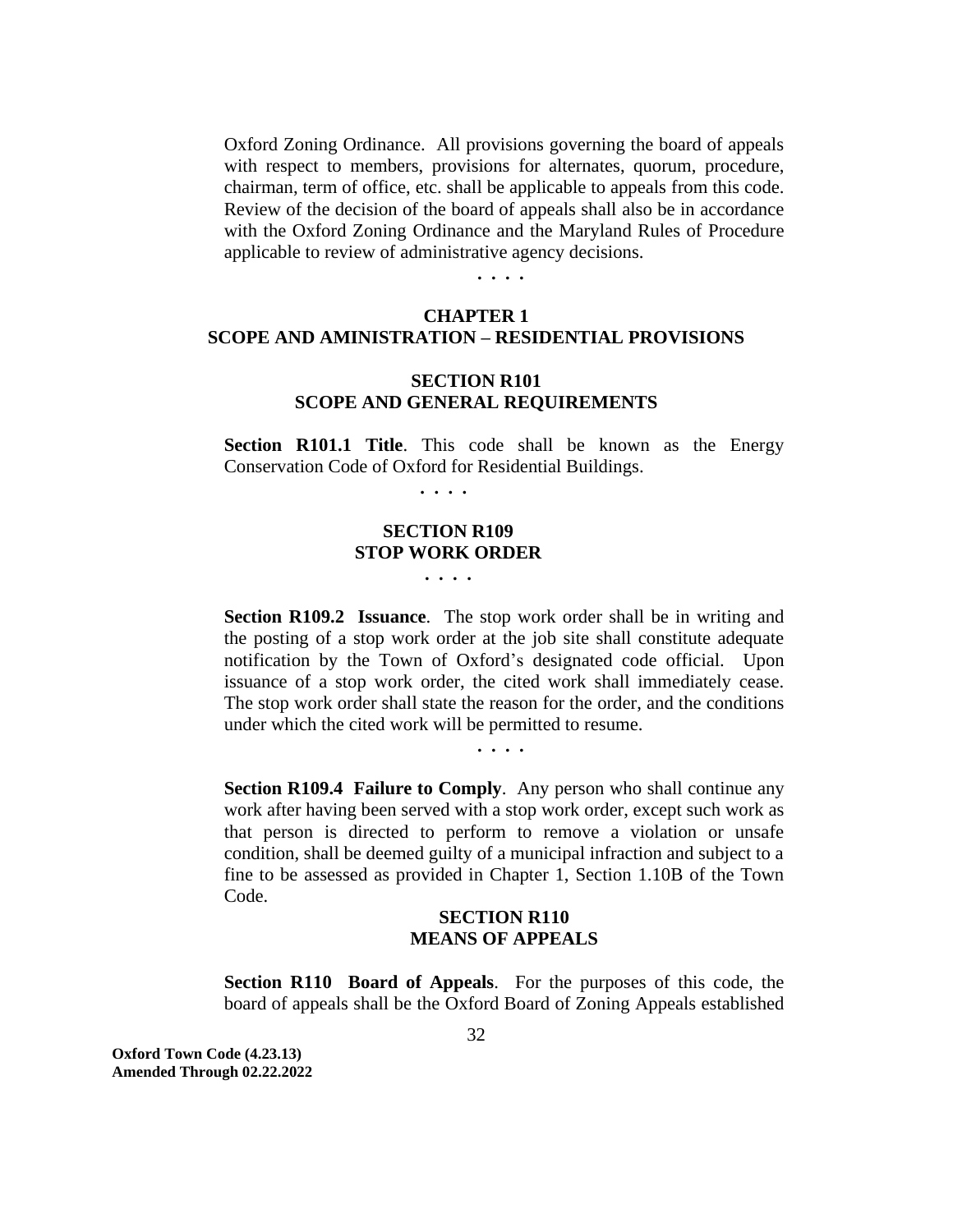by the Oxford Zoning Ordinance. All provisions governing the board of appeals with respect to members, provisions for alternates, quorum, procedure, chairman, term of office, etc. shall be applicable to appeals from this code. Review of the decision of the board of appeals shall also be in accordance with the Oxford Zoning Ordinance and the Maryland Rules of Procedure applicable to review of administrative agency decisions.

# <span id="page-33-0"></span>**Section 3.13 Copies on file.**

The Clerk-Treasurer of the Town of Oxford shall maintain one copy of the Town Energy Conservation Code on file in the Town office.

#### <span id="page-33-1"></span>**Section 3.14 Repealer.**

All prior ordinances or parts of ordinances in conflict herewith are hereby repealed, except that in any case in which the Oxford Zoning ordinance and this Ordinance conflict, the Oxford Zoning Ordinance shall control.

#### <span id="page-33-2"></span>**Section 3.15 Severability.**

If any section, subsection, sentence, clause or phrase of this Ordinance is, for any reason, held to be unconstitutional, such decision shall not affect the validity of the remaining portions of this Ordinance. The Commissioners of Oxford hereby declare that they would have passed this Ordinance, and each section, subsection, clause or phrase thereof, irrespective of the fact that any one or more sections, subsections, sentences, clauses and phrases be declared unconstitutional.

(History, Ordinance 2104, adopted May 25, 2021)

# <span id="page-33-3"></span>**ARTICLE IV. EXISTING BUILDING CODE**

#### <span id="page-33-4"></span>**Section 3.16 Adoption of standards by reference.**

The 2021 Edition of the International Existing Building Code, as published by the International Code Council, as amended by the Maryland Building Rehabilitation Code, is hereby adopted as the Town of Oxford Existing Building Code (sometimes referred to as the "Existing Building Code"). The Existing Building Code shall regulate and govern the repair, alteration, change of occupancy, addition, and relocation of existing buildings, including historic buildings; providing for the issuance of permits therefor. All of the regulations, provisions,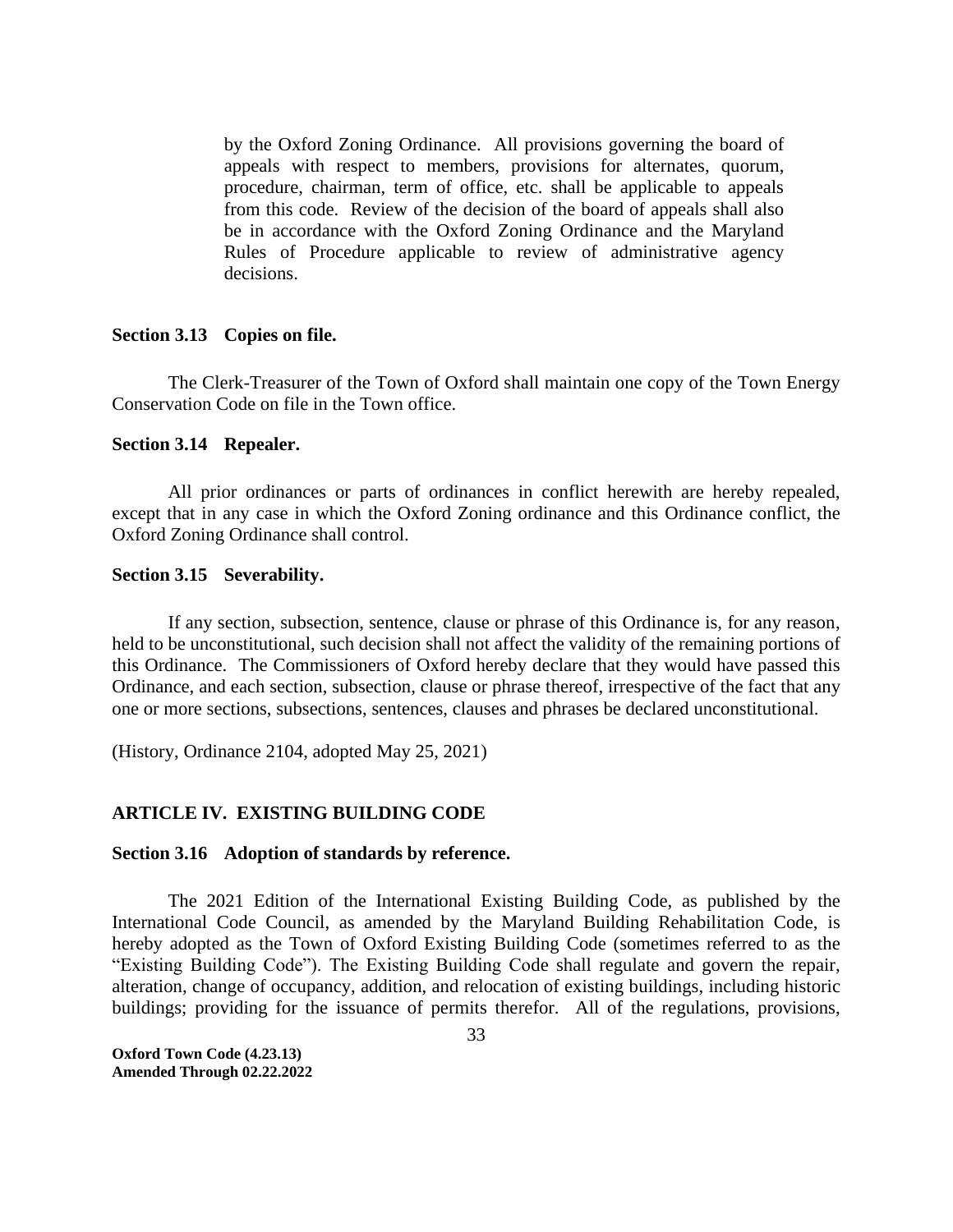terms, and conditions, of the 2021 Edition of the International Existing Building Code are hereby adopted and made a part hereof as if fully set forth in this Article, with the amendments, deletions, and insertions as set forth in COMAR 05.16.01, as well as the amendments, deletions and insertions set forth in Section 3.17 herein.

# <span id="page-34-0"></span>**Section 3.17 Amendments.**

The following sections of the 2021 International Existing Building Code are hereby modified, deleted, substituted, added, or revised as follows:

# **SECTION 101 GENERAL**

**Section 101.1 Title.** These regulations shall be known as the "Town of Oxford Existing Building Code", (sometimes hereinafter referred to as the "Existing Building Code" or "this code."). Where the name of the jurisdiction is to be indicated in any section of this Code, it shall be considered the "Town of Oxford".

#### **. . . .**

# **SECTION 103 DEPARTMENT OF BUILDING SAFETY**

**. . . .**

#### **Section 103.1 Deleted.**

**Section 103.2 Appointment**. The code official shall be the Town Clerk-Treasurer, or any person or entity designated or appointed by the Commissioners of Oxford to serve as code official. The code official shall have full enforcement authority of this Code.

#### **. . . .**

# **SECTION 104 DUTIES OF THE CODE OFFICIAL**

**. . . .**

**Section 104.6 Right of entry.** Where it is necessary to make an inspection to enforce the provisions of this code, or whenever the code official has reasonable cause to believe that there exists in a structure or upon a premises a condition in violation of this code, the code official is authorized to enter the structure or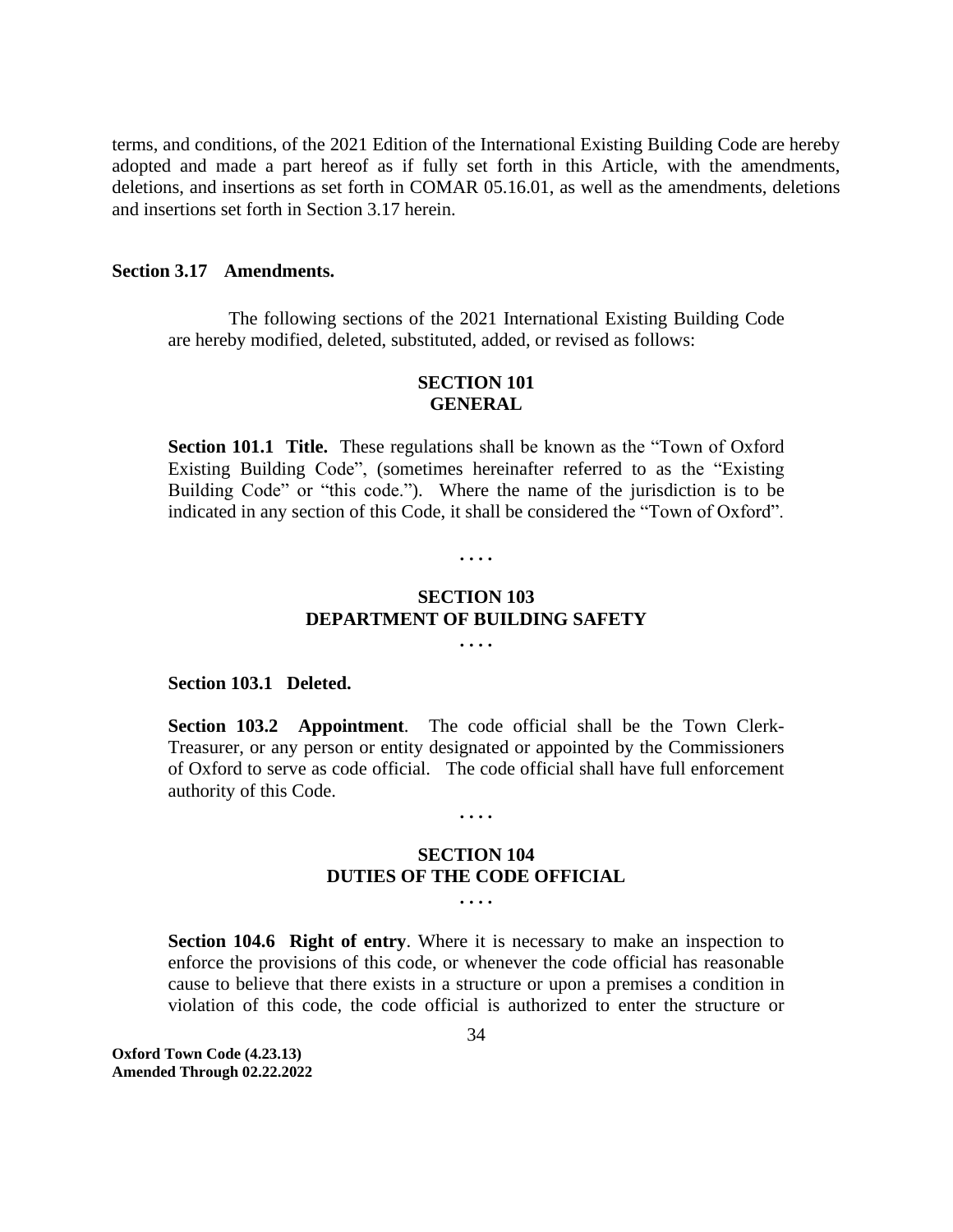premises at reasonable times to inspect or perform the duties imposed by the code, provided that if such structure or premises is occupied, the code official shall present credentials to the occupant and request entry. If such structure or premise is unoccupied, the code official shall first make a reasonable effort to locate the owner or other person having charge or control of the structure or premises and request entry. If entry is refused, the code official shall have recourse to the remedies provided by law to secure entry, including obtaining an administrative search warrant.

# **SECTION 112 MEANS OF APPEALS**

**. . . .**

**Section 112.1 General.** Any person affected by a decision of the code official or a notice or order issued under this code shall have the right to appeal to the Oxford Board of Appeals, provided that a written application for appeal is filed within twenty (20) days after the day the decision, notice, or order was served. All provisions governing the Board of Appeals with respect to members, provisions for alternates, quorum, procedure, chairman, term of office, etc. shall be applicable to appeals from this code. Review of the decision of the Board of Appeals shall also be in accordance with the Oxford Zoning Ordinance and the Maryland Rules of Procedure applicable to review of administrative agency decisions.

**. . . .**

**112.3 Qualifications.** Deleted.

# **SECTION 113 VIOLATIONS**

#### **. . . .**

**Section 113.3 Prosecution of violation.** Any person failing to comply with a notice of violation or order served in accordance with Section 113.2 shall be deemed to have committed a civil municipal infraction as determined by the Town, and the violation shall be deemed a strict liability offense. If the notice of violation is not complied with, the code official shall institute the appropriate proceeding at law or in equity to restrain, correct or abate such violation, or to require the removal or termination of the unlawful occupancy of the structure in violation of the provisions of this code or of the order or direction made pursuant thereto. Any action taken by the authority having jurisdiction over such premises shall be charged against the real estate upon which the structure is located and shall be a lien upon such real estate.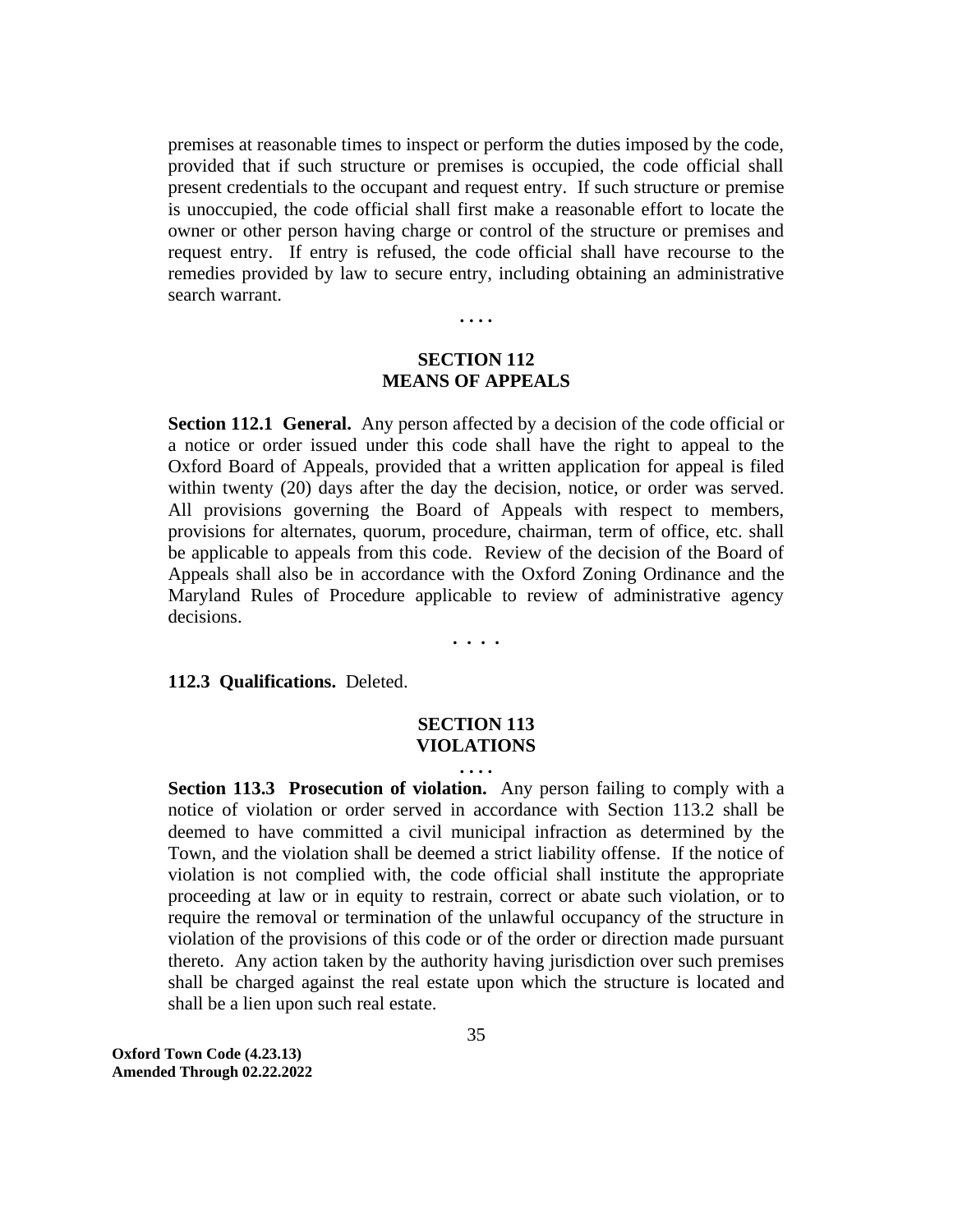#### **. . . .**

#### **SECTION 114 STOP WORK ORDER**

**. . . .**

**Section 114.4 Failure to Comply***.* Any person who shall continue any work after having been served with a stop work order, except such work as that person is directed to perform to remove a violation or unsafe condition, shall be deemed to have committed a municipal infraction. The penalty for the first violation shall be One Hundred Dollars (\$100.00), and Two Hundred Dollars (\$200.00) for the second violation. Each day that a violation continues shall be considered a separate offense.

**. . . .**

#### **Section 3.18 Repealer.**

All prior ordinances in conflict herewith are hereby repealed, except that in any case in which the Oxford Zoning Ordinance and this Ordinance conflict, the Oxford Zoning Ordinance shall control.

### **Section 3.19 Copies on file.**

The Town Clerk shall maintain two copies of the Existing Building Code on file in the Town Office.

#### **Section 3.20 Severability.**

If any section, subsection, sentence, clause or phrase of this Ordinance is, for any reason, held to be unconstitutional, such decision shall not affect the validity of the remaining portions of this Ordinance. The Commissioners of Oxford hereby declare that they would have passed this Ordinance, and each section, subsection, clause or phrase thereof, irrespective of the fact that any one or more sections, subsections sentences, clauses and phrases be declared unconstitutional.

(History, Ordinance 2105, adopted May 25, 2021)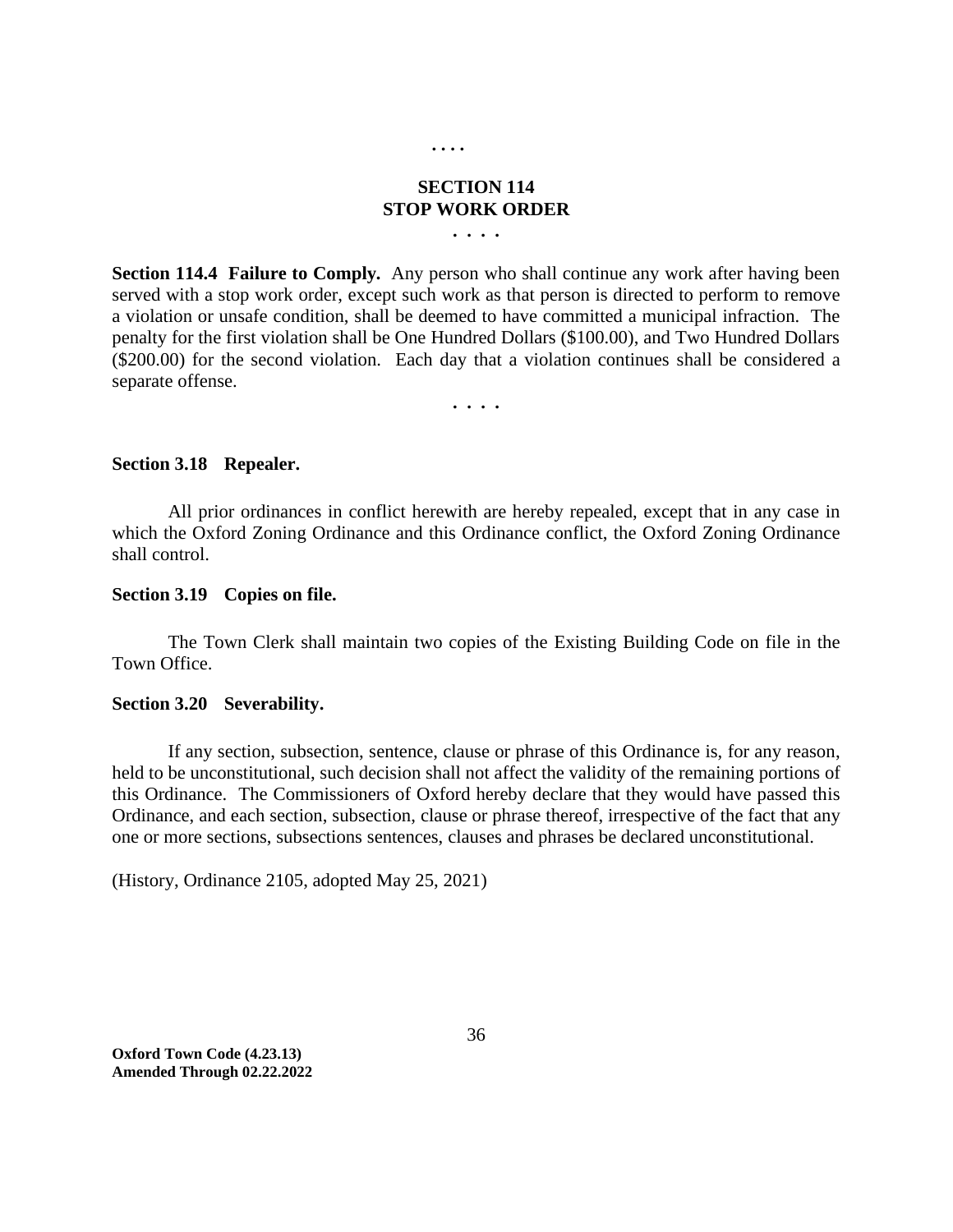### *CHAPTER 4. PROPERTY MAINTENANCE*

- ARTICLE I Property Maintenance Code
	- 4.1 Adoption of Standards by Reference
	- 4.2 Amendments
	- 4.3 Repealer
	- 4.4 Copies on File
	- 4.5 Severability
	- 4.6 Exemptions

ARTICLE II Reconstruction of Dilapidated Structures

- 4.7 Grandfathered Status of Footprint; Dilapidated Structure
- ARTICLE III Abatement of Nuisances
	- 4.8 Definitions
	- 4.9 Maintaining a Nuisance Prohibited
	- 4.10 Abatement of Nuisance
	- 4.11 Charges; Lien on Property
	- 4.12 Stricter Standard to Apply

## ARTICLE IV Noise

- 4.13 Loud or Unnecessary Noise Prohibited
- 4.14 Prohibited Acts Enumerated
- 4.15 Exemptions
- 4.16 Violations and Penalties

# **ARTICLE I. PROPERTY MAINTENANCE CODE**

# **Section 4.1 Adoption of standards by reference.**

The 2021 Edition of the International Property Maintenance Code, as published by the International Code Council, Inc. is adopted as the Oxford Property Maintenance Code, and is incorporated into this Code by reference as if fully set forth herein, subject to the amendments set forth in Section 4.2.

# **Section 4.2 Amendments.**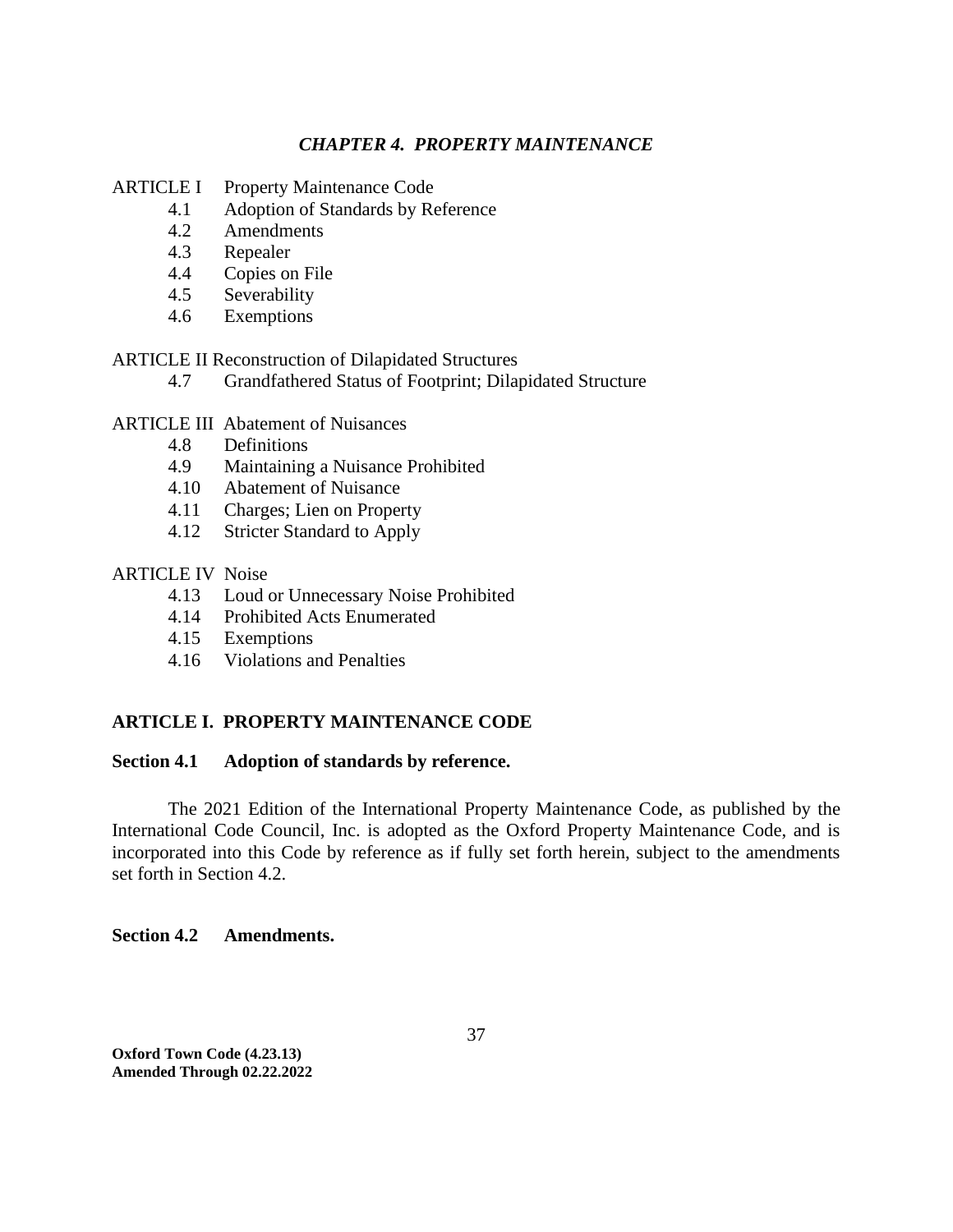# **SECTION 101 GENERAL**

**Section 101.1. Title.** These regulations shall be known as the "Town of Oxford Property Maintenance Code", hereinafter referred to as "this code." **. . . .**

**Section 101.2 Scope**. The provisions of this Code shall apply to all existing residential and nonresidential structures and all existing premises and constitute minimum requirements and standards for premises, structures, equipment and facilities for light, ventilation, space, heating, sanitation, protection from the elements, life safety, safety from fire and other hazards, and for safe and sanitary maintenance; the responsibility of owners, operators and occupants; the occupancy of existing structures and premises, and for administration, enforcement and penalties. Notwithstanding anything to the contrary herein, the provisions of the Property Maintenance Code that govern the interior condition of a residential structure shall not apply to an owner-occupied housing unit. Only the provisions of this Code governing the exterior condition of a structure shall apply to an owner-occupied housing unit.

**. . . .**

**Section 102.3. Application of other codes.** Repairs, additions or alterations to a structure, or changes of occupancy, shall be done in accordance the applicable building codes of the Town of Oxford, including the International Building Code, the International Building Code for One- and Two-Family Dwellings, the International Energy Code, and the International Existing Building Code, as those codes have been adopted and/or amended by the Town of Oxford and incorporated into the Oxford Town Code. Nothing in this Code shall be construed to cancel, modify or set aside any provision of the Oxford Building Code.

**. . . .**

**102.6. Historic Buildings.** Where a property which is the subject of this Ordinance is located within the Oxford Historic District, the Oxford Historic District Commission may notify the Town Clerk of any violation of the Property Maintenance Ordinance, including any condition considered to be demolition by neglect. The Town Clerk shall consult with the Oxford Historic District Commission prior to undertaking any enforcement action under this Ordinance. Prior to taking enforcement action, the Oxford Town Clerk shall also invite and encourage a property owner to consult with the Oxford Historic District Commission to come up with an acceptable remediation plan.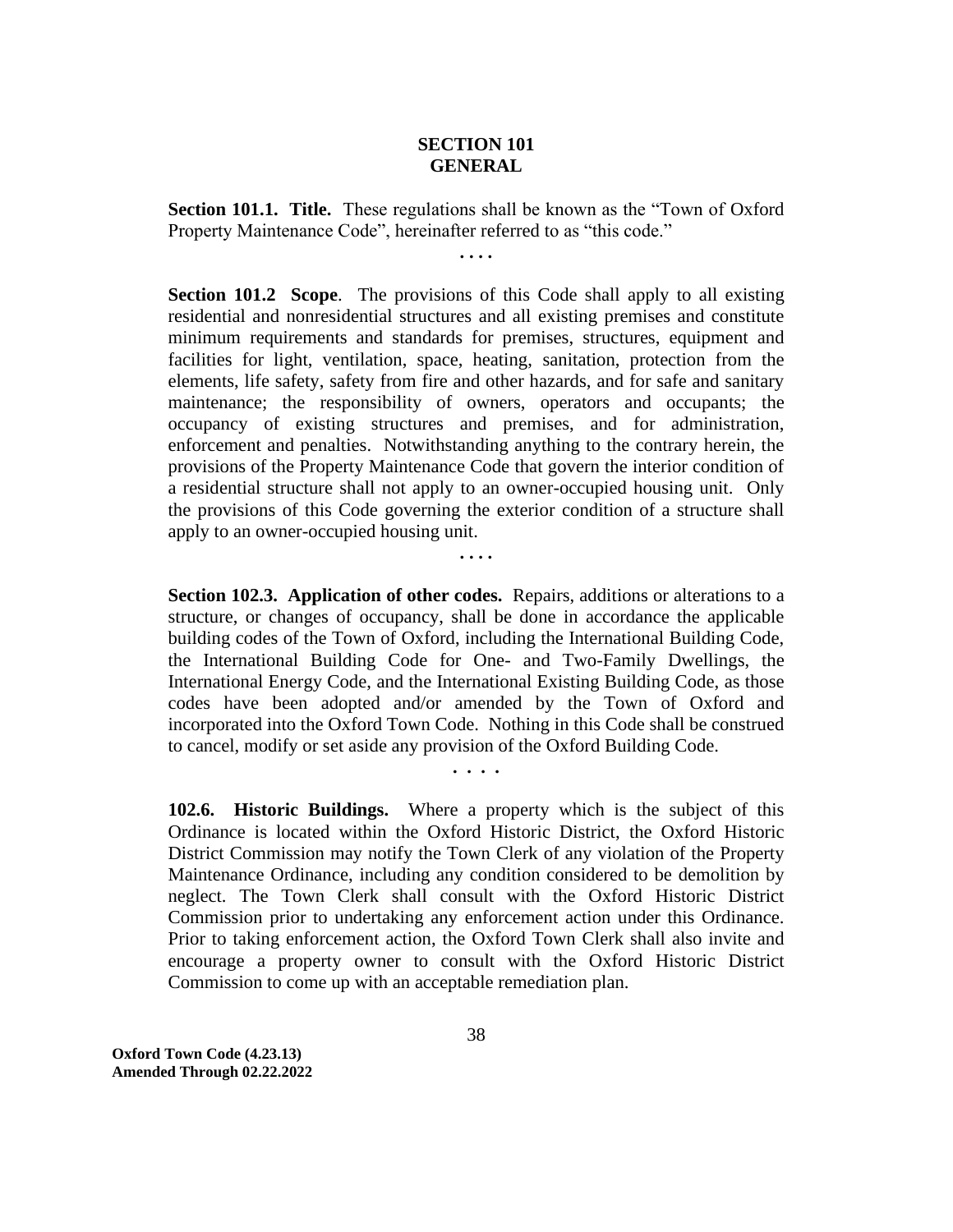#### **SECTION 103 CODE COMPLIANCE AGENCY . . . .**

**Section 103.2. Appointment**. The code official shall be the Town Clerk, or any person or entity designated or appointed by the Commissioners of Oxford to serve as code official.

**. . . .**

## **SECTION 104 FEES**

**. . . .**

**Section 104.1. Fees**. The fees for activities and services performed under this Ordinance shall be set forth in a fee schedule adopted by the Commissioners of Oxford.

**. . . .**

#### **SECTION 105 DUTIES AND POWERS OF THE CODE OFFICIAL . . . .**

**Section 105.3. Right of entry**. Where it is necessary to make an inspection to enforce the provisions of this code, or whenever the code official has reasonable cause to believe that there exists in a structure or upon a premises a condition in violation of this code, the code official is authorized to enter the structure or premises at reasonable times to inspect or perform the duties imposed by the code, provided that if such structure or premises is occupied, the code official shall present credentials to the occupant and request entry. If such structure or premise is unoccupied, the code official shall first make a reasonable effort to locate the owner or other person having charge or control of the structure or premises and request entry. If entry is refused, the code official shall have recourse to the remedies provided by law to secure entry, including obtaining an administrative search warrant.

# **. . . . SECTION 107 MEANS OF APPEAL**

**Section 107.1. Application for appeal.** Any person affected by a decision of the code official or a notice or order issued under this code shall have the right to appeal to the Oxford Board of Appeals, provided that a written application for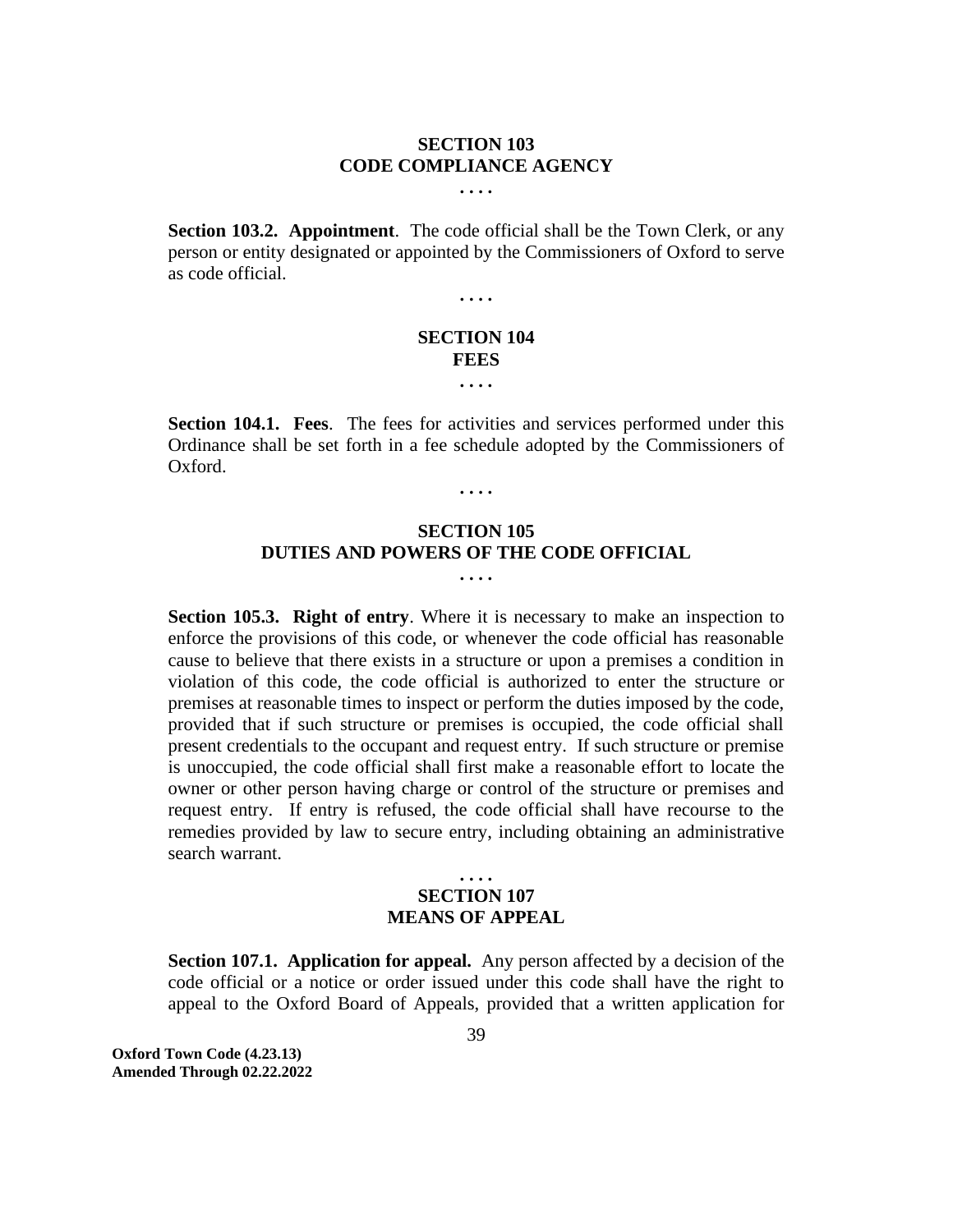appeal is filed within twenty (20) days after the day the decision, notice, or order was served. An application for appeal shall be based on a claim that the true intent of this code or the rules legally adopted thereunder have been incorrectly interpreted, the provisions of this code do not fully apply, or the requirements of this code are adequately satisfied by other means.

**Section 107.2. Board of Appeals.** For the purposes of this code, the board of appeals shall be the Board of Appeals established by the Town of Oxford Zoning Ordinance. All provisions governing the Board of Appeals with respect to members, provisions for alternates, quorum, procedure, chairman, term of office, etc. shall be applicable to appeals from this code. Review of the decision of the Board of Appeals shall also be in accordance with the Oxford Zoning Ordinance and the Maryland Rules of Procedure applicable to review of administrative agency decisions.

#### **SECTION 109 VIOLATIONS**

**. . . .**

#### **. . . .**

**Section 109.3. Prosecution of violation.** Any person failing to comply with a notice of violation or order served in accordance with Section 111.4 shall be deemed to have committed a civil municipal infraction as determined by the Town, and the violation shall be deemed a strict liability offense. If the notice of violation is not complied with, the code official shall institute the appropriate proceeding at law or in equity to restrain, correct or abate such violation, or to require the removal or termination of the unlawful occupancy of the structure in violation of the provisions of this code or of the order or direction made pursuant thereto. Any action taken by the authority having jurisdiction over such premises shall be charged against the real estate upon which the structure is located and shall be a lien upon such real estate.

#### **. . . .**

# **SECTION 110 STOP WORK ORDER**

**. . . .**

**Section 110.4 Failure to comply***.* Any person who shall continue any work after having been served with a stop work order, except such work as that person is directed to perform to remove a violation or unsafe condition, shall be deemed to have committed a municipal infraction. The penalty for the first violation shall be One Hundred Dollars (\$100.00), and Two Hundred Dollars (\$200.00) for the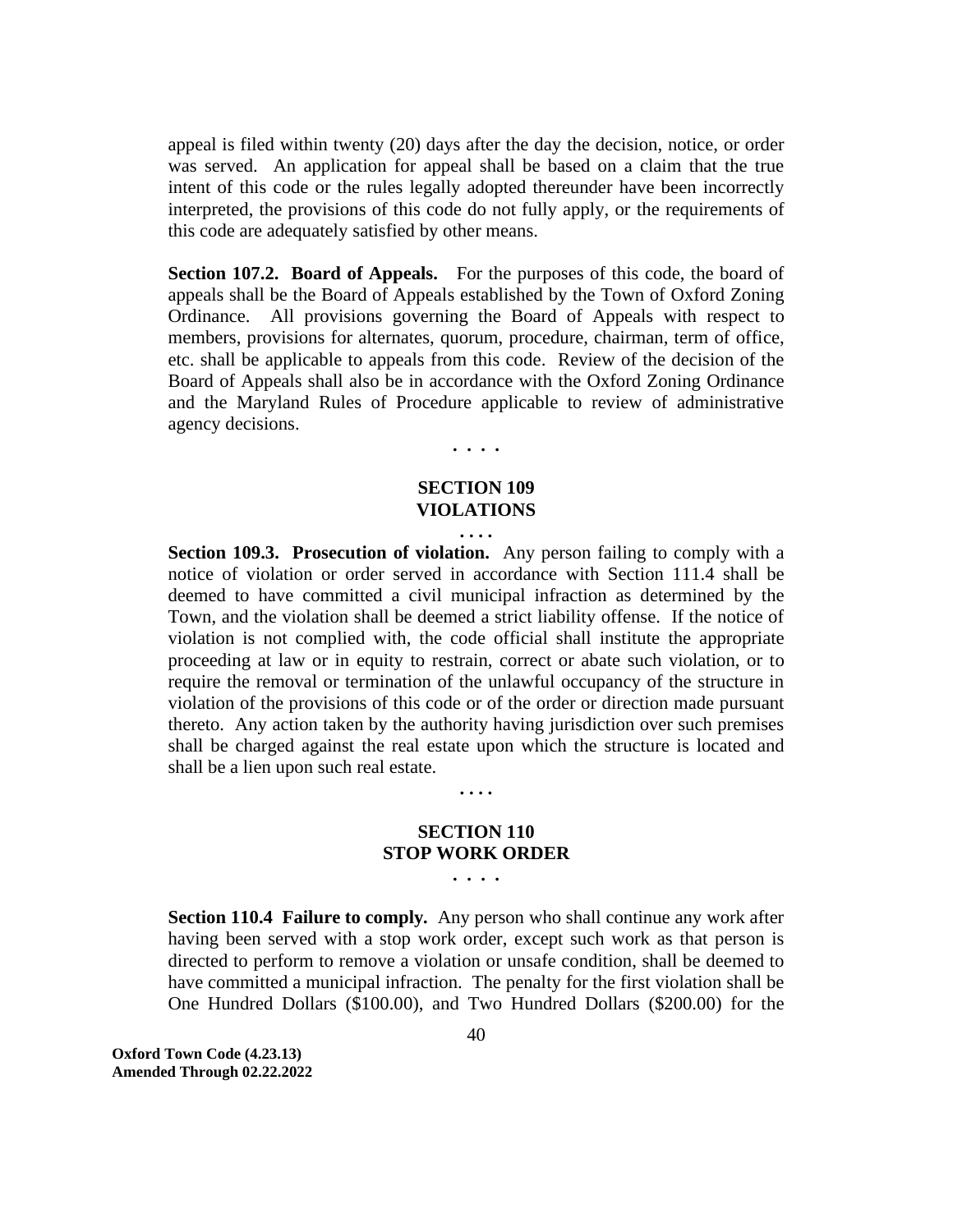second violation. Each day that a violation continues shall be considered a separate offense.

**. . . .**

#### **CHAPTER 2 DEFINITIONS**

**DEMOLITION BY NEGLECT.** This definition applies to any structure located within the Oxford Historic District, and includes any willful neglect in the maintenance and repair of a structure, other than the appurtenance and environmental setting of a structure, that: (1) is not due to a financial inability to maintain and repair the structure; and (2) threatens to result in a substantial deterioration of the exterior features of the structure.

**. . . .**

#### **SECTION 302 EXTERIOR PROPERTY AREAS . . . .**

**Section 302.4. Weeds.** All premises and exterior property shall be maintained from weeds or plant growth in excess of six inches. All noxious weeds shall be prohibited. Weeds shall be defined as all grasses, annual plants and vegetation, other than trees or shrubs provided; however, this term shall not include cultivated flowers and gardens.

Upon failure of the owner or agent having charge of a property to cut and destroy weeds after service of notice of violation, they shall be subject to prosecution in accordance with Section 109.3 and as prescribed by the authority having jurisdiction. Upon failure to comply with the notice of violation, any duly authorized employee of the jurisdiction or contractor hired by the jurisdiction shall be authorized to enter upon the property in violation and cut and destroy the weeds growing thereon, and the costs of such removal shall be paid by the owner or agent responsible for the property.

**. . . .**

# **SECTION 304 EXTERIOR STRUCTURE**

**. . . .**

**Section 304.3 Premises identification**. Buildings shall have approved address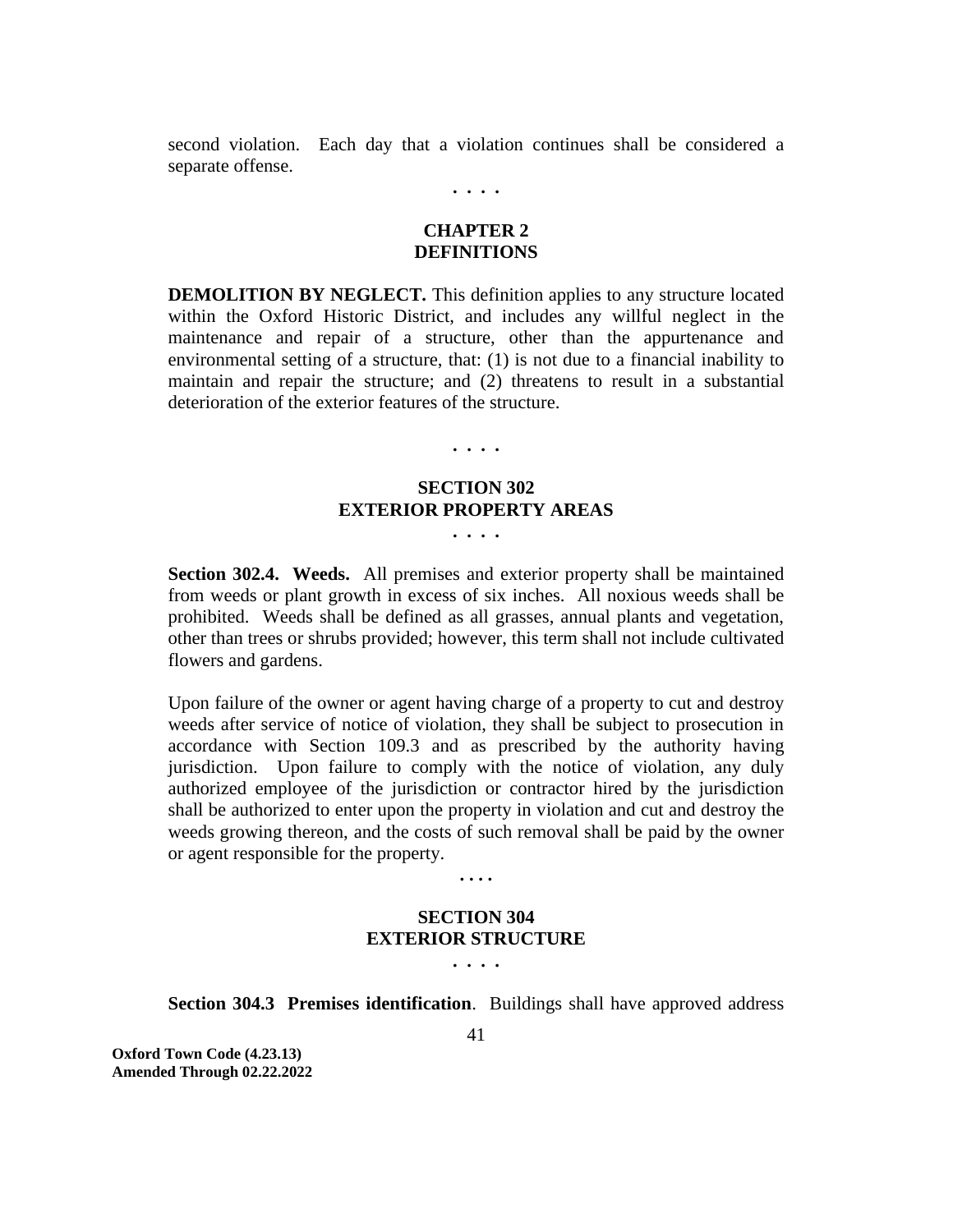numbers placed in a position to be plainly legible and visible from the street or road fronting the property in compliance with 911. **. . . .**

**Section 304.14 Insect screens**. During the period from May 1 to October 1, every door, window and other outside opening required for ventilation of habitable rooms, food preparation areas, food service areas or any areas where products to be included or utilized in food for human consumption are processed, manufactured, packaged or stored shall be supplied with approved tightly fitting screens of not less than 16 mesh per inch (16 mesh per 25mm), and every screen door used for insect control shall have a self-closing device in good working condition.

**. . . .**

**Section 304.20 Demolition by Neglect.** No property owner in the Historic District shall allow their property fall into disrepair in a manner that is considered demolition by neglect.

**. . . .**

#### **Section 4.3 Repealer.**

All prior property maintenance ordinances or parts of property maintenance ordinances in conflict herewith are hereby repealed, except that in any case in which the Oxford Zoning Ordinance and this Ordinance conflict, the Oxford Zoning Ordinance shall control.

#### **Section 4.4 Copies on File.**

The Town Clerk shall maintain two copies of the Property Maintenance Code on file in the Town Office.

#### **Section 4.5 Severability.**

If any section, subsection, sentence, clause or phrase of this Ordinance is, for any reason, held to be unconstitutional, such decision shall not affect the validity of the remaining portions of this Ordinance. The Commissioners of Oxford hereby declare that they would have passed this Ordinance, and each section, subsection, clause or phrase thereof, irrespective of the fact that any one or more sections, subsections, sentences, clauses and phrases be declared unconstitutional.

#### **Section 4.6 Exemptions.**

The provisions of the property maintenance code relating to the interior condition of a residential structure shall not apply to an owner-occupied housing unit.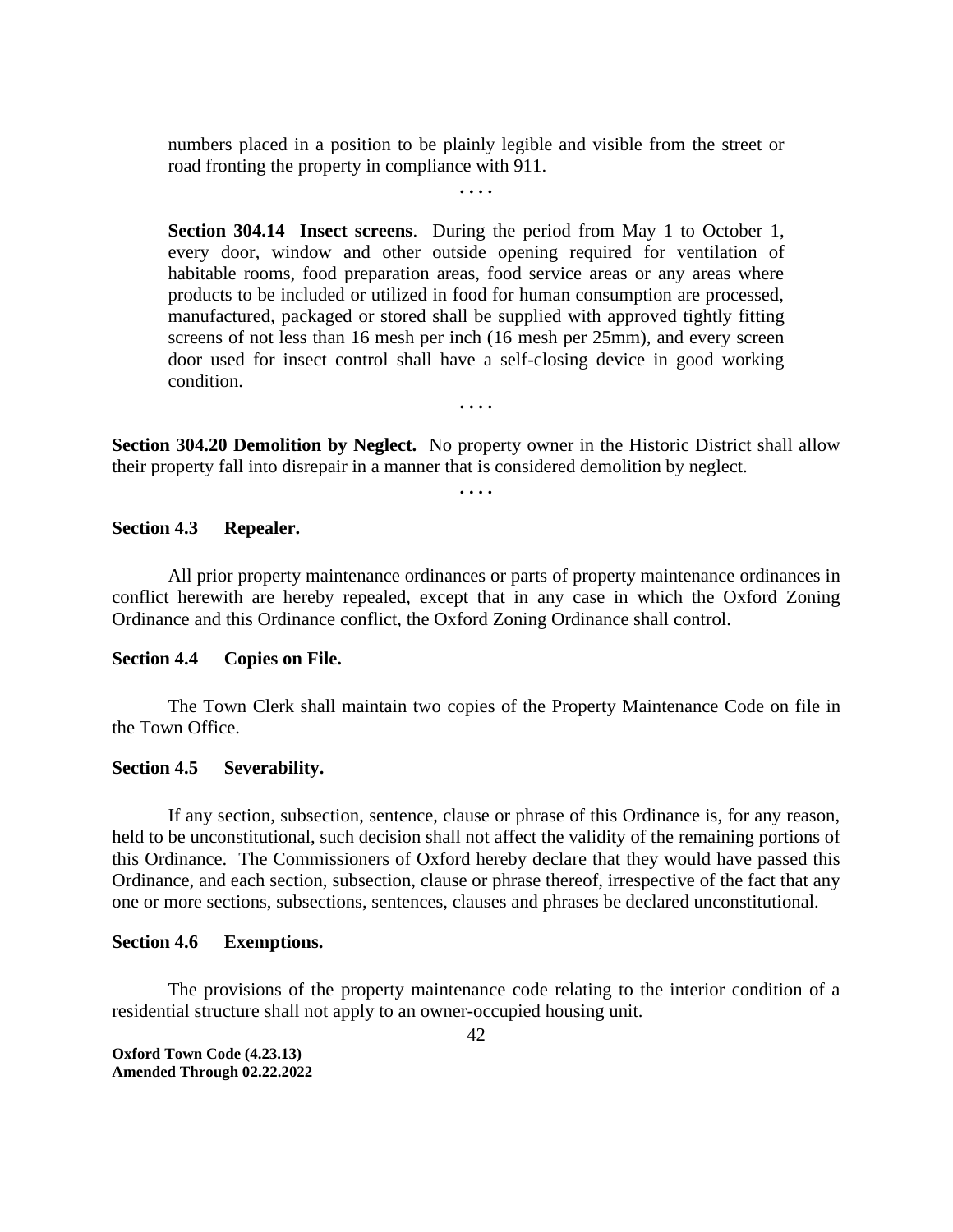(History, Ordinance 2106, adopted March 25, 2021)

# **ARTICLE II. RECONSTRUCTION OF DILAPIDATED STRUCTURES**

#### **Section 4.7 Grandfathered Status of Footprint; Dilapidated Structure.**

In any case where the Town of Oxford has requested that a dilapidated structure be demolished and the property owner, in fact, demolishes said structure, the property shall retain the benefit of the footprint of the dilapidated and demolished structure, and shall retain its grandfathered status, and the footprint of the demolished building may be utilized for a replacement structure. A building permit shall be approved for the replacement structure, on the same footprint as the demolished structure, provided that a certified plat is filed in the Town office, prior to the demolition, accurately setting forth the boundary lines, setbacks and original footprint.

(History – Ordinance No. 0210, adopted November 12, 2002)

# **ARTICLE III. ABATEMENT OF NUISANCES**

#### **Section 4.8 Definitions.**

For the purposes of this Article, the term "nuisance" is defined to mean any condition or use of premises or of building exteriors which is detrimental to the property, health, safety or welfare of others or which causes or tends to cause substantial diminution in the value of other property in the neighborhood in which such premises are located. This includes, but is not limited to:

A. The keeping or the depositing on, or the scattering over the premise of any lumber, junk, trash, debris, construction debris, abandoned, discarded or unused objects or equipment, such as automobiles, watercraft, furniture, stoves, refrigerators, freezers, appliances, cans, or containers;

B. Any weeds, grass or plants, other than trees, bushes, flowers, or other ornamental plants which have been permitted to grow to a height exceeding 12 inches anywhere in the Town; and

C. Any hazardous conditions such as septic tanks which are caving in or uncovered wells.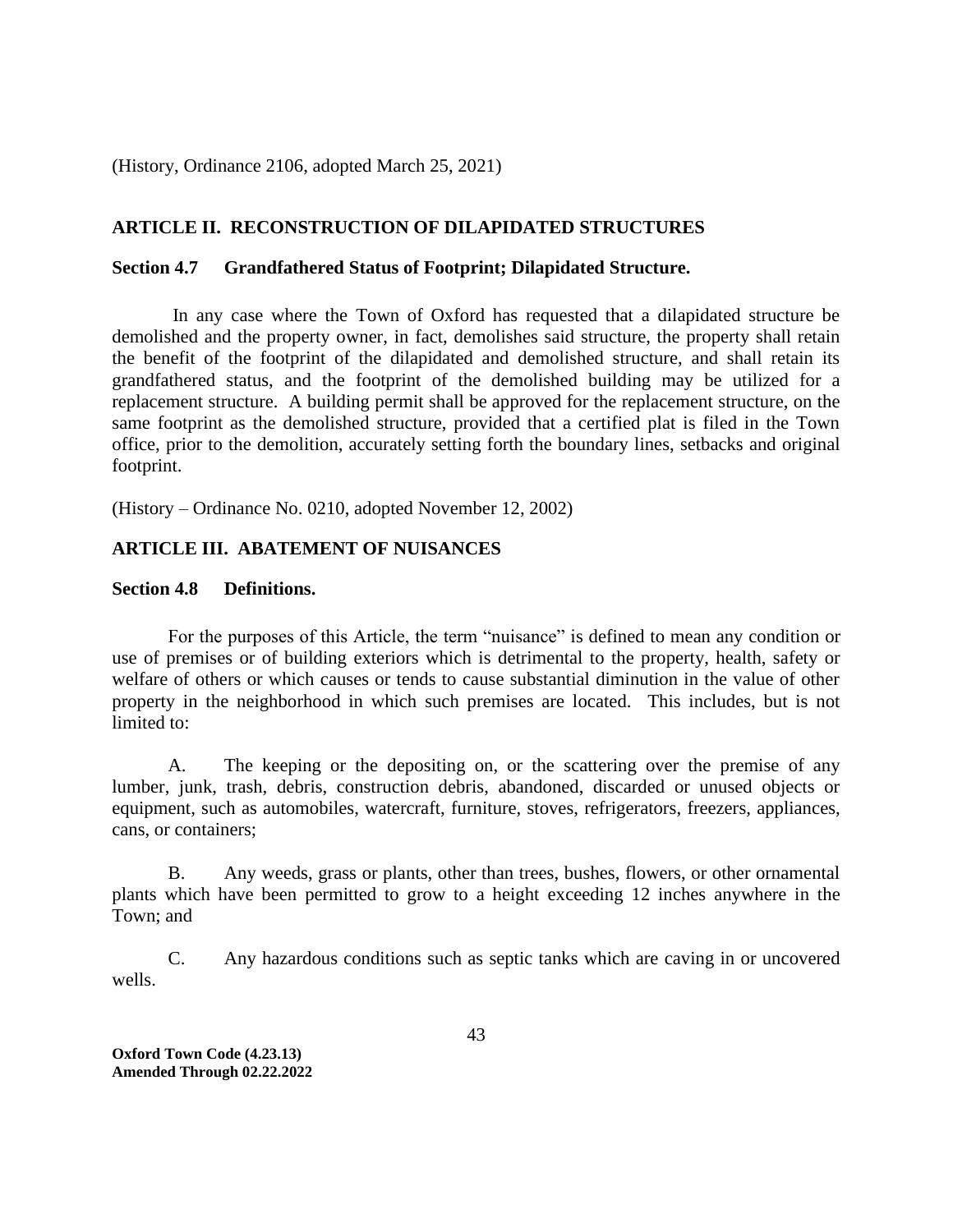#### **Section 4.9 Maintaining a Nuisance Prohibited.**

No person owning, leasing, occupying or having charge of any premises shall maintain or keep any nuisance thereon, nor shall any such person keep or maintain such premises in such a manner as to be detrimental to the property, health, safety or welfare of others or causing substantial diminution in the value of other property in the neighborhood in which such premises are located.

### **Section 4.10 Abatement of Nuisance.**

**A.** The Town Clerk, Chief of Police or other Town designee shall to serve or cause to be served a notice upon the owner or occupant of any premises on which such nuisance as declared in this Article is permitted or maintained and to demand the abatement of the nuisance within ten  $(10)$  days.

B. If the person so served does not abate the nuisance within ten (10) days, the Chief of Police or his designee may proceed to abate such nuisance, keeping an account of the expense of the abatement, and such expense shall be charged and paid by such owner or occupant.

# **Section 4.11 Charges; Lien on Property.**

Charges for such abatement of nuisance shall be a lien upon the premises. Whenever a bill for such charges remains unpaid for sixty (60) days after it has been rendered, the Clerk-Treasurer may cause a Statement of Lien Claim to be filed among the Land Records for Talbot County. This Statement shall contain a legal description of the premises, the expenses and costs incurred and the date the nuisance was abated, and a notice that the Town claims a lien for this amount. Notice of such lien claim shall be mailed to the owner of the premises if his address is known. The failure of the Clerk-Treasurer to record such lien claim to mail such notice, or the failure of the owner to receive such notice, shall not affect the right to foreclose the lien for such charges as are provided in the following section. The lien shall be collectible in the same manner in which real estate taxes are collected, or the Town may collect it by such other action at law, in the Town's discretion**.** 

#### **Section 4.12 Stricter Standard to Apply.**

In the event of a conflict between the provisions of this Article III, titled Nuisance Abatement, and the provisions of the Oxford Property Maintenance Code set forth in Article I herein, the stricter provisions shall apply.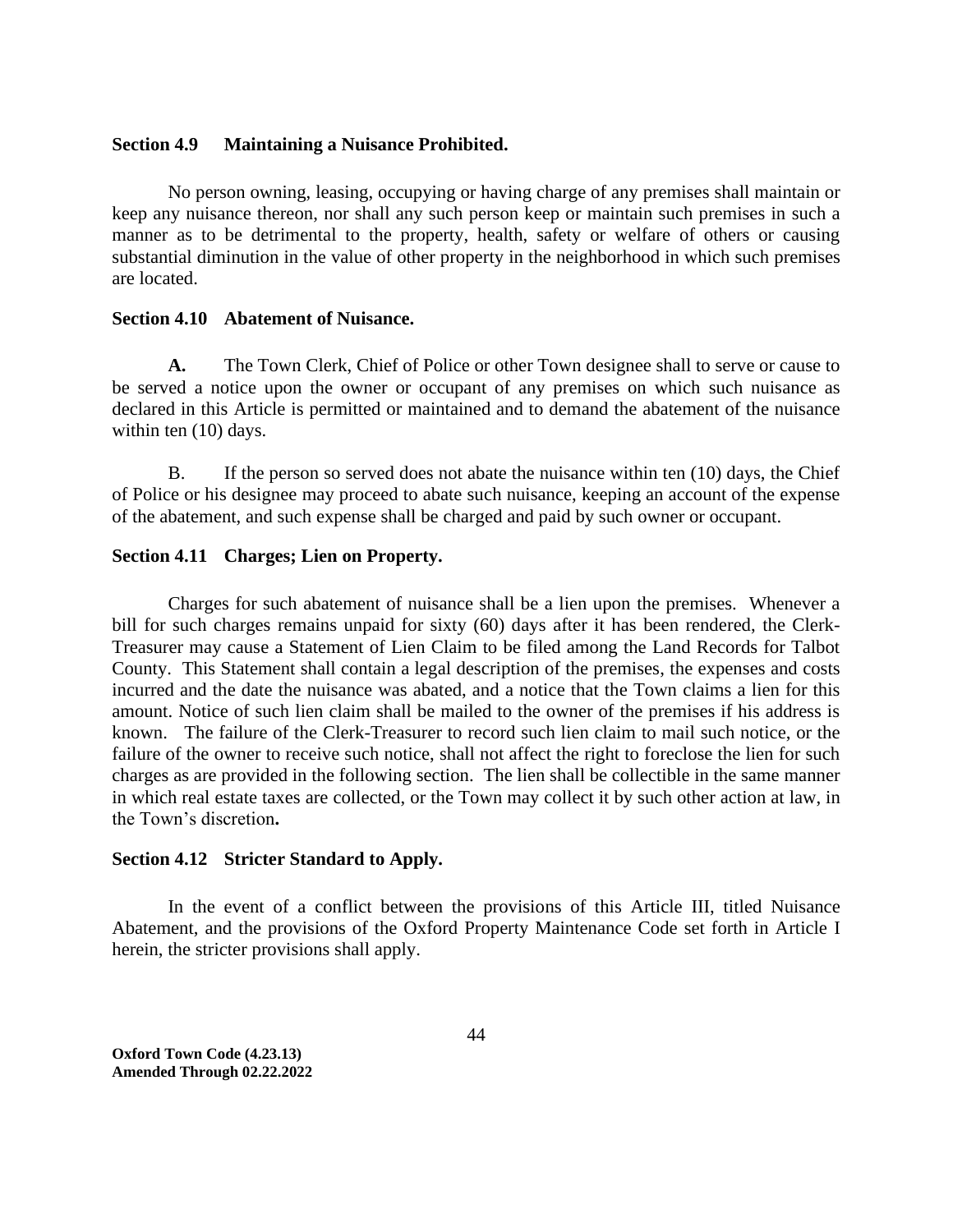(History – Ordinance No. 9004, adopted January 8, 1991)

#### **ARTICLE IV. NOISE**

#### **Section 4.13 Loud or unnecessary noise prohibited.**

It shall be unlawful for any person or persons to make, continue or cause to be made or continued any loud, unnecessary or unnatural noise or any noise which endangers the health, safety or welfare of the community or which annoys, disturbs, injures or endangers the comfort, rest, health, peace or safety of others within the Town of Oxford.

#### **Section 4.14 Prohibited acts enumerated.**

The following acts, among others, are declared to be loud, unnecessary, disturbing and a danger to the health, safety and welfare of the community and its people, in violation of Section 4.13, but the enumeration shall not be deemed to be exclusive:

A. Using, operating or permitting to be played any musical instruments or other musical devices (including, but not limited to live music or performances), or any radio, television, computer, sound amplifier, or any other machine or device for the producing or reproducing of sound, in such a manner as to disturb the peace, quiet and comfort of any person or persons in the vicinity. The operation of any such machine or device between the hours of 10:00 p.m. and 7:00 a.m. in such a manner as to be plainly audible at a distance of twenty-five (25) feet from the building, structure, device or vehicle in which it is located shall be a prima facie evidence of a violation of this section. Any person or persons who cause production of said sound through the operation of the machines or devices enumerated herein may be deemed a violator of this Section.

B. The keeping of any dog, bird or other animal causing frequent or long-continued noise shall disturb the comfort or response of any person or persons in the vicinity.

C. The use of any chain saw, tractor, machinery, automobile, motorcycle, truck, or vehicle so out of repair or loaded or operated in such a manner as to create loud and unnecessary grating, grinding, rattling or other noise between 10:00 p.m. and 7:00 a.m.

#### **Section 14.15 Exemptions**

Nothing in this Chapter shall be construed to apply to church bells or chimes nor to the playing of bands or orchestras in a hall or building in a manner which will not annoy the peace, comfort and quiet of the neighboring inhabitants nor to municipal, county, state or federal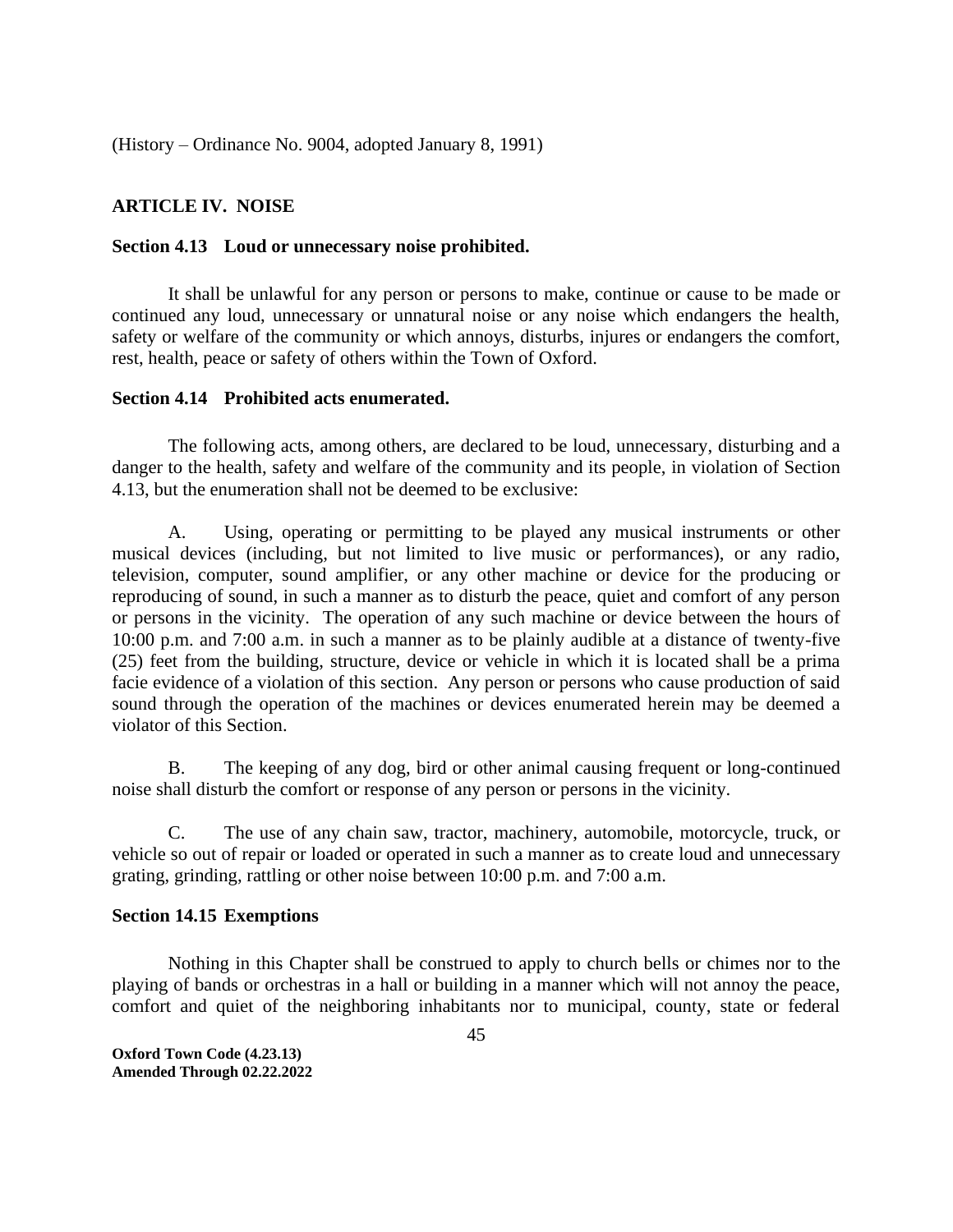government agencies in connection with any emergency nor to normal working activities of or activities sponsored by the Town nor to warning devices on other vehicles used only for traffic safety purposes.

# **Section 14.16 Violations and penalties.**

A violation of this Chapter 4, Article IV shall constitute a municipal infraction pursuant to Section 1.10.B of the Town Code.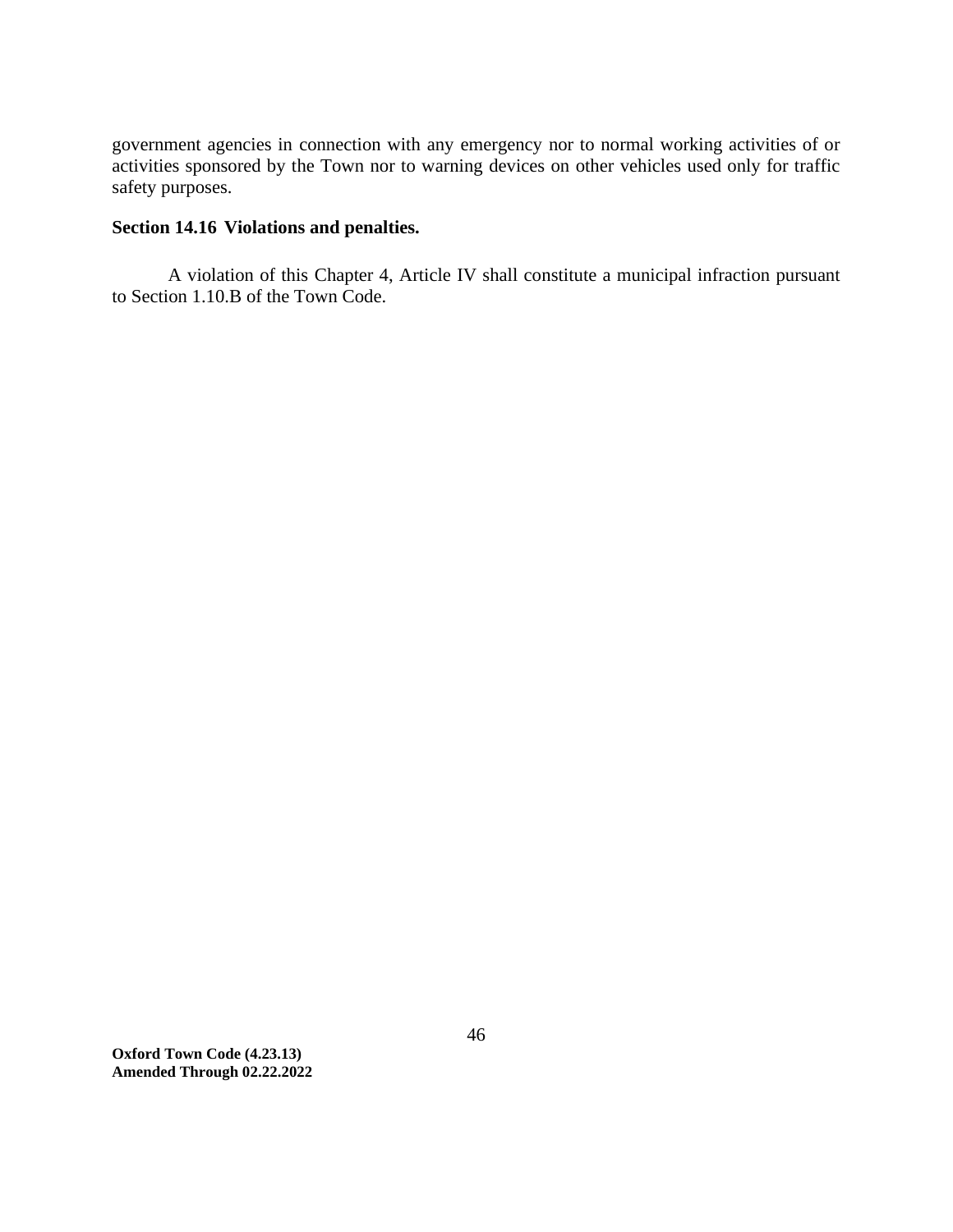# *CHAPTER 5. TRASH COLLECTION*

- 5.1 Trash Collection
- 5.2 Establishment of Trash Collection Policies
- 5.3 Violations; Penalties

### **Section 5.1 Trash Collection.**

All residential household trash that is placed on the public way for collection shall be kept or enclosed in a container or receptacle to enable the collector to remove it quickly and efficiently.

#### **Section 5.2 Establishment of Trash Collection Policies.**

The Commissioners shall be authorized to establish a trash collection policy or policies from time to time by the adoption of a resolution, including the establishment of violations and penalties.

### **Section 5.3 Violations; Penalties.**

A violation of this Chapter, or any resolution adopted pursuant to this Chapter, shall constitute a municipal infraction and shall be subject to a fine of not less than fifty dollars (\$50.00). Each day that a violation continues shall constitute a separate offense.

(History, Ordinance 101, adopted May 1, 1941, Ordinance 1901, adopted February 26, 2019)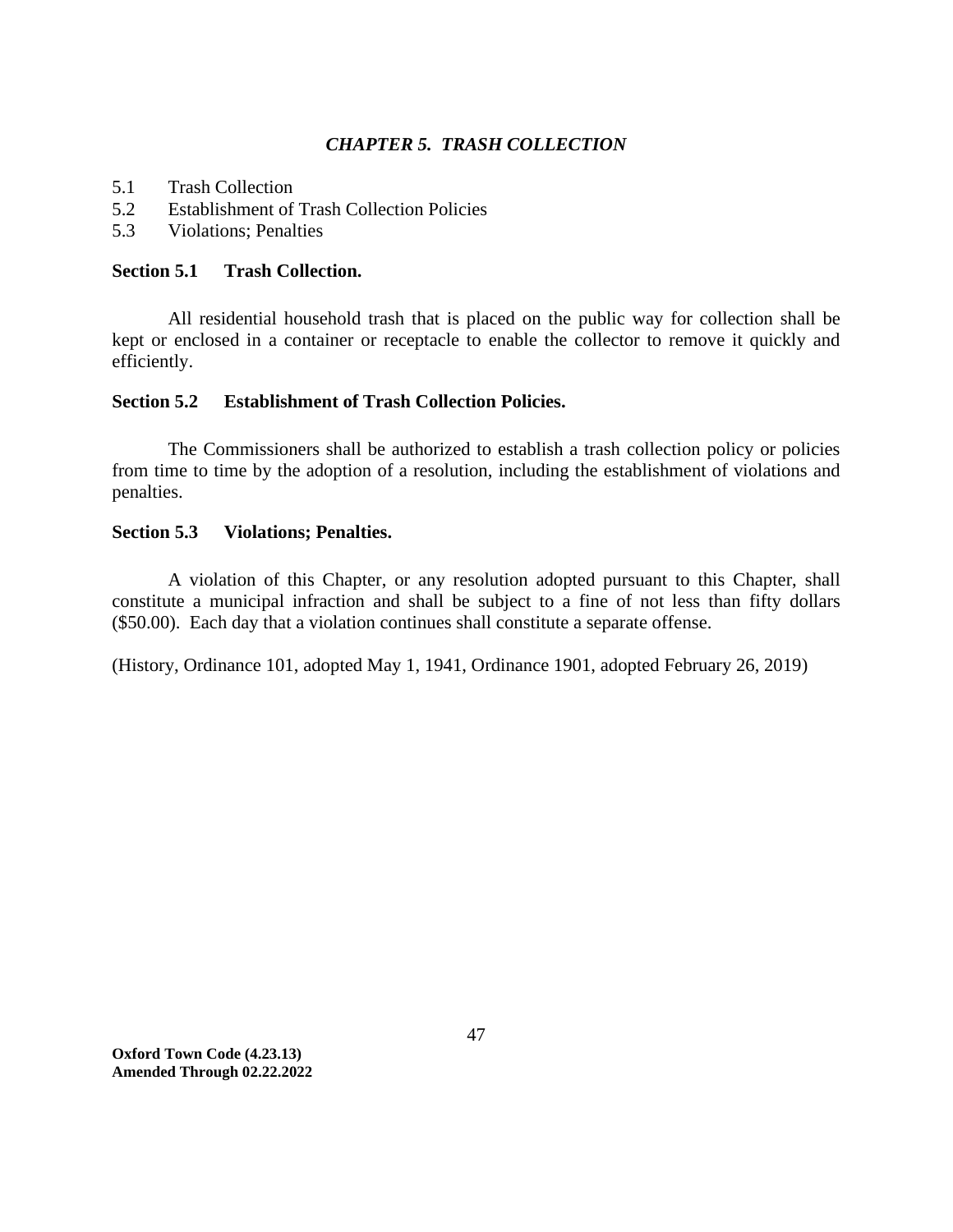# *SECTION 6. FIRE PREVENTION AND PROTECTION*

- 6.1. Adoption of fire prevention code
- 6.2. Burning Regulations
- 6.3. Violations and penalties

# **Section 6.1 Adoption of Fire Prevention Code.**

There is hereby adopted by the Town of Oxford for the purposes of prescribing regulations governing conditions hazardous to life and property from fire or explosion, The State Fire Prevention Code, as amended from time to time.

#### **Section 6.2 Burning Regulations.**

It shall be a violation of the Town Code and a prohibited use of property in all zoning districts, to permit the outside burning of trash, waste or any debris, including natural debris. It is the policy of the Town that all refuse, trash, debris, or waste materials of any nature or description be disposed of by being transported to an approved refuse disposal area.

# **Section 6.3 Violations and Penalties.**

Any person failing to comply with in any order or violating any provisions of this Chapter shall be guilty of a misdemeanor, and upon conviction thereof, be subject to a fine of not less than five dollars (\$5.00) and not more than five hundred dollars (\$500.00) or imprisonment for a term not exceeding ninety (90) days, or both.

(History – Ordinance 9802, Adopted September 23, 1997)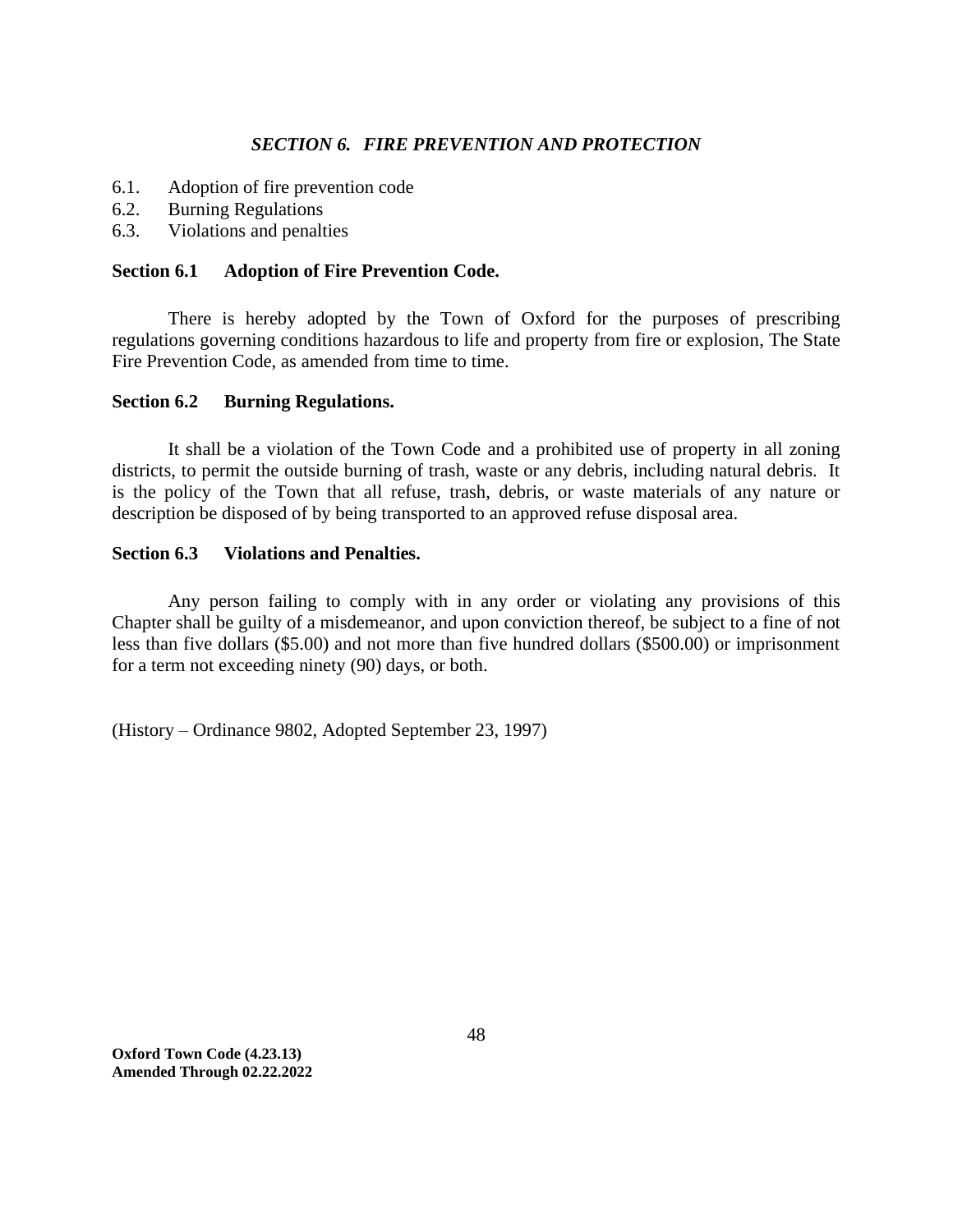# *CHAPTER 7. FIREARMS*

7.1 Discharge of firearms, air rifles, sling-shots, and similar weapons/devices prohibited.

7.2 Violations and penalties

# **Section 7.1 Discharge of firearms, air rifles, similar weapons/devices prohibited.**

It shall be unlawful for any person to shoot or discharge any air rifle, sling shot, or firearms of any type whatsoever, or to use any air rifle slingshot, or weapon from which a shot or other object is discharged within the Town of Oxford or on town-owned property.

# **Section 7.2 Violations and penalties.**

Any person violating any of the provisions of this ordinance shall be guilty of a misdemeanor and upon conviction, be subject to a fine not exceeding five hundred dollars (\$500.00) or imprisonment for a term not exceeding six (6) months, or both in the discretion of the court.

(History – Ordinance No. 117, adopted 5/9/56)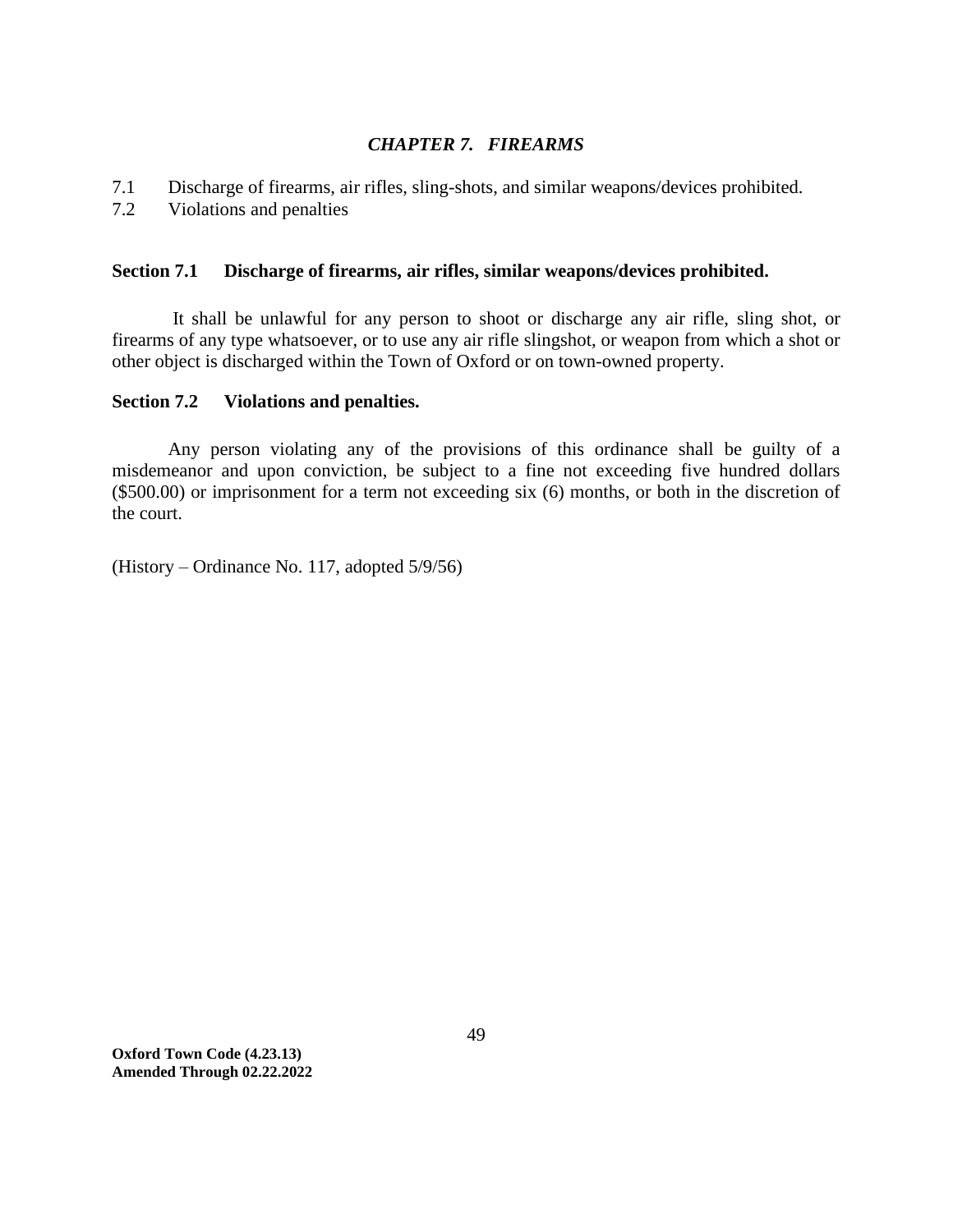# *CHAPTER 8. VEHICLES AND TRAFFIC*

- 8.1 Supplemental Laws to the Transportation Article
- 8.2 No Parking Areas
- 8.3 Violations of Parking Regulations; Signs
- 8.4 Motor Vehicles Prohibited on Town Property
- 8.5 Parking of Trailers and Oversized Vehicles
- 8.6 Parking/Storage of Vehicles in Front Yard Prohibited

# **Section 8.1 Supplemental laws to the Transportation Article.**

The provisions of this Chapter are intended to be in addition to, and to supplement the provisions of the Transportation Article of the Annotated Code of Maryland, as amended from time to time.

# **Section 8.2 No Parking Areas.**

**A. Unlawful Parking.** It shall be a municipal infraction for any person, entity, or driver to park, or to permit a vehicle registered to such person or entity to park, upon or adjacent to any town owned or town maintained street or right of way, so as to block a fire hydrant; to park in a marked "no parking" area; or to park in a marked reserved or restricted parking area; or to park in a marked "handicapped parking" area, without a handicap parking designation issued to the vehicle or driver by the Maryland Motor Vehicle Administration.

# **B. Violations and Penalties.**

1. The municipal infraction civil penalty for parking, or permitting a vehicle to park, in a designated "no parking" area, or in a marked restricted parking or reserved parking area without lawful authority, shall be \$30.00. The municipal infraction civil penalty for parking, or permitting a vehicle to park in a designated "handicapped parking" area without displaying a handicapped parking tag or notice issued by a state motor vehicle administration, or for parking so as to block or impede access to a fire hydrant, shall be \$100.00.

2. Failure to pay the civil penalty set forth in a municipal infraction citation within 20 days of its issuance, or failure to timely elect a trial as provided in Maryland Annotated Code, Article 23A, Section 3, shall cause the above civil penalties to be doubled for each such citation, and the person issued such citation shall be responsible for all costs incurred by the Town of Oxford in enforcing and collecting the citation, including legal fees and costs associated therewith.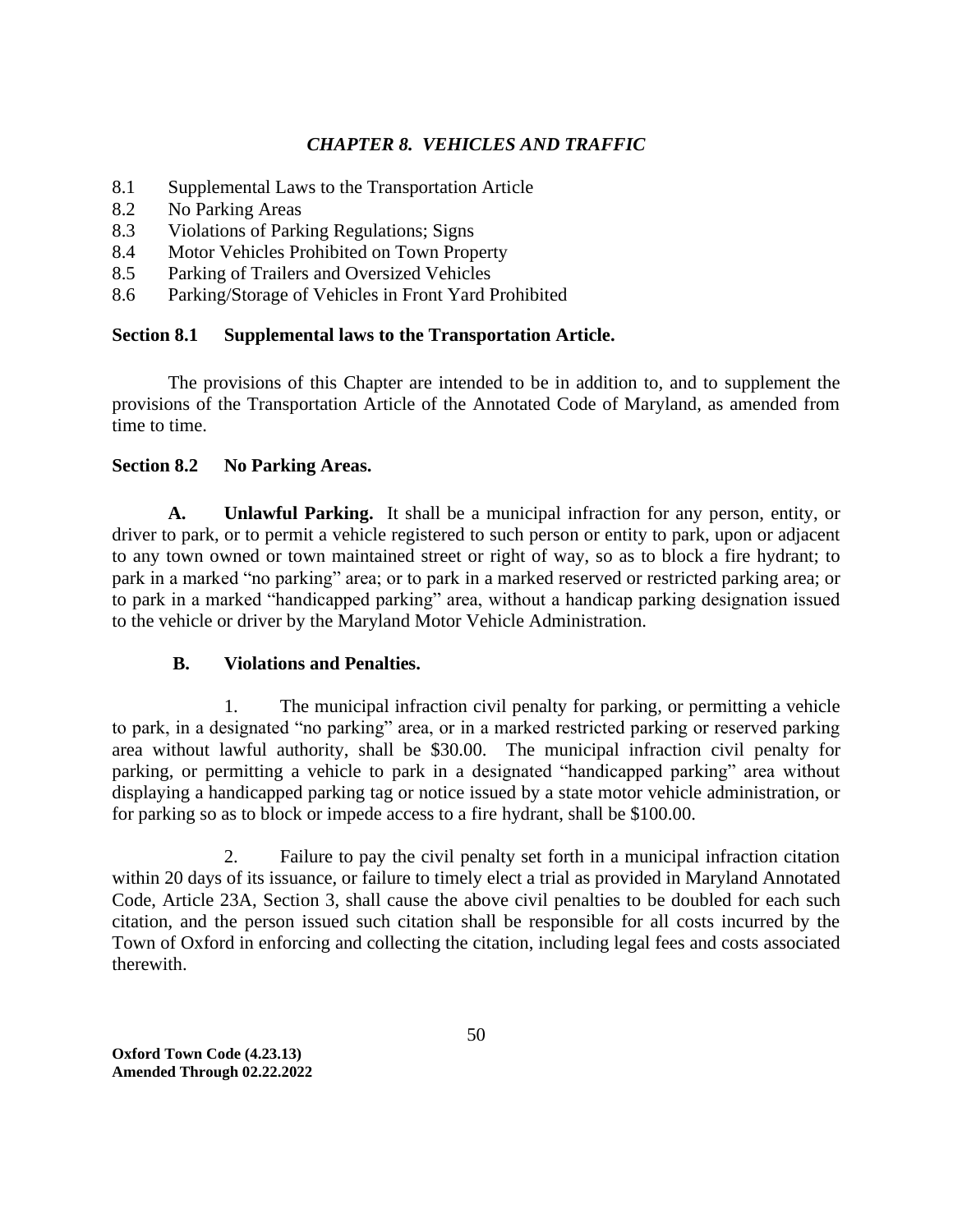3. In each case in which the Town shall have reported an unpaid municipal infraction civil penalty to the Maryland Motor Vehicle Administration, there shall be a processing or "flagging" fee of \$30.00 for each unpaid citation reported. The Town shall have no obligation to advise the Maryland Motor Vehicle Administration of payment of outstanding parking citations until all fees, charges and penalties due to the Town of Oxford, shall have been paid in full.

(History - Ordinance No. 0704, adopted 5/9/06)

# **Section 8.3 Violations of Parking Regulations; Signs.**

Any person who violates any parking regulation, or any sign erected by the authority of the Commissioners of Oxford that regulates parking, shall be guilty of a municipal infraction and shall be subject to a fine of Twenty Dollars (\$20.00) for each offense.

(History – Ordinance 0103, adopted 6/12/01)

# **Section 8.4 Motor Vehicles Prohibited on Town Property.**

The use and operation of all motorcycles, motor-bikes, mini-bikes, motor scooters, motorized bikes and all other motor vehicles of any kind as defined in Titl of the Transportation Article of the Maryland Annotated Code is prohibited without the express prior consent of the Commissioners of Oxford. A violation of this Section shall constitute a municipal infraction pursuant to Chapter 1, Section 1.10.B. of the Town Code. (History – Ordinance No. 158, 10/8/75)

# **Section 8.5 Parking of Trailers and Oversized Vehicles.**

# **A. Definitions.** For purposes of this section, the following definitions shall apply:

BUS - Means a vehicle that is designed to carry more than ten passengers and is used to carry people, or any other motor vehicle that is designed and used to carry people for compensation except for a taxicab.

OVERSIZED VEHICLE – A vehicle that is either over 21 feet two inches in length or is over six feet eight inches in width, or both.

STREET – Shall include any public ways, roads, highways, avenues, alleys and lanes within the Town.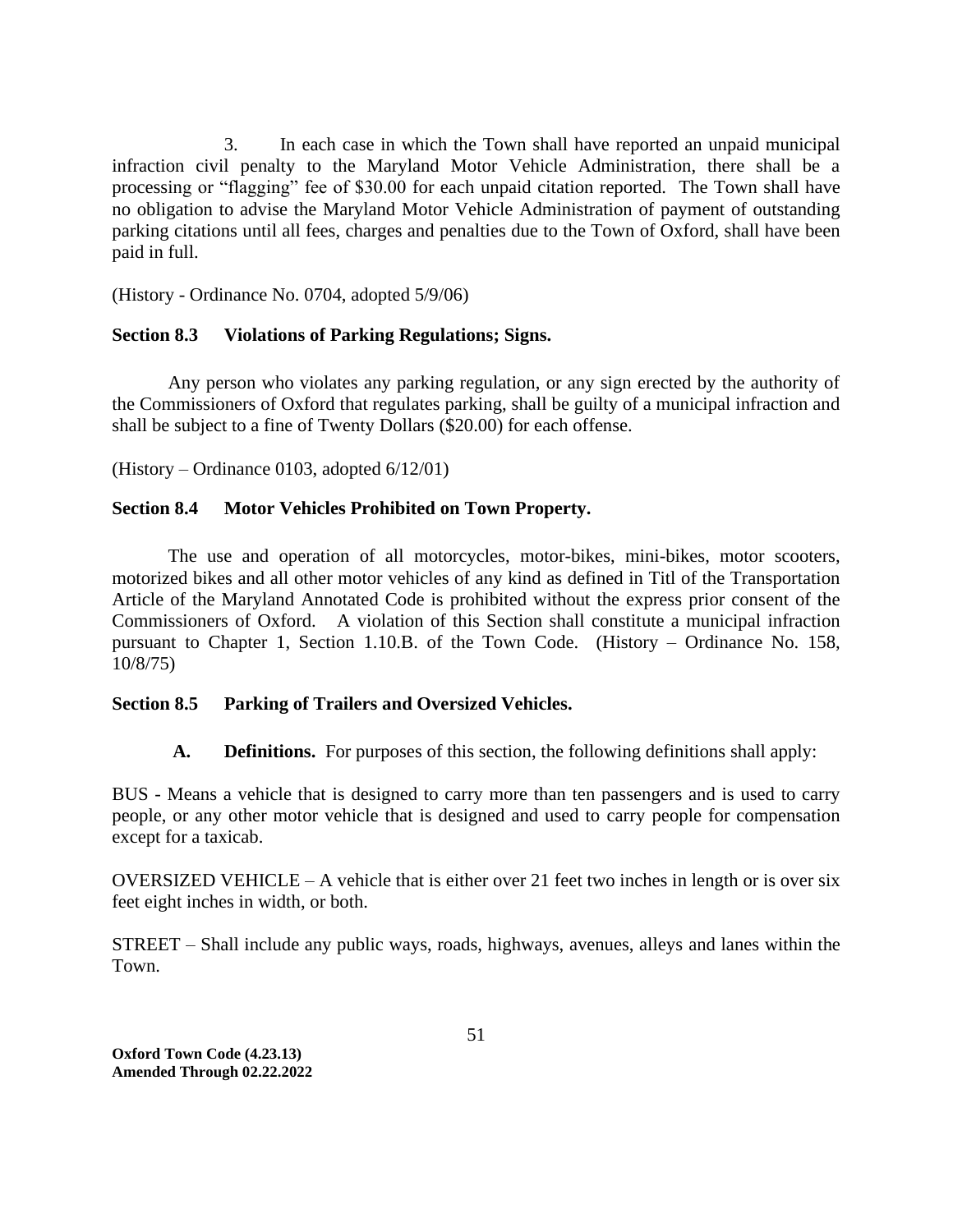PUBLIC PARKING AREAS – Off-street areas designated by the Town for off-street parking, whether for temporary or permanent parking.

MOTOR HOME - Means a motor vehicle that is designed and constructed primarily to provide living quarters for recreational, camping or travel use.

TRAILER - Means a vehicle that has no motive power and is designed to carry people or property and to be towed by a motor vehicle. The term trailer includes, but is not limited to: "boat trailers", "camping trailers", "pole trailers", "semi-trailers", and "travel trailers", as those terms are defined in the Maryland Vehicle Law (Title 11, Annotated Code of Maryland Transportation Article.)

**B. Parking of Trailers and Oversized Vehicles on Streets.** A person shall not cause or knowingly permit a bus, trailer, motor home, or oversized vehicle, owned by him or under his control to be parked and remain parked on any street within the corporate boundaries of the Town in substantially the same place on such a street for a period of twelve (12) consecutive hours, or more.

**C. Permits for parking of Boat Trailers when accessing Town waterways.** Any person or entity parking a boat trailer in a public parking area within the Town of Oxford shall obtain a parking permit from the Town of Oxford or its designee. Said permit shall be affixed to the vehicle or to the trailer. The Commissioners of Oxford may establish policies and permit fees for such use from time to time.

**D. Parking of Trailers and Oversized Vehicles in Town.** The Commissioners, the Town Administrator or other town designee may permit parking within the Town for trailers or other oversized vehicles in his or her discretion, on streets or in public parking areas, when warranted under the circumstances and where the parking does not create a safety hazard.

**E. Violations.** A violation of this section shall constitute a municipal infraction pursuant to Chapter 1, Section 1.10.B of the Town Code, in the amount of \$50.00. Each period of 24 consecutive hours in which an infraction exists shall constitute a separate offense.

(History – Ordinance No. 0508A, adopted 6/14/05, amended by Ordinance 0803, adopted 1/8/08, amended by Ordinance 1815, adopted February 26, 2019)

# **Section 8.6 Parking/Storing of Vehicles in Front Yard Prohibited.**

No automobile, boat, trailer, camper, jet ski, all-terrain vehicle, or other vehicle shall be parked, located or stored in a front yard of any property facing a street, unless it is parked in a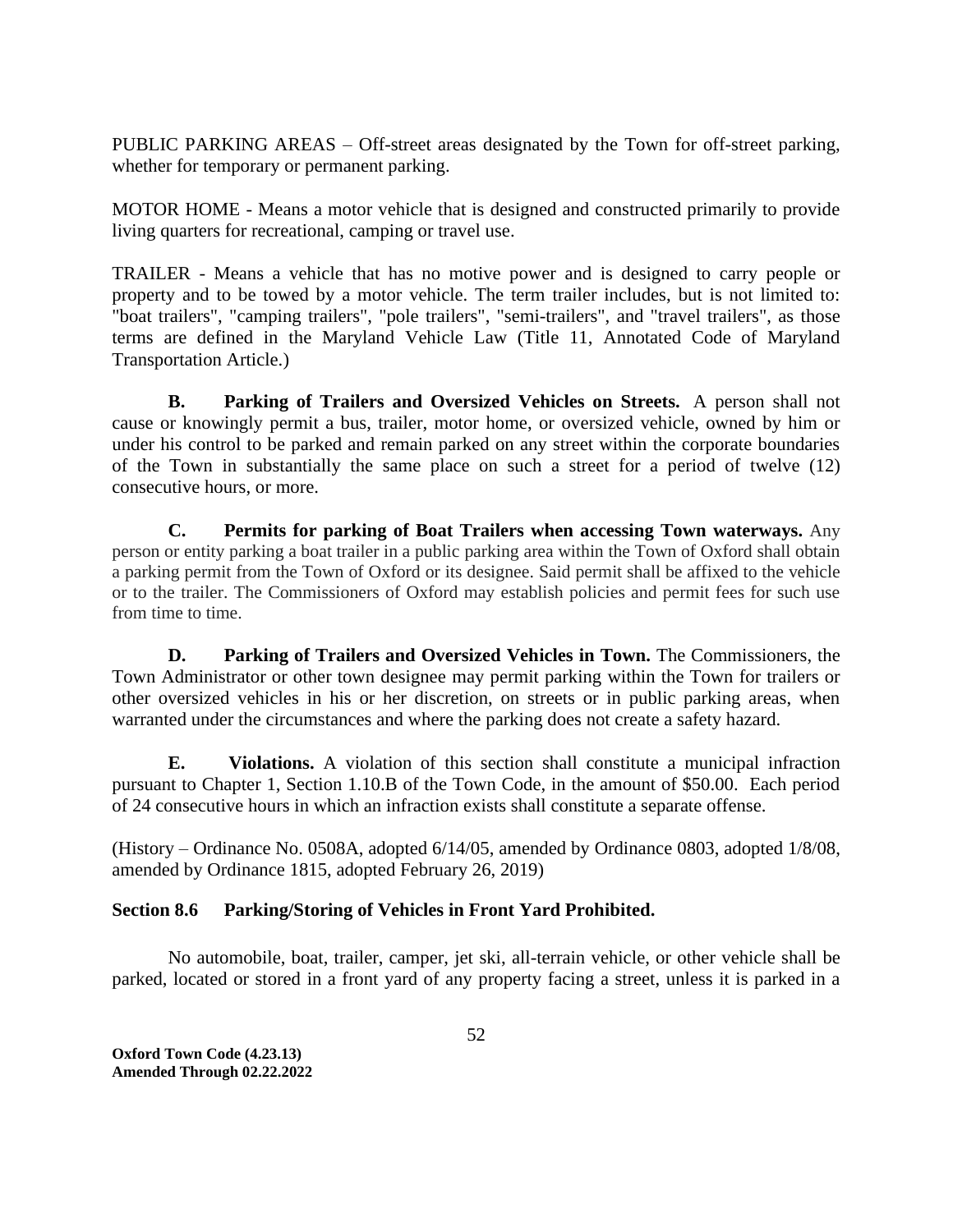driveway or designated parking area. A violation of this section shall constitute a municipal infraction pursuant to Chapter 1, Section 1.10.B of the Town Code.

(History, Ordinance 1814, Adopted November 13, 2018)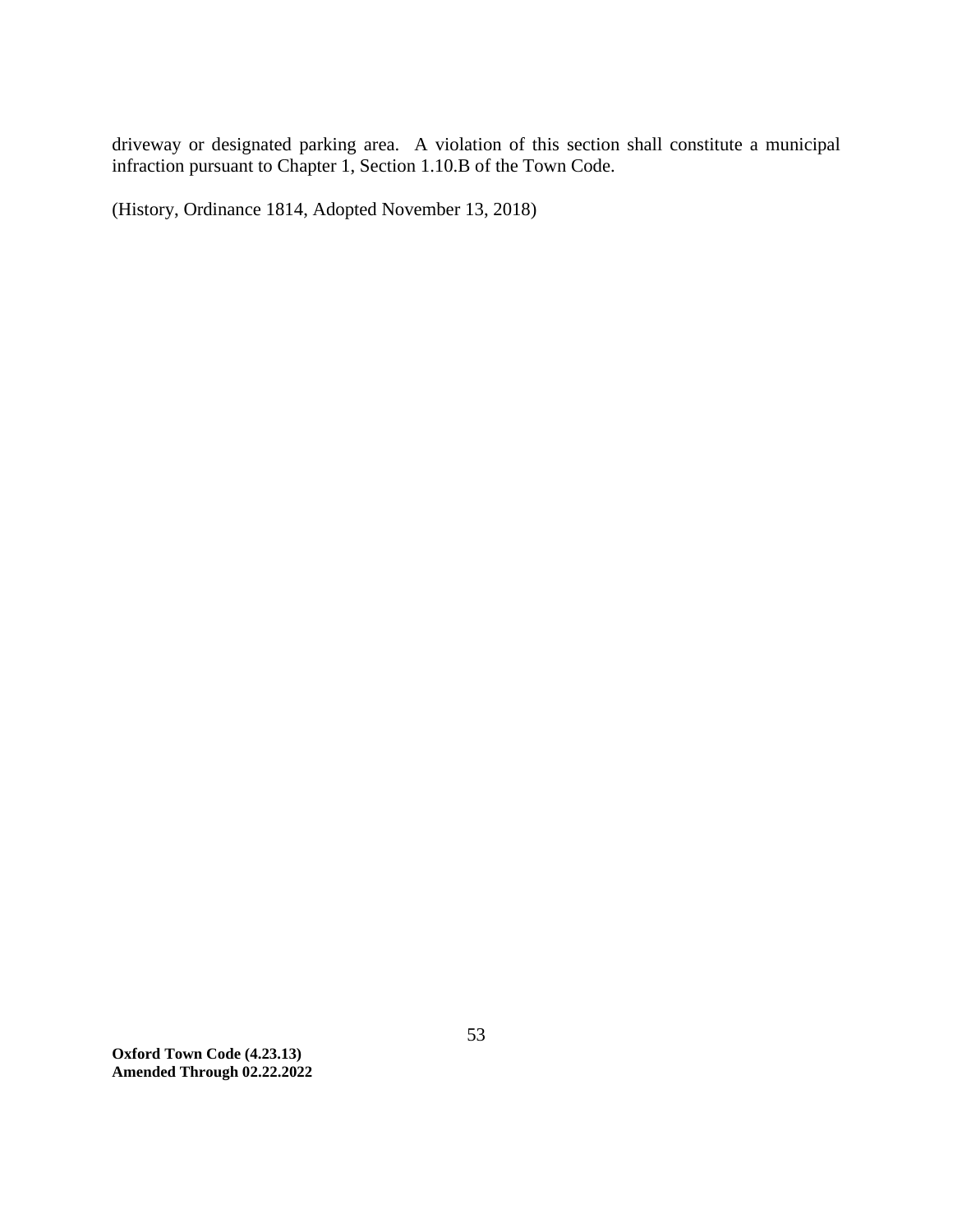# *CHAPTER 9. SIDEWALKS AND PUBLIC PROPERTY AND PUBLIC WAYS*

- 9.1 Snow Removal
- 9.2 Town Street and Sidewalk Repairs
- 9.3 Failure to Obey a Duly Authorized Sign Regulating the Use of Public Property or Ways

# **Section 9.1 Snow Removal.**

A. It shall be unlawful for any person, corporation or other entity to allow snow to remain on or upon a sidewalk of any street or alley adjoining property owned or occupied by him or it for a period longer than 24 hours from the cessation of the fall of the snow fall.

B. If the property owner fails to remove the snow or ice within the time period prescribed in subsection A. above, it shall constitute a municipal infraction as provided in Chapter 1, Section 1.10.B. for each and every day the snowfall and ice shall remain unmoved.

(History – Ordinance No. 122, adopted February 16, 1960)

# **Section 9.2 Town Street and Sidewalk Repairs.**

A. In order to protect the public health, safety, comfort, convenience and welfare of the citizens of Oxford, it is necessary from time to time to initiate the construction and repair of certain sidewalks and streets within Town.

B. To the fullest extent authorized by state law and the Town Charter, the Town, its employees and agents are authorized to construct and repair streets, sidewalks, drainage systems, various utility systems, including the location or relocation of water, sewer, electric, telephone and cable transmission lines, street and sidewalk lighting, landscaping, as well as maintaining existing entrances from public and private property to the street and sidewalks, and to do all things necessary to accomplish the same.

C. To carry out the aforesaid street and sidewalk construction and repairs as duly authorized by the Town Charter, the Town's employees, its agents, independent contractors, designees and assigns, shall have the right of entry, for the purpose of accomplishing said work, at reasonable hours, upon any premises in Town which abuts a Town street or sidewalk.

(History – Ordinance 0007, adopted September 12, 2000)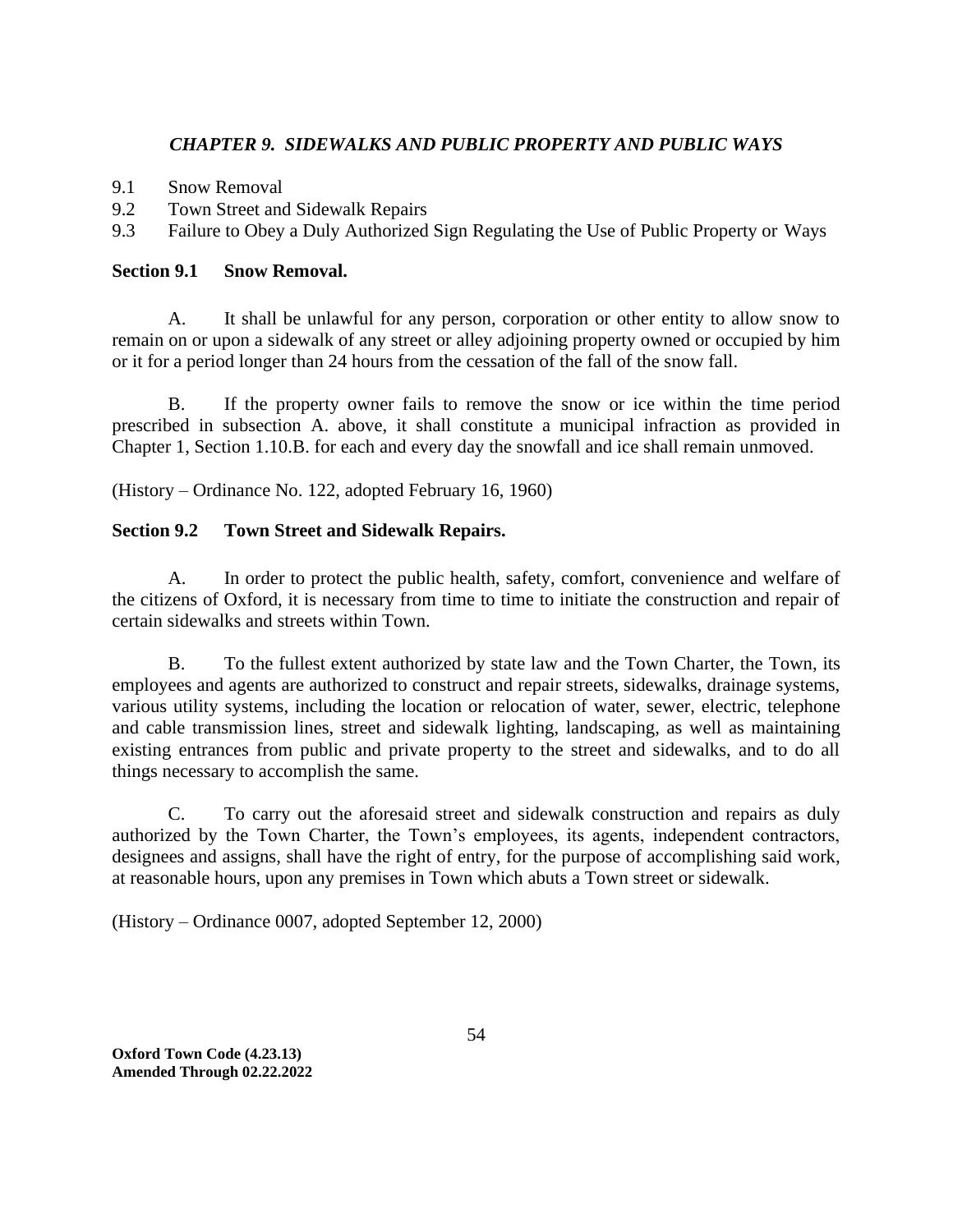#### **Section 9.3 Failure to Obey a Duly Authorized Sign.**

A. Unless otherwise specified by state law, or unless otherwise specifically set forth in the Oxford Town Code, the failure to obey any duly authorized sign regulating the use of public property or public ways within the Town of Oxford shall constitute a municipal infraction as defined in Article 23A, Section 3 of the Maryland Annotated Code, as amended from time to time.

B. For purposes of this Section, a duly authorized sign shall be any sign regulating the use of any public property or public way, including signs regulating parking, which shall be posted by the Town Police or the Town maintenance staff with the authority of the Commissioners of Oxford.

(History – Ordinance No. 9805, adopted January 13, 1998)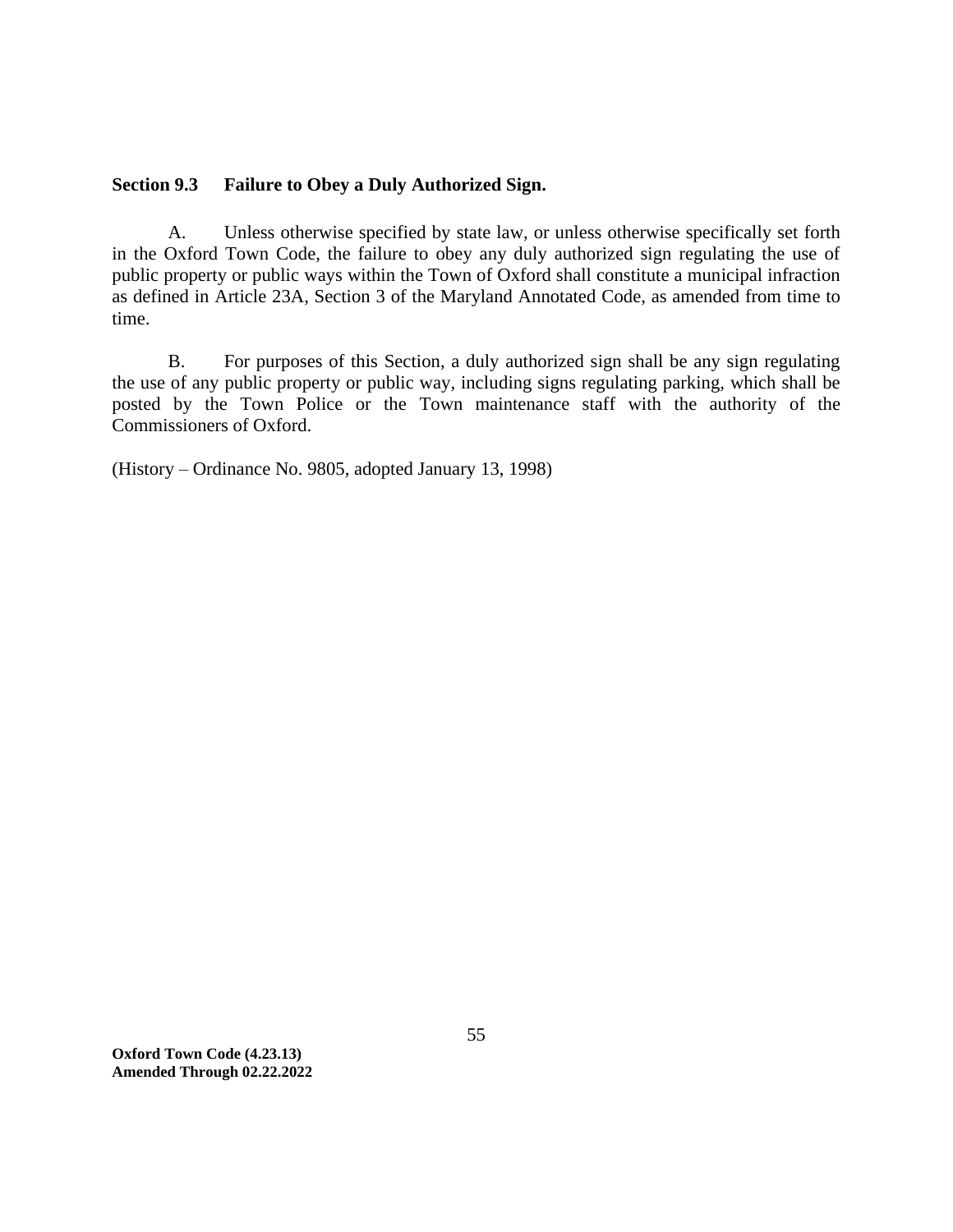# *CHAPTER 10. BOARD OF PORT WARDENS*

- 10.1 Establishment of Board of Port Wardens
- 10.2 Meetings
- 10.3 Duties and Authority
- 10.4 Approval Required
- 10.5 Violations; Penalties
- 10.6 Right to Appeal
- 10.7 Severability

# **Section 10.1 Establishment of Board of Port Wardens.**

There is hereby created the Board of Port Wardens for the Town of Oxford, which Board shall consist of three (3) members appointed by the Commissioners of Oxford, for terms of one (1) year each, provided, however, that the initial terms of each member shall be one (1) year, two (2) years, and three (3) years, respectively, as designated by the Commissioners. The Commissioners in their discretion, may, from time to time, appoint an alternate member of the Board of Port Wardens.

# **Section 10.2 Meetings.**

Unless there is no business to come before the Board, the Board of Port Wardens shall hold public meetings at least once a month.

# **Section 10.3 Duties and Authority.**

The Board of Port Wardens shall have the following powers, duties and responsibilities:

A. To regulate the placement, erection, or construction of structures or other barriers within or on the waters of the municipality, including, but not limited to the issuing of licenses to create or build wharves or piers and the issuing of permits for mooring piles, floating wharves, buoys, or anchors, taking into account the present and proposed uses, and the effect of present and proposed uses on marine life, wildlife, conservation, water pollution, erosion, navigational hazards, the effect of the proposed use on congestion within the waters, the effect on other riparian property owners, and the present and projected needs for any proposed commercial or industrial use.

B. The Board of Port Wardens shall have the power to regulate the materials and constructions for the aforesaid improvements and to make certain that any improvements in the waters within the municipality do not render navigation too close and confined. This provision is in no way intended to affect or conflict with any zoning power otherwise provided for.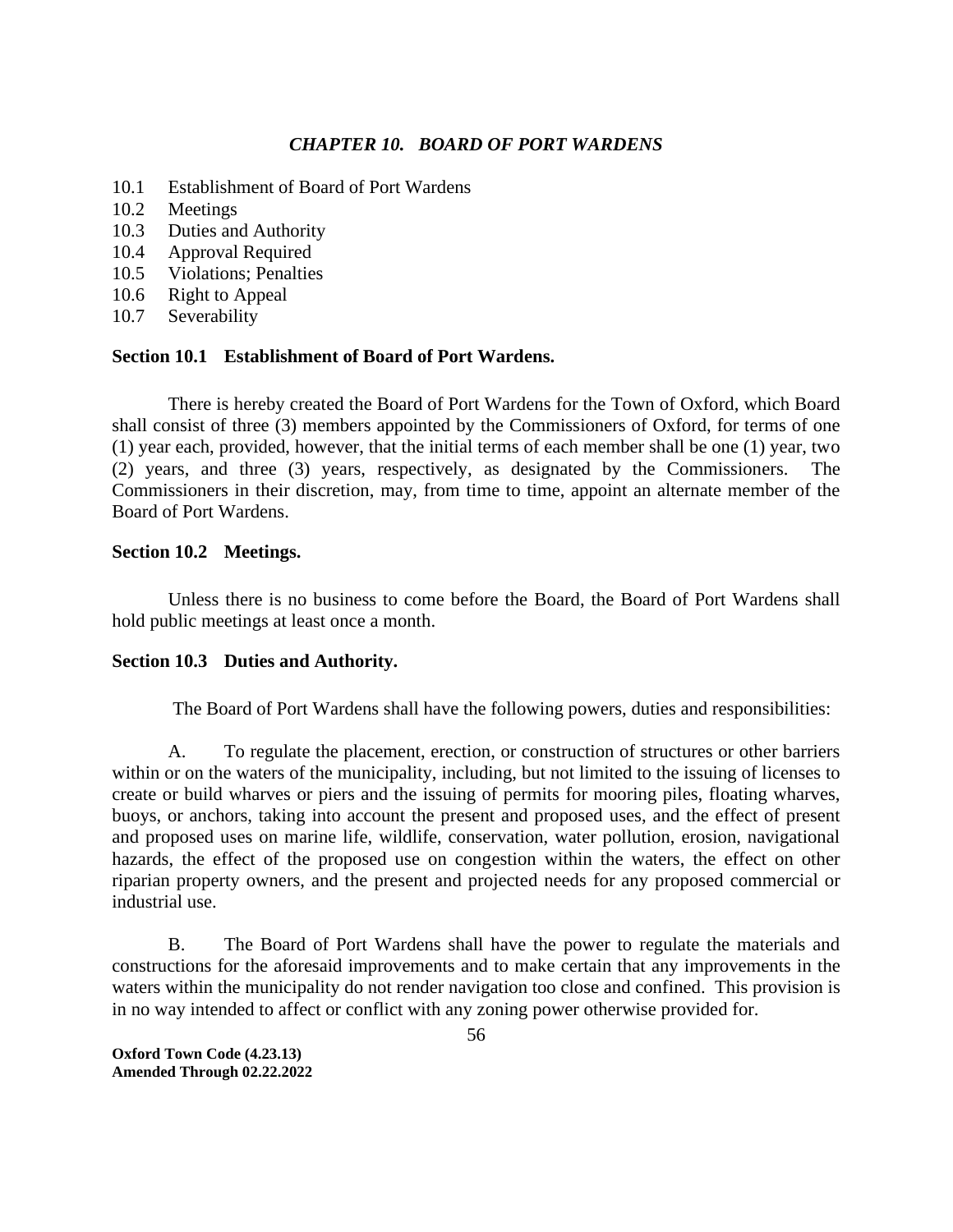C. The Board of Port Wardens may adopt such reasonable rules and regulations, including permit or license fees, as it deems necessary for the conduct of its business; provided however, that all such rules, regulations, and fees shall be approved by the Commissioners of Oxford.

#### **Section 10.4 Approval Required.**

No person may build any wharf, riprap, bulkhead, living shoreline, pier, or other waterfront structure or carry out any earth or other material for the purpose of building a waterfront structure, nor shall any persons place or erect mooring piles, floating wharves, buoys, or anchors without a license or permit from the Board of Port Wardens. If any person violates the provision of this section, or if any person builds any wharf or pier a greater distance into the waters of the port, or in a different form, or of different materials than determined and allowed by the Port Wardens, he shall be subject to a fine as set forth in this Section.

#### **Section 10.5 Violations; Penalties.**

A violation of any provision of Section 10.4 shall constitute a municipal infraction as described in Md. Ann. Code Article 23A, Section 3. The fine for the first offense shall be One Hundred Dollars (\$100.00) and the fine for each subsequent offense shall be Two Hundred Dollars (\$200.00). Each and every day that a violation occurs or continues shall be considered a separate offense and subject to separate violations.

#### **Section 10.6 Right to Appeal.**

In accordance with Md. Ann. Code Article 23A, Section 2(b)(23A), in all differences that arise between any aggrieved party and the Board of Port Wardens concerning the discharge of the duties of the Port Wardens, an appeal may be taken to the Commissioners of Oxford.

#### **Section 10.7 Severability.**

If any provision of this Chapter, or the application thereof to any person or circumstances is held to be invalid for any reason, such invalidity shall not affect the other provisions of this Chapter, or any other application of this Chapter which can be given effect without the invalid provisions or application, and to this end, all of the provision of this Chapter are hereby declared to be severable.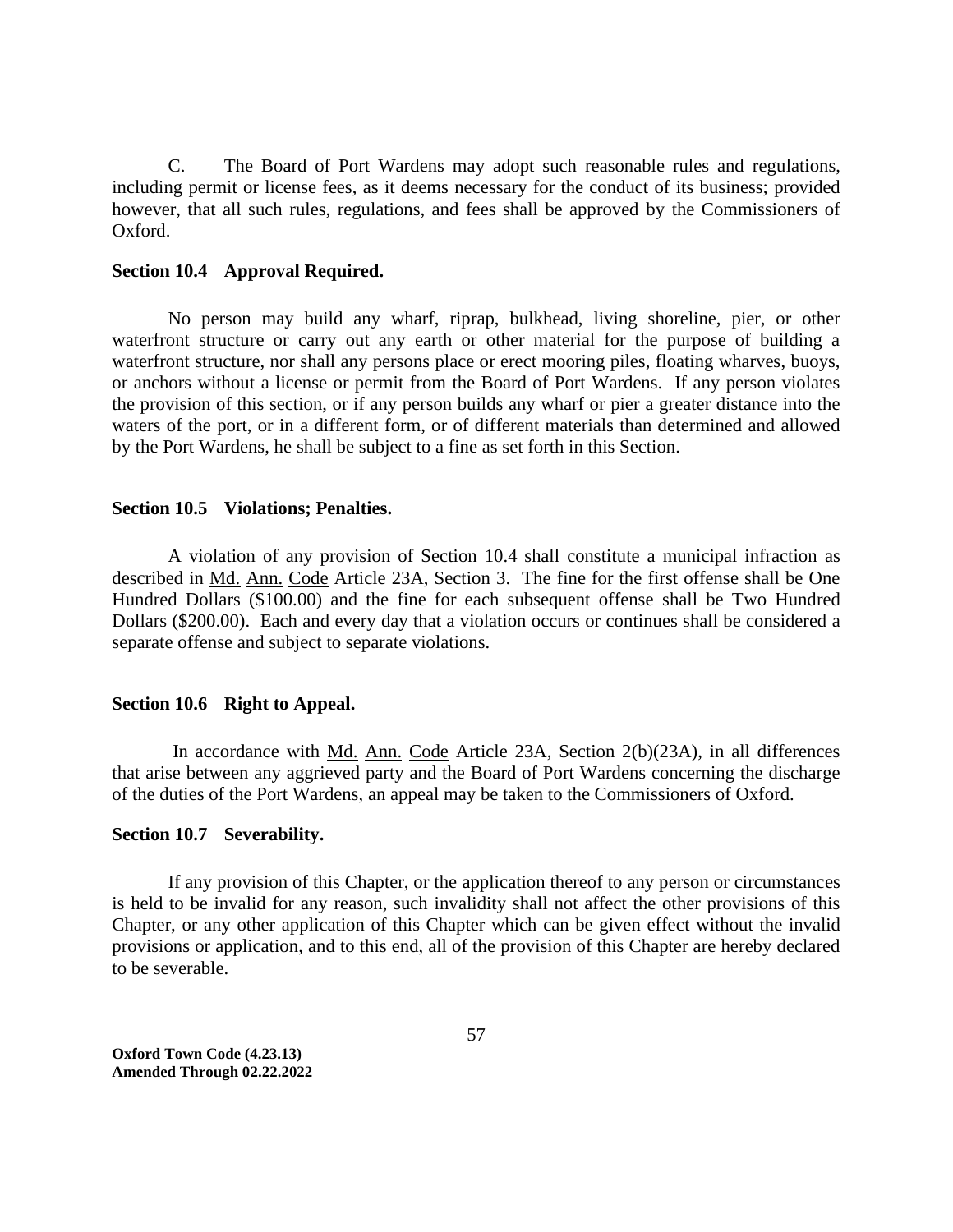(History, Ordinance Number 165, adopted October 24, 1979, amended Ordinance 1222, adopted 5.14.13)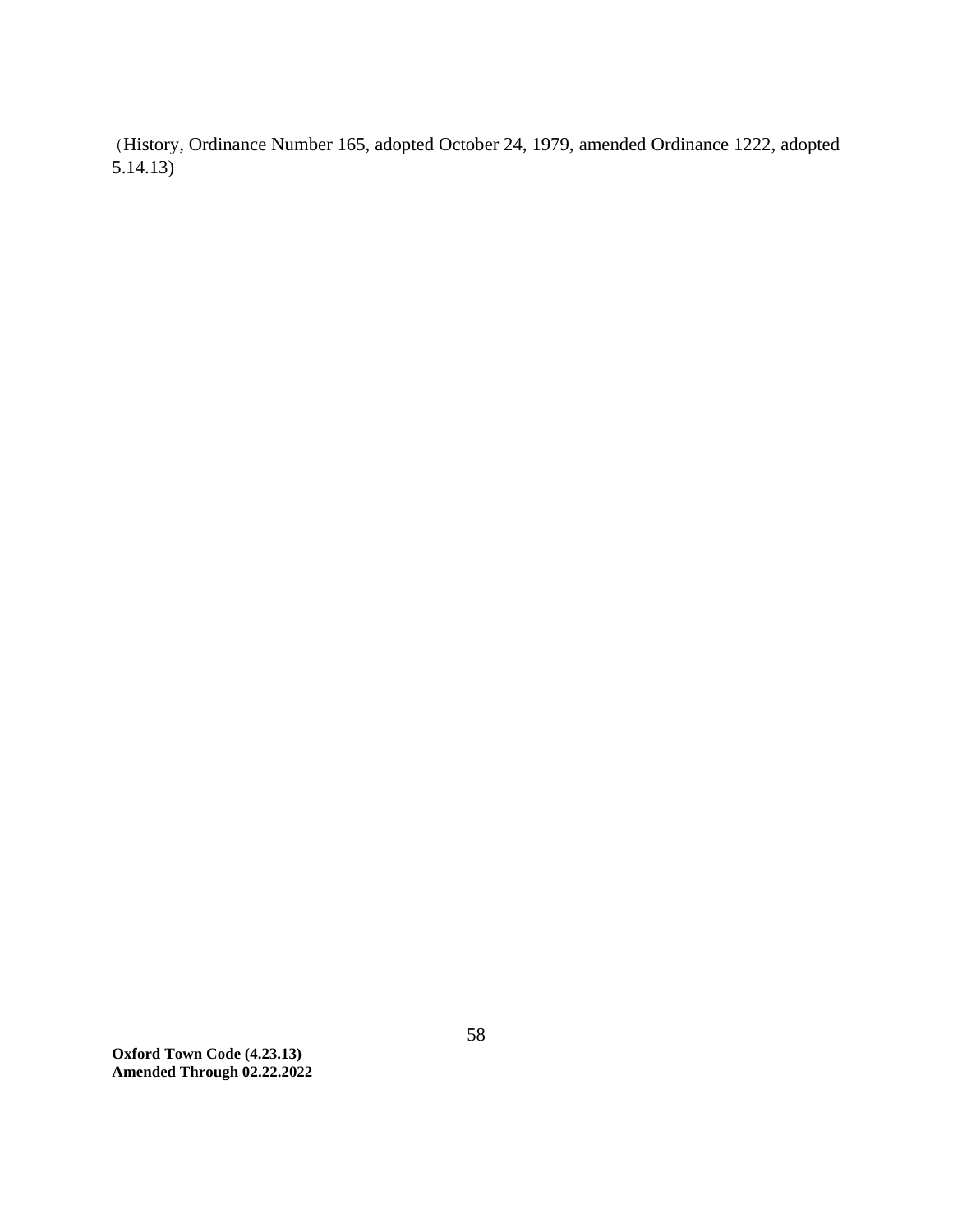# *CHAPTER 11. HARBOR MANAGEMENT ORDINANCE*

- 11.1 Short Title
- 11.2 Legislative History
- 11.3 Purpose
- 11.4 Applicability
- 11.5 Severability
- 11.6 Authority
- 11.7 Definitions
- 11.8 General Regulations
- 11.9 Regulations Concerning Anchoring, Mooring and Berth Securing of Vessels
- 11.10 Sanitation Regulations
- 11.11 Harbor Line
- 11.12 Waterfront Development Requirements
- 11.13 Fire and Safety
- 11.14 Charter Activities
- 11.15 Violations

### **Section 11.1 Short Title.**

This Chapter 11 shall be known and may be cited as the Oxford "Harbor Management Ordinance."

#### **Section 11.2 Legislative History.**

The Harbor Management Ordinance was adopted in May, 1982 after full, open and public hearings upon prior notice and opportunity to all interest persons, including riparian property owners, to be heard, and upon the careful consideration by the Harbor Study Committee and the Commissioners of Oxford.

#### **Section 11.3 Purpose.**

The purpose of this Ordinance is to provide regulations for the orderly management, development, and control of the waters within the corporate boundaries of the Town of Oxford. It is intended to be consistent with and to supplement the provisions of Ordinance 165 (codified as Chapter 10 of the Oxford Town Code) by which the Board of Port Wardens was originally created. This Chapter is not intended to deprive any riparian landowner of any right or privilege associated with riparian ownership of land or ownership or use of any fixed or permanent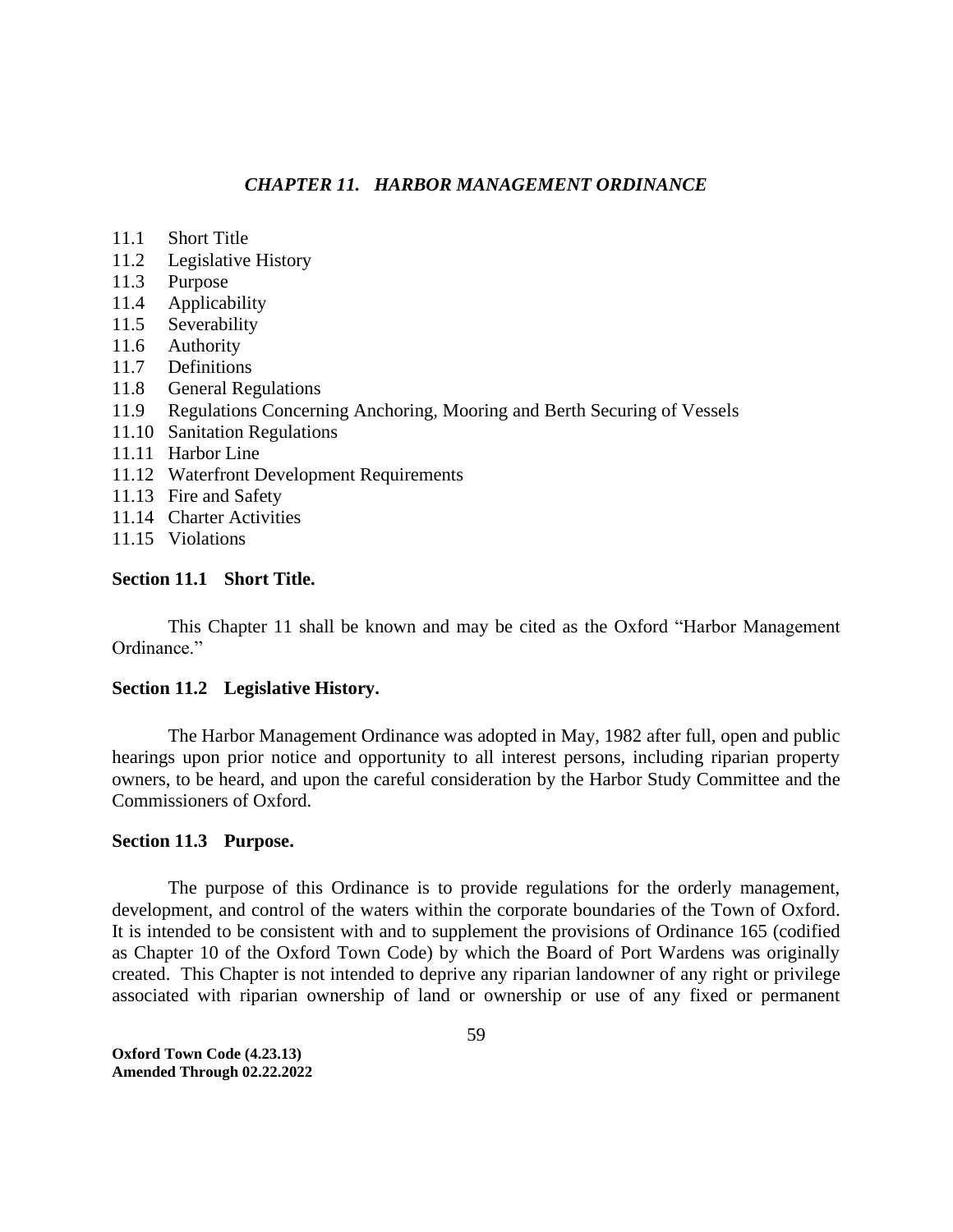structure in the harbor which was lawfully installed in use prior to the effective date of the Harbor Management Ordinance. The provisions of this Chapter do not transfer the title or ownership of any waterway or interest in any waterway.

#### **Section 11.4 Applicability.**

The provisions of this Ordinance and any rules and regulations adopted pursuant to this Ordinance shall be applicable, and shall govern, the harbor and waters within the Town of Oxford or adjacent thereto, and all other maritime or marine facilities within the corporate boundaries of the Town of Oxford, or which are otherwise subject to the police power regulations of the Commissioners of Oxford.

#### **Section 11.5 Severability.**

If any provisions or applications of the Harbor Management Ordinance are held invalid or inoperative, the remainder shall continue in full force and effect as though such invalid or inoperative provisions had not been made, it being the intent of the Commissioners of Oxford that this Ordinance be operative without any invalid provisions or applications, and to that end, each provision of this ordinance is hereby declared to be independent and severable.

#### **Section 11.6 Authority.**

Whenever, by the provisions of this Ordinance, an enforcement power is granted to the Board of Port Wardens or an enforcement duty is imposed upon the Board, that power may be exercised or performed by a deputy or designee of the Board of Port Wardens or by any other person authorized pursuant to law, unless it is expressly otherwise provided.

# **Section 11.7 Definitions.**

For purposes of this Section, the following words, terms, phrases, and their derivations, shall have the meaning given herein. When not inconsistent with the context, words used in the present tense include the future tense, words used in the plural number include the singular number, words used in the singular number include the plural number, and pronouns of any gender shall include all other genders. The word "shall" is always mandatory and not merely directory.

ANCHOR – to secure a watercraft to the bed of a body of water by dropping an anchor or anchors or with a buoy or other ground tackle.

BEACH - Shall mean a public or private beach, including areas of rip rap, bulkhead, or other material, bordering the waters of the municipality.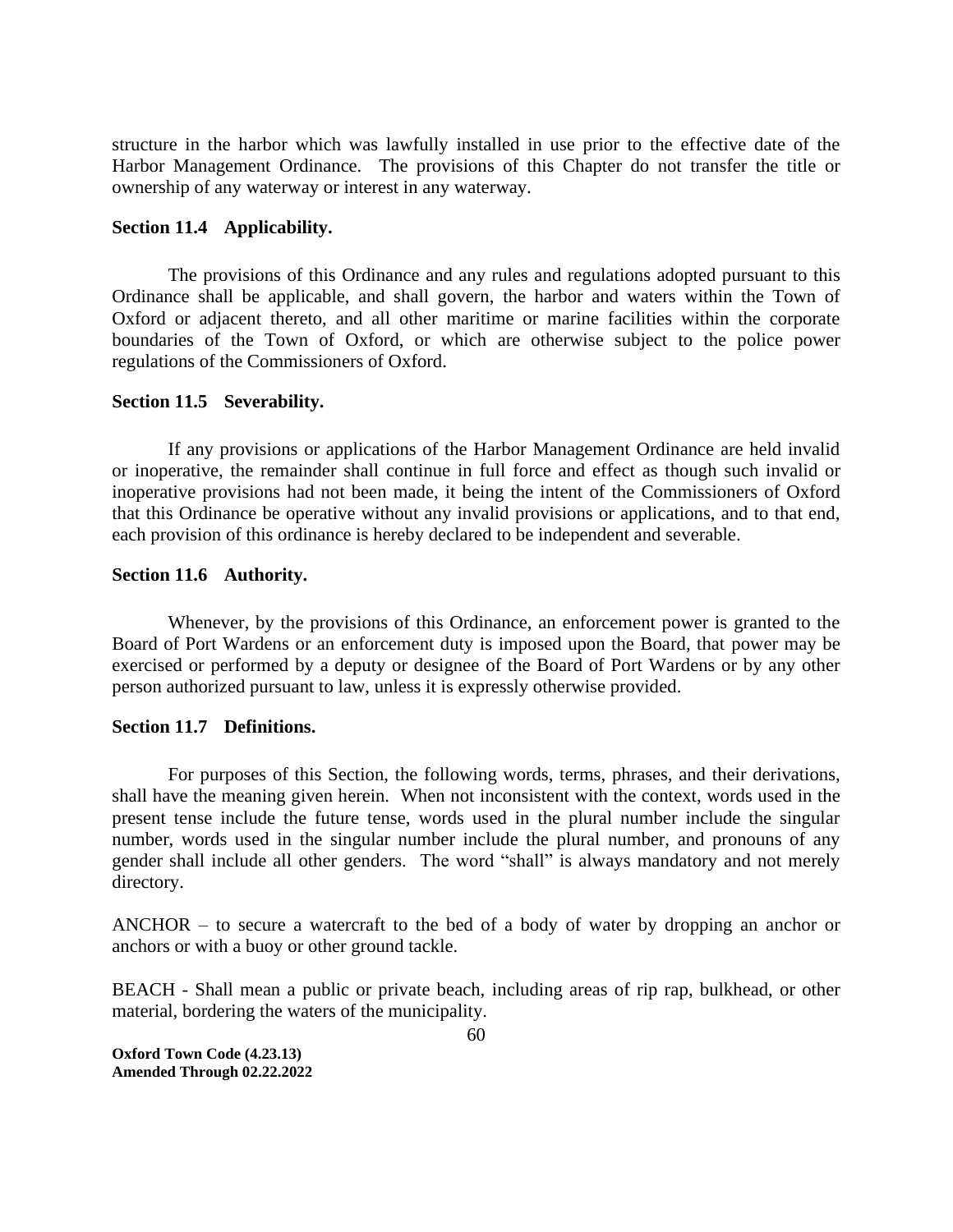BERTH – A place where a watercraft may be secured to a fixed or floating structure and left unattended.

BULKHEAD - A structure or partition to retain or prevent sliding of the land into the water, or to protect the fast land from wave or tidal action.

CHANNELWARD – Toward the center of the body of water, river, waterway, creek or cove, or toward any dredged channel therein.

CHARTER ACTIVITIES – Operating a boat or vessel for commercial activities for profit, including fishing, sailing, touring, or other recreational activities.

DEVELOPABLE WATERFRONT LAND – Any waterfront property from which access to a waterway area can be achieved.

DISTRESS – Shall mean a state of disability or a present or obviously imminent danger which if unduly prolonged could endanger life or property.

EMERGENCY - Shall mean a state of imminent or proximate danger to life or property in which time is of the essence.

FACILITIES – Shall mean any and all facilities of a harbor or maritime facility either publicly or privately owned that are intended primarily to be used by or for the service of small craft (including ramps, hoists, parking areas, leased water areas, concessions and service facilities) located on land or in the waters of the municipality.

FAIRWAY – Shall mean the parts of a waterway kept open and unobstructed for navigation.

FISHING – Includes commercial and recreational fishing, crabbing, or otherwise harvesting fin fish, shell fish, or crabs.

FLOAT – Shall mean any floating structure normally used as a point of transfer for passengers and goods and/or for mooring purposes, but shall not include floats used in the painting or repair of vessels.

HARBOR – All tidal waters which are within the corporate limits of the Town of Oxford.

HARBOR LINE – The line defining the maximum channelward limits for the placement or construction of structures, piles or moorings to be installed or placed in the harbor, which line is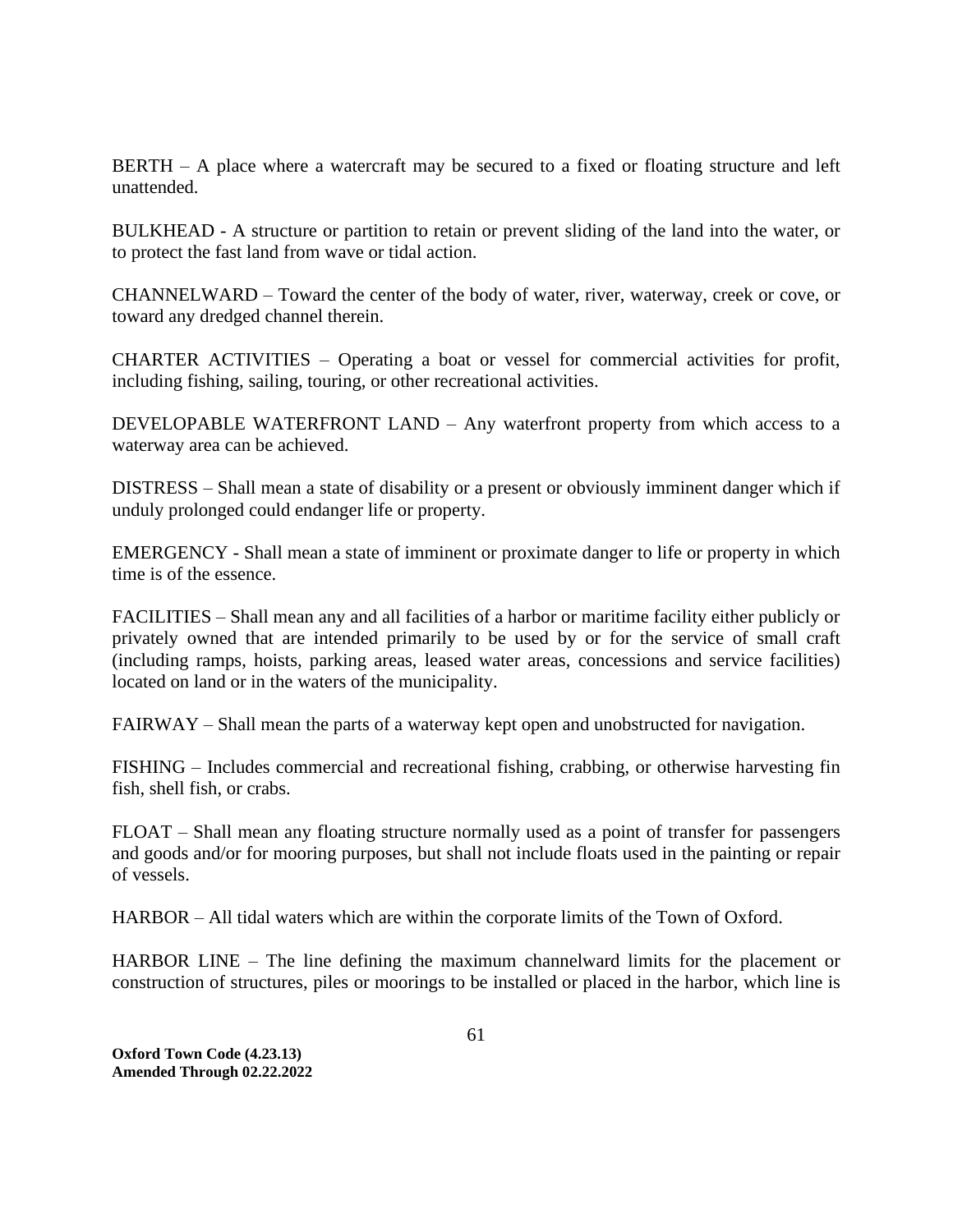shown and delineated on the harbor line map adopted as part of Ordinance 173, which is maintained in the Town Office.

HARBOR MASTER – An officer of the Town who enforces the regulations respecting the use of the harbor, the municipal waters and facilities therein, after being appointed by the Commissioners of Oxford.

LATERAL LINES – Lines extending from the shoreline to the harbor line separating adjacent developable water way areas.

LIVING SHORELINE - A shoreline created using largely non-structural stabilization and erosion control measures that preserve the natural shoreline and are designed to minimize shoreline erosion, maintain coastal processes, and provide aquatic habitat. Measures should include marsh plantings and may include the use of sills, sand containment structures, breakwaters or other natural components.

MOOR – Shall mean to secure a vessel other than by anchoring.

MOORING – Shall mean: (1) a place where buoyant vessels are secured other than a pier; (2) the equipment used to secure a vessel; and (3) the process of securing the vessel other than by anchoring.

MOORING BUOY – An appliance used to secure to the bottom by anchors and provided with attachments to which a watercraft may be secured by use of proper ground tackle.

PUBLIC AREA – Shall mean all areas of the harbor and municipal waters except those areas under specific lease to private persons or firms owned privately.

RIPRAP- Shall mean a layer, facing, or protective mound of stones randomly placed to prevent erosion, scour or sloughing of a structure or embankment.

SLIP – Shall mean berthing space for a single vessel alongside a pier, finger float, or walkway, or other structure.

SHORE – Shall mean that part of the land in immediate contact with a body of water, including the area between high and low water lines.

STATE – Shall mean the State of Maryland.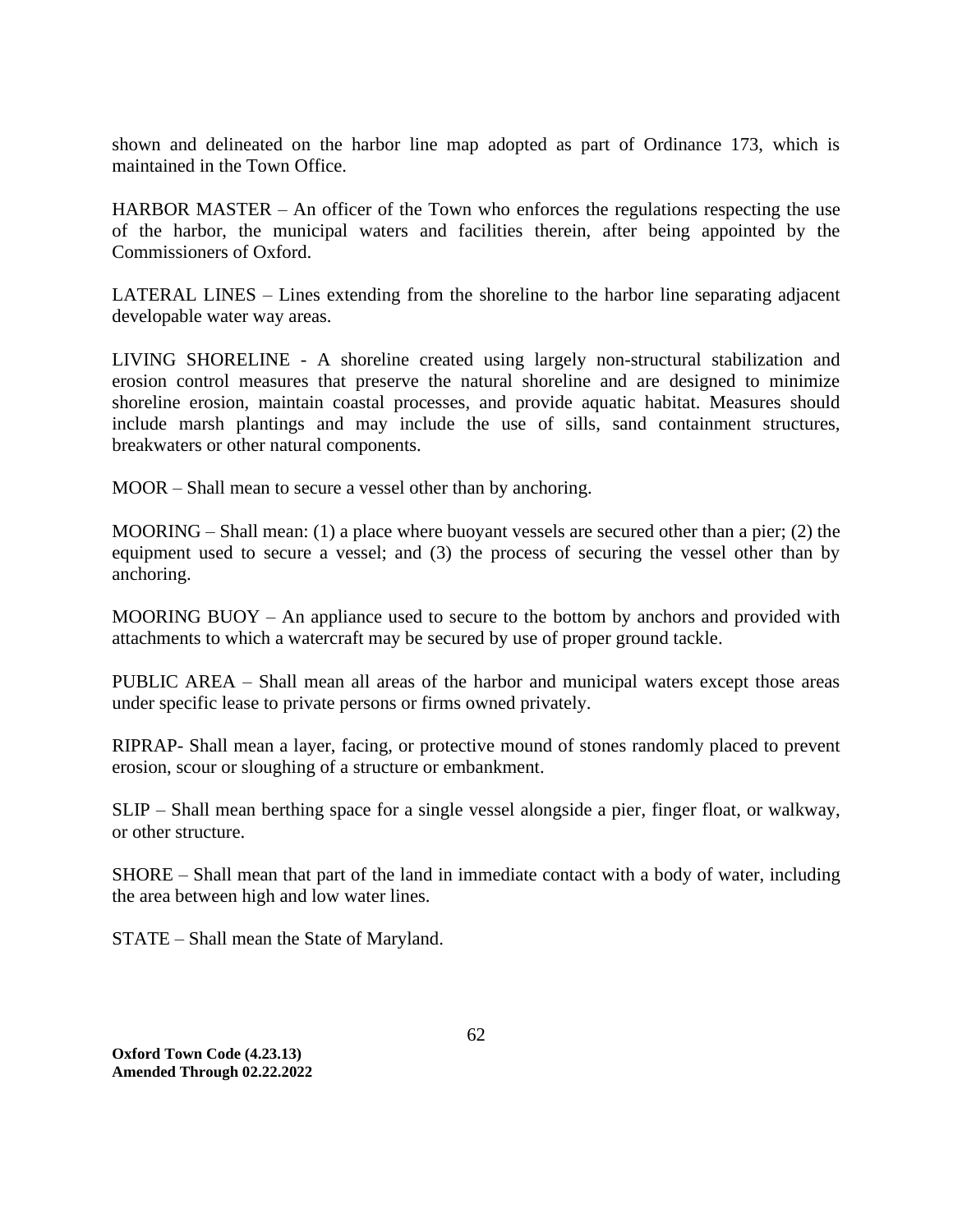WATERFRONT STRUCTURES – Any number of structures employed to facilitate access to waterfront, including, but not limited to bulkheads, riprap, living shoreline, wharfs, piers, floating docks, boat lifts, or mooring piles.

WATERWAY – Shall mean any water area providing access from one place to another, principally a water area providing a regular route for water traffic.

WATERS OF THE MUNICIPALITY – Means all waters within the corporate boundaries of the Town of Oxford over which the Town of Oxford may exercise zoning or police power authority whether or not the ordinary or mean high tide line has been fixed by ordinance, statute, court action or otherwise and whether or not the lands lying under said tidal water are privately or publicly owned.

# **Section 11.8 General Regulations.**

**A. Permits, Suspensions or Revocations.** All permits granted by the Board of Port Wardens shall be valid only for such period as may be determined by the Board of Port Wardens and permits of unqualified duration shall not be granted. A violation of the provisions of this Chapter or any other applicable ordinance by any permittee shall be grounds for suspension or revocation of any permit or permits issued by any Town agency, department, board or official. The Board of Port Wardens may request comment by the Oxford Planning Commission concerning zoning requirements applicable to all proposed construction or uses of property within municipal waters. The provisions of the Oxford Zoning Ordinance shall be taken into account before any permit is issued by the Board of Port Wardens. It shall not be necessary for any applicant to seek a separate building permit from the Planning Commission.

**B. Damage to Harbor or Other Property.** It shall be unlawful to willfully or carelessly destroy, damage, disturb, deface or interfere with any public or municipal property in or adjacent to the waters of the municipality. A violation of this subsection 11.8.B is a misdemeanor punishable under Section 11.15.B.

**C. Signs, Buoys, and Markers; Erection and Maintenance.** The Board of Port Wardens may place and maintain, or cause to be placed and maintained, either on land or water, such signs, notices, signal buoys, markers, or control devices as they deem necessary to carry out the provisions of this Section, or to secure public safety and the orderly and efficient use of the waters of the municipality, including the designation of anchorage or mooring areas, provided, however, that no public funds shall be expended unless specifically approved by the Commissioners.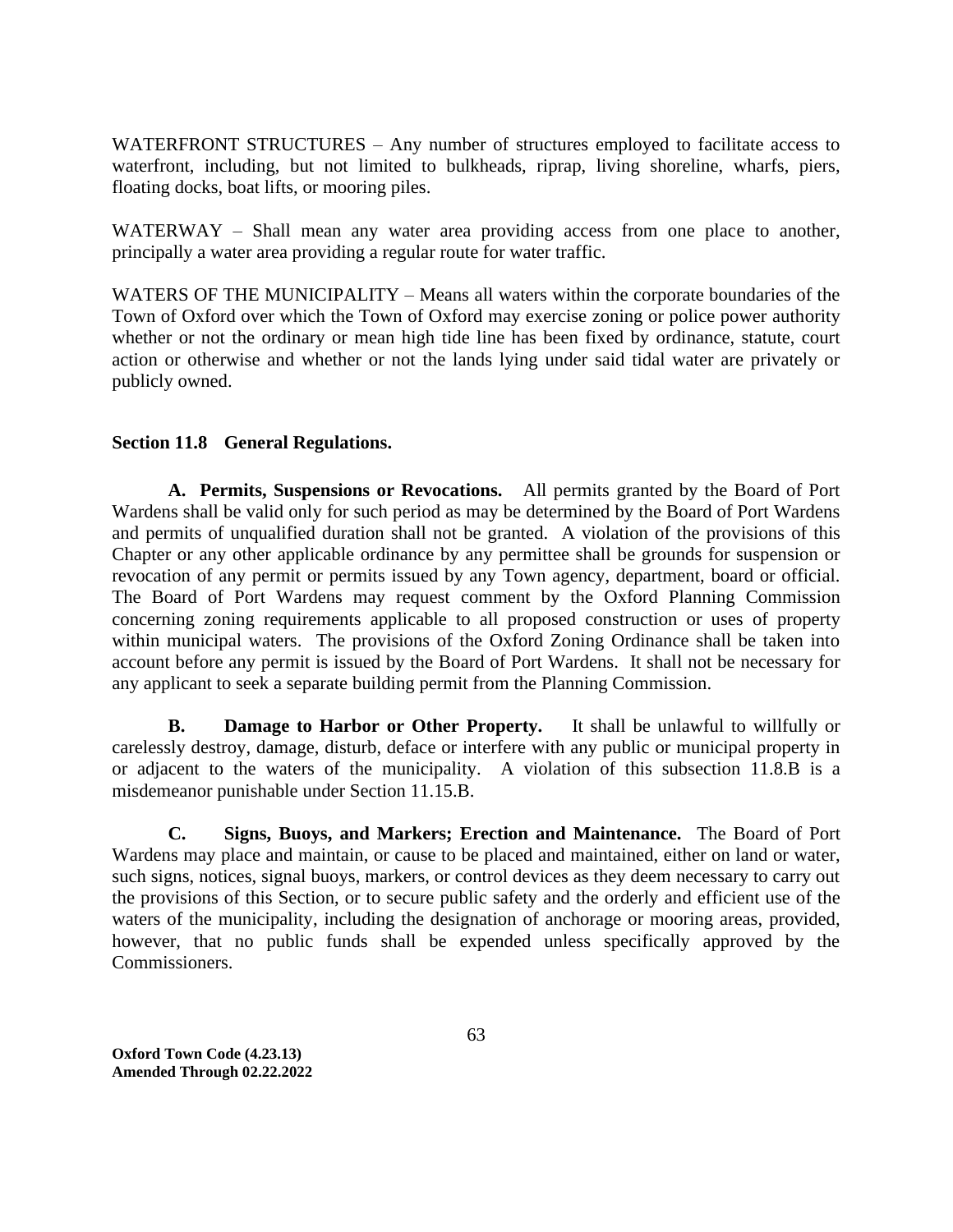**D. Swimming and Water Skiing.** Swimming and water skiing in the waters of the municipality may be regulated by the Board of Port Wardens, subject to the approval of said regulations by the Commissioners of Oxford.

**E. Construction of Structures.** Within, on, or over the waters of the municipality, no person may place, erect or construct any bulkhead, wharf, or pier, or carry out any earth or other material for the purpose of building a wharf or pier, nor shall any person place of erect mooring plies, floating wharves, buoys, anchors or other obstructions, or carry out any dredging, or alter the natural shoreline, without a valid permit issued by the Board of Port Wardens. The Board of Port Wardens shall not grant any permit for the construction of a dock-mounted or piling-mounted boat lift within, on, or over the waters of Town Creek. The placement, erection, or construction of structures or barriers within, on or over the waters of the municipality without a permit from the Port Wardens, or the building of any wharf or pier a greater distance into the waters of the municipality, or in a different form, or of different materials than determined and allowed by the Port Wardens, is a municipal infraction as described in Section 11.15.B. (History, Ordinance No. 9706, enacted January 14, 1997)

**F. Removal of Structures Located Without a Permit.** In the event that any structure, pile, mooring, float or other device of a stationary nature, is erected or placed within the waters of the municipality without a permit from the Board of Port Wardens, the Port Wardens may, after reasonable notice, have said structure, pile, mooring, float or other device removed from the municipal waters. The owner, agent, lessee, or other person, entity, or organization who places or erects any object described herein, or who permits or directs the placement or erection, shall be responsible for the costs of removal.

# **Section 11.9 Regulations Concerning Anchoring, Mooring and Secure Berthing of Vessels**

**A. Placement of Moorings.** It shall be a municipal infraction to place any mooring in the waters within the corporate limits of the Town of Oxford without a permit from the Board of Port Wardens. Any person proposing to install a mooring shall file with the Town Clerk an application for a mooring permit. If an application for a mooring permit is submitted by a person other than the landward riparian owner, and proposes to locate a mooring within the useable waterway of another (as calculated pursuant to Section 11.12.A.), the application shall contain the consent of the landward riparian property owner. The owner of a pre-existing mooring shall apply for a permit, and shall within thirty (30) days comply with all requirements for moorings as set forth in this Chapter.

**B. Responsibility of Permit Holder**. The permit holder shall be responsible for assuring that the mooring is adequate to secure the boat or vessel attached to it, will hold under all foreseeable conditions and that the mooring itself will remain at the location assigned under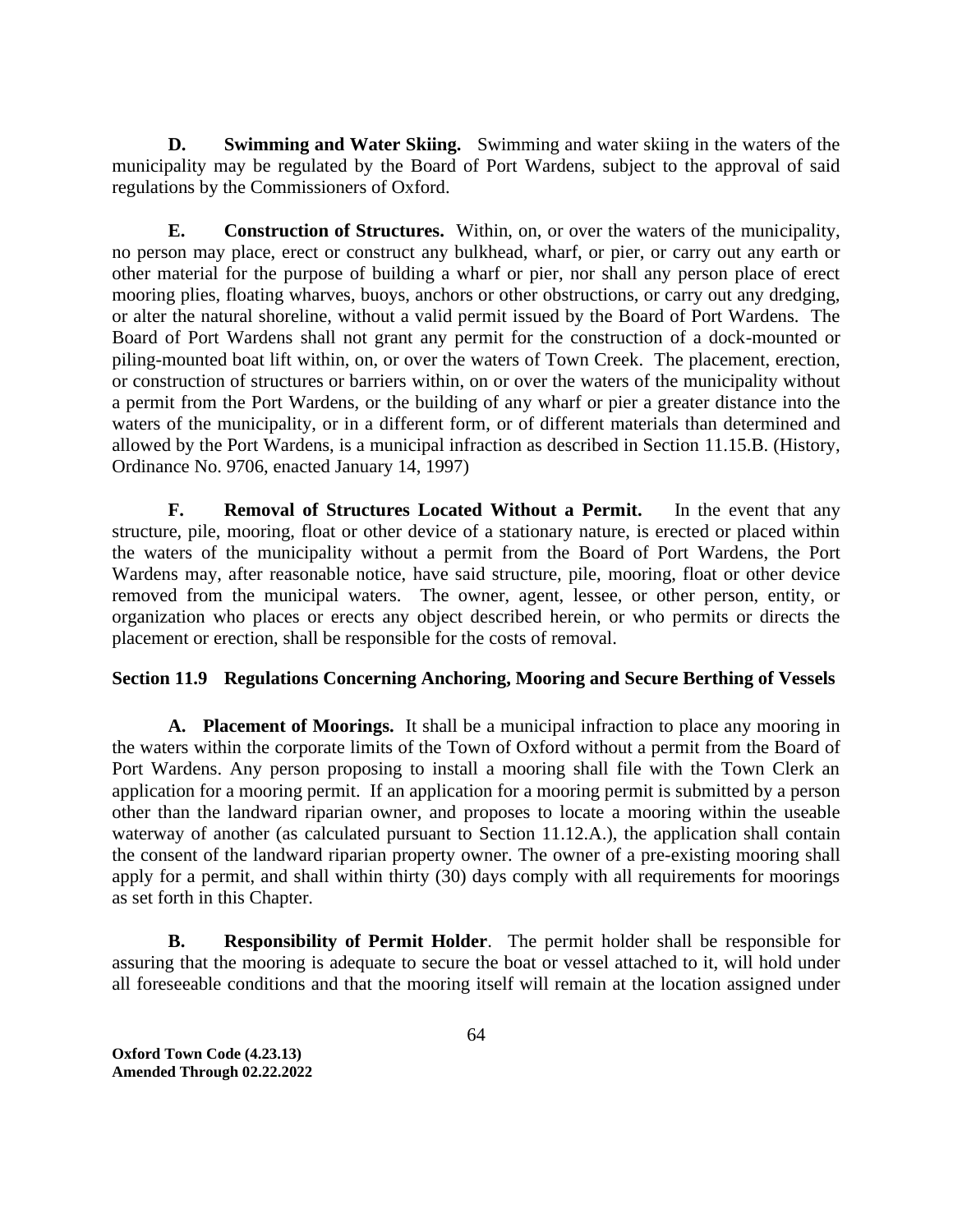severe conditions. In extraordinary circumstances, such as a tropical storm, the permit holder shall be responsible for moving the boat to a safe place.

- **C. Specifications for Moorings.** Moorings shall meet the following requirements:
	- 1. All mooring buoys shall be clearly visible and colored white and shall have a horizontal blue band around the circumference of the buoy, centered midway between the top of the buoy and the water line.
	- 2. All mooring buoys shall have a circle of reflective tape around the circumference and above the waterline.
	- 3. All mooring buoys shall display the permit number in black numerals not less than 3 inches in height, and shall also display any permit sticker issued by the Town.
	- 4. Although the proper and safe design of the mooring shall be the responsibility of the permit holder, at a minimum, the following tackle specifications shall apply:

| <b>LENGTH AT</b> | <b>WEIGHT OF</b> | <b>DIAMETER</b> | <b>DIAMETER</b> | <b>BUOY</b>     | <b>MARINE</b>       |
|------------------|------------------|-----------------|-----------------|-----------------|---------------------|
| <b>WATERLINE</b> | <b>MUSHROOM</b>  | <b>OF TOP</b>   | OF BOTTOM       | <b>DIAMETER</b> | <b>MANUFACTURED</b> |
|                  | <b>ANCHOR</b>    | <b>CHAIN</b>    | <b>CHAIN</b>    |                 | <b>PENNANT</b>      |
|                  |                  |                 |                 |                 | <b>DIAMETER</b>     |
| <b>FEET</b>      | <b>POUNDS</b>    | <b>INCHES</b>   | <b>INCHES</b>   | <b>INCHES</b>   | <b>INCHES</b>       |
| 0 TO 19          | 100              | 3/8             | $\frac{1}{2}$   | 18              | $\frac{1}{2}$       |
| 20 TO 24         | 200              | 3/8             | $\frac{1}{2}$   | 18              | 5/8                 |
| 25 TO 29         | 250              | 3/8             | $\frac{1}{2}$   | 18              | 5/8                 |
| 30 TO 34         | 300              | $\frac{1}{2}$   | 5/8             | 18              | $\frac{3}{4}$       |
| 35 TO 39         | 350              | $\frac{1}{2}$   | 5/8             | 18              | $\frac{3}{4}$       |
| 40 TO 44         | 400              | 5/8             | $\frac{3}{4}$   | 24              |                     |
| 45 TO 49         | 500              | 5/8             | $\frac{3}{4}$   | 24              |                     |
| 50 TO 54         | 550              | 5/8             | $\frac{3}{4}$   | 24              |                     |

\*\*Notes: a. Boats larger than 54' will be considered on a case by case basis.

- b. Shackles, swivels, etc., should be the next size larger than the chain size.
- c. All swivels to be located not more than half way down the rode.
- d. All moorings should be adequately protected against galvanic action.
- e. All shackles should be safety wired.
- f. All pennant lines should have chaffing gear.
- g. All mushroom anchors shall be properly set.
- h. Bottom chain- 2 ½ times maximum depth

Top chain- equals maximum depth (Measured from MHW)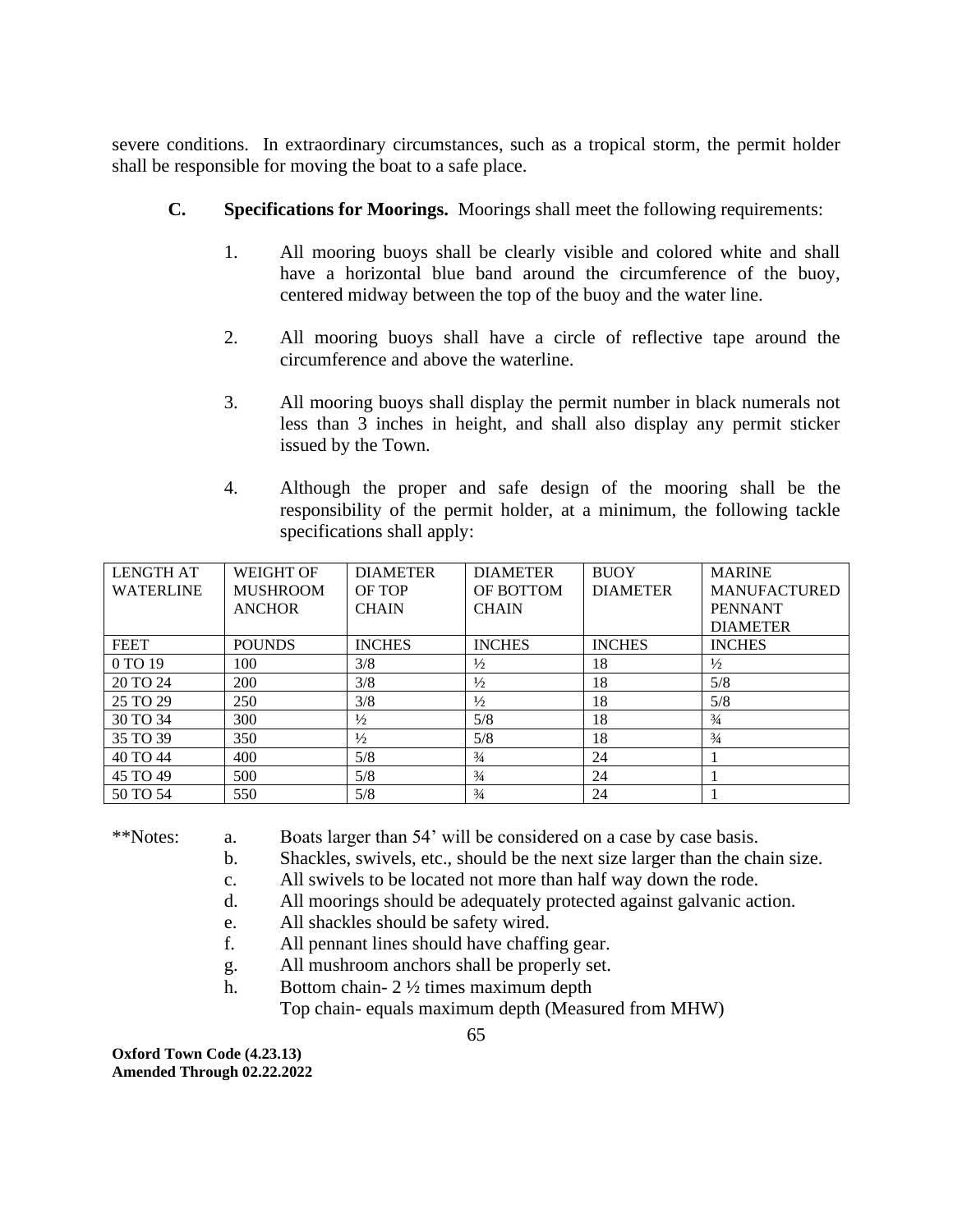Pennant- 2 ½ times height of bow above water

i. HELIX mooring system acceptable when installed per the manufacturer's recommendations

# **D. Mooring maintenance.**

1. Mooring tackle from the pennant (and including the pennant) to the bottom chain (including swivels) and the connector to the bottom chain shall be serviced and inspected at least every two years, and written evidence of a current inspection shall be submitted with the application for renewal. The complete mooring tackle shall be raised and inspected at least once every four years. All inspections shall be undertaken by an inspector approved by the Town. The Board shall have the authority to require additional inspections in its discretion where it determines that an additional inspection(s) are necessary and in the interest of public safety. All inspections shall be at the permit owner's expense.

2. If an unsafe condition persists or the mooring is abandoned, the Board will order and direct the removal of the mooring. If the owner fails to remove the mooring within thirty (30) business days of the notification to remove, the mooring shall be removed at the permit holder's expense. If, in the opinion of the Board, a mooring poses an immediate danger, it will be moved or removed as quickly as possible at the permit holder's expense without prior notice to the holder.

3. The Board shall have the authority to require a permit holder to relocate a mooring if the Board determines that there is good cause for requiring relocation.

**E. Application of Code of Maryland Regulations.** The following Code of Maryland Regulations shall apply to moorings located within the waters of the municipality: Title 08, Department of Natural Resources, Subtitle 04, Boating; Chapter 13 Mooring Devices, Paragraphs 01, 02, 03 and 06. (COMAR 08.04.13.01, .02, and .06.)

**F. Obstructing Channels.** It shall be a municipal infraction to knowingly or willfully obstruct the free use of any channel, fairway or waterway within the harbor.

**G. Secure Berthing and Anchoring of Structures.** The owner of any vessel moored or anchored within the municipal waters shall be responsible for causing such vessel to be at all times tied and secured or anchored with proper care and equipment in such manner as may be required to prevent breakaway and resulting damage.

**H. Unseaworthy Vessels Prohibited in Harbor.** A person shall not moor or permit to be moored in any harbor a vessel which is unseaworthy or in a badly deteriorated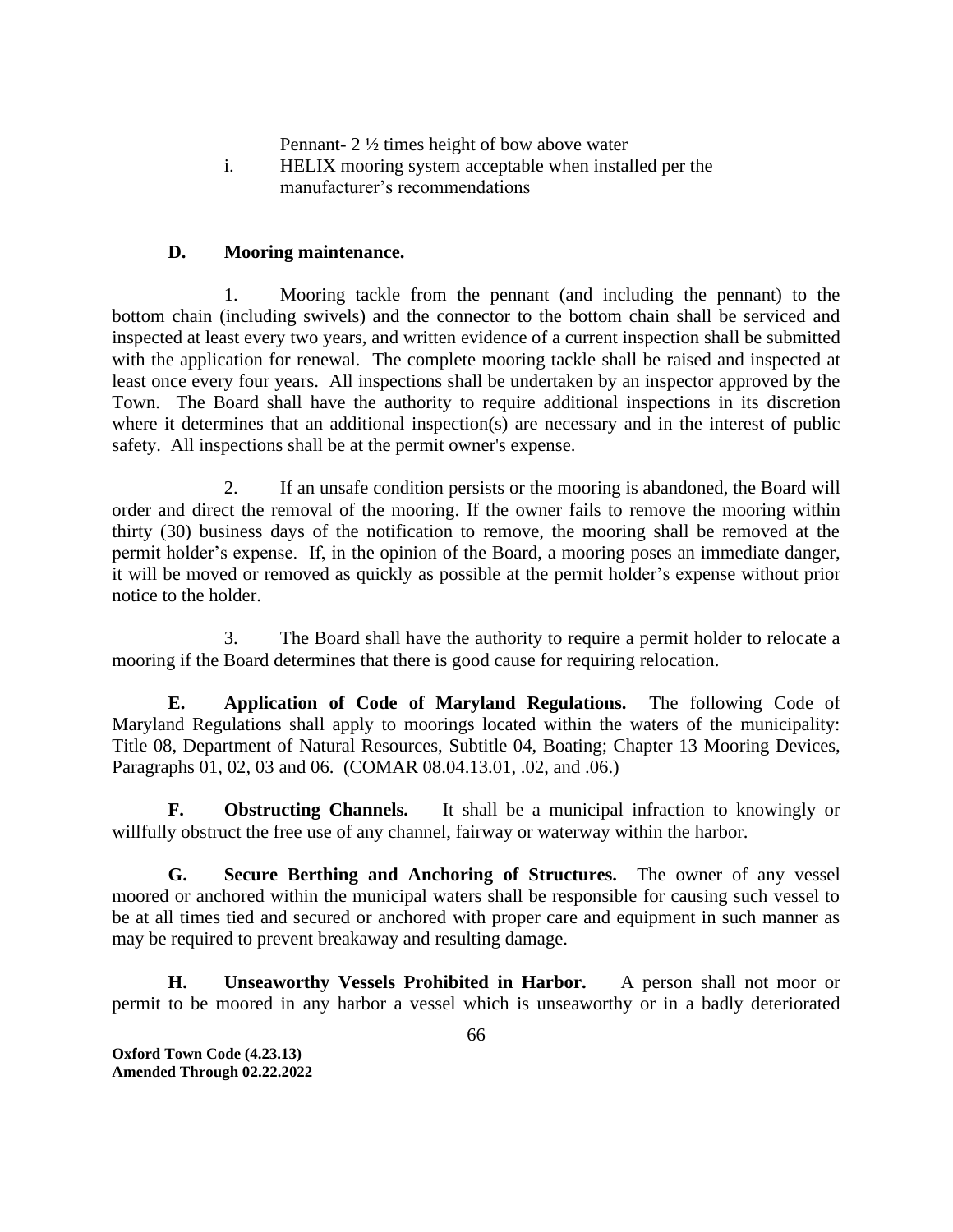condition or which is likely to sink or to damage docks, wharves, floats or other vessels or which may become a menace to navigation, except in cases of distress or emergency when reasonable precautions for the safety of the persons and property of others have been taken.

**I. Obstruction of Fairways, Channels, or Berthing Spaces and Removal of Sunken Vessels.** It shall be a municipal infraction to tie up or anchor a vessel in the waters of the municipality in such a manner as to obstruct the fairways or channels or to prevent or obstruct the passage of other vessels; or to voluntarily or carelessly sink or allow to be sunk any vessel in any channel, fairway, berthing space; or to float loose timbers, debris, logs or piles in any channel, fairway or berthing space in such a manner as to impede navigation or cause damage to vessels therein; or to fail to remove any sunken vessel after having been requested to do so by the Board of Port Wardens.

# **Section 11.10 Sanitation Regulations.**

**A. Discharge of Refuse.** It shall be unlawful for any person to discharge or permit the discharge into the waters of the municipality any refuse or waste matter, including fish waste, petroleum or petroleum matter, paint, varnish, or other noxious chemical or foreign matter of any kind. A violation of this subsection 11.10.A. is a misdemeanor punishable under Section 11.15.B.

**B. Use of Vessel as Abode.** Living aboard vessels in the harbor is prohibited except as may be specifically authorized by a permit issued by the Board of Port Wardens. In this regard, the Port Wardens shall consider whether there are adequate systems being used for the removal of wastes, refuse and other debris from such a vessel so as to ensure that the public waters are protected. An inspection of any such vessel by the Board of Port Wardens or its designee shall be conducted before any permit is issued. If the Port Wardens shall find the systems referred to above to be adequate to protect the public waters, the applicant shall be entitled to a permit which may be renewed every six (6) months. The Port Wardens may establish a reasonable fee for such permits. For the purpose of this subsection, the term "living aboard" means the use of a vessel as a primary residence or domicile within the waters of the Town of Oxford for a period or periods exceeding in the aggregate sixty (60) days in a year.

**C. Responsibility for Sanitation of Facilities.** The Owner and any lessee, agent, manager or person in charge of a facility, beach, or water area owned, controlled or under a lease shall at all times maintain the premises under his charge or control in a clean, sanitary condition, free from malodorous materials and accumulations of garbage, refuse, debris, fish waste, chemicals and any other waste materials. A violation of this subsection 11.10.C. is a misdemeanor punishable under Section 11.15.B. The Board of Port Wardens, or its designee, shall have the authority to enter into any facility for purposes of inspection to determine or verify the existence of the conditions described herein. Should the Board of Port Wardens find that any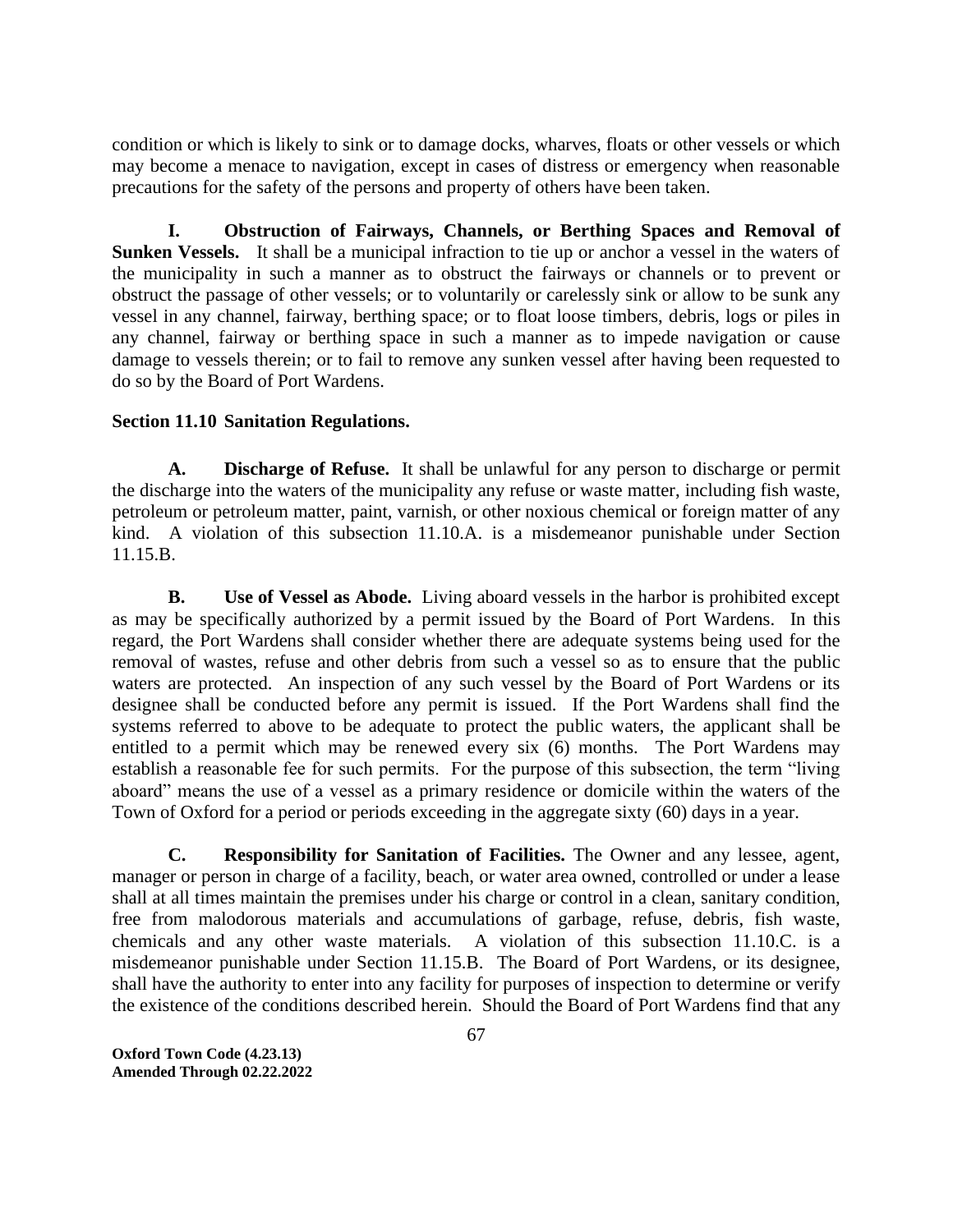premises are not being maintained free from the conditions described above, the Board may order any owner, lessee, agent, manager or other person in charge of said facility or area to immediately commence and diligently prosecute to completion the necessary correction of the unsanitary condition to the satisfaction of the Board of Port Wardens. Failure to do so within reasonable dispatch after notice shall be a violation of this Ordinance, and the Board of Port Wardens may then cause said condition to be corrected and the cost of such correction shall be charged to the owner, lessee, agent, manager or person in charge, who shall be liable for the payment of such expenses.

(History, Ordinance 1812, Adopted June 26, 2018)

# **Section 11.11 Harbor Line.**

**A. Adoption of Harbor Line.** As part of Ordinance No. 173, adopted on May 6, 1982, the Commissioners of Oxford adopted a harbor line map entitled "Oxford Harbor Line Map", consisting of two sheets, each showing a different part of Town Creek. In June of 2012, by Ordinance No. 1205, the Harbor Line was amended to eliminate the nonconforming status of several existing piers affixed to properties along South Morris Street. The amended Harbor Line is depicted on a plat titled "Oxford Harbor Line Revision Map" prepared by Steven Herman Juriz, dated June 1, 2012. Said Harbor Line Map, with all notations, dimensions, references and other date shown thereon, as amended by Ordinance 1205, is intended to be part of this Ordinance, and is located at the Oxford Town Office.

**B. No Structures Channelward of Harbor Line.** It shall be unlawful for any person, firm, entity, or organization to place any structure, piling, mooring, or other device of a stationary nature channelward of the harbor line as depicted on the Oxford Harbor Line Map.

**C. No Variance from Harbor Line.** In no case shall the Board of Port Wardens issue a permit for the placement or erection of any structure, piling, mooring, or other device of a stationary nature channelward of the harbor line. The location of the harbor line shall not restructure the authority of the Board of Port Wardens to further limit or proscribe the placement or erection of structures, piles and/or moorings, or other devices of a stationary nature, on a caseby-case basis upon consideration of the factors set forth in Chapters 10 and 11 of the Oxford Town Code.

**D. Basis of Harbor Line.** The harbor line delineated on the Oxford Harbor Line Map is based upon the structures lawfully in existence as of May 11, 1982, the configuration of the shoreline, the depth of the water, the traffic frequency and density and potential for congestion in the particular part of Town Creek affected by the harbor line, and the need to preserve open space for use by the public generally and for use by the sailing craft historically attached to Town Creek. In addition, the harbor line is intended to balance the interests of the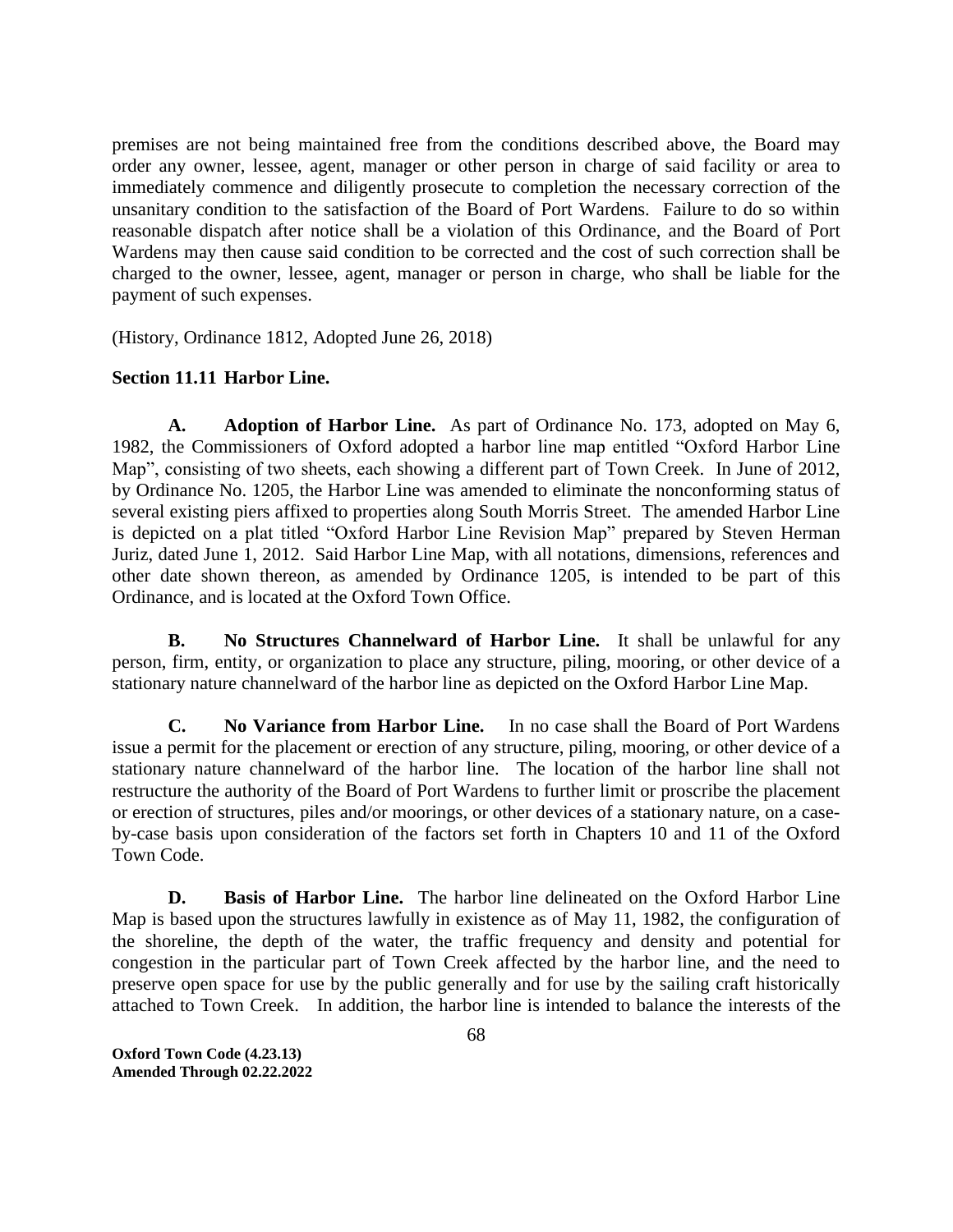boating public, fishermen, crabbers, riparian owners, marina and boatyard owners and operators, and residents of and visitors to the Town of Oxford who enjoy access to and use of Town Creek.

**E. Pre-existing Structures; Grandfather Provision.** Any structures in existence which are lawfully constructed and in place as of May 11, 1982 shall be considered lawful, and may be repaired or replaced within one year after any accidental destruction. Any structures not lawfully constructed or in place at the time of the adoption hereof, or which are more than 50% destroyed and not repaired or replaced within a year, shall conform to the provisions of this Ordinance in all respects. Notwithstanding the foregoing, this provision is not intended to prevent the routine maintenance or replacement of nonconformities.

# **Section 11.12 Waterfront Development Requirements.**

The following regulations apply to waterfront development structures. The Board of Port Wardens shall have the authority to issue a municipal permit for waterfront development structures based upon, but not limited to, the following criteria. The Port Wardens shall have the authority to allow for a variation of the provisions of this Section 11.12 upon a finding that the application has been or will be approved by any applicable state and/or federal jurisdiction having authority over the same, and that the alteration does not have an adverse impact upon surrounding properties or riparian rights of others, or navigable waterways.

**A. Useable Waterway Areas.** The useable waterway area is the area enclosed by the harbor line, shoreline and lot lines extended as determined by the Port Wardens based on its impact on the use and enjoyment of adjacent waterfront lots.

1. Harbor line and Shorelines. The harbor line and shoreline are the lines labeled as such on the Oxford Harbor Line Map, as amended.

- 2. Lot Lines Extended shall be determined by one of the following methods:
	- a. from the side lot line at a 90-degree angle to the shoreline;
	- b. from the extension of the last course of the lot line into the water;
	- c. from the side lines to the center of the cove; or
	- d. from the side lot lines general parallel or consistent with the existing piers located on adjacent lot(s).
- **B. Setbacks.**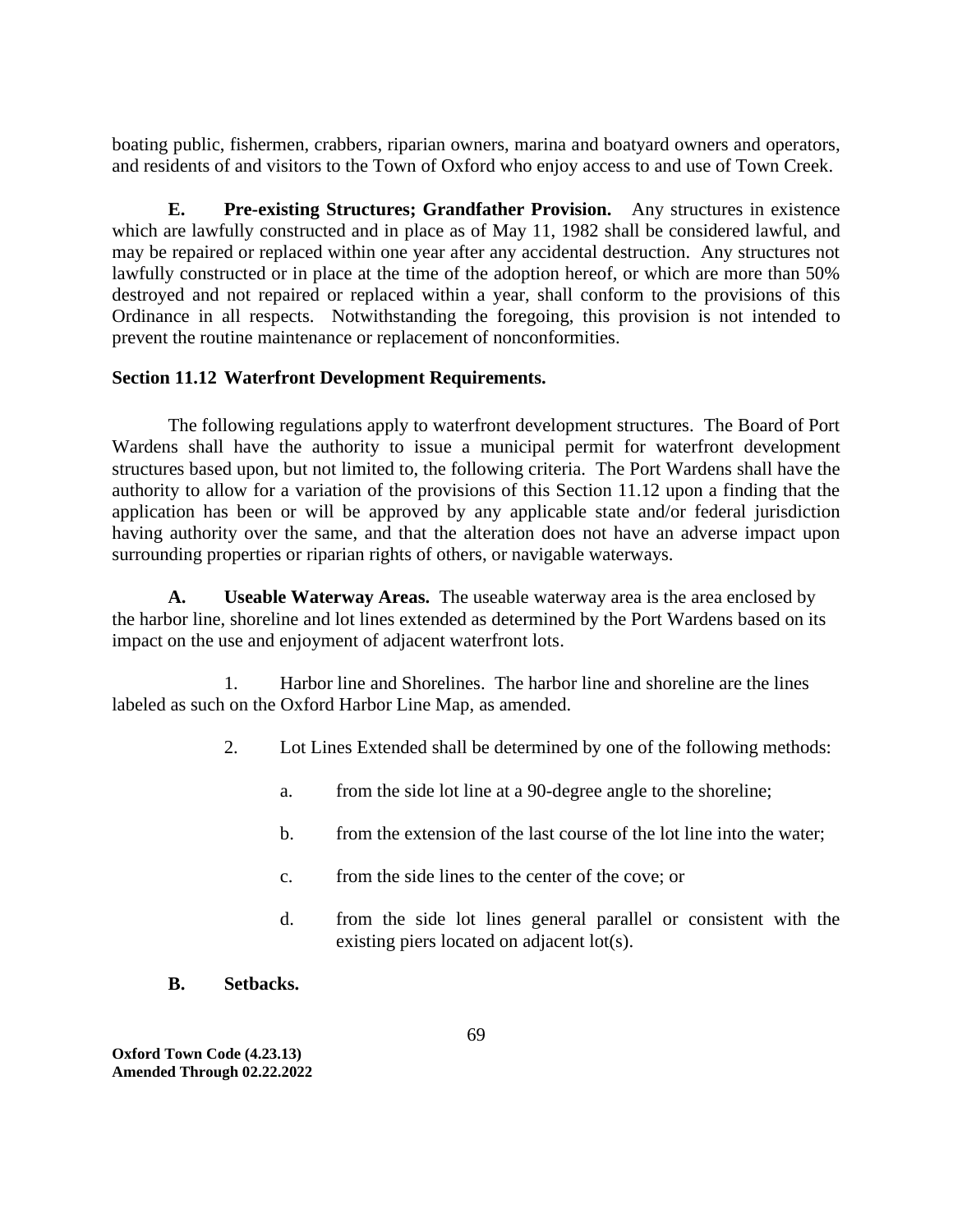1. Harbor Line Setbacks. Any piers, "T" heads, "L" heads, mooring piles, moorings and/or anchorages must be set back from the harbor line an appropriate distance to assure that no moored vessel or permanent or temporary structure extends beyond the harbor line.

2. Lot Line Extended Setbacks. Any piers, "T" heads, "L" heads shall be setback from the determined lot line extended based on the applicable setbacks for the individual property established by the Oxford Zoning Ordinance.

3. Adjacent Property Owners Agreement. The lot line extended setback may be reduced if a letter of no objection is obtained from the adjacent property owner and a recorded covenant running with the properties is filed with the Town. The mutual use of piers and/or mooring piles by adjacent property owners is encouraged and recommended whenever possible.

4. Fuel Dock Setback. A 50-foot setback from the harbor line is required for all docks having fuel facilities.

5. Length of private piers. Unless already defined by the Harbor Line, new private piers, or any portion thereof, including outboard pilings, finger piers, catwalks, boat or personal watercraft lifts, platform areas or floating docks shall not extend beyond 150 feet measured from the mean high-water line.

**C. Pre-existing Uses.** Any marine facility lawfully existing as of the date of the adoption of this ordinance may continue to be used even though such marine facility or use does not conform to the use or dimensional regulations set forth herein. Any alteration of an existing non-conforming marine facility or use is subject to the provisions of this Ordinance.

# **D. Construction Details.**

1. All waterfront structures for use in in any zoning district within the Town shall have plans and details of proposed construction for Port Wardens' review and approval. The Board of Port Wardens may require that drawings be prepared by a licensed engineer.

2. Piers shall be limited to seven feet of width with all "T" or "L" head sections not to exceed one-third of total length of structure, unless the Board of Port Wardens determines any additional proposed width will not interfere with or have an adverse impact upon the surrounding navigable waterways or adjacent riparian owners.

3. Bulkheading may not be constructed in the waterway beyond the shoreline except as approved by the Board of Port Wardens for the purposes of straightening minor shoreline irregularities or efficient bulkhead construction.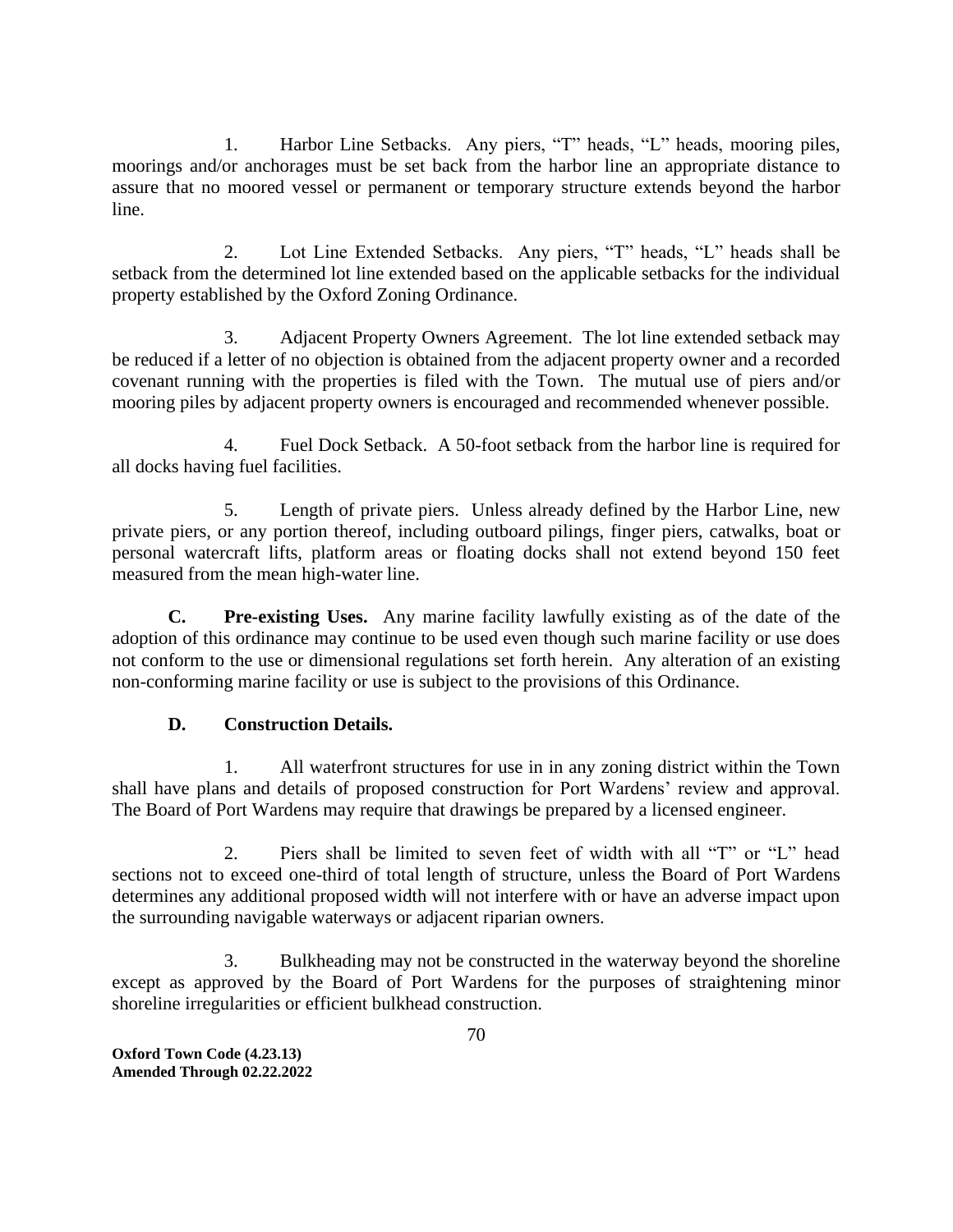**E. Other Permits and Approvals.** State and federal permits and approvals applicable to construction, modifications, enlargement, reconstruction, repair, etc. of marine facilities shall be obtained and submitted to the Board of Port Wardens prior to starting any construction under a permit granted by the Port Wardens.

**F. Harbor Management Plan.** In approving any permit under this Chapter, the Board of Port Wardens may rely upon any other regulations or guidelines set forth in the Oxford Harbor Management Plan, which was prepared in 1983, or any subsequent amendments thereof, a copy of which is maintained in the Town Office.

**G. Grading and Buffer Management Permits Required.** Prior to being issued a permit from the Board of Port Wardens, the applicant shall obtain a grading permit from the Town Office and shall comply with the applicable provisions of Chapter 16 of the Town Code titled "Erosion and Sediment Control" for any dredging, filling or other activity which would result in a waterway bottom or shoreline modification, or any other disturbance for which a grading permit is required pursuant to Chapter 16. In addition, the applicant shall comply with any buffer management regulations or other critical area disturbance provisions set forth in the Oxford Zoning Ordinance when undertaking work or disturbance in the Critical Area Buffer.

(History, Ordinance 1801, Adopted April 10, 2018)

### **Section 11.13 Fire and Safety.**

**A. Fire Protection.** All marine facilities shall conform to the requirements of NFPA-303 Fire Protection Standards for Marina and Boatyards of the Maryland Fire Prevention Code. Fire protection devices shall have the approval of the State Fire Marshal's Office.

**B. Unsafe Conditions.** No obstruction, floating or sunken, may remain in the usable waterway area such as to present a hazard to any vessel or person.

#### **Section 11.14 Charter Activities.**

The following regulations apply to charter activities and operations with the Town.

**A. Charter Activities Permitted from a Commercial Marina.** Charter activities shall only be permitted from a commercial marina. Where charter activities are lawfully conducted from a commercial marina, the owner of the marina shall provide a dumpster for the disposal of any bait, fish or other material, refuse or waste created or arising from the charter activity.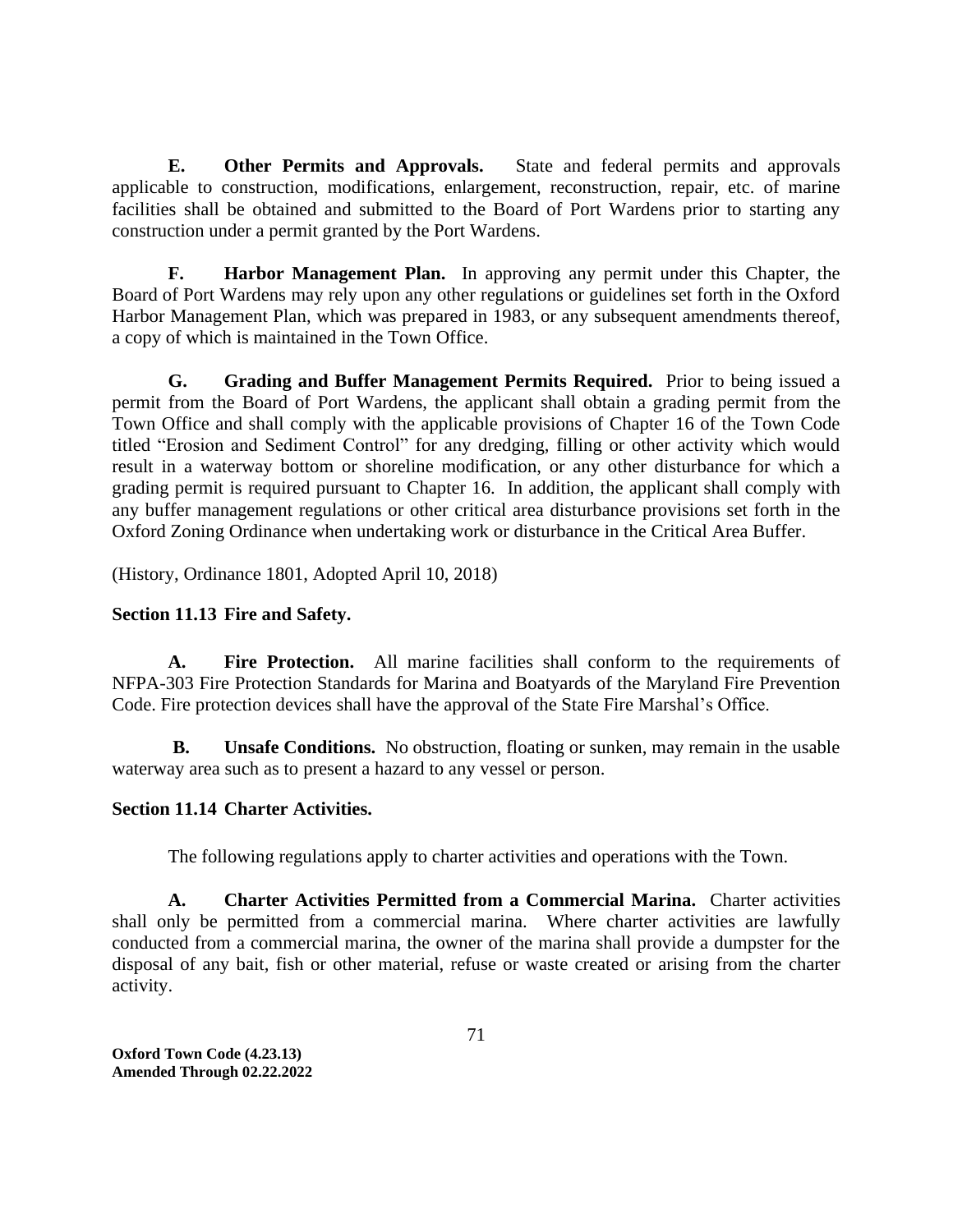**B. All other Charter Activities Prohibited.** Charter activities undertaken from a mooring within the waters located within the incorporated limits of the Town of Oxford, or from a beach or any other property located within the Town other than a commercial marina, shall be prohibited.

**C. Commercial Waterman Activities Authorized.** The provisions of this Section 11.14 shall not apply to activities undertaken pursuant to a commercial waterman's license for the purpose of harvesting fish or shellfish for resale.

**D. Special Permits.** The Town Office may issue permits for services or events complimentary to the Town, such as a water taxi intended to transport persons to/or from the Town, or the mooring of a vessel open to the public for historic educational or cultural purposes.

(History, Ordinance 1707, Adopted December 12, 2017)

# **Section 11.15 Violations.**

The violations set forth herein shall be in addition to any penalties or violations established by state law.

**A. Violations, General Penalty.** No person, firm, entity, or organization shall violate the provisions of this Chapter 11 nor shall any person, firm, entity or organization knowingly permit a person using its facilities to violate any provision hereof. Any violation, including knowingly permitting a violation, shall be considered a municipal infraction as further defined in Section 6-101 of the Local Government Article of the Annotated Code of Maryland, and shall be punishable by a fine of \$100.00 for each violation, unless a different penalty is prescribed in another subsection hereof. Each day that a violation occurs or continues shall be considered a separate offense and subject to separate citations. A fine of \$200.00 shall be imposed for each subsequent or repeat offense. Any member of the Oxford Police Department, or Harbormaster or the Town Clerk may issue citations for a violation of this Ordinance.

**B. Misdemeanor Penalties.** Violations of Sections 11.8.B., 11.10A. and 11.10.C. of this Ordinance shall be misdemeanors, punishable by a fine up to \$500.00 and/or imprisonment not to exceed ninety days, which shall be imposed for each violation.

**C. Authority to Board.** Police Officers of the Town of Oxford, and any designee of the Board of Port Wardens shall have the authority to board any vessel being moored in violation of Chapters 10 and 11 of the Town Code for the purpose of causing any such violation to cease, identifying the owner of said vessel, or causing such vessel to be moved to another location.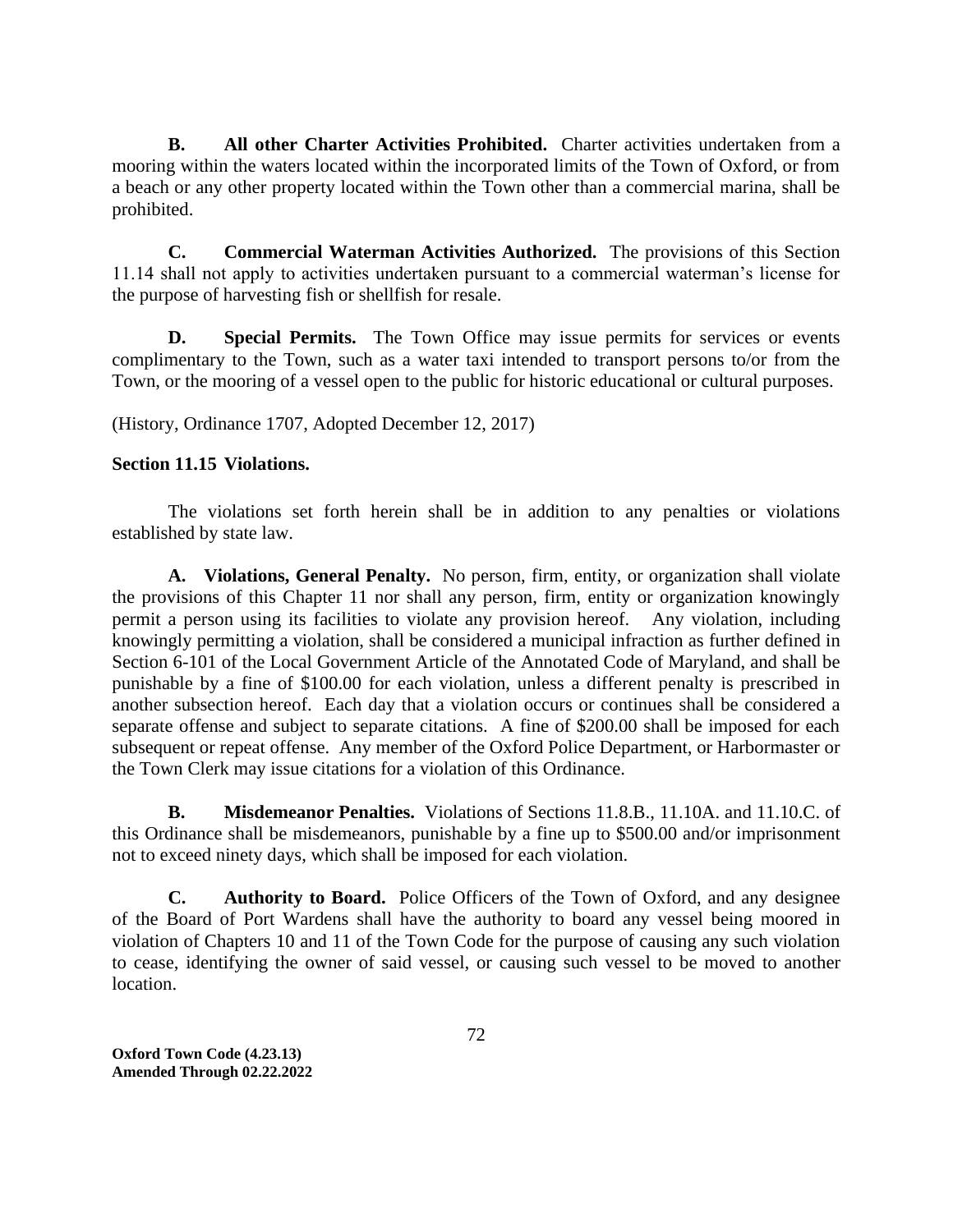(History – Ordinance 173, adopted May 11, 1982, amended by Ordinance 1222, adopted 5.14.13, amended by Ordinance 1707, adopted December 12, 2017, amended by Ordinance 1801, adopted March 13, 2018, amended by Ordinance 1812, adopted June 26, 2018)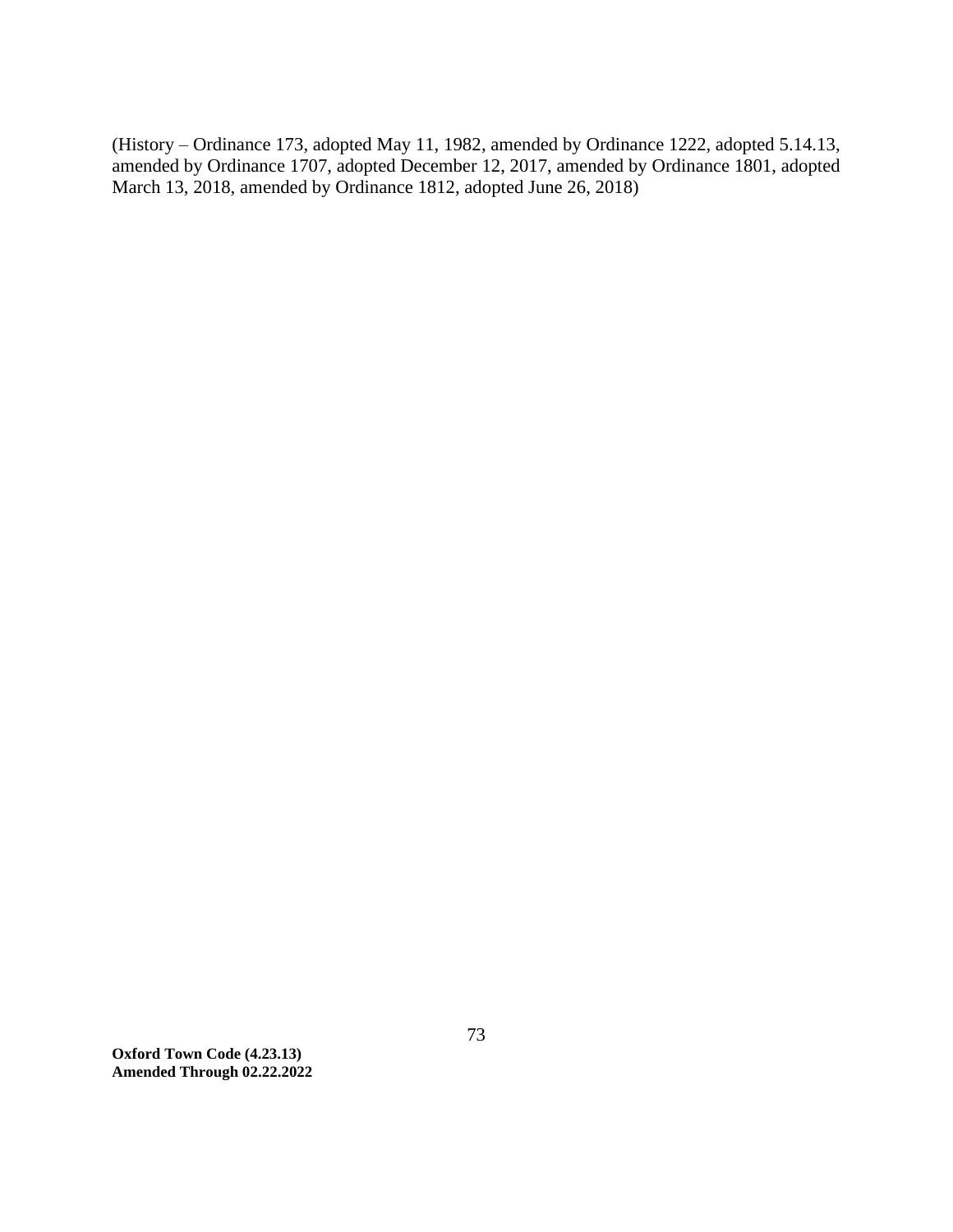### *CHAPTER 12. PARKS AND RECREATION BOARD*

- 12.1 Establishment of Parks and Recreation Board
- 12.2 Duties and Responsibilities
- 12.3 Permanent Fixtures and Structures

#### **Section 12.1 Establishment of Parks and Recreation Board.**

A Parks and Recreation Board the Town of Oxford is hereby established. The Parks and Recreation Board shall be comprised of five members, appointed by a majority vote of the Commissioners of Oxford. Each member of the Parks and Recreation Board shall be appointed for a term of three years, commencing on July 1st. The individual members of the Parks and Recreation Board shall be appointed for staggered initial terms such that one term shall expire on June 30<sup>th</sup> each year. Appointments to fill a vacancy shall be for the remainder of the term of the departing member. A member of the Parks and Recreation Board may be removed for cause by the Commissioners of Oxford, provided that a member whose service is proposed to be terminated for cause shall be entitled to request and have a public hearing concerning the basis for dismissal.

#### **Section 12.2 Duties and Responsibilities.**

The Parks and Recreation Board shall be responsible for recommending to the Commissioners of Oxford improvements and maintenance projects for the public parks, playgrounds, and recreational facilities and spaces owned and controlled by the Town of Oxford. The Parks and Recreation Board shall prepare and submit an annual budget recommendation, including a capital improvement budget, to the Commissioners of Oxford no later than April 15<sup>th</sup> of each year, to permit consideration by the Commissioners in the overall Town budget process. The budget recommendations shall also include a special project budget. The special project budget shall include the costs of any holiday decorations and lighting and any other special occasion costs.

# **Section 12.3 Permanent Fixtures and Structures.**

No permanent fixtures, improvements or structures shall be installed or constructed upon public parks or Town owned land without the express written approval of the Commissioners of Oxford.

(History – Ordinance No. 0304, adopted April 10, 2003)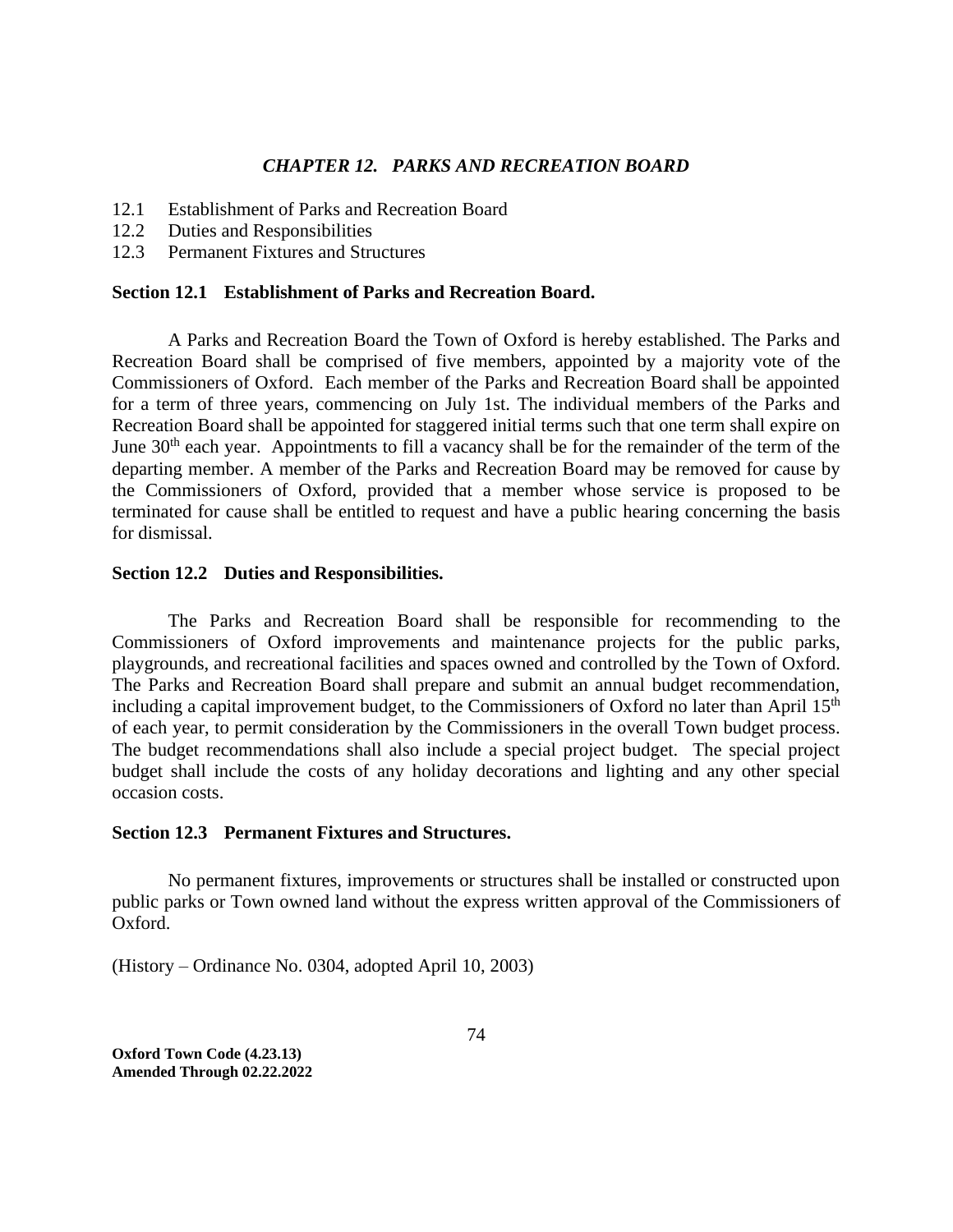# *CHAPTER 13. ETHICS*

- 13.1 Applicability
- 13.2 Ethics Commission
- 13.3 Conflicts of Interest
- 13.4 Financial Disclosure
- 13.5 Lobbying Disclosure
- 13.6 Enforcement
- 13.7 Effective Date

# **Section 13.1 Applicability.**

The provisions of this Chapter apply to the following officials and employees of the Town of Oxford: All elected officials and all Town employees and appointees who sit on the Board of Zoning Appeals, the Historic Commission, Board of Port Wardens, Parks Board, the Election Board, the Planning Commission, and any other board appointed by the Commissioners.

# **Section 13.2 Establishment of Ethics Commission.**

There shall be an Ethics Commission for the Town of Oxford, which shall be composed of three members appointed by the Commissioners. The Ethics Commission shall be advised by the Town Attorney and shall have the following responsibilities:

A. To devise, receive and maintain all forms generated by this Chapter;

B. To provide published advisory opinions to persons subject to this Chapter as to the applicability of the provisions of this Chapter to them;

C. To process and make determinations as to complaints filed by any person alleging violations of this Chapter; and

D. To conduct a public information program regarding the purposes and application of this Chapter.

# **Section 13.3 Conflicts of Interest.**

Officials, employees and appointees of the Town of Oxford who are subject to this Chapter shall not: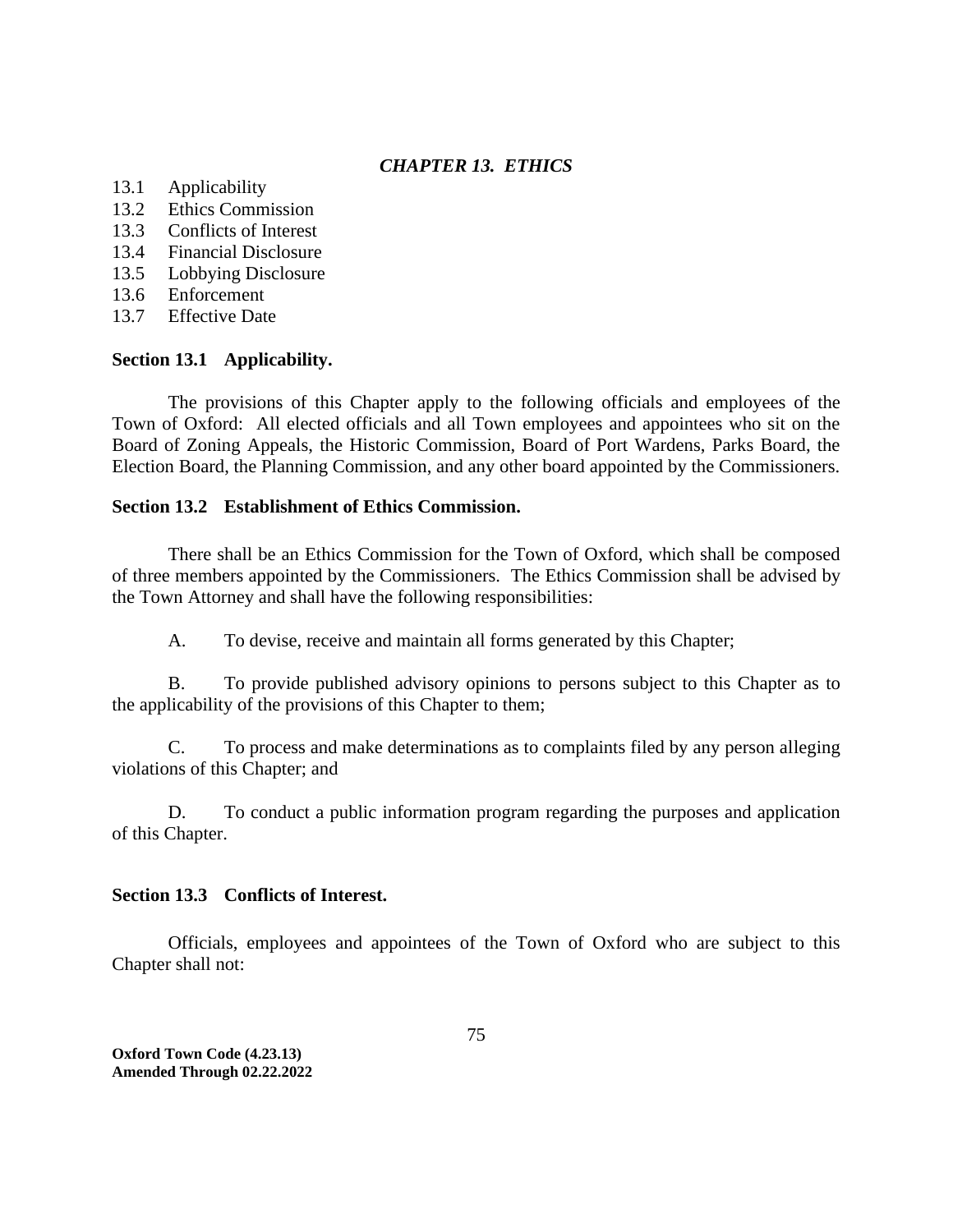A. Participate on behalf of the Town in any matter which would have a direct financial impact on them, their spouse or dependent child, or a business entity with which they are affiliated.

B. Hold or acquire an interest of 51% in a business entity that has or is negotiating a contract of \$5,000.00 or more with the Town or is regulated by their agency, except as exempted by the Ethics Commission.

C. Be employed by a business entity that has or is negotiating a contract of more than \$5,000.00 with the Town or is regulated by their agency, except as exempted by the Ethics Commission.

D. Represent any party, for a contingent fee, before any Town body.

E. Within 1 year following termination of Town service, act as a compensated representative of another in connection with any specific matter in which he participated substantially as a Town official or employee.

F. Solicit or accept gifts of greater than \$25.00 value from any person that has or is negotiating a contract with the Town or is regulated by their agency, except where such gifts would not present a conflict of interest as determined by the Commission.

G. Use the prestige of their office for their own benefit or that of another.

H. Use confidential information acquired in their official Town position for their own benefit or that of another.

# **Section 13.4 Financial Disclosure.**

A. The Town officials, employees and appointees and candidates for offices who are subject to this Chapter shall file annually no later than January 31 of each calendar year during which they hold office, a statement with the Ethics Commission disclosing any gifts received during the preceding calendar year from any person having a contract with the Town or any person regulated by their agency. The statement shall identify the donor of the gift and its approximate retail value at the time of receipt.

B. All officials and employees subject to this section shall file a statement with the Ethics Commission disclosing any interest or employment the holding of which would require disqualification from participation pursuant to Section 13.3.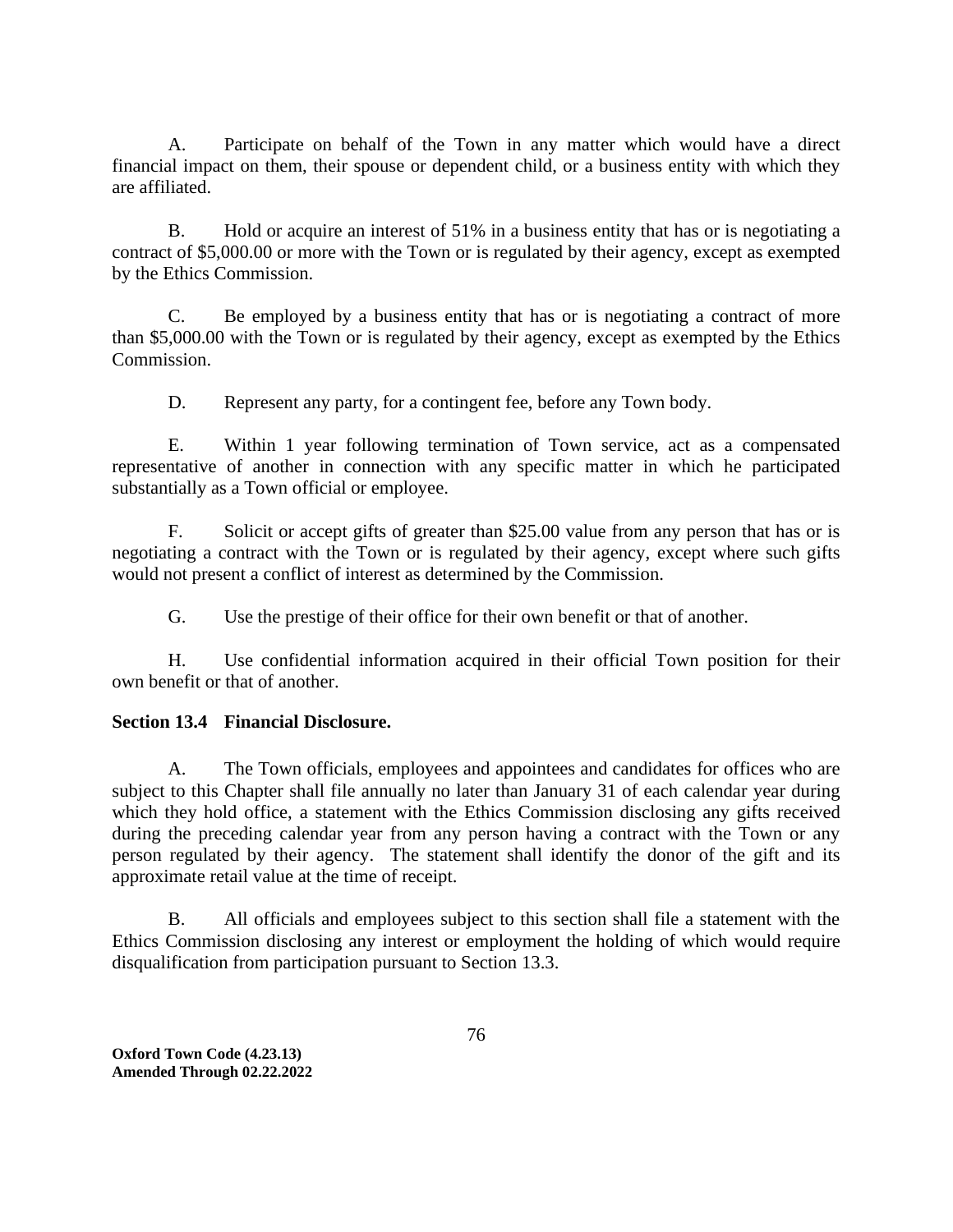# **Section 13.5 Lobbying Disclosure.**

A. Any person who personally appears before any Town official, appointee or employee with the intent to influence that person in the performance of his official duties, and who, in connection with such intent expends or reasonably expects to expend in a given calendar year in excess of \$500.00 on food or entertainment for such officials, shall file a registration statement with the Ethics Commission no later than January 15 of the calendar year or within 5 days after first making such appearances.

B. The registration statement shall include complete identification of the registrant and of any other person on whose behalf the registrant acts. It shall also identify the subject matter on which the registrant proposes to make such appearances.

C. Registrants under this section shall file a report within 30 days after the end of any calendar year during which they were registered, disclosing the value, date, and nature of any food, entertainment or other gift provided to a Town official or employee. Where a gift or series of gifts to a single official or employee exceed \$100.00 in value, the official or employee shall also be identified.

# **Section 13.6 Enforcement.**

A. The Commission may issue a cease and desist order against any person found to be in violation of this ordinance and may seek enforcement of such order in the Circuit Court for Talbot County.

B. A Town official, appointee or employee found to have violated this Chapter maybe subject to disciplinary or other appropriate personnel action, including suspension of any Town salary or other compensation.

C. Violation of Section 13.5 shall be a misdemeanor subject to a fine up to \$1,000.00 or imprisonment for up to six months, or both.

(History – Ordinance 175, adopted June 22, 1982)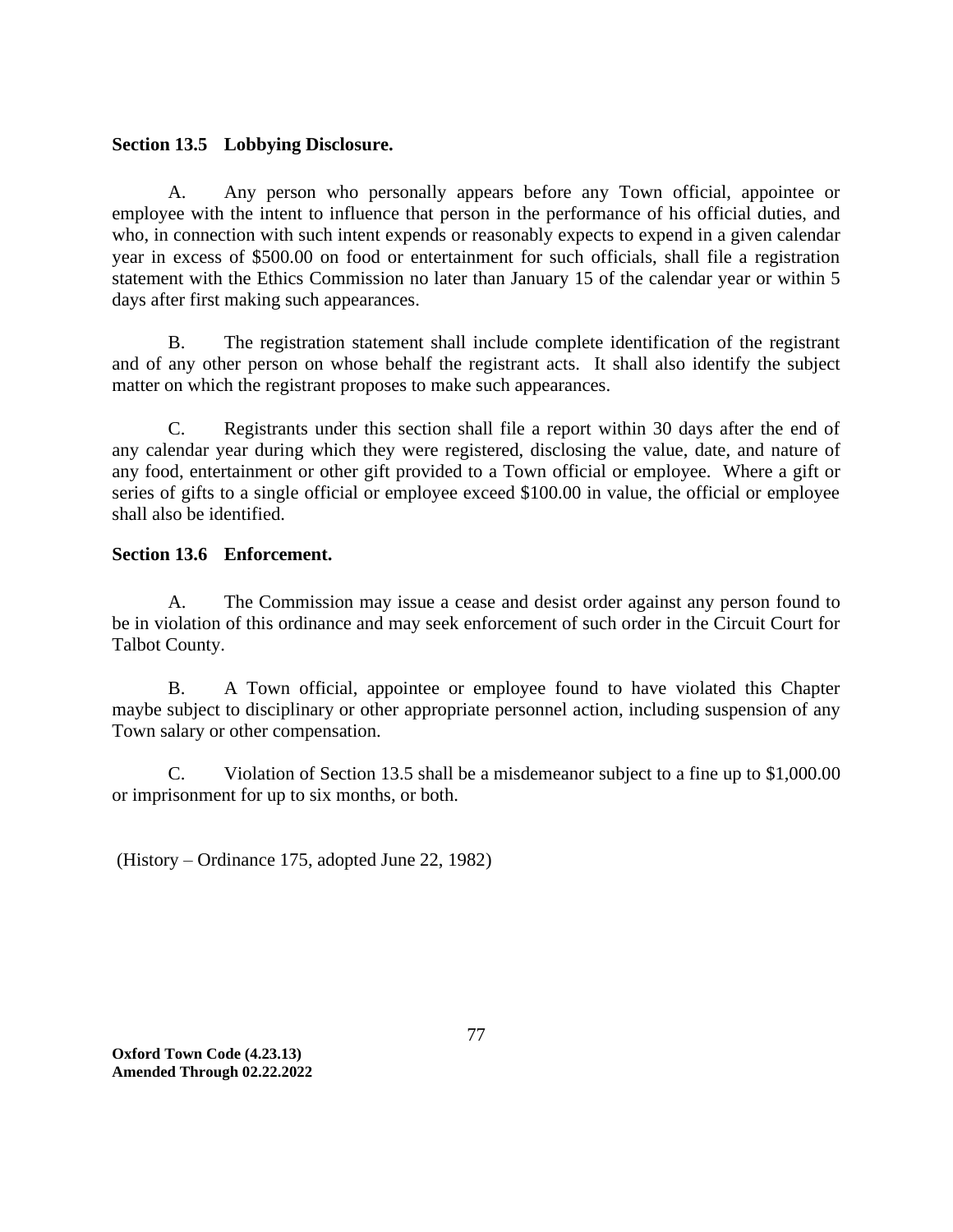# *CHAPTER 14. ANNEXATION POLICY AND PROCEDURE*

- 14.1 Principles
- 14.2 Applicable Law
- 14.3 Petition; Filing Fee
- 14.4 Petition-Preliminary Review
- 14.5 Planning Commission Review
- 14.6 Town Commissioners Hearing
- 14.7 Factors for Consideration
- 14.8 Required Findings
- 14.9 Conditions-Guarantees
- 14.10 Severability

# **Section 14.1 Principles.**

The following principles shall govern any proposed annexation:

A. The Commissioners of Oxford may consider and act upon a petition for the annexation of unincorporated land adjacent to the corporate boundaries of the Town of Oxford.

B. The purpose of annexation is to bring municipal services to the annexed area and to afford citizens a means to be involved in and affect the affairs of the community through participation in a municipal government.

C. Annexation of an area in which there is no present need for municipal service may be appropriate if the area is required for future development consistent with the Oxford Comprehensive Plan and Talbot County Comprehensive Plan.

D. Annexation only to increase municipal revenue is inappropriate without an ability to provide municipal services.

E. Any annexation shall be intended to maintain and promote the health, welfare, safety and economic development of the entire community plus promote and preserve the environmental integrity of the Town, surrounding territory and waterways. In addition, the proposed uses of the land to be annexed must be consistent with the applicable provisions of Oxford's Comprehensive Plan, critical areas program, zoning laws, subdivision regulations, Town Charter and the Talbot County Comprehensive Plan.

F. Annexation of an area is not appropriate unless the Town water and sewage treatment system will have excess capacity to provide service to all existing lots of record within the pre-annexation boundaries of the Town and all proposed uses within the area to be annexed.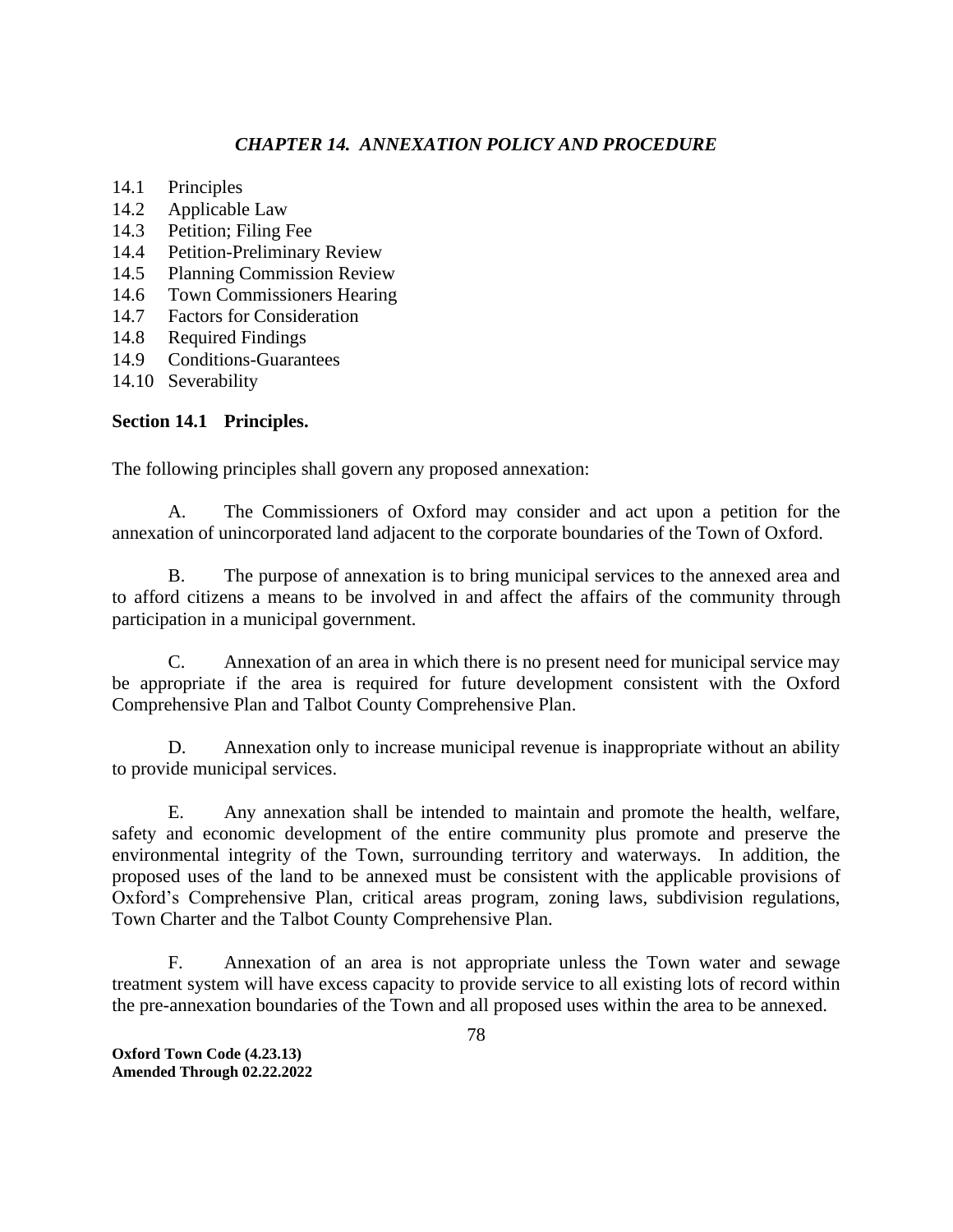#### **Section 14.2 Applicable Law.**

The requirements of this Chapter are in addition to any other provision of this Code, the Town Charter and of the Annotated Code of Maryland which govern annexation.

### **Section 14.3 Petition; Filing Fee.**

A. A petition for annexation shall be prepared in compliance with Section 19 of Article 23A of the Annotated Code of Maryland and shall be filed with the Town Administrator, together with nine copies of the petition and a non-refundable fee of Five Hundred Dollars (\$500.00).

B. The Town Clerk-Treasurer shall not accept for filing any petition for annexation that includes all or part of a parcel of land that is the subject of a pending annexation petition.

C. In addition to the fee set forth in subsection A, at the time of filing, the applicant shall deposit with the Clerk-Treasurer the sum of Ten Thousand Dollars (\$10,000.00) plus Five Hundred Dollars (\$500.00) per acre of land proposed to be annexed, which sum shall be placed in an Annexation Impact Analysis Escrow Account. These funds shall be used by the Town to pay all fees as the Town, in its sole discretion, shall incur for professional services (including, for example, legal, professional planning, survey, appraisal, archeological, financial and environmental services) rendered to the town in evaluating and processing all aspects of the proposed annexation. During the review process, if the balance of the account falls below thirtyfive per cent (35%) of the amount of the original deposit, the petitioner shall promptly make such other and further deposits as needed to restore the account to an amount equal to fifty per cent (50%) of the original deposit. The processing of the annexation shall be suspended during any period that the deposit falls below thirty-five per cent (35%) of the amount of the original deposit. The Town shall reimburse the petitioner any unused portion of such deposits within thirty (30) days following the Town Commissioners' final vote on the annexation or the date on which the petitioner withdraws its petition. If the amount in escrow is not sufficient to pay incurred fees, the petitioner shall be responsible for the remaining expenses. The Town will periodically report the disbursements of funds from the account to the petitioner.

D. Among any other information which the petitioner may deem relevant or which may be required by the Town with regard to the area proposed for annexation, the petition shall include: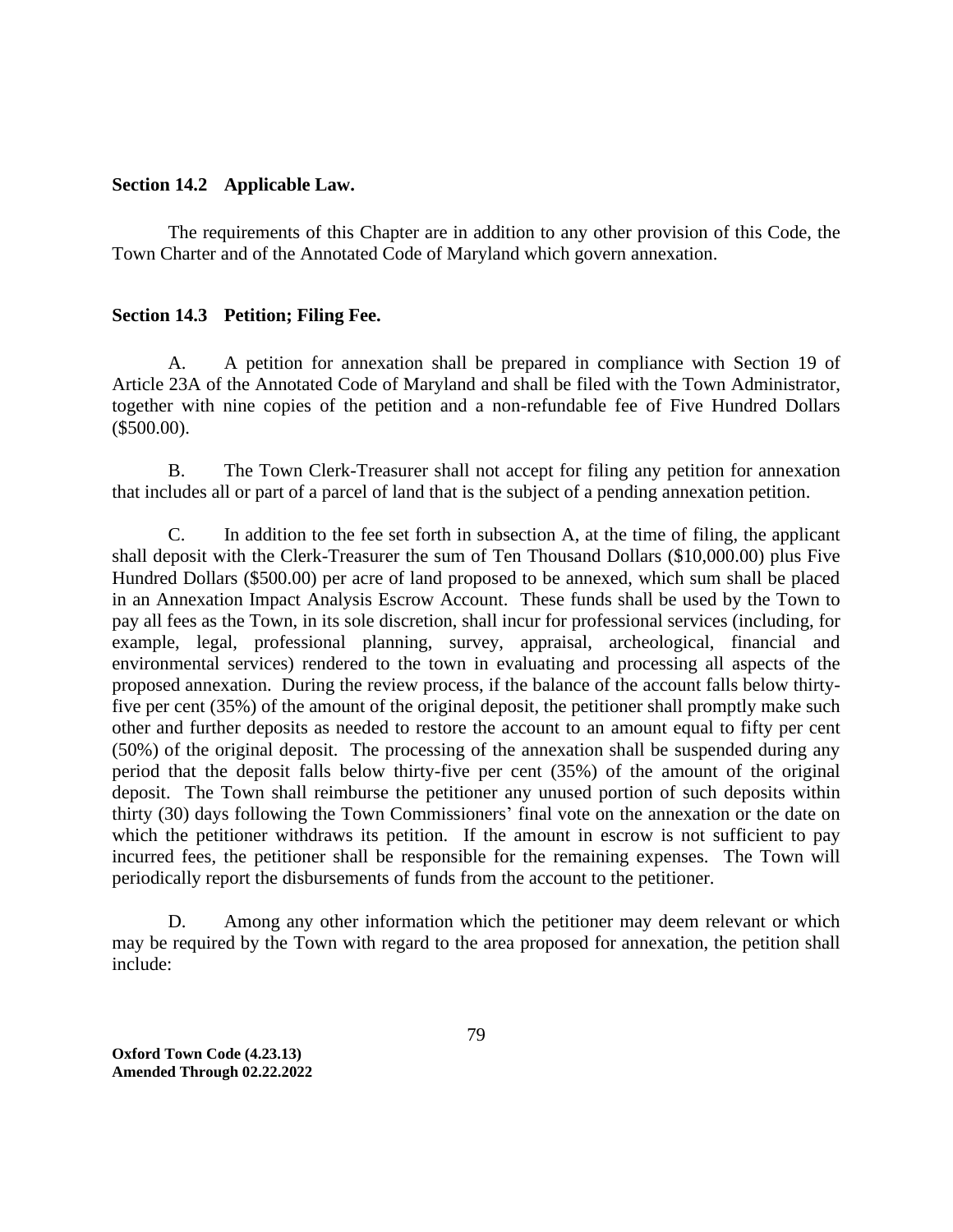- 1. Descriptive data such as acreage, metes and bounds, description of the boundary realignment, population, name and address of each property owner, number and kind of existing uses, roadway mileage, waterway frontage, assessments, existing and proposed public facilities or services;
- 2. A plan of proposed development, including a plat, displaying the present and proposed boundaries, general land use patterns, existing and proposed zoning, present and proposed public facilities and improvements, existing structures, existing reserved or public areas, and existing rights of way and easements;
- 3. Certification that each owner of real property, both within the area of the proposed annexation and within five hundred feet of the boundaries thereof, has either executed the petition or has been sent by first class mail to the address listed in the assessment records, within sixty days prior to the filing of the petition, a summary of the petition and of the provisions of this Chapter;
- 4. A complete description and, where available, cost of services presently provided to the area to be annexed and to surrounding areas, such as water, sewage collection, well, septic, refuse collection, road maintenance, street lighting, streets, sidewalks, curbing, storm water management, animal control, housing inspection, public health, recreation, library, police, fire, ambulance, etc.;
- 5. Description of municipal services which should be upgraded, initiated or extended, together with a recommendation regarding the priority for accomplishing the improvements and a recommendation as to the source of funding for any capital improvements;
- 6. An estimate of the cost to the Town of having to provide each municipal service following annexation;
- 7. An estimate of the potential revenue to be realized by the Town by annexation;
- 8. A description of the social and economic characteristics of the proposed area and the surrounding area;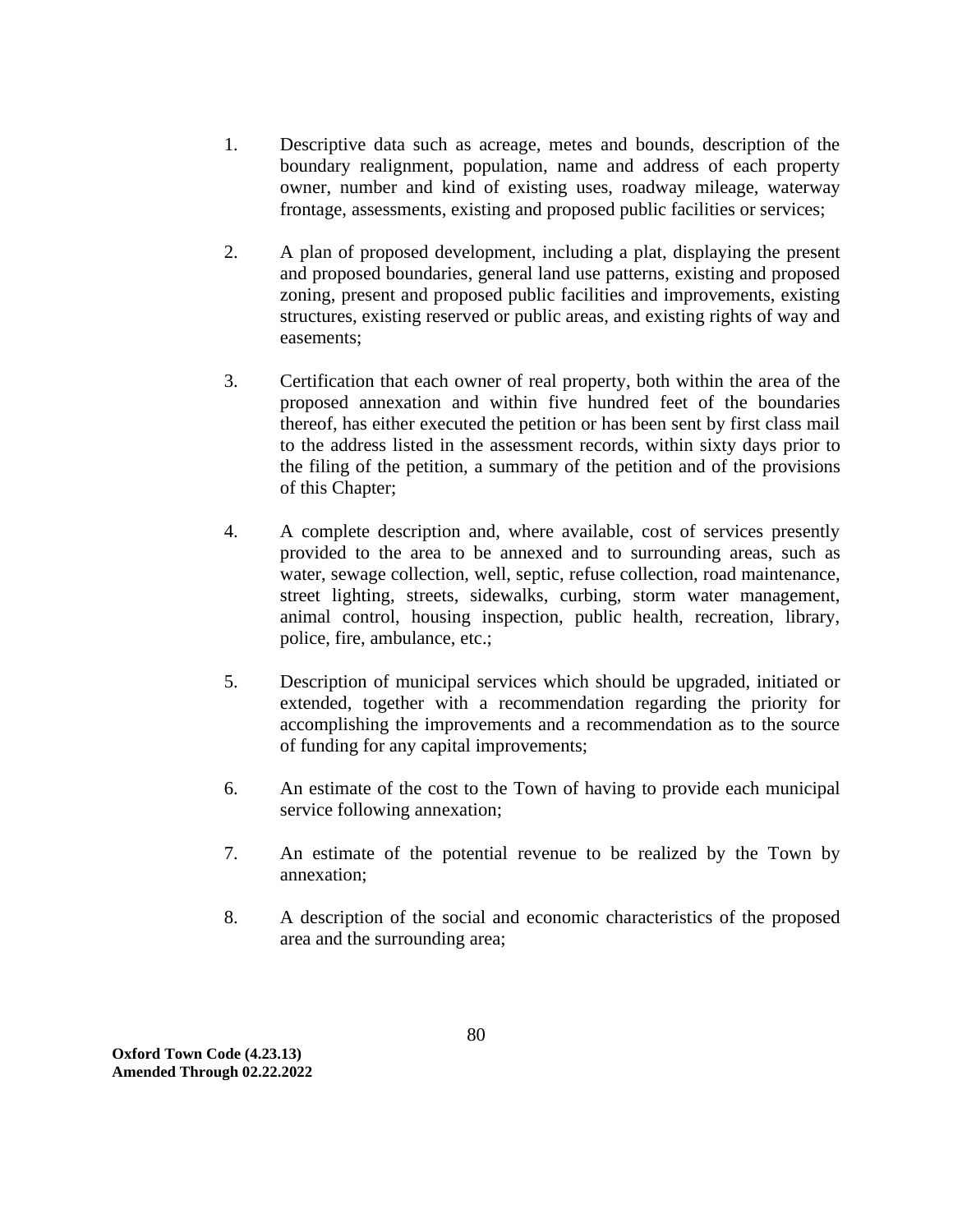- 9. An assessment of any distinguishing environmental characteristics of the proposed area and the surrounding area with an analysis of any effect which annexation and development might have upon these characteristics;
- 10. A description of any other unique characteristics of the area proposed for annexation and the surrounding area, with an analysis of how these characteristics would be affected by annexation and development and how any problems are proposed to be handled; and
- 11. A complete copy of any annexation agreement or other document to which the Town is a party, containing any term(s), agreement or understanding affecting the proposed annexation.

E. An amendment to a pending annexation petition may be filed at any time, except that an amendment that alters the area proposed for annexation may not be filed after the public hearing on the petition by the Planning Commission. Any amendment shall satisfy the requirements of this Chapter.

F. For twelve months following the date of the withdrawal or denial of an annexation petition, the Town shall not accept another petition for annexation of all or part of a parcel of land that was the subject of the previously denied or withdrawn petition.

G. Upon approval of an annexation petition by the Town Commissioners, the petitioner shall not be permitted to amend or to otherwise change the terms of annexation or any annexation agreement.

# **Section 14.4 Petition-Preliminary Review.**

A. Within sixty (60) days after the date on which a petition is filed, the Town Commissioners shall conduct a preliminary review of the petition at a regular or special meeting. Based upon this review, the Town Commissioners may direct that the petitioner, within a stated period, shall submit additional information or take other reasonable steps with regard to the petition, including but not limited to:

- 1. Supplement information and/or fees previously submitted by the petitioner;
- 2. Conduct studies necessary for the proper consideration of the petition;
- 3. Conduct additional mailing, posting or advertising notice requirements;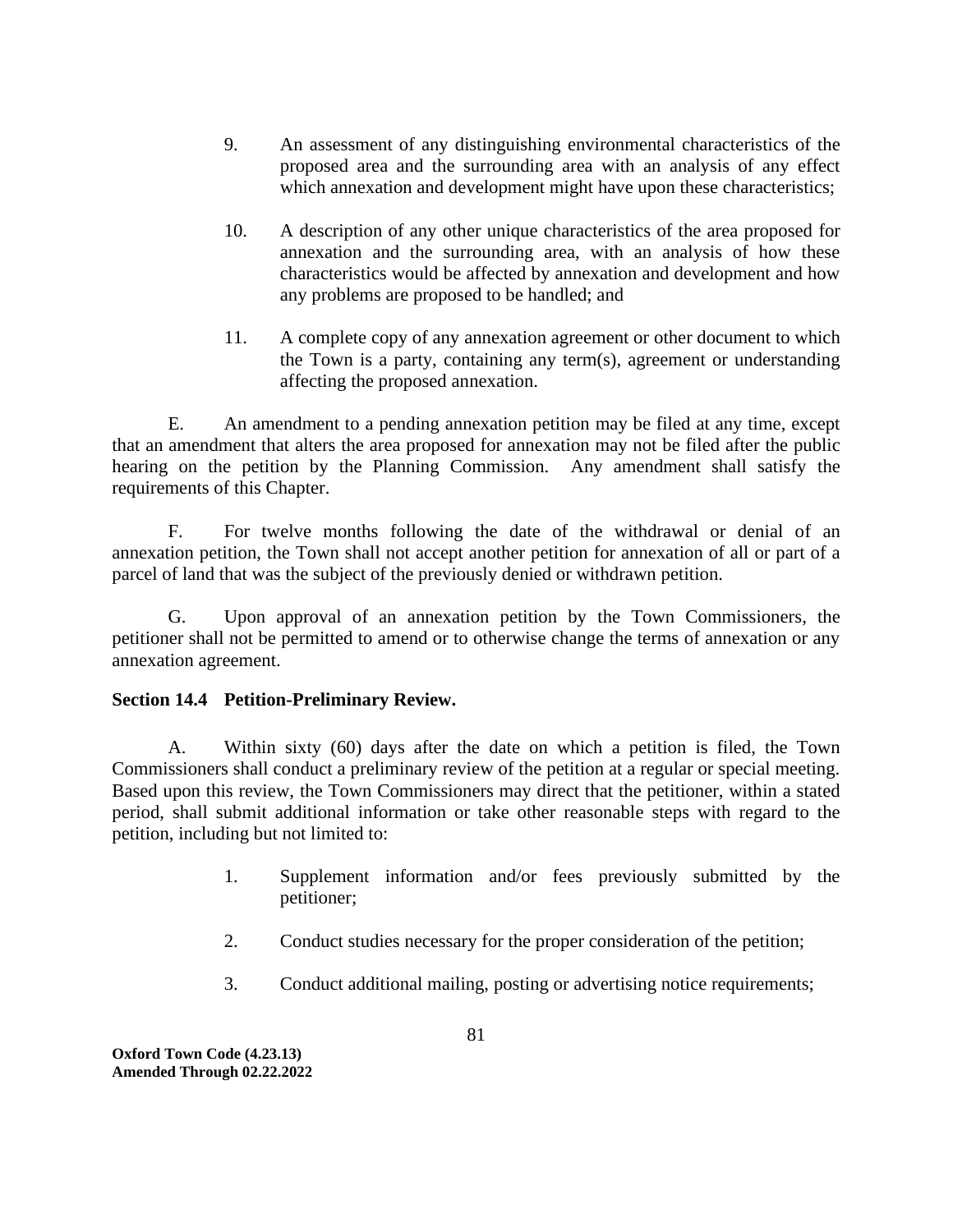4. Provide additional information regarding petitioner's annexation and its compliance with applicable Town plans, ordinances and regulations.

B. The Town Commissioners shall refer the petition to the Planning Commission and to any other governmental agency that the town deems appropriate.

# **Section 14.5 Planning Commission Review.**

A. Within sixty (60) days after the date on which a petition is referred by the Town Commissioners, the Planning Commission shall conduct a preliminary review of the petition at a regular or special meeting. Based upon this review, the Commission may direct that the petitioner submit additional information or studies or take other reasonable steps with regard to the petition, within a stated period.

B. When the petitioner has paid all fees and has complied with the requirements as specified by the Town Commissioners and the Planning Commission, the Planning Commission shall schedule and conduct a public hearing with regard to the proposed annexation at the time and place established by them. The hearing shall be conducted and a record of the proceedings shall be preserved in the manner as the Commission prescribes. At the hearing, the petitioner shall demonstrate that the proposed annexation satisfies the requirements of this Chapter and all other applicable State, County and Town ordinances, plans and regulations.

C. Within sixty (60) days after the hearing, the petitioner shall submit to the Commission all revisions to the petition deemed necessary by the Commission and shall submit to the Commission a final annexation petition that includes any proposed specific requirements of a Developer-Town Annexation Agreement. The Planning Commission shall review this final petition and within sixty (60) days, refer the petition to the Town Commissioners with any recommendations the Planning Commission deems appropriate with regard to the proposed annexation, including any recommendations with regard to the post-annexation zoning of the area to be annexed.

# **Section 14.6 Town Commissioners Hearing.**

A. Within sixty (60) days after receiving the annexation petition from the Planning Commission, the Town Commissioners shall conduct a public hearing with regard to the proposed annexation at the time and place as shall be established by them. The hearing shall be conducted and a record of the proceedings shall be preserved in the manner as the Town Commissioners prescribe. A description of the annexation and a notice of the time and place of the hearing shall be published as specified in Article 23A, Section 19(d) of the Annotated Code of Maryland and shall be posted on the property at least fifteen days prior to the hearing on a sign facing the most heavily traveled adjacent roadway. The petitioner shall remove the sign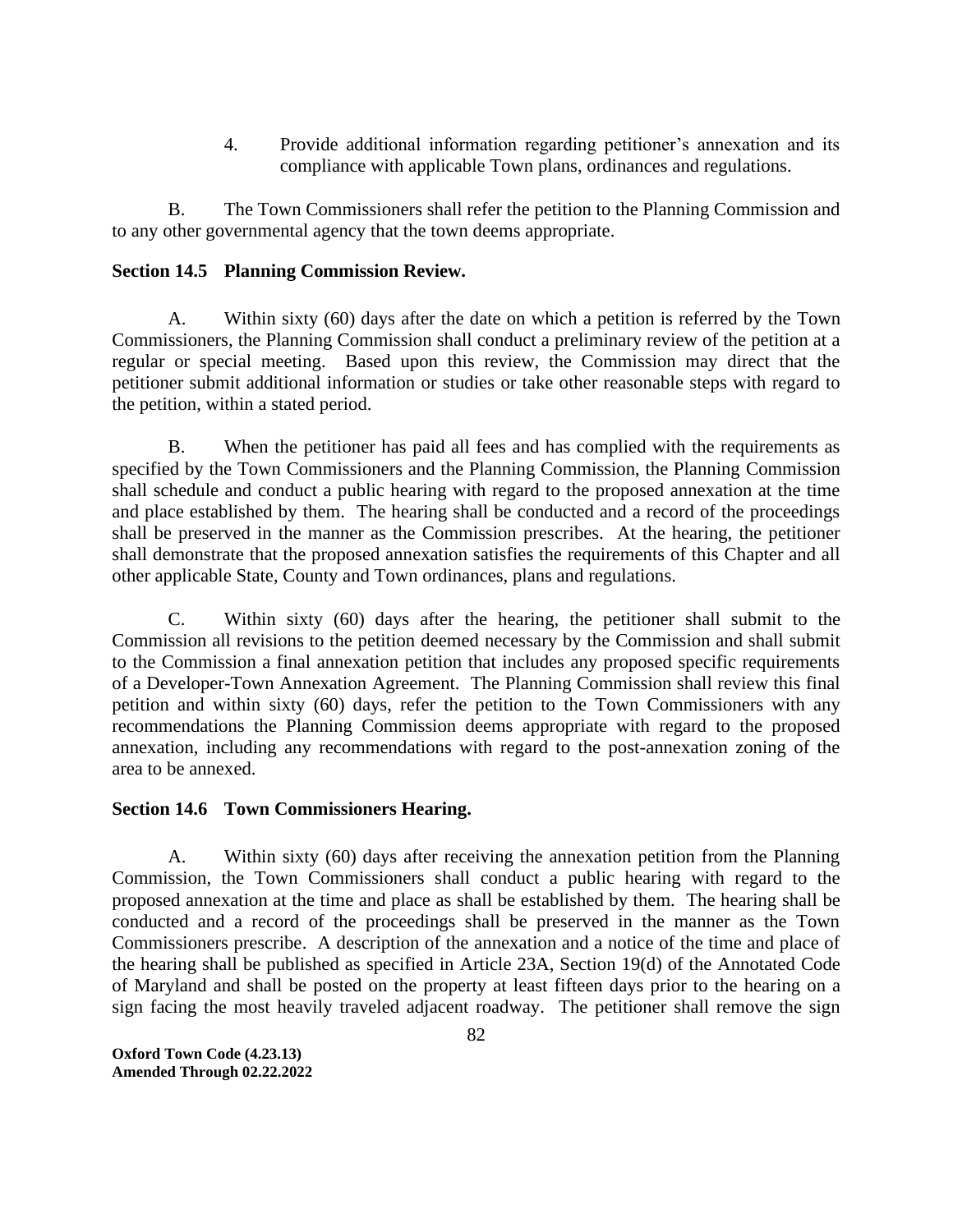within seven (7) days following the closing of the hearing. At the hearing, the recommendations of any board, commission or agency shall be placed in evidence.

B. Within sixty (60) days after the close of the hearing, the Town Commissioners shall review the petition and vote to accept or to deny the petition. No petition for annexation shall be accepted except by favorable vote of two-thirds of the Town Commissioners.

# **Section 14.7 Factors for Consideration.**

In acting upon the petition, the Town Commissioners shall determine generally whether the property to be annexed is of the character that the annexation would be in the public interest and for the public welfare, and in the best interest of the Town and of the County. Some of the factors that shall be considered are:

A. The effects of the annexation and any proposed development of the area to be annexed on the quality of life of the residents of the Town;

B. The need and advisability of geographic expansion of the Town considering the character of the Town including its size, the historically significant architecture of its structures, the balance of residential and commercial development, the balanced use of the surrounding waterways between commercial and recreational activities and the village atmosphere of the Town including its contribution to the tourism trade;

C. The history of, effects of and prospects for development in the area proposed to be annexed and in adjacent areas of the Town;

D. The present capabilities of and anticipated need for additional municipal services and the ability of the Town to provide those municipal services including the availability and effect of such services upon the natural resources, infrastructure, and human resources.

E. The assessed valuation of the area to be annexed and the effect of annexation upon present Town finances and upon existing property values;

F. The environmental impact of the annexation and of the development of the area to be annexed on the town and its waterways;

G. The need and potential for geographic expansion of the town;

H. The immediate and prospective populations and any other relevant demographics of the area to be annexed and of the Town; and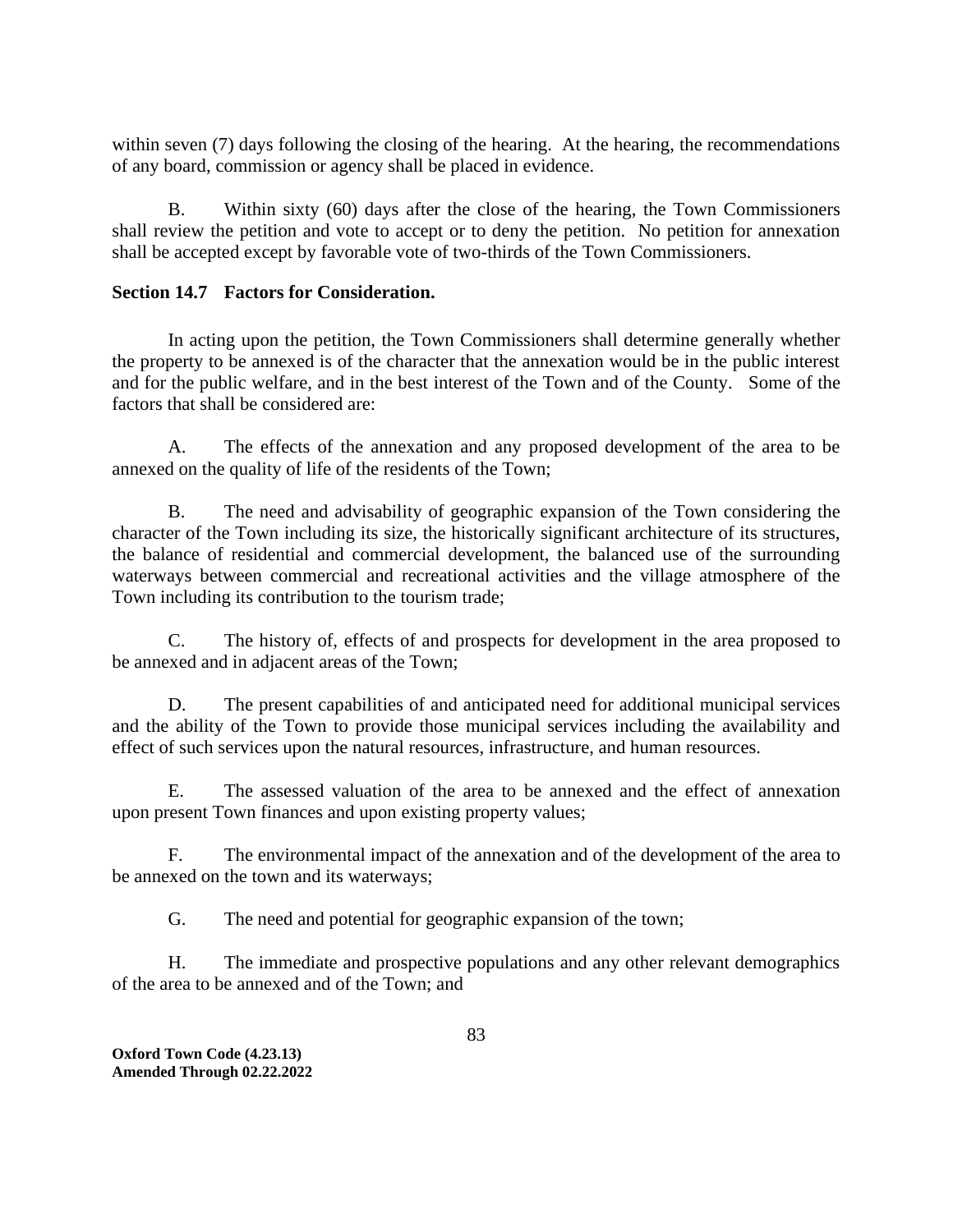I. An appropriate post-annexation zoning classification for the area.

# **Section 14.8 Required Findings.**

To act favorably upon a petition, the Town Commissioners must find:

A. The annexation will enhance and will not be detrimental to or endanger the public health, safety, welfare, environment, quality of life or general welfare of the citizens of the area proposed to be annexed and of the Town and adjacent surrounding areas;

B. The annexation is in conformance with the Oxford and Talbot County Comprehensive Plans.

C. The annexation will generate revenue at least equal to the anticipated cost of providing all municipal services to the area to be annexed;

D. The annexation will not be injurious to the use and enjoyment of public property, roadways and waterways in and surrounding the Town;

E. The annexation will not substantially diminish or impair property values within the Town;

F. The annexation will not precipitate environmental degradation of the air, land, public spaces, roadways and waterways in and surrounding the Town; and

G. The annexation will not endanger and will be protective of sensitive environmental features such as historic sites, endangered species, burial grounds, and wildlife habitat.

H. Acceptable and reasonable steps are being or will be taken to provide adequate municipal services to the annexed area.

# **Section 14.9 Conditions-Guarantees.**

A. In acting favorably with regard to a petition, the Town Commissioners shall place the annexed area in an appropriate zoning classification and may stipulate those conditions and restrictions it deems necessary to protect the public and environmental interests and to secure compliance with any relevant standards or requirements. The Town Commissioners may require reasonable guarantees or security with regard to any such condition or restriction, such as written instructions, bonds and/or monetary security.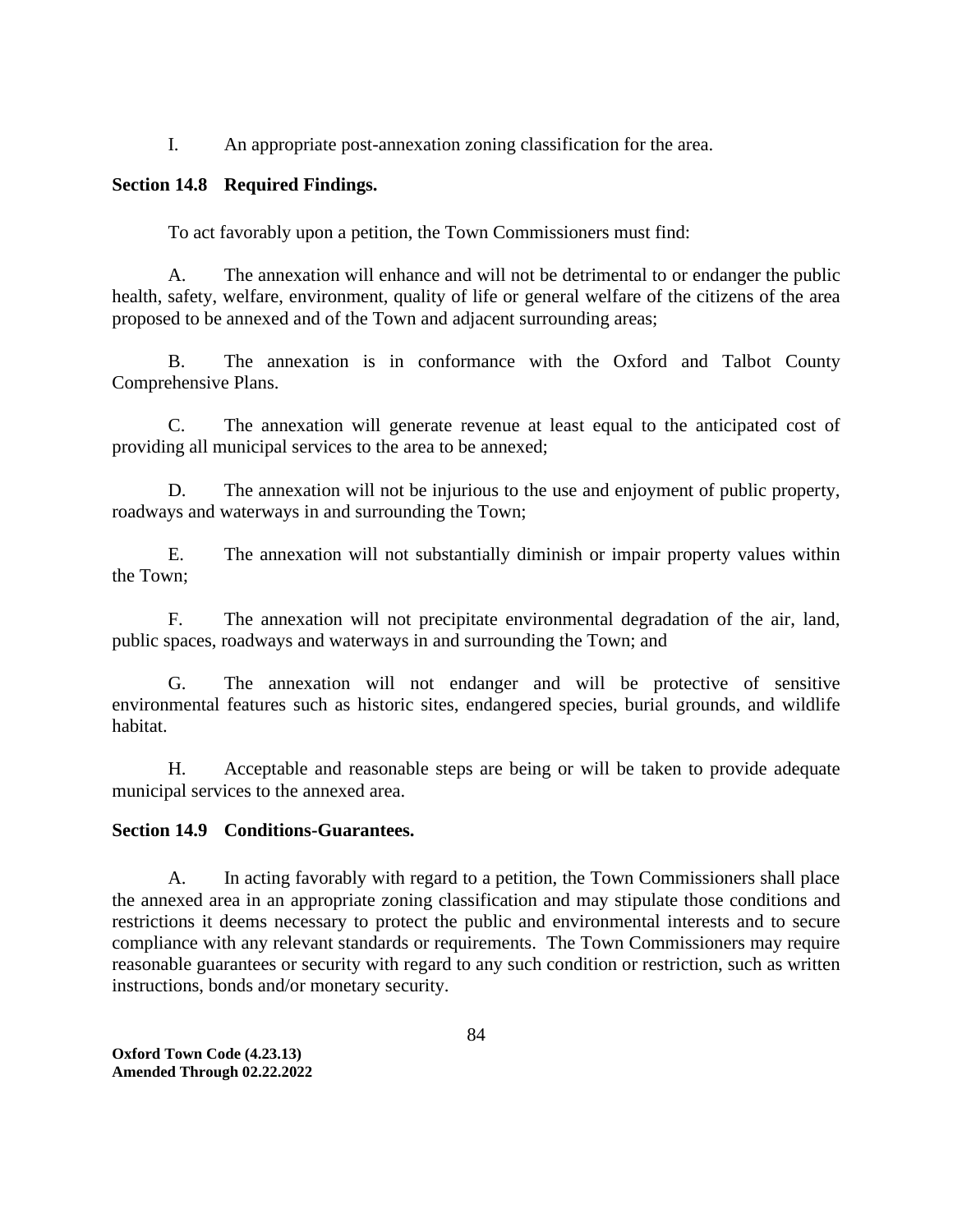B. Any annexation approved by the Town Commissioners can be brought to referendum pursuant with the provisions of Article 23A of the Maryland Annotated Code.

### **Section 14.10 Severability.**

If any provision of the Annexation Policy and Procedure as set forth above, or the application thereof to any person or circumstances is held invalid for any reason in a court of competent jurisdiction, the invalidity shall not affect the other provisions or any other application of the Annexation Policy and Procedure which can be given effect without the invalid provision or application, and for this purpose of the provisions of the Annexation Policy and Procedure are declared severable.

(History – Ordinance No. 0005, adopted August 8, 2000)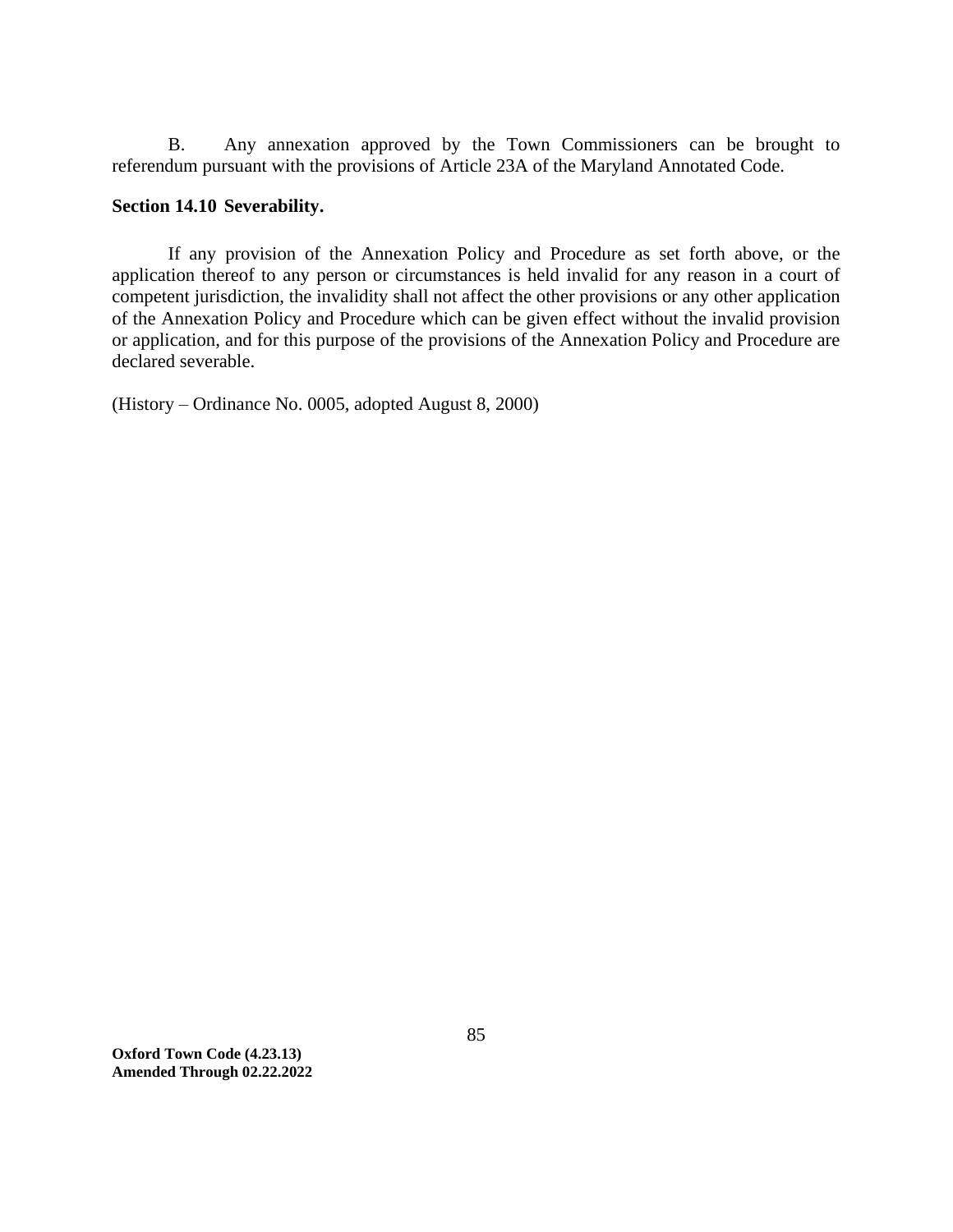### *CHAPTER 15. PEDDLING, SOLICITING AND VENDING*

- 15.1 License Required
- 15.2 Definitions
- 15.3 Application for license
- 15.4 Issuance of license
- 15.5 Exhibition of license
- 15.6 Duration of license
- 15.7 Revocation
- 15.8 Hearing
- 15.9 Inspections
- 15.10 Hours
- 15.11 Exemptions
- 15.12 Violations and penalties

#### **Section 15.1 License required.**

It shall be unlawful for any peddler, hawker, vendor, canvasser or solicitor, as hereinafter defined, to engage in such activity within the Town of Oxford without first obtaining a license therefore in accordance with the provisions of this Chapter, except as exempted herein.

### **Section 15.2 Definitions.**

When used in this Chapter 15, the following terms shall have the following meanings:

**Itinerant Merchants, Transient Vendors and Salesman** – shall be deemed to be in the category of peddler, hawker, vendor, solicitor or canvasser, as set forth.

**Peddler, Hawker and Vendor** – Any person, either principal or agent, whether a resident of the Town of Oxford or not, who in/on any public street, road highway or public place or from any vacant property, whether publicly or privately owned, or by going from place to place or house to house, delivers or distributes advertising material, literature, pamphlets, samples or handbills, or sells or offers for sale, barter, or exchange any goods, wares, merchandise, serve or any other article or thing whatsoever, either in his possession or not in his possession, either for immediate or future delivery.

**Person** – Any natural person, corporation, partnership, association, joint-stock company, society or any other entity of any kind.

**Solicitor or Canvasser** – Any person, either principal or agent, whether a resident of the Town of Oxford or not, who, in any public street, road, highway or public place or from any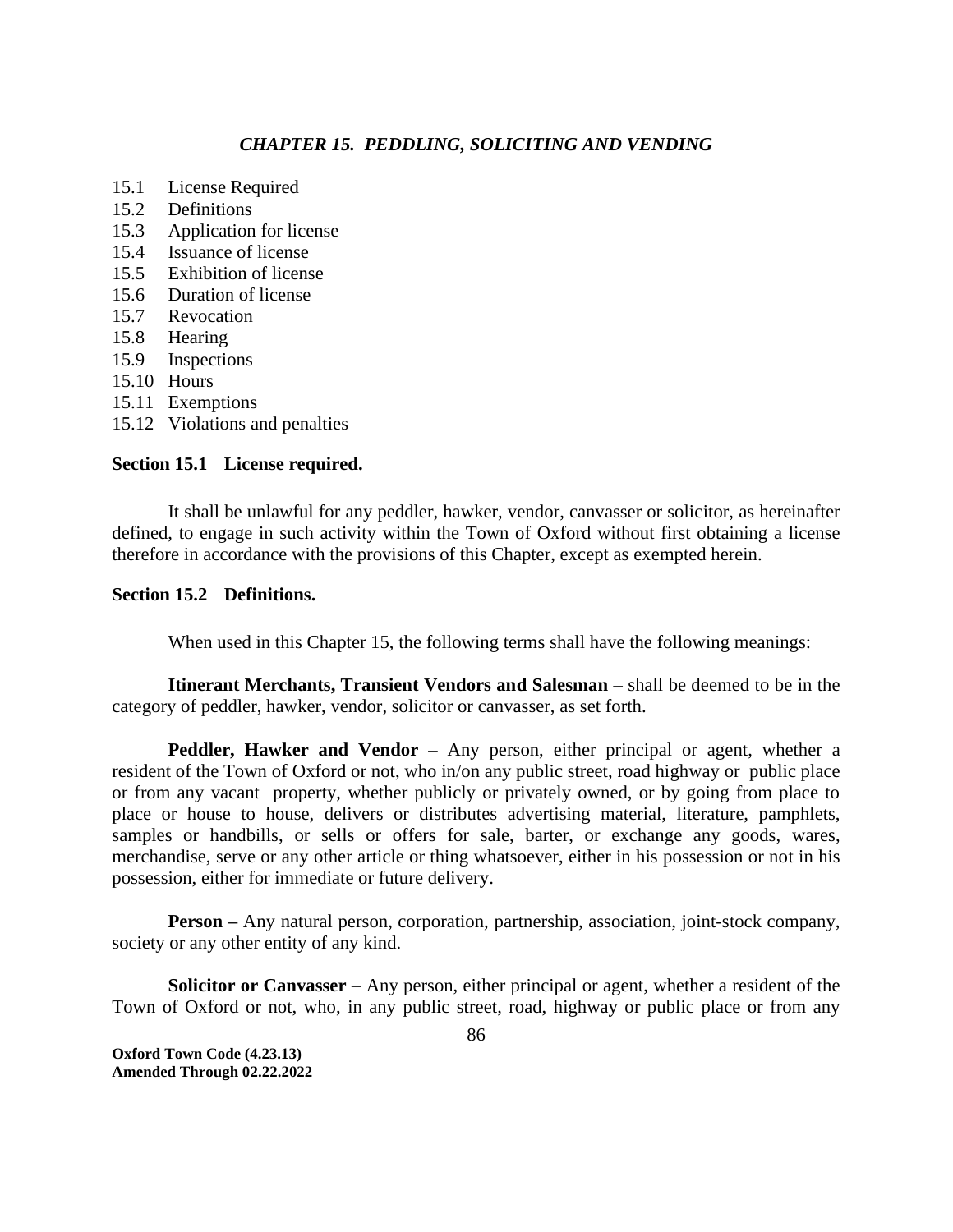vacant property, whether publicly or privately owned, or by going from house to house or by going from place to place for the following purposes:

A. Sells any goods, wares, merchandise, including magazines and printed matter, or accepts subscriptions or orders therefore.

B. Accepts or requests donations for any charitable purpose.

C. Takes or attempts to take orders for the sale of services to be performed in the future.

# **Section 15.3 Application for license.**

A. Applicants for a license under this Chapter shall file with the Town Clerk a sworn application, in writing on a form to be furnished by the Town Clerk, which shall give the following information:

- 1. Name, permanent home address and local mailing address, if any, of applicant.
- 2. A physical description of the applicant, setting forth the applicant's age, height, weight, color or hair and eyes, and any other distinguishing physical characteristic of applicant.
- 3. The name, address and telephone number for the firm or corporation for whom or through whom orders are to be solicited or cleared.
- 4. The name and address of the applicant's employer, if different from paragraph 3 above.
- 5. A brief description of the nature of the business and the goods to be sold and the name and address of the principal office of their manufacturer, as well as the name and address of the agent designated to receive service of the process in the State of Maryland.
- 6. Whether or not orders are to be solicited or taken for future delivery of goods or performance of services and whether or not soliciting is for funds.
- 7. The length of time for which the right to do business is desired.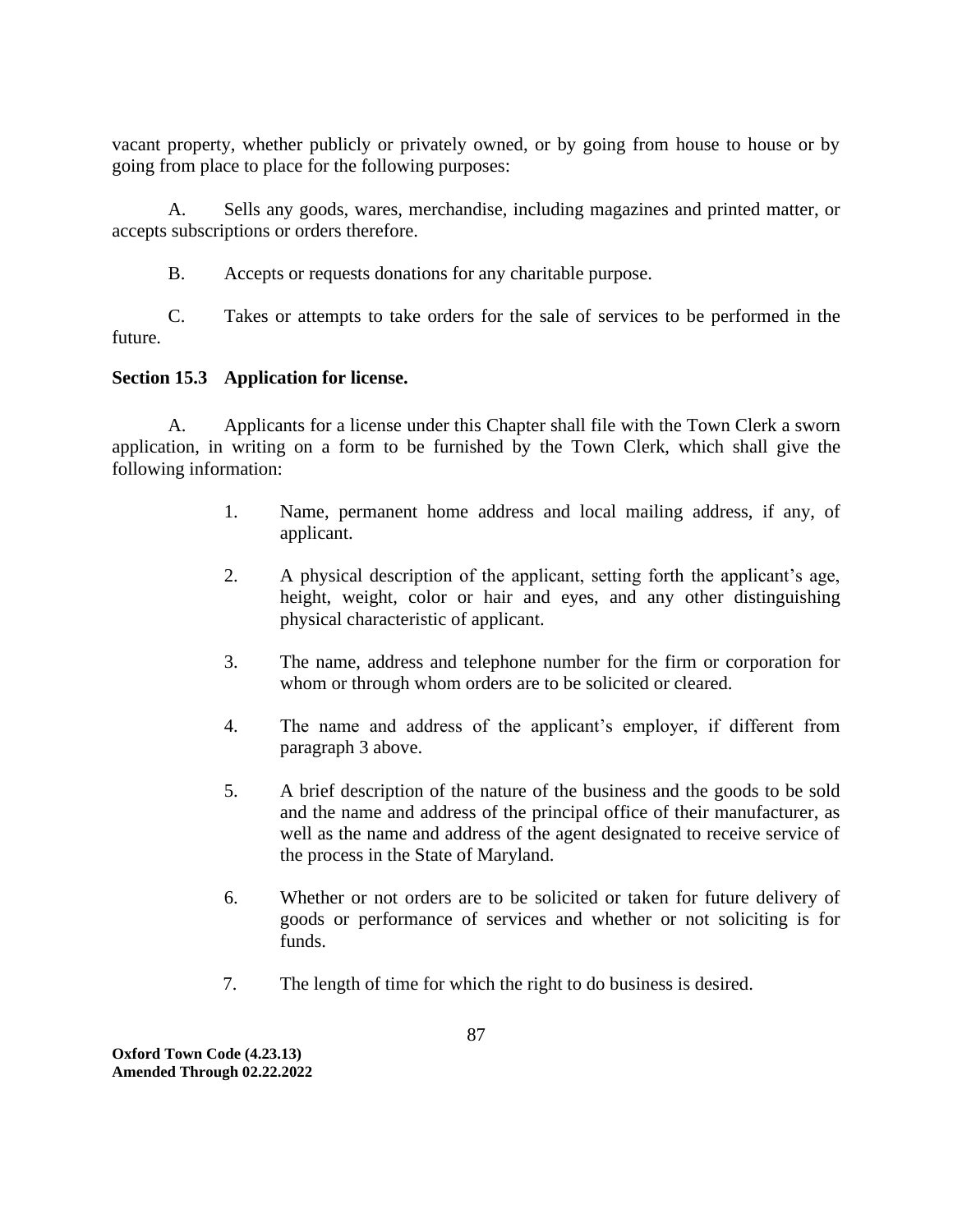- 8. A statement as to whether or not the applicant has been convicted of any crime, misdemeanor or violation of any municipal ordinance, other than a traffic violation, and the nature of the offense and the punishment or penalty assessed therefore.
- 9. Current verification that the applicant holds a Maryland sales tax identification number.
- 10. A copy of a valid state motor vehicle operator's license.
- 11. If the applicant is unable to meet the criteria of subsection 10 above, some other type of identification with picture.

# **Section 15.4 Issuance of license.**

Upon furnishing the information required under subsection 15.3, the applicant shall be issued a license by the Town Clerk.

### **Section 15.5 Exhibition of license.**

All licenses issued must be worn or displayed in such a manner as to be readily visible when engaged in the activities regulated herein.

# **Section 15.6 Duration of license.**

All licenses issued under this ordinance shall expire at the end of the calendar year in which they are issued. Licenses shall not be transferable and must be surrendered after expiration before a renewal license can be issued.

### **Section 15.7 Revocation.**

- A. Licenses issued under this ordinance may be revoked by the Town Clerk, after notice and hearing, for any of the following causes:
	- 1. Misrepresentation or false statement contained in the application for the license.
	- 2. Fraud, misrepresentation or false statement made in the course of carrying on activities regulated herein.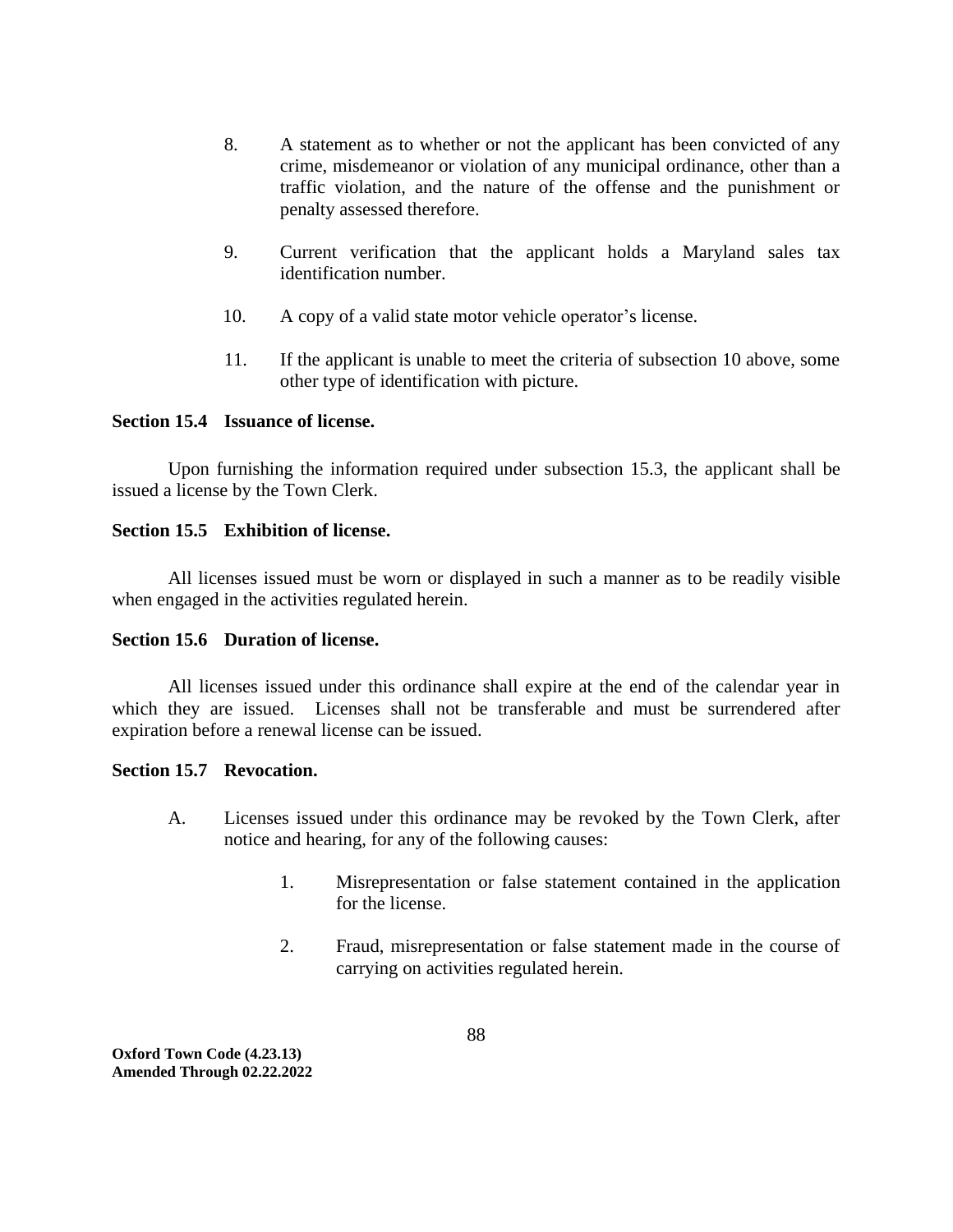- 3. Conviction of any crime or misdemeanor involving moral turpitude.
- 4. Conducting the business of soliciting in an unlawful manner in violation of this ordinance or in such manner as to constitute a breach of the peace or to constitute a menace to the health, safety or general welfare of the public.

B. Notice of hearing for revocation of a license shall be given in writing, setting forth the grounds of complaint and the time and place of the hearing. Such notice shall be served, personally upon the license or mailed, postage pre-paid, to the licensee at the addresses given by the licensee in making application under Section 9.3 herein, at least five (5) days prior to the date set for hearing.

#### **Section 15.8 Hearing.**

Any person aggrieved by the action of the Town Clerk with reference to the revocation of a license as provided in Section 15.7 of this shall have the right of appeal to the Oxford Commissioners. Such appeal shall be taken by filing with the Commissioners, within fourteen (14) days after notice of the action complained of has been mailed to such person's last known address, a written statement settling forth fully the grounds for the appeal. The Commissioners shall set a time and place for a hearing on such appeal. The decision and order of the Commissioners on such appeal shall be final and conclusive.

#### **Section 15.9 Inspections.**

The equipment used or employed by peddlers, hawkers and vendors of ice cream, foods, beverages, confections and other related commodities shall be maintained in a clean and sanitary manner and be subject to inspection by and comply with the rules and regulations of the Talbot County Health Department.

#### **Section 15.10 Hours.**

The time of solicitation, peddling, hawking, vending and canvassing shall be between the hours of 9:00 a.m. and 8:00 p.m.

#### **Section 15.11 Exemptions.**

The provisions of Chapter shall not apply to the following: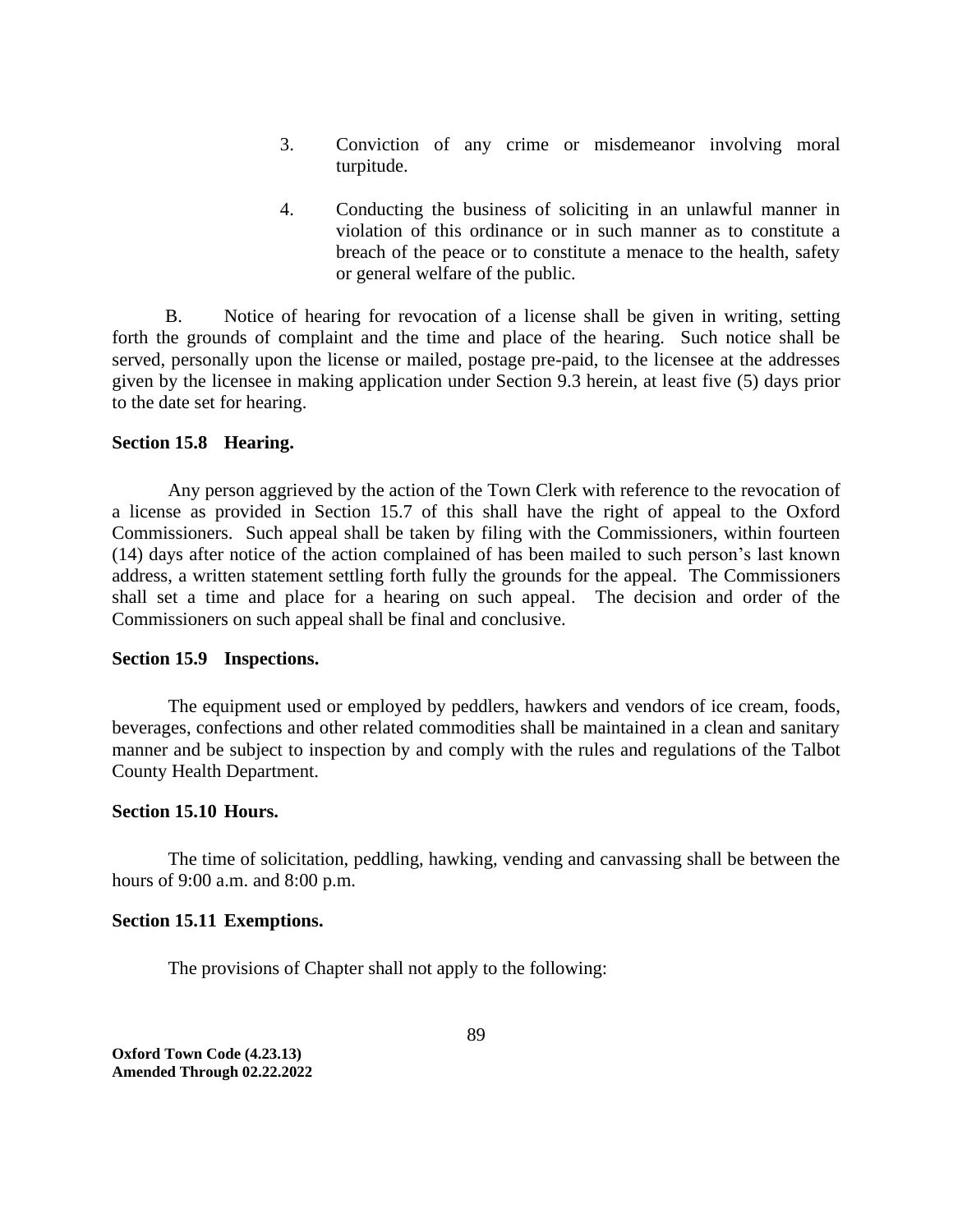A. Persons, firms or corporations residing in the town who shall have a State Trader's License.

B. The peddling of farm produce or dairy products by farmers or persons who produce such goods.

C. The peddling of seafood or seafood products of any time which have been taken from the waters within the limits of Talbot County.

D. The delivery of food, goods, wares, merchandise, magazines, periodicals, produce, services or commodities previously ordered by the occupant of the premises to which the same is delivered or on which the services are to be performed.

E. Route deliverymen who made deliveries at least once a week to regular customers and whose solicitation is only incidental to their regular deliveries.

F. The delivery of newspapers.

G. School-affiliated groups (e.g. PTA, band boosters, etc) provided that the organization is affiliated with a school located in Talbot County.

H. Organized youth teams based in Talbot County (baseball, soccer, lacrosse, basketball, field hockey, etc.).

I. Members of any nonprofit religious, charitable, benevolent society, educational, civic or veterans' organization, society, association, service club, volunteer first aid or fire company, etc., provided that organization has registered with the Town Clerk and the names of the solicitors have been listed as members of the organization and the organization has provided each person with an approved means of identification of the organization represented.

# **Section 15.12 Violations and penalties.**

Any person who violates any provision of this Chapter, is guilty of a misdemeanor and shall be subject, upon conviction thereof, to a fine of not more than Five Hundred Dollars (\$500.00) or imprisonment for a period not exceeding ninety (90) days, or both. (Ord. 109, 5/28/51)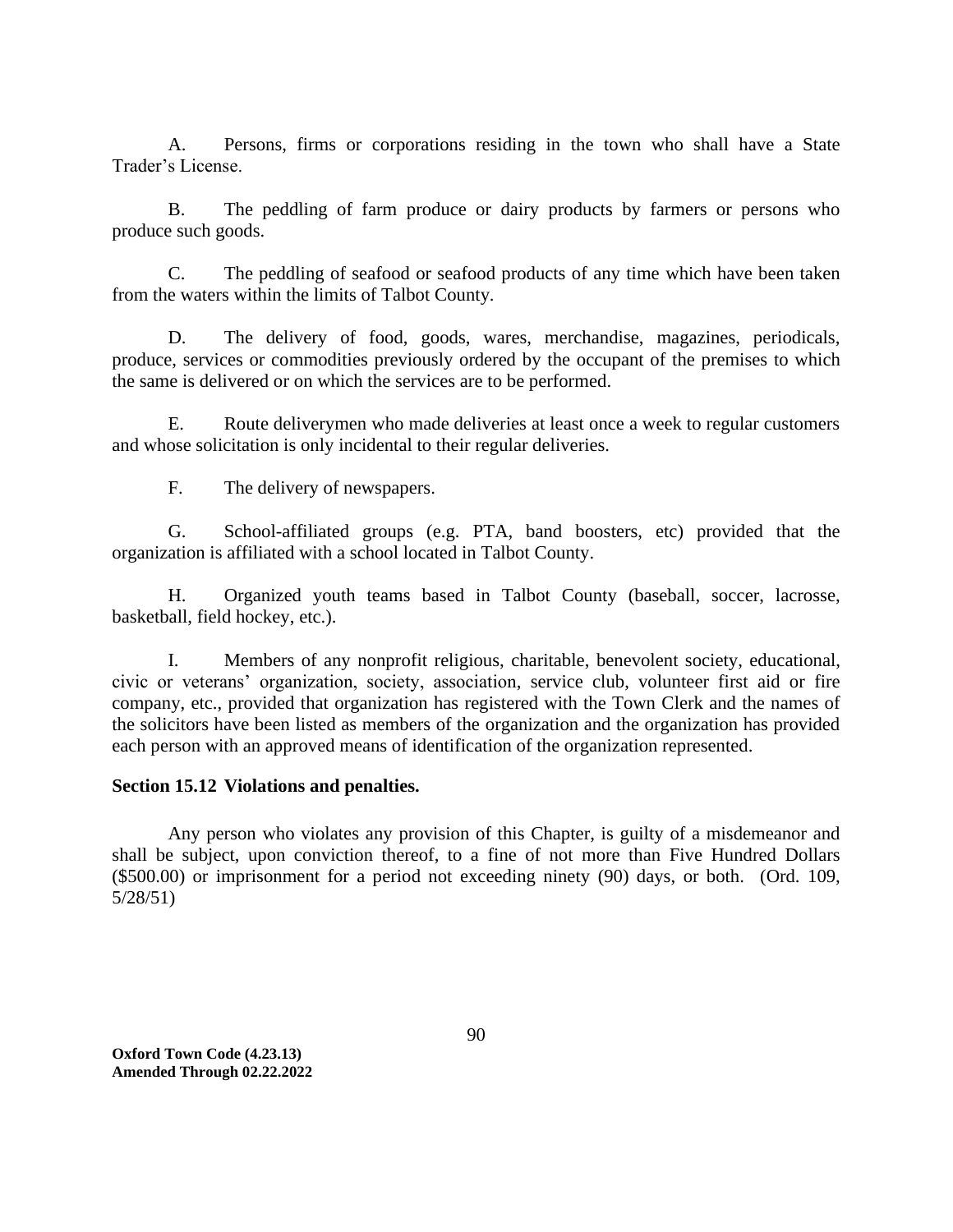# *CHAPTER 16. EROSION AND SEDIMENT CONTROL*

- 16.1 Purpose
- 16.2 Definitions
- 16.3 Erosion and Sediment Control Plans; Grading Permit Required
- 16.4 Conditions of approval or denial
- 16.5 Responsibilities of Applicant or Property Owner
- 16.6 Inspections
- 16.7 Permit suspension
- 16.8 Stop Work Order; Violations; Penalties
- 16.9 Conflict with Other Regulations

# **Section 16.1 Purpose.**

The purpose of this chapter is to safeguard the natural resources of the Town of Oxford by establishing minimum requirements for the control of grading and earthmoving; to provide measures to control soil erosion and sedimentation; and to establish procedures by which these requirements and measures are to be administered and enforced. Provisions of this chapter are adopted under authority of and in compliance with § 4-101 *et seq.* of the Environmental Article of the Annotated Code of Maryland.

# **Section 16.2 Definitions.**

Within this Chapter, the following definitions shall apply:

**Clear** – means any activity which removes the vegetative ground cover.

**Erosion And Sediment Control Plan** – an erosion and sediment control strategy or plan approved by the Talbot County Soil Conservation District.

**Grade** - to cause the disturbance of the earth. This shall include, but not be limited to any excavating, filling, stockpiling of earth materials, grubbing, root mat or topsoil disturbance or any combination of the actions described above.

# **Section 16.3 Erosion and Sediment Control Plans; Grading Permit Required.**

**A. Town Permit Required.** Before any person clears, grades, transports, fills, or otherwise disturbs any land within the Town of Oxford for any purpose related to the construction of buildings, roads, streets, driveways, or any other disturbance of the soil which is unrelated to bona fide agricultural or horticultural activities, they shall complete an application and shall obtain a permit from the Town Office for that purpose.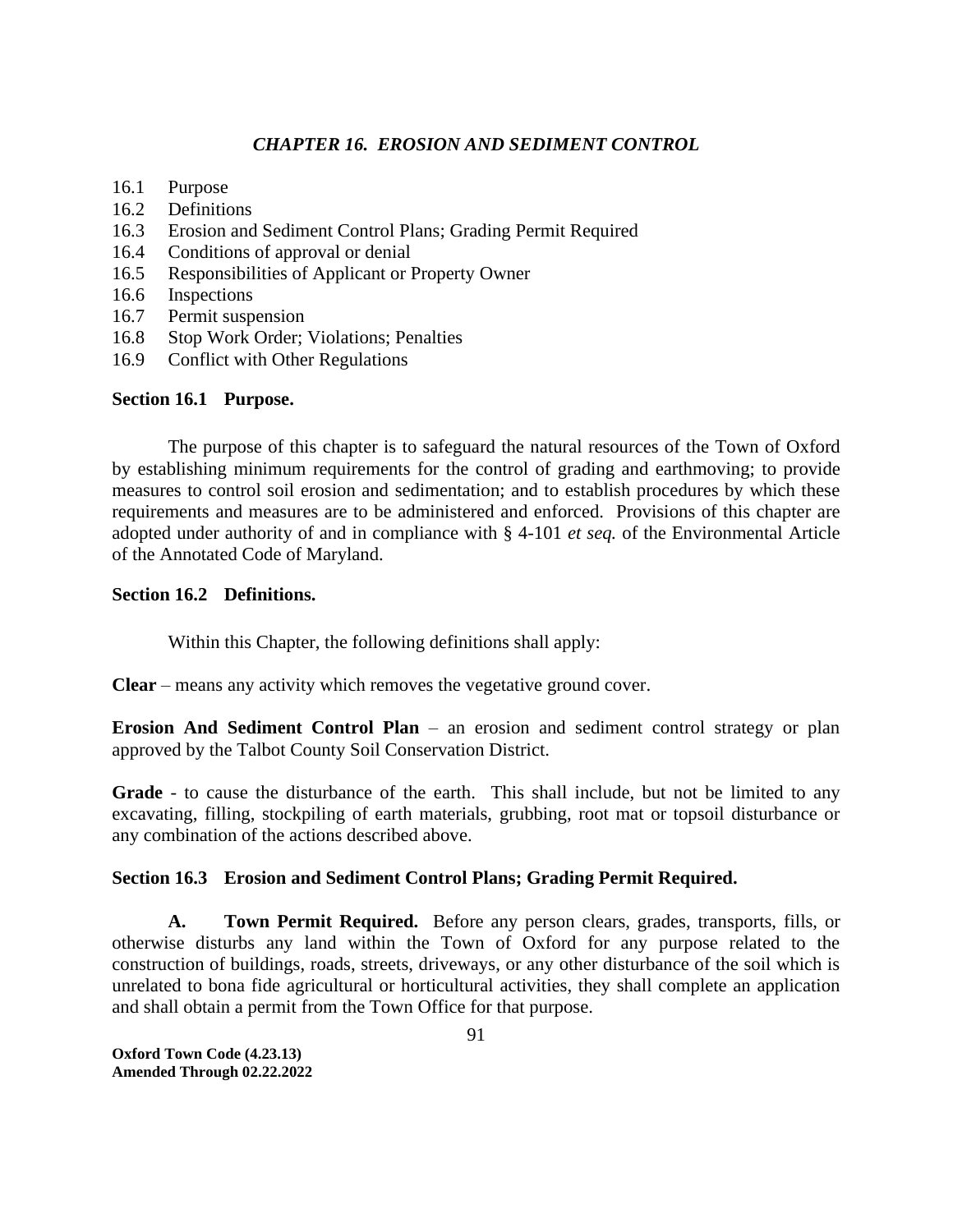**B. Information to be Supplied to the Town.** Application forms for a municipal grading permit will be available in the Town Office. The form, when completed, shall provide sufficient information to identify the applicant, the location and nature of the work to be done and certify that all grading will be done in accordance with the approved sediment and erosion control plan. A copy of the approved sediment and erosion control plan shall accompany the application for the municipal grading permit. A municipal grading permit will not be issued until the applicant has submitted to the Town, an approved erosion and sediment control plan for the disturbance from the Talbot County Soil Conservation District, or has demonstrated that work is exempt therefrom. The Applicant must certify that all construction will be consistent with the approved plan.

# **Section 16.4 Conditions of approval or denial.**

The Town of Oxford reserves the right to impose such conditions on the grading permit as may be reasonable to prevent the creation of a nuisance or dangerous conditions, and to deny the issuance of a grading permit where the proposed work would cause hazards adverse to the public safety and welfare.

# **Section 16.5 Responsibilities of Applicant or Property Owner.**

A. An applicant must stake out the area of disturbance for any grading project and maintain the staked out area throughout the course of the project.

B. An applicant must maintain a copy of the approved erosion and sediment control plan and grading permit on site at all times.

C. An applicant shall not allow sediment or debris from a site where clearing or grading is done to be deposited in the waters of the state, floodplains, watercourses, public streets, highways or sidewalks or on the land of another. The applicant shall promptly remove all sediment or debris.

D. An applicant shall maintain and/or promptly repair or restore all graded surfaces, erosion control measures, vegetative and/or other protective measures if disturbed, damaged or destroyed after completion of construction. Such maintenance, repair or restoration shall be in accordance with the approved erosion and sediment control plan and the requirements of this Chapter.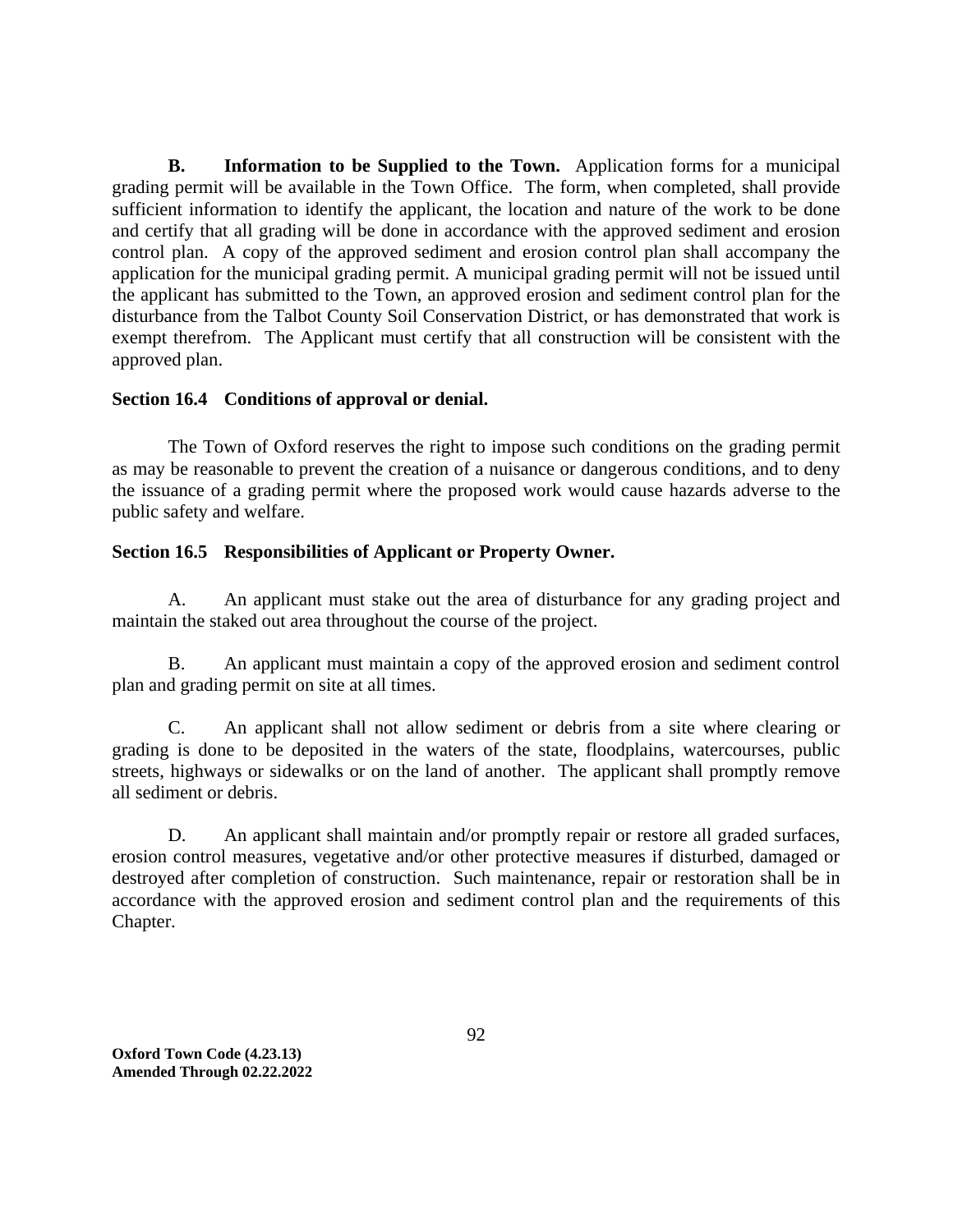#### **Section 16.6 Inspections.**

A. It shall be a condition of every grading permit, whether or not specifically stated, that the Town and its designated inspection and enforcement officer shall have the right to enter a property that is the subject of the permit to inspect for compliance with this Chapter.

B. In addition to any inspections performed by any applicable state or governmental agencies having jurisdiction over the same, the Town and its designated inspection and enforcement officer shall have the right to conduct on-site inspections prior to the start of the grading or construction, periodically during such activity, and at the conclusion of the activity.

C. In addition to any investigations performed by any applicable state or governmental agencies having jurisdiction over the same, the Town and its designee shall have the right to receive and investigate complaints of violations of this Chapter.

### **Section 16.7 Permit suspension.**

In the event that work performed does not conform to the provisions and/or conditions of the permit or to the approved plans and specifications, a written notice to comply shall be given to the applicant. Such notice shall set forth the nature of the corrections required and the time within which corrections shall be made. Failure to comply with such written notice shall be deemed justification for suspension of the permit, and the issuance of a stop work order which will require that all work stopped except that necessary for correction of the violation. Upon correction of the violation, the applicant may apply for removal of the suspension.

# **Section 16.8 Stop Work Order; Violations; Penalties.**

A. If a person is grading without a grading permit or an approved erosion and sediment control plan, the Town shall issue a stop work order for all work on the site except the activity which is necessary to provide erosion and sediment control.

B. Unless a violation of this chapter is subject to criminal penalties and civil remedies set forth in the Maryland Annotated Code, Environment Article, Section 4-109, any violation of this chapter, or violation of the conditions of any permit issued pursuant to this chapter, shall be deemed to be a municipal infraction as provided in Chapter 1, Section 1.10.B. Each day a violation exists shall constitute a separation offense.

C. The violations set forth herein shall be in addition to any penalties or fines established by state law.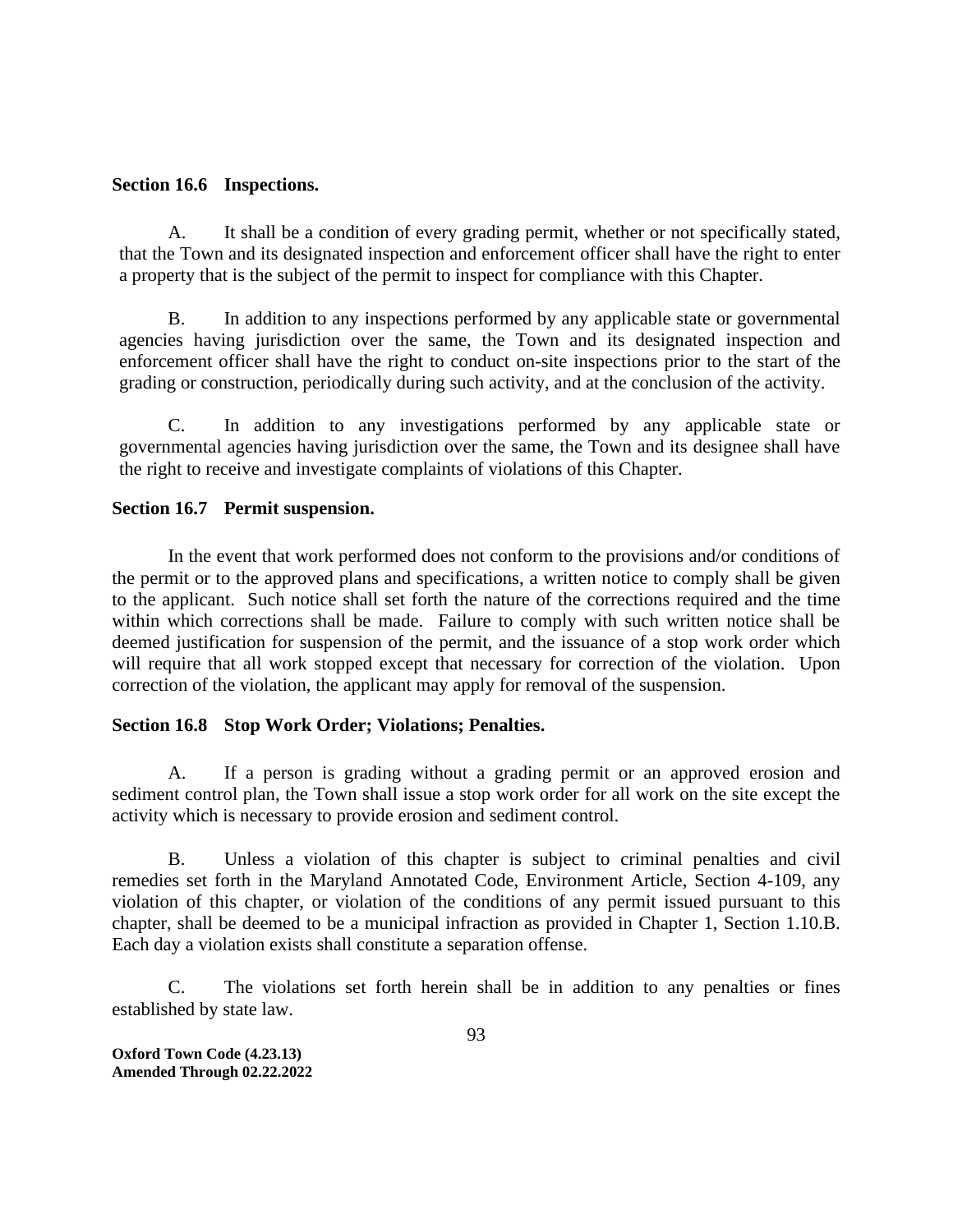# **Section 16.9 Conflict with Other Regulations.**

Whether any provision of this chapter conflict with any other provision of law, whether set forth in this chapter, or any other town ordinance, or any provision of state law or regulations covering the same subject matter, that provision which is more restrictive or imposes a higher standard or requirement shall govern.

(History – Ordinance No. 9003, adopted September 25, 1990)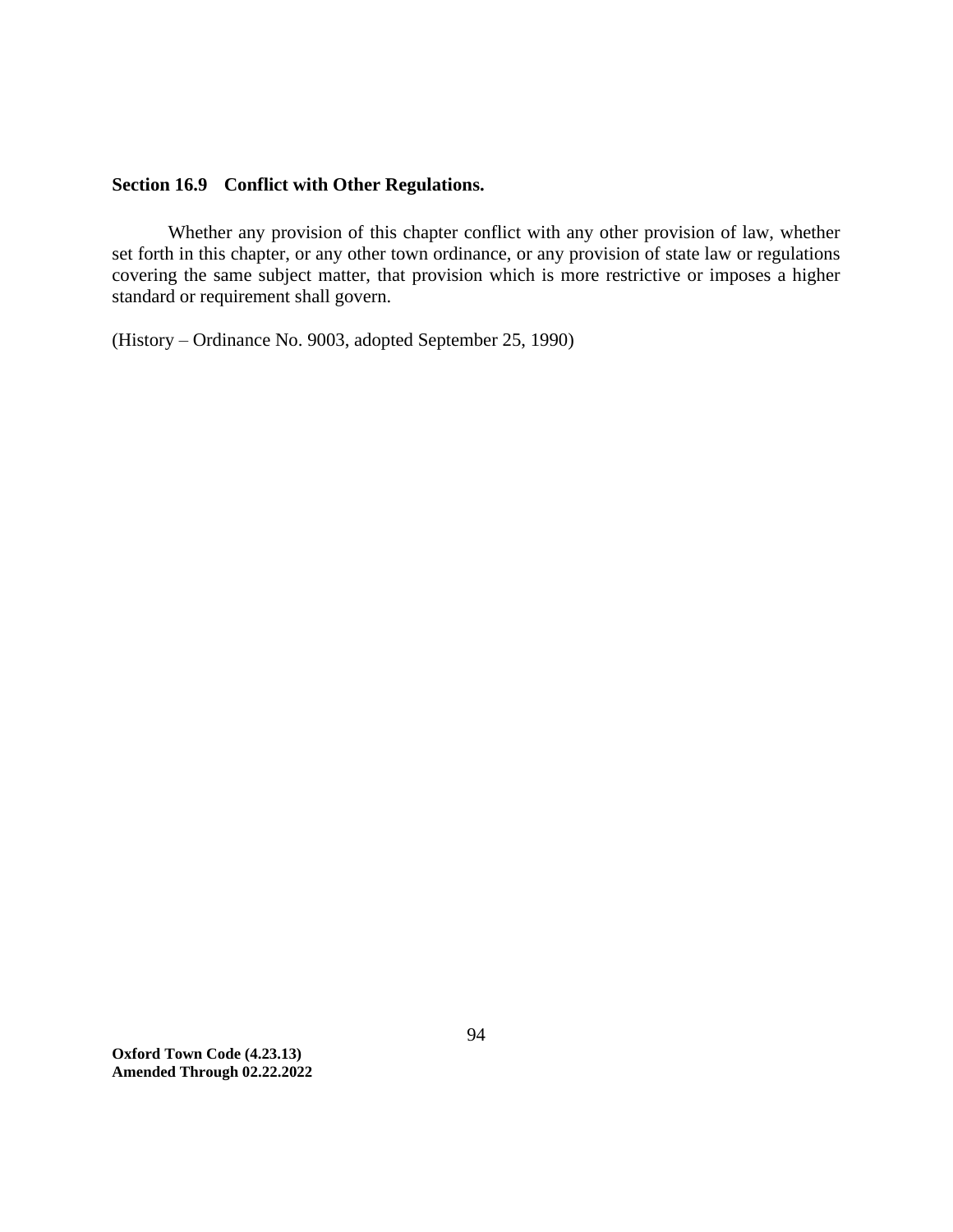### *CHAPTER 17. WATER AND SEWER*

Article I – Extension of water and sewer services

- 17.1 Extension of Water and Sewer Services to Properties Located Within the Town
- 17.2 Extension of Water and Sewer Services to Properties Located Outside Municipal Boundaries

#### Article II - Water and Sewer Restrictions

- 17.3 Water restrictions
- 17.4 Sewer restrictions

#### Article III – Water and Sewer Charges and Rates

- 17.5 Water and sewer usage and basic service charge(s)
- 17.6 Water and sewer connection and capacity charge(s)
- 17.7 Retirement of capital improvement debts
- 17.8 Operation and maintenance costs
- 17.9 Payment of water and sewer charges
- 17.10 Multiple billings
- 17.11 Unoccupied buildings
- 17.12 Estimated billing
- 17.13 Partial billing period
- 17.14 Abatement of sewer charges after water leak repair
- 17.15 Restoration of service after turn off for nonpayment

#### Article IV Service Installation, Meters and Metering

- 17.16 Meters and Metering
- 17.17 Town's Installation
- 17.18 Customer Access
- 17.19 Authority of the Town's representative

### Article V Grease Traps

17.20 Grease traps and grease trap maintenance

# Article VI Penalties

17.21 Penalties

#### Article VII Bay Restoration Financial Hardship Program 17.22 Bay Restoration Financial Hardship Program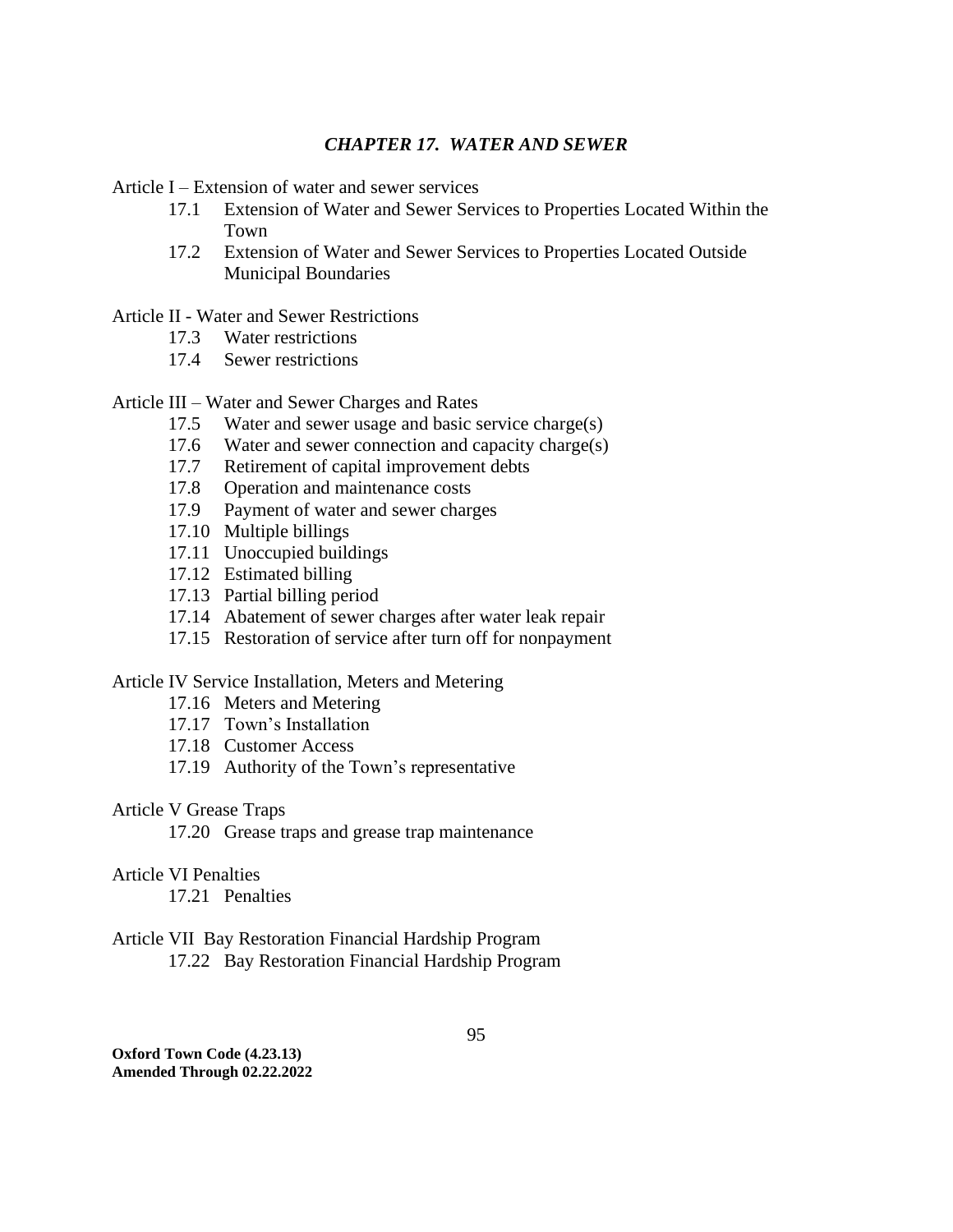# **ARTICLE I. EXTENSION OF WATER AND SEWER SERVICES**

### **Section 17.1 Extension of services to properties located within the Town.**

Where no town water and sewer extension exists to a property located in Town, said services may be extended, provided that the property owner pays for all costs and expenses associated with the extension of such water and sewer service, including, but not limited to: construction costs, engineering costs, legal fees, and other professional costs. All such extensions to or from the Town's water and sewer system shall be constructed by the Town, or to the Town's specifications.

### **Section 17.2. Extension Services to Properties Located Outside Town.**

A. Water and/or sewer serve shall not be extended to any user outside of the municipal boundaries prior to annexation except by written agreement with the Town, which agreement shall be in recordable form and which shall contain covenants which run with the land and irrevocably commit the subject property to annexation.

B. The charge for water and/or sewer service to users outside of the municipal boundaries shall be twice that charged to users within the Town.

C. In addition to the charge required by the provisions of subsection B above, users of water and/or sewer services located outside of Town shall made annual payments to the Town in amounts equivalent to Town real property taxes which would be imposed if the property were within the Town.

D. All costs incurred in extending water and/or sewer service to users outside the Town, including but not limited to costs incurred in extending water and/or sewer mains shall be paid by the users. All improvements to existing public infrastructure made in extending water and/or sewer service shall be built to Town standards at the users' expense, and shall be transferred to public ownership upon such terms and conditions as the Commissioners of Oxford shall require.

E. Whenever property outside the Town receiving Town water and/or sewer service is annexed into the Town, the charge for such service shall be reduced to that charge for users in the Town and the payments required under subsection C shall abate as of the date of annexation.

(History – Ordinance 0804, adopted January 8, 2008)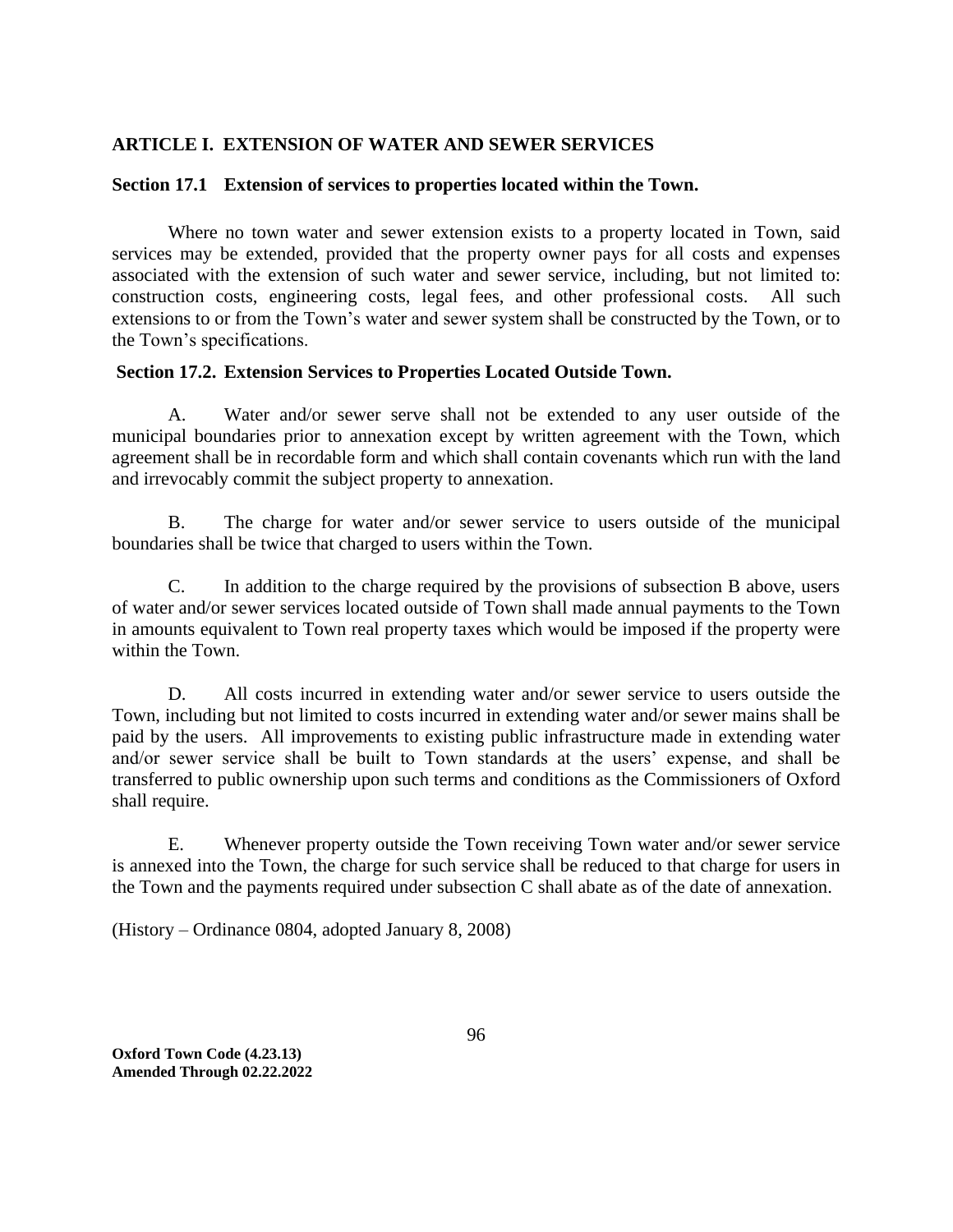# **ARTICLE II. WATER AND SEWER RESTRICTIONS**

# **Section 17.3 Water restrictions.**

A. All properties connected to the Town's water and sewer facilities shall comply with the provisions of the Maryland State Plumbing Code set forth in COMAR 09.20.01.01.

B. All water-using appliances, fixtures, toilets, faucets, hose hydrants, dishwashers, and the like shall be properly maintained at all times.

C. In case of water shortage or scarcity, the Commissioners of Oxford may by resolution, place any restrictions upon the use of water for irrigation, car washing, sprinkling, or for any other purposes which such body deems necessary. In case of fire which requires a large use of water, the Commissioners of Oxford may place a temporary emergency restriction on the use of water without the passing of a resolution.

# **Section 17.4 Sewer restrictions.**

**A. Prohibited Connections.** The following connections to the Town wastewater collection system are prohibited: storm drains, roof drains, roof gutters, yard drains, cellar drains, cellar pumps, swimming pool drains, and any other connection that may be restricted by law or as determined by the Commissioners of Oxford from time to time.

**B. Hazardous Materials.** It shall be unlawful for anyone to discharge, or cause to be discharged into the Town wastewater collection system any substance or material that could obstruct or damage the wastewater collection system and/or the wastewater treatment facility and/or that land or stream or estuary receiving effluent from the wastewater treatment facility. It shall be unlawful for anyone to discharge or cause to be discharged into the Town wastewater collection system any hazardous substance or material including, but not limited to: oil, gasoline, petroleum fuels, paint remover, paint thinners, chemical solvents, strongly corrosive chemicals, explosives, pesticides, herbicides, farm and garden fertilizer, detergents containing phosphates, radioactive material, sand, stones, non-biodegradable solids or any substance that could create a danger for personnel operating or maintaining the wastewater system.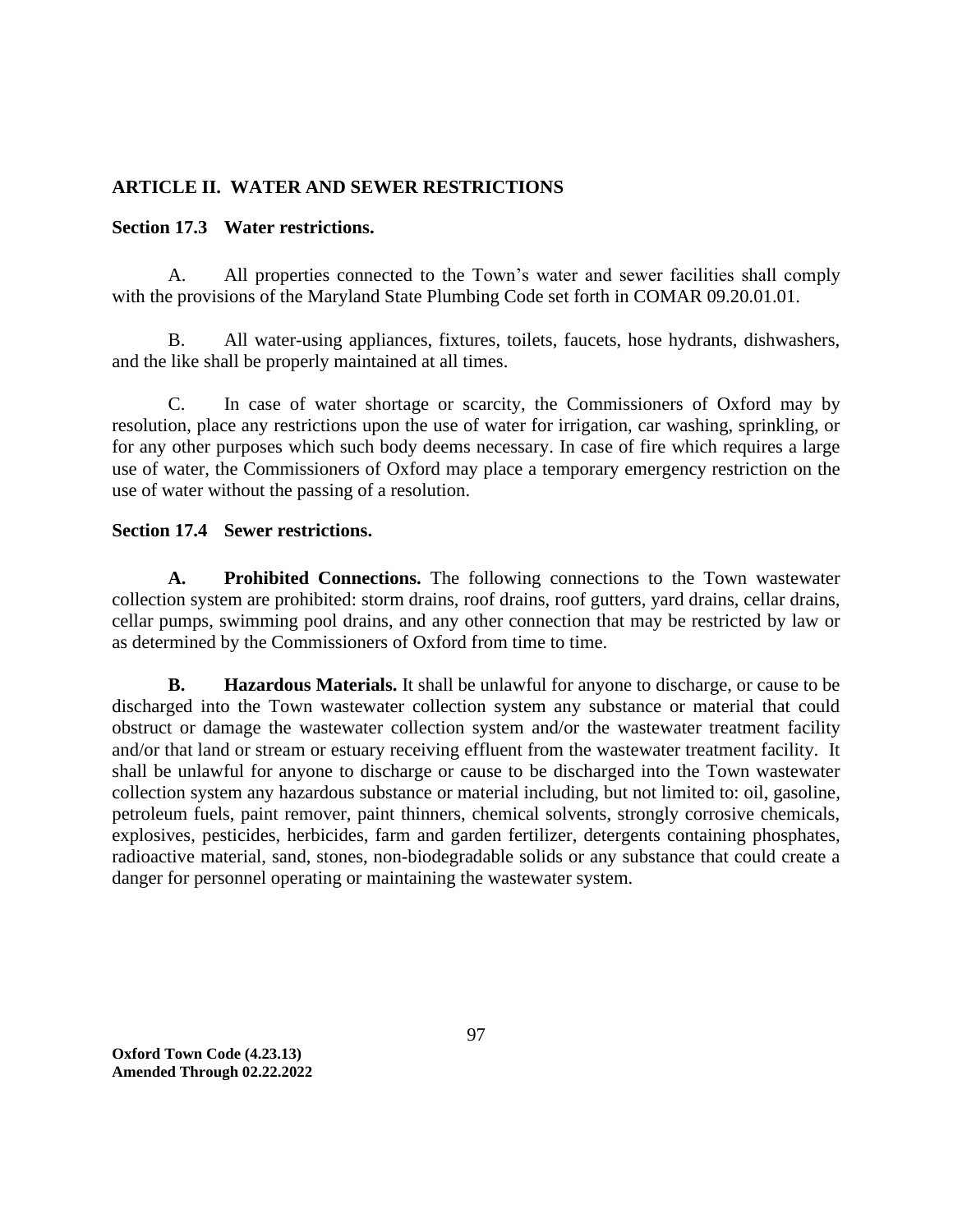# **ARTICLE III. WATER AND SEWER CHARGES AND RATES**

# **Section 17.5 Water and sewer usage, and basic service charge(s).**

A. The Town shall impose a basic service charge and a per gallon usage charge on each and every service connected to the municipal water or sewer system. When a structure containing multiple units is connected to the Town water or sewer system, each residential dwelling unit or multiple non-residential user served by a master meter shall be considered a separate service regardless of the number of physical connections to the water or sewer main serving the structure.

B. The Town shall base the usage charges for properties served by meter(s) on the water flow indicated by the meter(s).

C. The Commissioners of Oxford shall, from time to time, establish basic service rates and a per gallon usage rates.

# **Section 17.6 Water and sewer connection, and capacity charge(s).**

A. The Town shall impose a connection charge and a capacity charge on each and every service connected to the municipal water or sewer system. When a structure containing multiple units is connected to the Town water or sewer system, each residential dwelling unit or multiple non-residential user served by a master meter shall be considered a separate service regardless of the number of physical connections to the water or sewer main serving the structure.

B. Connection and capacity fees shall be paid in full to the Town Clerk before construction begins and service connections are provided.

# **Section 17.7 Retirement of capital improvement debts.**

 The cost to retire debts for capital improvements to the water and sewer system(s) shall be included in the water and sewer basic service and usage charges.

# **Section 17.8 Operation and maintenance costs.**

Operation and maintenance costs for the water system shall be reviewed by the Town on an annual basis. The water and sewer basic service and usage charges shall be adequate to assure the Town will have sufficient funds to operate and maintain the water and sewerage system and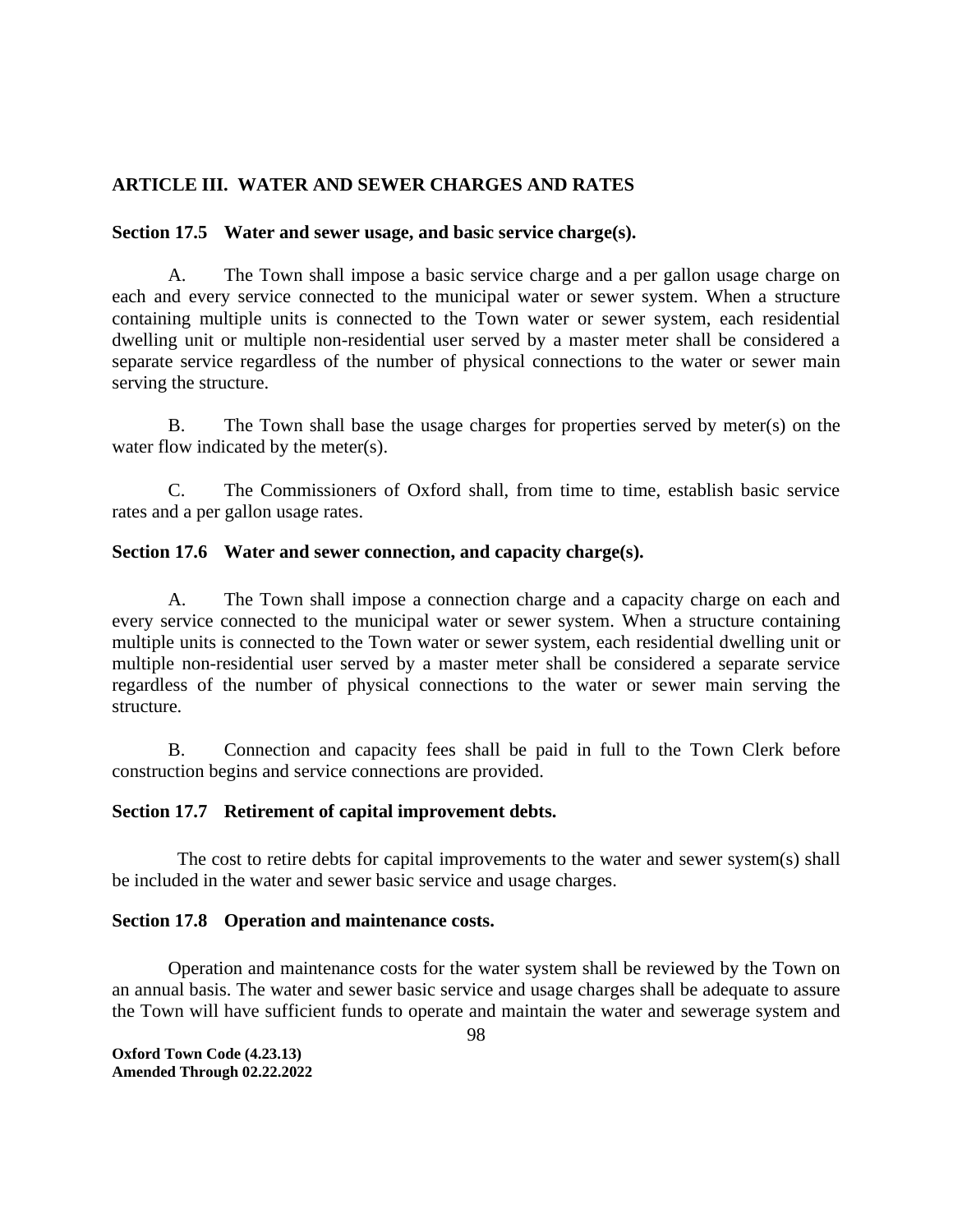shall provide sufficient funds to establish a reserve account for future replacement of capital equipment during the service life of the water system.

# **Section 17.9 Payment of water and sewer charges.**

A. The Town may establish a billing period for water and sewer bills from time to time as deemed appropriate, but no less often than quarterly.

B. Unless otherwise stated, payment of a water and/or sewer bill is due in full within thirty (30) days of the date of billing. The Town reserves the right to stagger the payments of quarterly water bills to allow customers to pay the charges for the first month's service within thirty (30) days of the date of the billing, charges for the second month within sixty (60) days of the date of the billing, and charges for the third month within ninety (90) days of the date of the billing.

C. When a combined bill for multiple services connected to a master meter becomes past due, the bill for each included individual service shall be considered past due.

D. Water user charges shall be billed at the same time sewer charges are billed. All payments credited to combined water and sewer bills shall be equally divided between the unpaid water and unpaid sewer account balances.

E. When a water and sewer bill is not paid within thirty (30) days after the due date, the Town shall post a conspicuous notice on the property, or send notice via first class U.S. mail to the last known address of the property owner and current occupant of the property, stating that the water bill is delinquent and that the water service may be turned off on the fourteenth day after the date of the notice. The sewer service shall be considered turned off when the water service is turned off. Water service will not be turned off when the outside air temperature is over 90 degrees F or forecast to be over 90 degrees F on the day after the scheduled turnoff.

F. Monthly water and sewer bills will be sent by first class U.S. mail to the owner of the property. The property owner shall be responsible for paying all water and sewer charges.

G. Bills paid after the due date shall be subject to a finance charge as adopted from time to time by the Commissioners of Oxford, which shall apply to the entire balance including accumulated interest and turn on/turn off fees. The Town reserves the right to use an average thirty (30) day period for the purpose of computing monthly interest. The interest on any unpaid balance begins to accrue as of the first day after due date.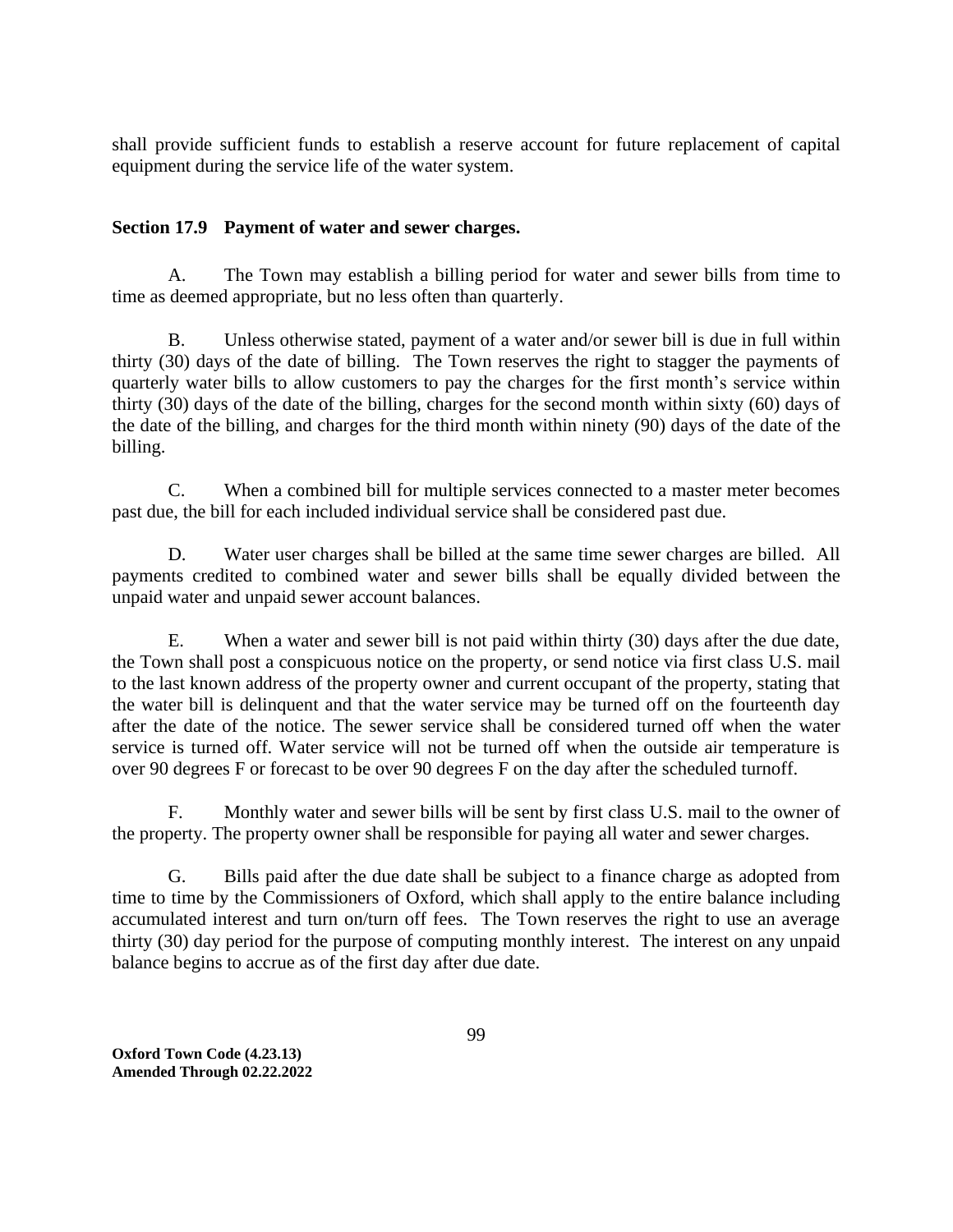H. Any unpaid water and sewer bill including finance charges and any service charge for turning the water on or off shall become a lien upon the real property which is serviced, and may be collected in the same manner as taxes are collected.

I. All residences subject to the Minimum Livability Code (COMAR 05.02.03) shall have running water and operable kitchen and bathroom fixtures consistent with those regulations.

#### **Section 17.10 Multiple billings.**

When a structure containing multiple units is connected to the Town water system, each residential dwelling unit or multiple non-residential user served by a master meter shall be considered a separate service regardless of the number of physical connections to the water and sewer main serving the structure. When two or more structures owned by the same party are connected to the Town system, the water and sewer bills for such structures may not be combined into a single bill.

#### **Section 17.11 Unoccupied buildings.**

For billing purposes, a building or building unit connected to the Town water system shall be considered occupied until such time as the property owner shall pay the specified water turn off fee, and notify the Town office to turn off the water service.

#### **Section 17.12 Estimated billing.**

Where the meter is unable to be read or fails to register the total amount of water used, the customer shall pay for such period an estimated amount based upon the average consumption in similar periods. The customer shall notify the Town at once of any damage to or of any cessation in registration of, the meter as soon as he is aware of it.

### **Section 17.13 Partial billing period.**

The Town, from time to time, may establish rates for water service that is provided during any portion of a billing period. In no event shall the user charges be greater than the normal user charges for the entire period.

#### **Section 17.14 Abatement of sewer charges after water leak repair.**

A. The sewer portion only of the excess charges above the 3-month seasonal average for a specific property may be abated if all of the following conditions are met: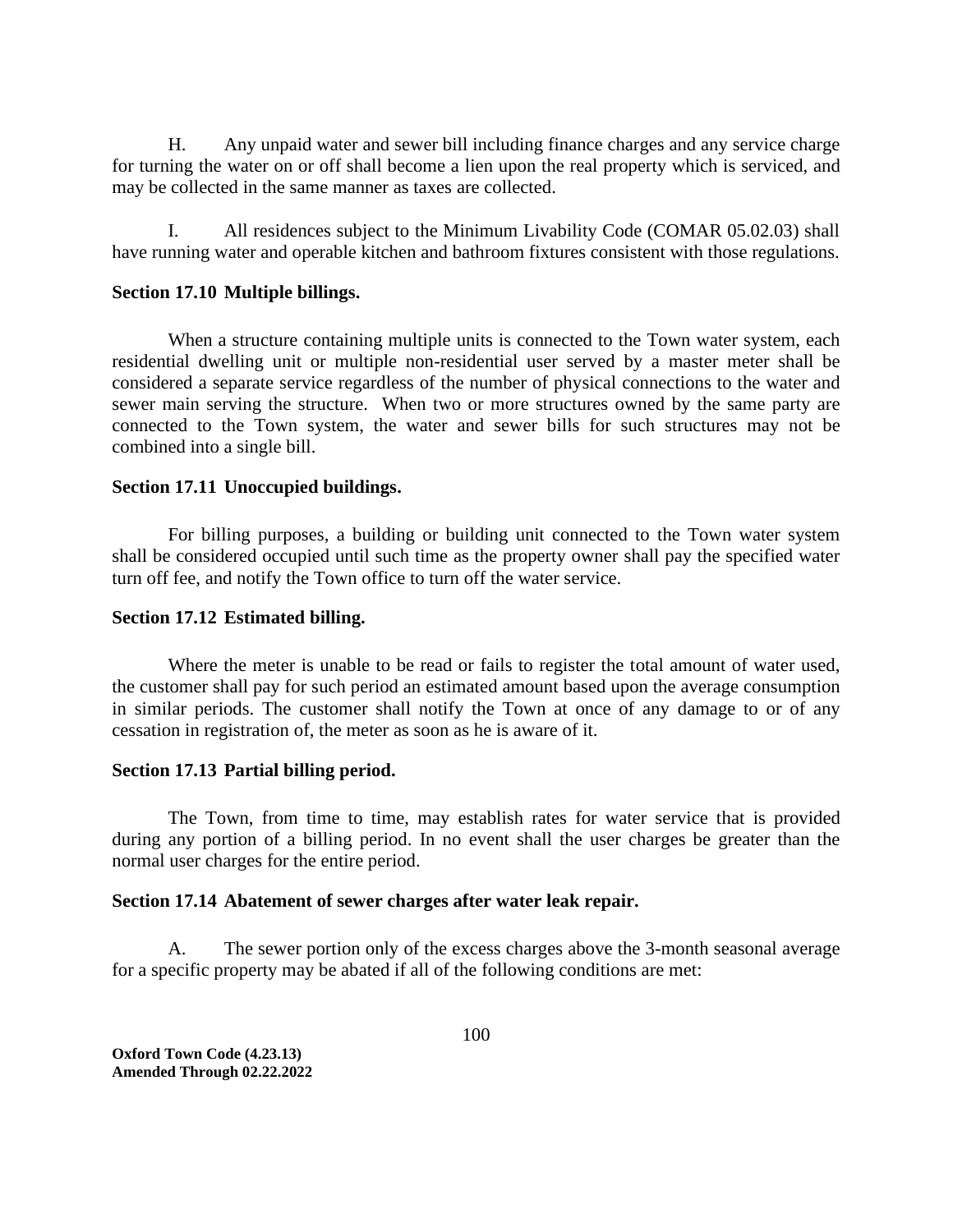- 1. The higher than normal usage is the result of leaking water that is not being sent through the wastewater system;
- 2. The high usage is not the result of outside water usage such as, but not limited to, lawn and garden watering, car washing, power washing and the like.
- 3. The leak has been verified by the water superintendent and/or documented by a plumber licensed to work in Talbot County.
- 4. The leak has been properly repaired by a plumber licensed to work in Talbot County with written documentation of the repair submitted to the Town billing clerk, or the repair has been inspected and approved by the Public Works Superintendent.
- 5. The abatement period shall be for a period not exceeding 60 days or two billing periods.
- 6. The request for abatement must be in writing and received by the Town billing clerk within 45 days of the billing having the excessive usage, except where it can be verified that the resident has been away for an extended period.

B. The sewer portion only of the charges for metered water used to fill a residential swimming pool may be abated if all of the following conditions are met:

- 1. The Town Office and the Town Public Works Superintendent are notified at least 3 days in advance of the pool filling.
- 2. The volume of water used can be determined by pool dimensions or meter readings (an extra charge may apply for reading the meter).
- 3. The fill rate and time of fill are approved by the Public Works Superintendent.
- 4. Abatements, if approved, will be applied as a credit to the customers account during the next billing cycle. The Town will not issue cash refunds.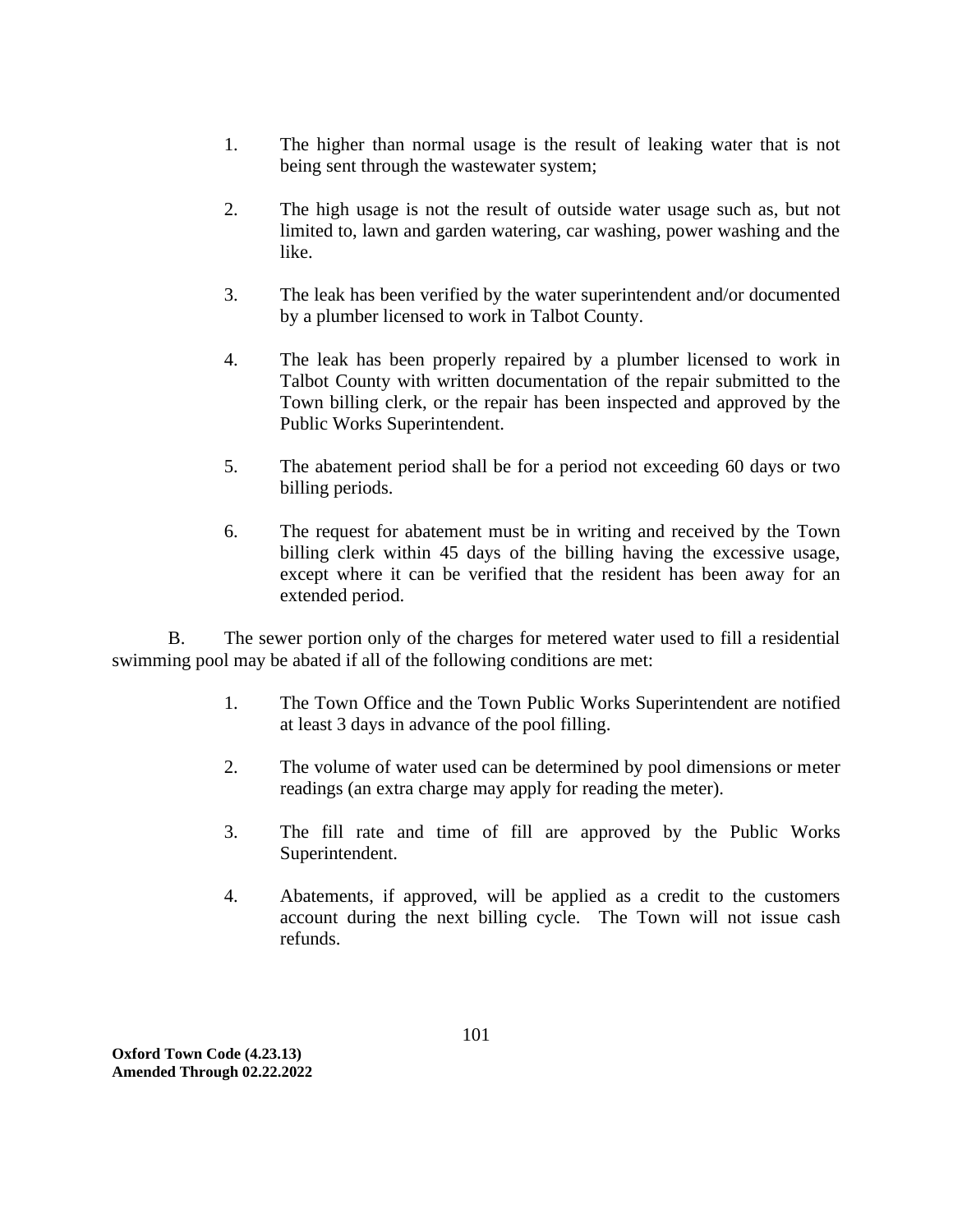# **Section 17.15 Restoration of service after turn off for nonpayment.**

Water and sewer service turned off for nonpayment of the water and/or sewer bill shall be restored only after the past due account balance plus the turn off and turn on charges have been paid in full unless a payment plan has been approved in accordance with subsection C below.

A. A turned off water service shall not be restored unless the property owner or adult occupant is present.

B. A turned off water service will be restored within 24 hours after payment is made whenever possible except that payments will not be accepted or services restored on weekends or Town holidays. Water service will only be restored between the hours of 8:00 a.m. and 4:00 p.m.

C. When a service is turned off or scheduled to be turned off for nonpayment and the Town Clerk determines that an extenuating circumstance or hardship exists, the Town Clerk may approve a payment plan to assist the customer with paying the past due balance. Any payment plan approved shall result in a declining monthly account balance. Water and sewer service may be restored as long as the customer complies with the terms of the approved payment plan.

# **ARTICLE IV. SERVICE INSTALLATION, METERS AND METERING**

# **Section 17.16 Meters and metering.**

A. For the purpose of determining the amount of water used, a water meter shall be installed at a point determined by the Town.

B. Where a residential customer desires to avoid paying sewer usage charges on water used exclusively for lawn irrigation, filling a pool, or other dedicated outdoor uses that do not return water to the sewer system a second isolated service meter may be installed in conjunction with the metered residential service provided that the property owner pays all applicable costs, expenses, fees and charges.

C. For the purpose of determining the amount of wastewater generated, the metered water consumption shall be used.

D. Meters will be maintained by the Town as far as ordinary wear and tear is concerned, but the customer shall be responsible to the Town for any damage or loss of, any meter or meter pit arising out of or caused by, the customer's negligence or carelessness, or any person upon his premises under or by his consent or sufferance.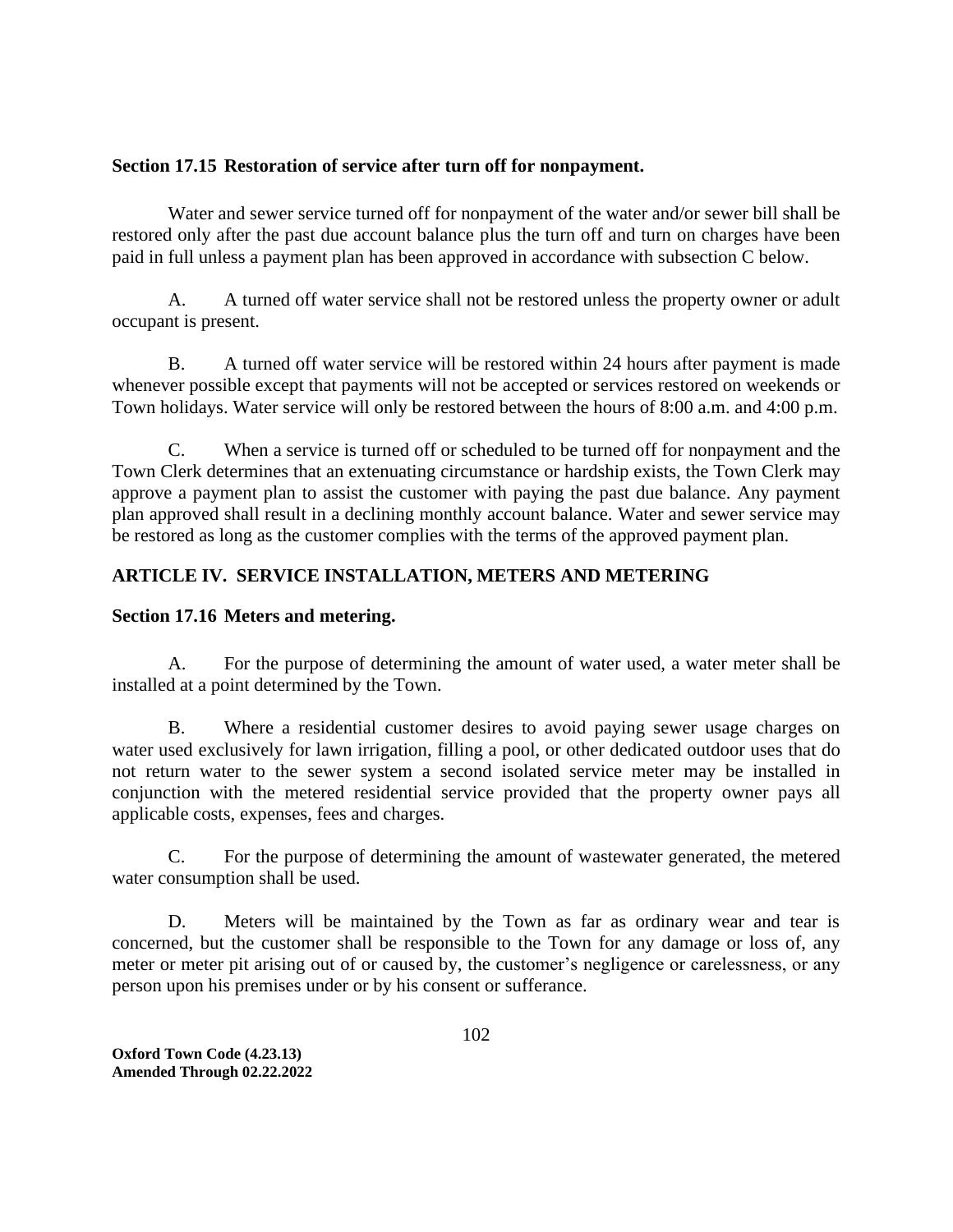E. No one other than an agent of the Town or someone otherwise lawfully authorized so to do, may remove, inspect or tamper with the Town's meter, or other property of the Town on the customer's premises.

F. The customer is responsible for the installation and maintenance of service lines from the point of service connection to his premise. The point of service connection for water is generally considered to be the outlet side of the meter. The point of service connection for sewer is the end of the service lateral where the lateral enters the customer's premise.

G. In case of a disputed account involving the accuracy of a meter, such meter shall be tested, upon the request of the customer, by the Town's water superintendent or by a testing facility approved by the Town. In the event the meter so tested is found to have an error in registration of four percent (4%) or more, the bills will be increased or decreased accordingly. If the meter is found to have a registration error of less than 4 percent, the customer may be charged a test and calibration fee.

H. Structures having more than one dwelling unit or multiple non-residential users may have a separate meter for each unit or a master meter for each structure. The number and location of the meters and the design of the water service system is subject to the approval of the Town.

I. All meters, meter boxes, and meter cutoff valves and such other appurtenances as are furnished by the Town, or turned over to the Town under the terms of a development public works agreement, shall remain its property. All piping and appurtenances upon the customer's premises must comply with and be installed and maintained in accordance with the requirements of the Oxford Building Code and the Plumbing Code of the State of Maryland.

# **Section 17.17 Town's installation.**

All connections to Town mains, and the installation of sewer service laterals and water service lines and meters will be made by the Town or subject to its inspection and approval. All connections must be made by a licensed plumber. The design of the water and sewer service system and the location of the meter(s), shut off valves, backflow prevention devices, sewer lateral(s), and cleanout(s) will be determined by the Town. The service line(s) from the mains to the point of service and the water meter, meter pit, backflow preventer and cutoff valve shall be the property of the Town and shall be accessible to and under its control and maintenance.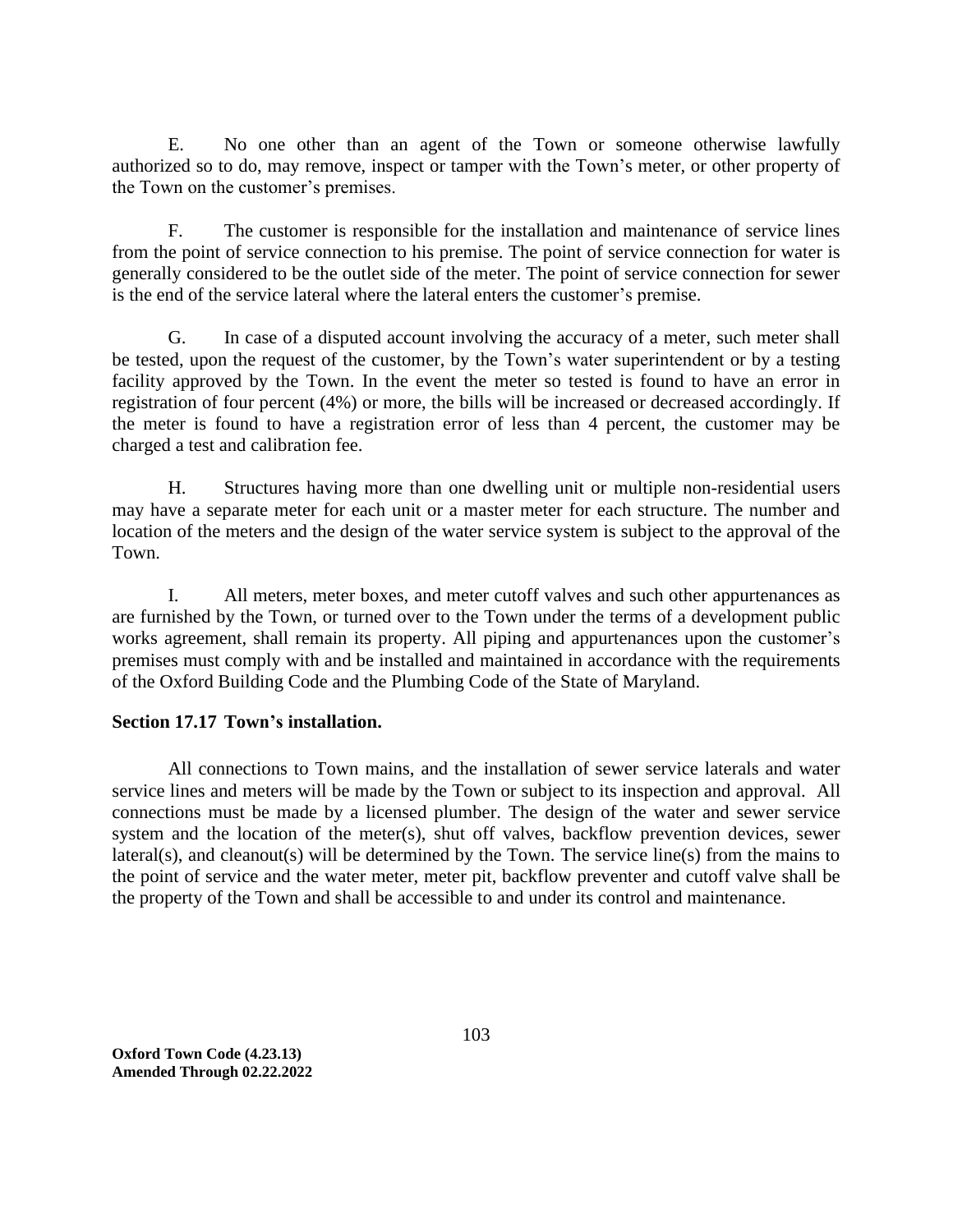#### **Section 17.18 Customer access.**

 No customer (or his properly authorized agent), unless specially authorized by the Town, so shall open or close any of the stop cocks or valves in any mains or services owned and maintained by the Town.

### **Section 17.19 Authority of the Town's representative.**

The Town's duly authorized representative, bearing proper credentials and identification, shall be permitted to enter all properties for the purposes of inspection, observation, measurement, sampling and testing in accordance with the provisions of this ordinance and the laws of the State of Maryland.

# **ARTICLE V. GREASE TRAPS**

### **Section 17.20 Grease traps and grease trap maintenance.**

A. All owners of property who are connected to the Town's wastewater collection system where food is prepared for sale on or off said premises shall install suitable floor drains with approved grease traps and shall properly maintain said trap.

B. All such installations shall require a plumbing permit and approval of the Town of Oxford's Public Works Superintendent.

C. Owners of property where grease traps are required shall submit to the Town a grease trap maintenance schedule to be approved by the Public Works Superintendent and to submit annually documentation that an approved maintenance schedule has been followed. The Public Works Superintendent may require that a new maintenance schedule be submitted for approval when there is evidence that a grease trap is not being maintained often enough to be effective.

D. The property owner shall take immediate steps to repair or service a malfunctioning grease trap. Failure to correct the problem shall be considered a violation of this ordinance and subject to the penalties set forth in Article VI.

E. In the event that the Town incurs expenses for clearing grease from Town sewer mains, and the Public Works Superintendent determines that grease originated from a malfunctioning grease trap, then the property owner will be required to reimburse the Town for the full cost incurred to remove the grease.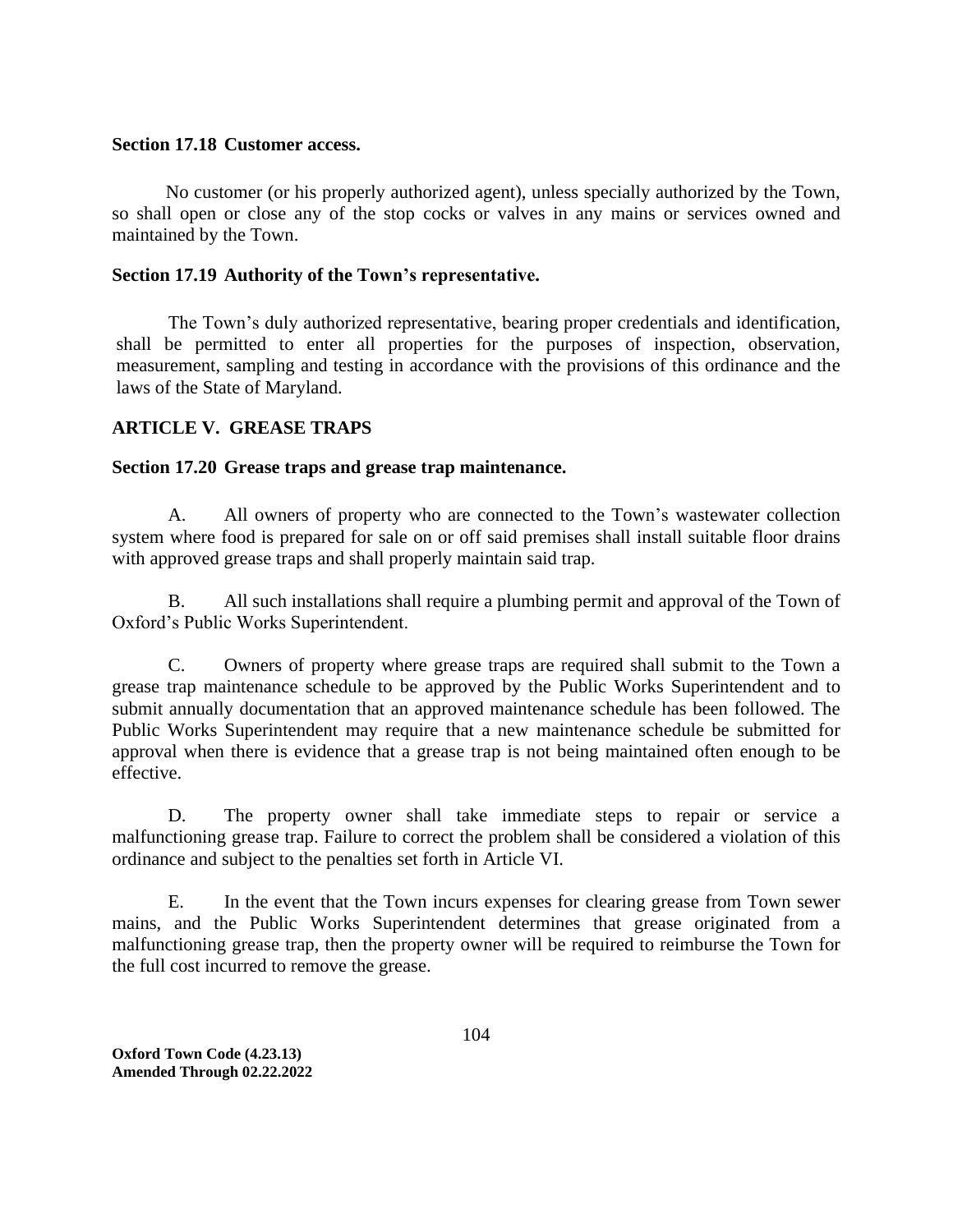# **ARTICLE VI. PENALTIES**

# **Section 17.21 Penalties.**

A. Any persons in violation of Chapter of this Code shall be guilty of a municipal infraction, and the fine for the first offense shall be One Hundred Dollars (\$100.00), and shall be Two Hundred Dollars (\$200.00) for each additional offense within a 12 month period. Each and every day such violation occurs shall be considered a separate offense, and subject to separate penalties and fines.

B. If the Town is subjected to fines or penalties for a wastewater spill caused a property owner or his designated agent or tenant damaging or failing to maintain sewer pipes, including but not limited to keeping cleanout caps in place, the property owner shall reimburse the Town in full for any fines, penalties or other costs or expenses arising from such a spill.

# **ARTICLE VII. BAY RESTORATION FINANCIAL HARDSHIP PROGRAM**

# **Section 17.22 Bay Restoration Financial Hardship Program.**

In accordance with Md. Code Ann. Environment Article  $\S$  9-1605.2(d)(1), the Commissioners of Oxford have determined that it is desirable and in the public interest to adopt a financial hardship exemption program for the Bay Restoration Fee to allow citizens, for whom the payment of the Bay Restoration Fee would create a substantial financial hardship, to be exempt from paying the Bay Restoration Fee.

**A. Application Process.** All applications for an exemption shall be reviewed for sufficiency by the Town Clerk.

**B. Eligibility.** To be eligible for the exemption, the applicant must be a citizen of Oxford and be the party responsible for paying the Bay Restoration Fee. The applicant must also meet at least two (2) of the following criteria for exemption from the Bay Restoration Fee, and submit the required documentation.

- 1. Receipt of energy assistance within the last 12 months. Confirmation on official letterhead is required of the applicant.
- 2. Receipt of public assistance-supplemental Social Security Income (SSI) or food stamps within the last 12 months. Confirmation on official letterhead required of the applicant.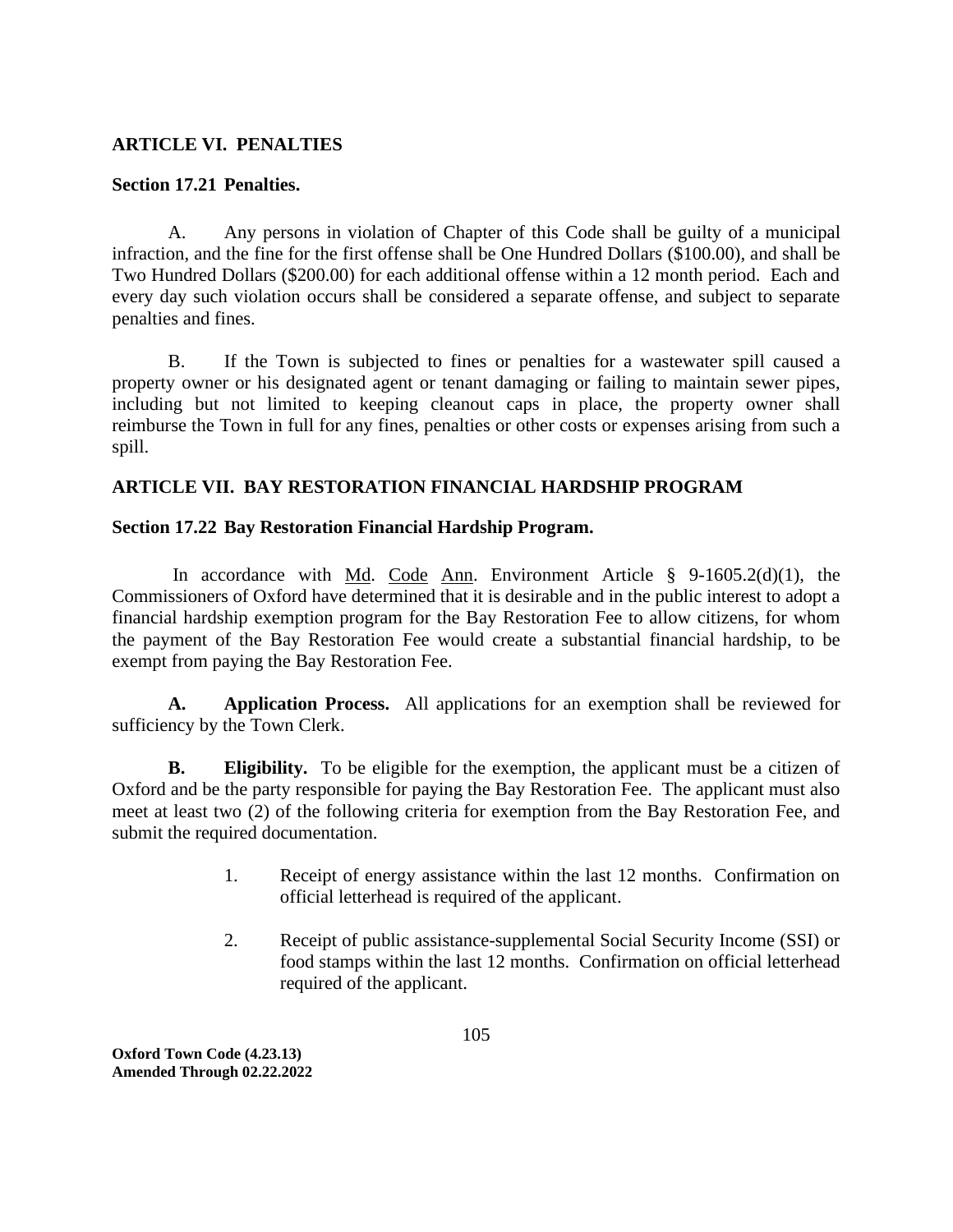- 3. Receipt of Veteran's or Social Security disability benefits within the last 12 months. Confirmation on official letterhead required of the applicant.
- 4. Meet the income criteria, as prescribed by the Maryland Department of the Environment. The current year's tax return is required to be submitted by the applicant.

**C. Period of Exemption.** The exemption will be valid for 12 months from the date of approval for applicants are owner occupants of their dwelling and six months for applicants who rent their dwelling. Before the expiration of the exemption, it will be the responsibility of the applicant to reapply and provide all required documentation upon reapplication.

**D. Disqualification.** Any citizen who, in the discretion of the Town, submits false information in support of an application for an exemption will be disqualified from re-applying for an exemption. (History – Ordinance 1215, adopted 3.12.13)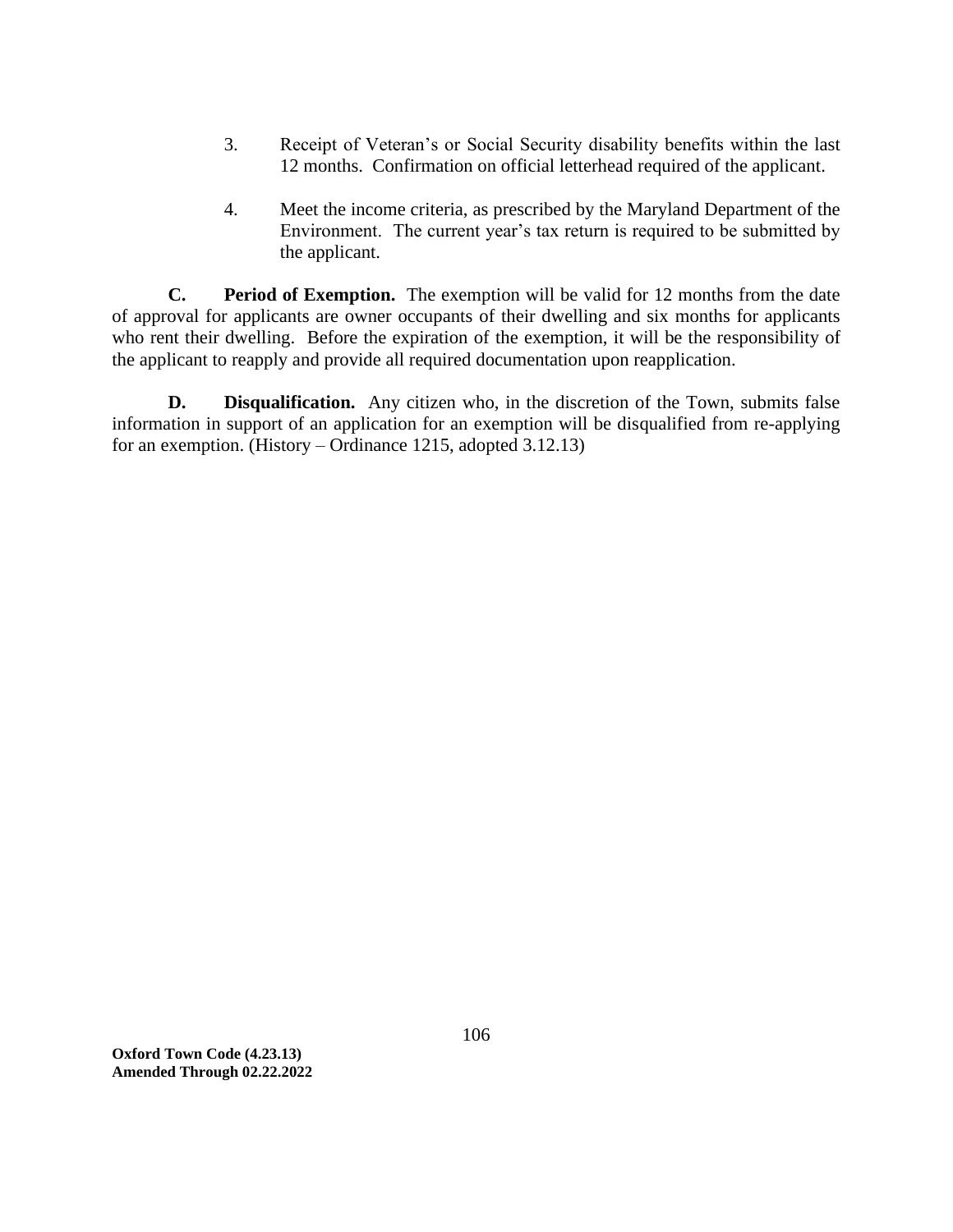# *CHAPTER 18. STORMWATER MANAGEMENT AND SHORELINE PROTECTION FUND*

- 18.1 Establishment of Stormwater Management and Shoreline Protection Fund
- 18.2 Purposes of Stormwater Management and Shoreline Protection Fund
- 18.3 Stormwater Management and Shoreline Protection Fee
- 18.4 Financial Hardship Exemption
- 18.5 Severability

### **Section 18.1 Establishment of Stormwater Management and Shoreline Protection Fund**

A. A Stormwater Management and Shoreline Protection Fund ("SMSP Fund") is established to protect the waterways and land within the Town by addressing stormwater management, controlling flooding, and to protect the natural environment. The purpose of the Fund is to ensure sufficient funds to cover the costs of designing, developing, improving, operating, maintaining and monitoring the Town's stormwater management system and structures and shoreline protection improvements.

B. The Town's SMSP Fund is a dedicated enterprise fund. It will only be used for the purposes outlined in Section 18.2. All revenues collected from the Stormwater Management and Shoreline Protection Fee ("SMSP Fee") shall be deposited into the SMSP Fund. The Commissioners may from time to time make additional appropriations to the Fund as are desirable and in the public interest.

# **Section 18.2 Purposes of the Shoreline Management and Shoreline Protection Fund**

The Fund shall be used for the following purposes:

A. The acquisition by gift, purchase or condemnation of real and personal property, and interests therein, necessary to construct, operate and maintain shoreline protection and stormwater management facilities.

B. All costs of administration and implementation of the Town Stormwater Management and Shoreline Protection Program, including the establishment of reasonable operating and capital reserves to meet unanticipated or emergency stormwater management, tidal or flooding requirements.

C. Engineering and design, debt service and related financing expenses, construction costs for new facilities, and enlargement or improvement of existing stormwater management and shoreline protection improvements, structures and facilities.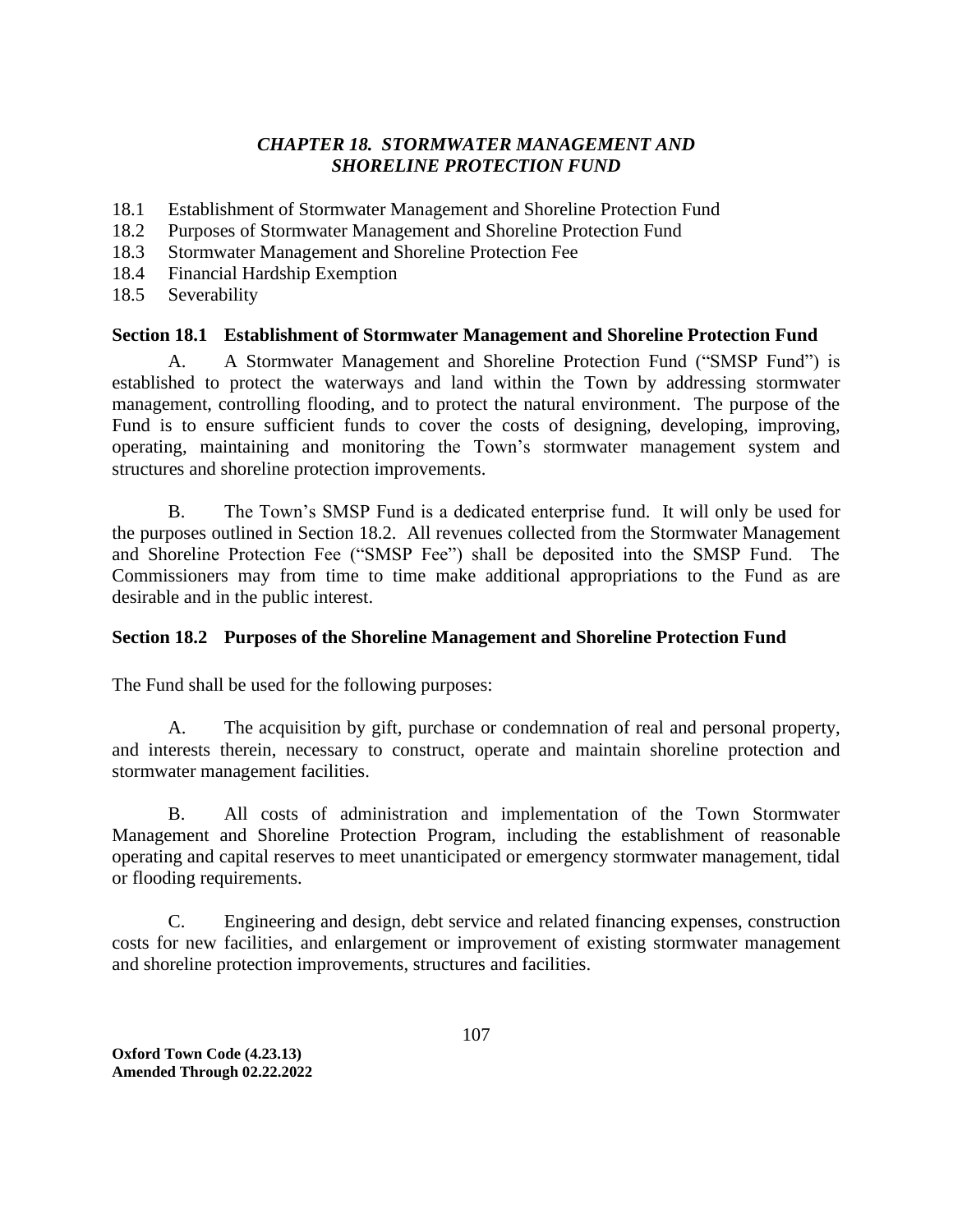D. The operation and maintenance of the stormwater management, tidal and shoreline protection improvements, structures and facilities.

E. Monitoring, surveillance and inspection of stormwater management, tidal and shoreline protection improvements, structures and facilities.

F. Water quality monitoring and water quality programs.

G. Retrofitting developed areas for stormwater management, flooding and tidal conditions.

H. Inspection and enforcement activities.

I. Billing and administrative costs of implementing and operating the Town's Stormwater Management and Shoreline Protection Program.

J. All other activities that are reasonably related to the purposes described above.

### **Section 18.3 Stormwater Management and Shoreline Protection Fee**

The Commissioners may, from time to time, adopt an ordinance to establish and impose an SMSP Fee upon all real property in the Town. The Commissioners shall have the authority to establish the SMSP Fee as either a regulatory fee or a tax, or a combination of both, in any manner prescribed by law. The form of the SMSP Fee shall be established by ordinance, and may include any of the following: an *ad valorem* tax; an excise tax; a flat fee; or a graduated fee based upon impervious surface on each property, or any other method of calculation authorized by law. Any unpaid fees established by ordinance shall become a lien upon the real property and may be collected in the same manner as taxes are collected.

## **Section 18.4 Financial Hardship Exemption**

A property owner may be exempt from the payment of the SMSP Fee established by this Chapter where payment of the Fee would create a substantial financial hardship. The application process and eligibility criteria shall be the same as the process and criteria established by the Bay Restoration Financial Hardship Program described in Section 17.22 of the Oxford Town Code.

#### **Section 18.5 Severability**

If any section, subsection, sentence, clause or phrase of this Chapter is, for any reason, held to be unconstitutional or invalid, such decision shall not affect the validity of the remaining portion of this Chapter. The Commissioners of Oxford declare that they would have adopted this

**Oxford Town Code (4.23.13) Amended Through 02.22.2022**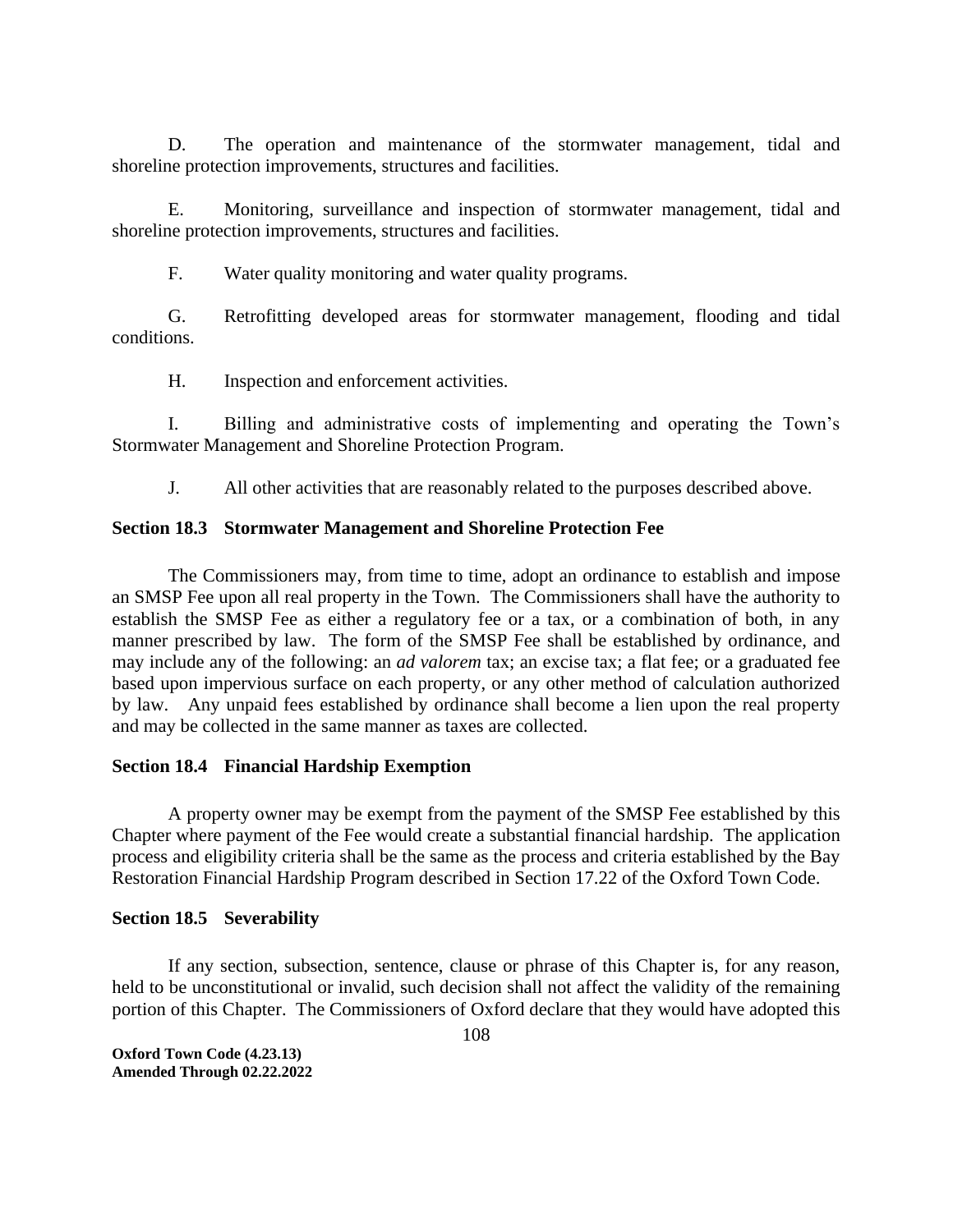Chapter, and each section, subsection, clause or phrase thereof, irrespective of the fact that any one or more sections, subsections, sentences, clauses and phrases be declared unconstitutional or invalid.

(History – Ordinance No. 1403, adopted 4/15/14)

**Oxford Town Code (4.23.13) Amended Through 02.22.2022**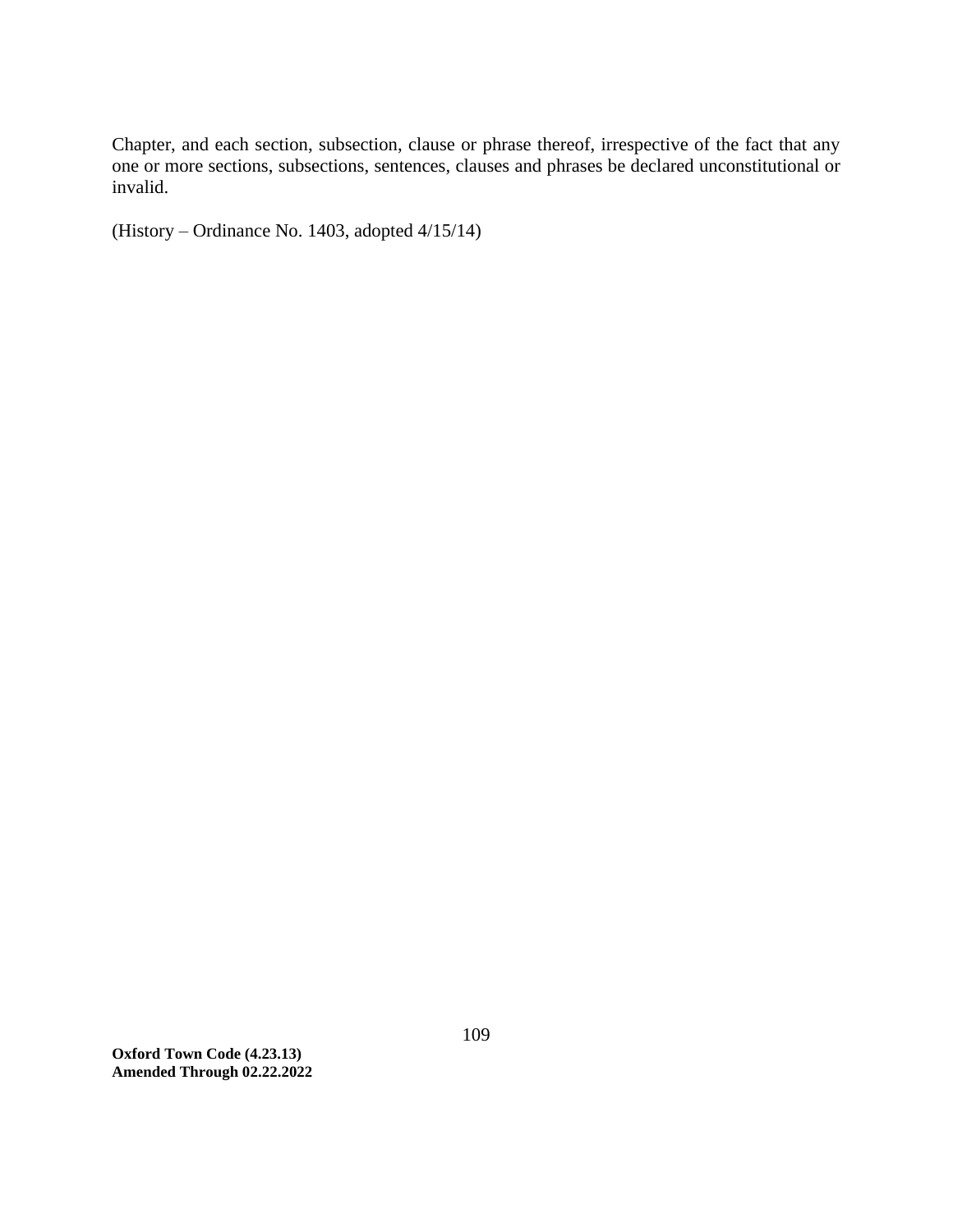# *CHAPTER 19. RESIDENTIAL RENTAL HOUSING LICENSE AND INSPECTION*

- 19.1 Definition and word usage
- 19.2 Rental operating license required
- 19.3 Inspections
- 19.4 Revocation or Denial of License; Injunction
- 19.5 License renewal
- 19.6 Display of Licenses
- 19.7 Fees
- 19.8 Rental Units Exempt from Chapter
- 19.9 Violations and penalties

# **Section 19.1 Definition and word usage.**

As used in this chapter, the following terms have the meanings indicated.

**Residential Rental Dwelling Unit** – Any building or portion of a building in which a person resides in which consideration of money or other goods or services are paid or provided to the owner of such building, or the owner's authorized representative or other tenant. This definition shall include the letting or rental of any single-family residential dwelling unit, or multi-family residential dwelling unit.

**Person** – Any individual, proprietorship, partnership, corporation, association, or other legal entity.

# **Section 19.2 Rental operating license required.**

A. It shall be unlawful for any person to let any residential rental dwelling unit within the Town without first having obtained a license for said unit as hereinafter provided.

B. Within sixty (60) days after the effective date of this ordinance, the legal owner of record shall make written application to the Town for a rental unit license upon such form or forms as the Town shall from time to time designate. Such application shall be submitted together with a non-refundable rental license fee, as approved and authorized by the Commissioners of Oxford.

# **Section 19.3 Inspections.**

A. Prior to the issuance of a license, all residential rental properties shall be subject to an inspection by the Town's designated code enforcement officer, or other designee, to ensure that the property is in conformance with the Town Code and applicable ordinances, laws or other regulations. The Town shall also have the right to inspect in the event of a complaint.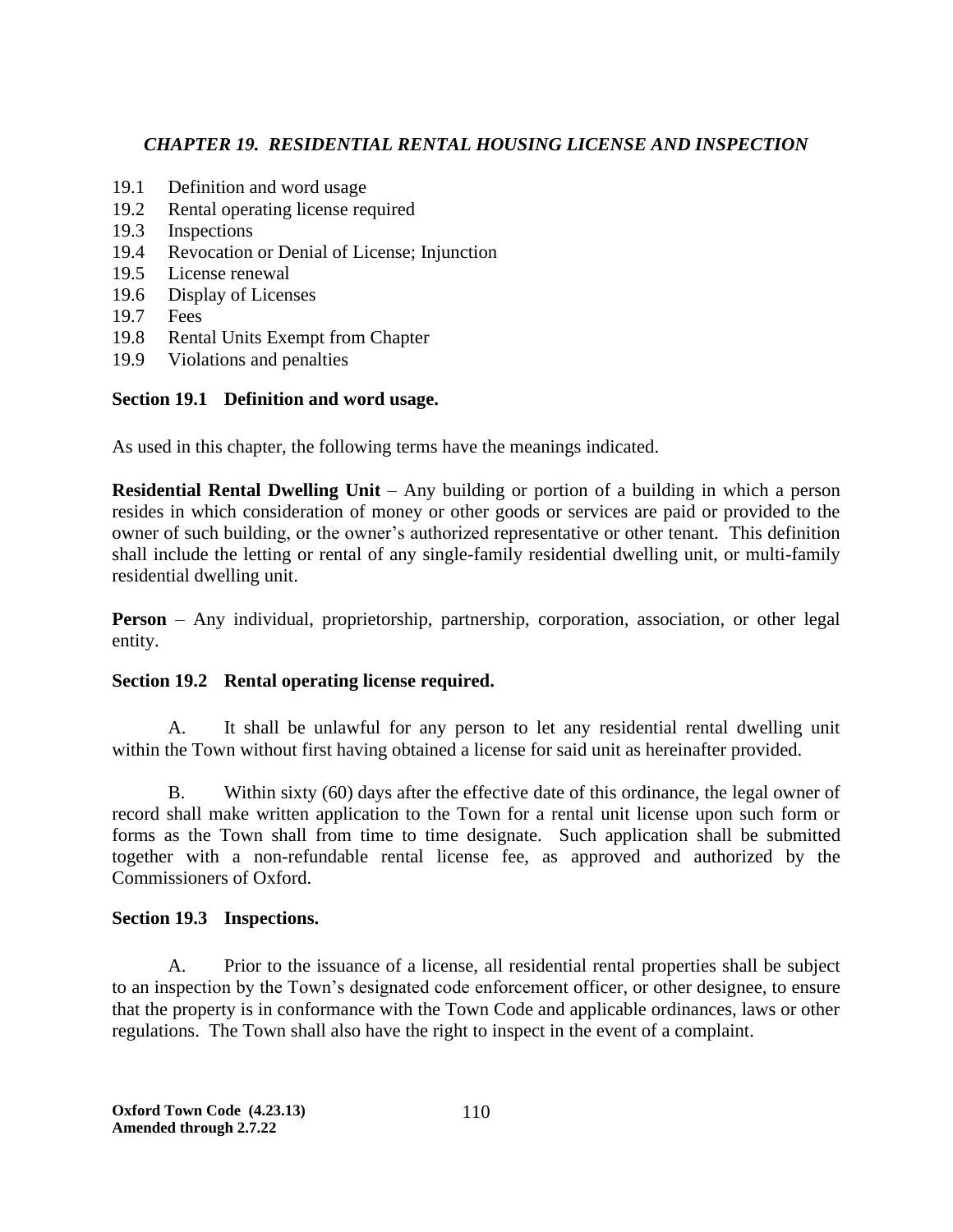B. If an inspection reveals a violation of an applicable provision of the Town Code, including any building code, property maintenance code or minimum livability code in effect within the Town limits, the code enforcement officer shall provide written notification to the owner and to the occupant of the rental unit. The notice shall contain a time period within which the violation is to be corrected, which period shall be a minimum of ten (10) days unless the violation involves an immediate threat to health or safety, whereupon a shorter time frame may be specified by the town's enforcement officer. The code enforcement officer shall reinspect the premises to confirm that the violations have been corrected.

### **Section 19.4 Revocation or Denial of License; Injunction.**

A license may be revoked or denied by the code enforcement officer if an owner, after the passage of the notice period described in the previous section, fails to eliminate violations of the Town Code Revocation or denial of a license shall be in addition to, and not in substitution for, such other penalties as may be provided for said violations elsewhere in this Code or by State law. In addition to any other remedy which may be available in the event of a violation of the provisions of this chapter, the Town's designated code enforcement officer may seek an injunction to prevent the renting, or offering to rent, of rental dwelling units in the Town which do not have a license issued in accordance with this section.

### **Section 19.5 License Renewal.**

Licenses shall expire two (2) years from the date of issuance, and are renewable every two years. Applications for renewal shall be made at least sixty (6) days prior to the expiration date.

## **Section 19.6 Display of Licenses.**

Licenses issued under this chapter shall be produced on the demand of a tenant or prospective tenant and shall be made available at reasonable times for examination by an authorized agent of the Town.

## **Section 19.7 Fees.**

The Commissioners of Oxford are hereby authorized to enact a resolution establishing a schedule of license, inspection, and re-inspection fees pertaining to the administration of this chapter. Any unpaid license fee or re-inspection fee shall be subject to interest and penalties as periodically established by the Oxford Commissioners for unpaid sums due to the Town.

## **Section 19.8 Residential Rental Units Exempt from Chapter.**

A. The provisions of this Chapter shall not apply to Short Term Rentals, as defined and regulated by Chapter 20.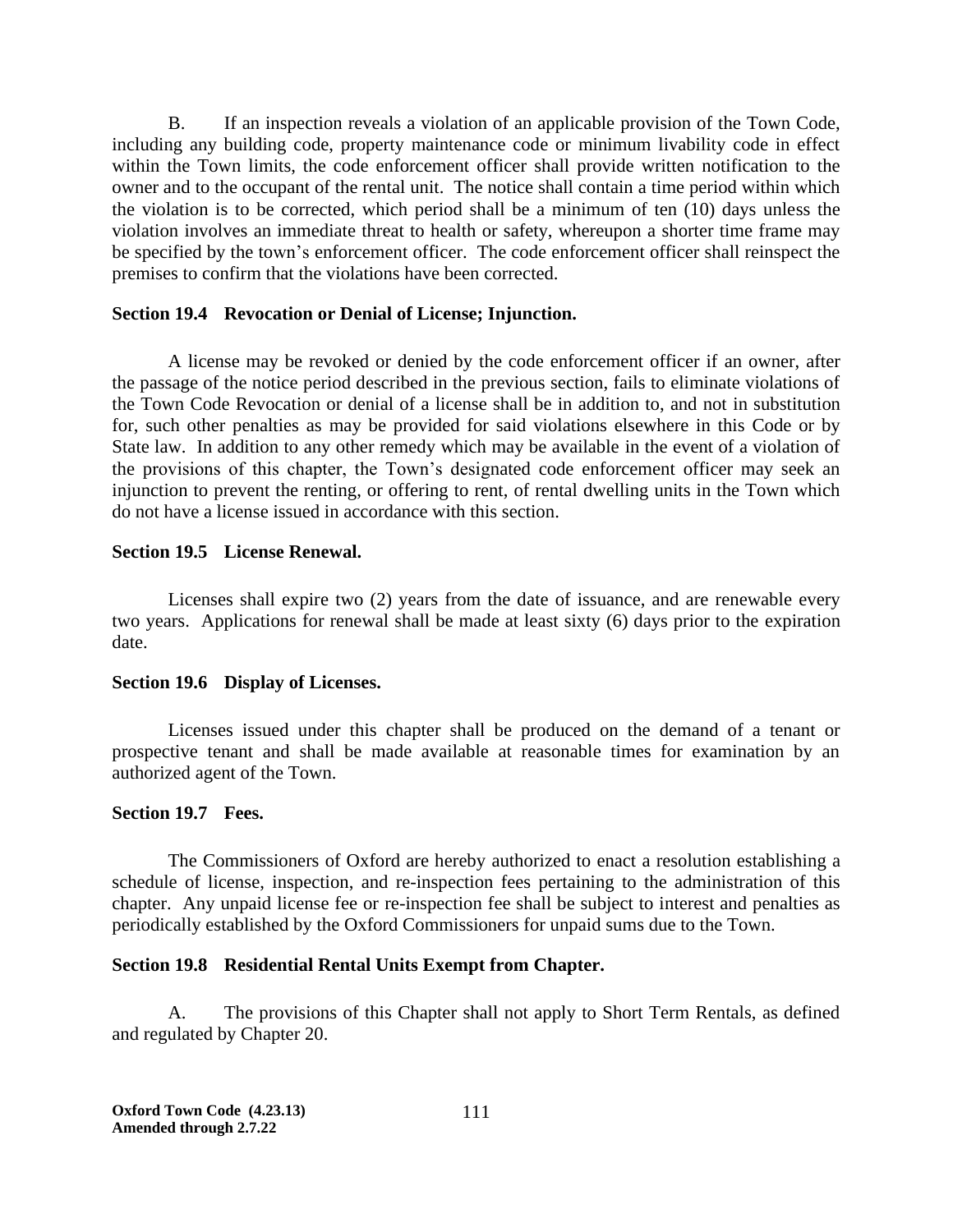B. The provisions of this Chapter shall not apply to rental unit occupied by an immediate family member of the owner or the owner's spouse, parents, children, grandparents, grandchildren, sibling, aunt, uncle, or first cousins, including adopted, half, and step family members.

## **Section 19.9 Violations and Penalties.**

Any violation of this Chapter 19 shall be considered a municipal infraction and any person violating any provision of this section shall be assessed a fine of \$100 for the first infraction, and up to \$200 for each subsequent infraction. Each separate violation shall constitute a separate offense.

(History, Ordinance 1617, adopted November 8, 2016)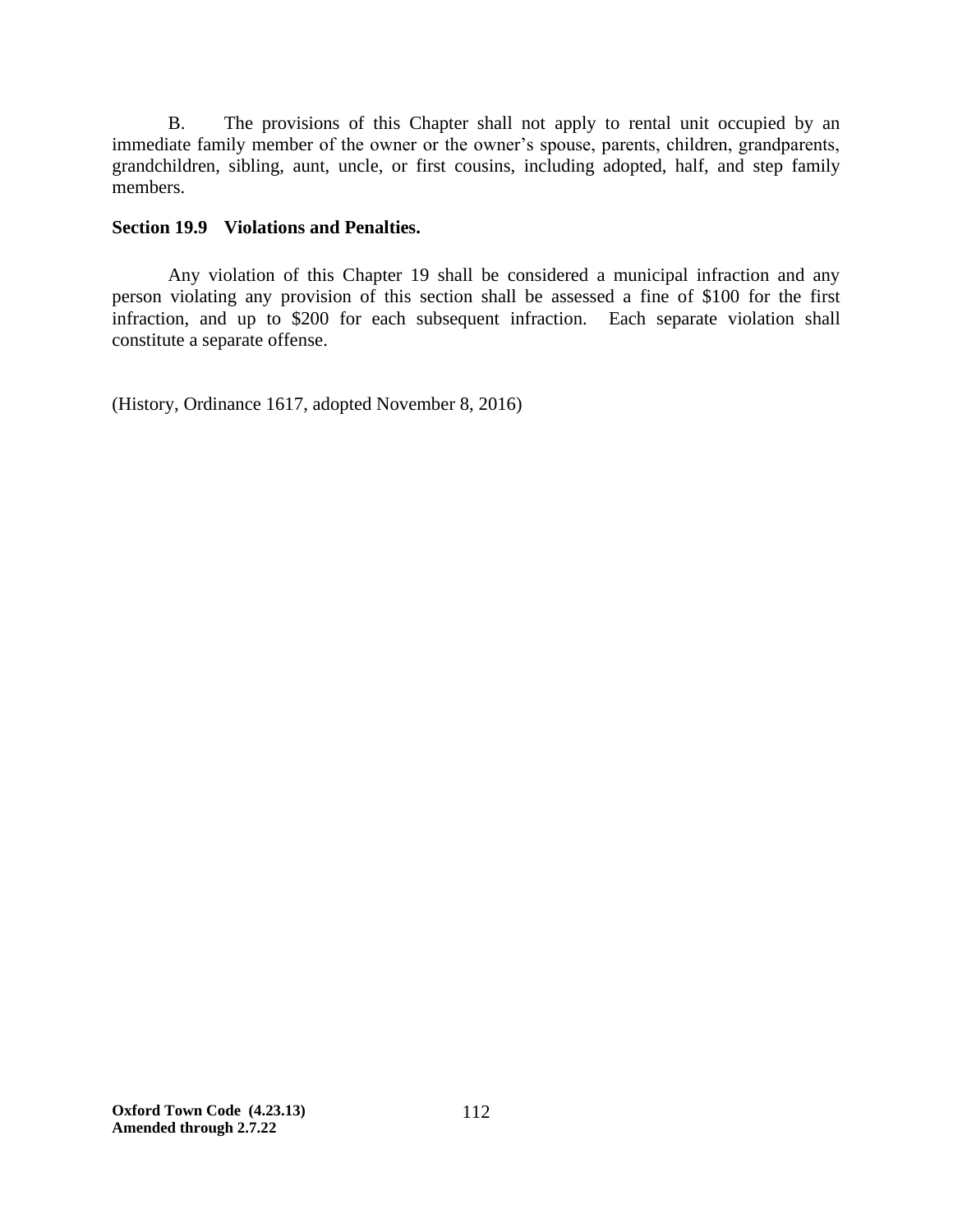# *CHAPTER 20. SHORT TERM RENTALS*

- 20.1 Definition and word usage.
- 20.2 Requirements for Short Term Rentals.
- 20.3 Violations and penalties.
- 20.4 Suspension, Revocation, and Appeals.

## **Section 20.1 Definition and word usage.**

As used in this chapter, the following terms have the meanings indicated.

**Short Term Rental** ("STR") - Shall mean any rental tenancy permitting occupancy of a residential dwelling unit by persons unrelated by blood or marriage to the owner of the property (or the tenant of the property) for less than 30 consecutive days

**Property Owner** – A natural person who is the owner of the dwelling unit that he or she seeks to offer as a STR.

## **Section 20.2 Requirements for Short Term Rentals.**

In the R-1, R-2, R-3, and RR zoning districts, and in the C1 and C2 zoning districts where residential dwellings exist as of the date of adoption of this Ordinance, the use of a dwelling unit for STR will only be permitted subject to the following registration, licensing, and other requirements set forth in this Chapter.

A. All Property Owners shall apply for an annual STR license from the Town Office. If a property is transferred or if an annual license is not renewed timely, a new application is required. A STR license shall be nontransferable. It may be renewed annually upon proof of current compliance with the requirements of this Chapter.

B. The Property Owner shall be responsible for payment of the Talbot County Accommodations Tax and shall provide proof of registration annually.

C. Issuance of a STR license is subject to the following terms, conditions, and restrictions:

- 1. STR licenses may be issued only to all holders of record title. All record title holders of any STR for which a license is requested must jointly submit and execute the registration and license forms.
- 2. The Property Owner shall provide a certificate of insurance as proof of appropriate liability insurance coverage for rental use in the minimum amount of \$500,000 as a requirement of the license and must maintain the policy for the duration of the application. If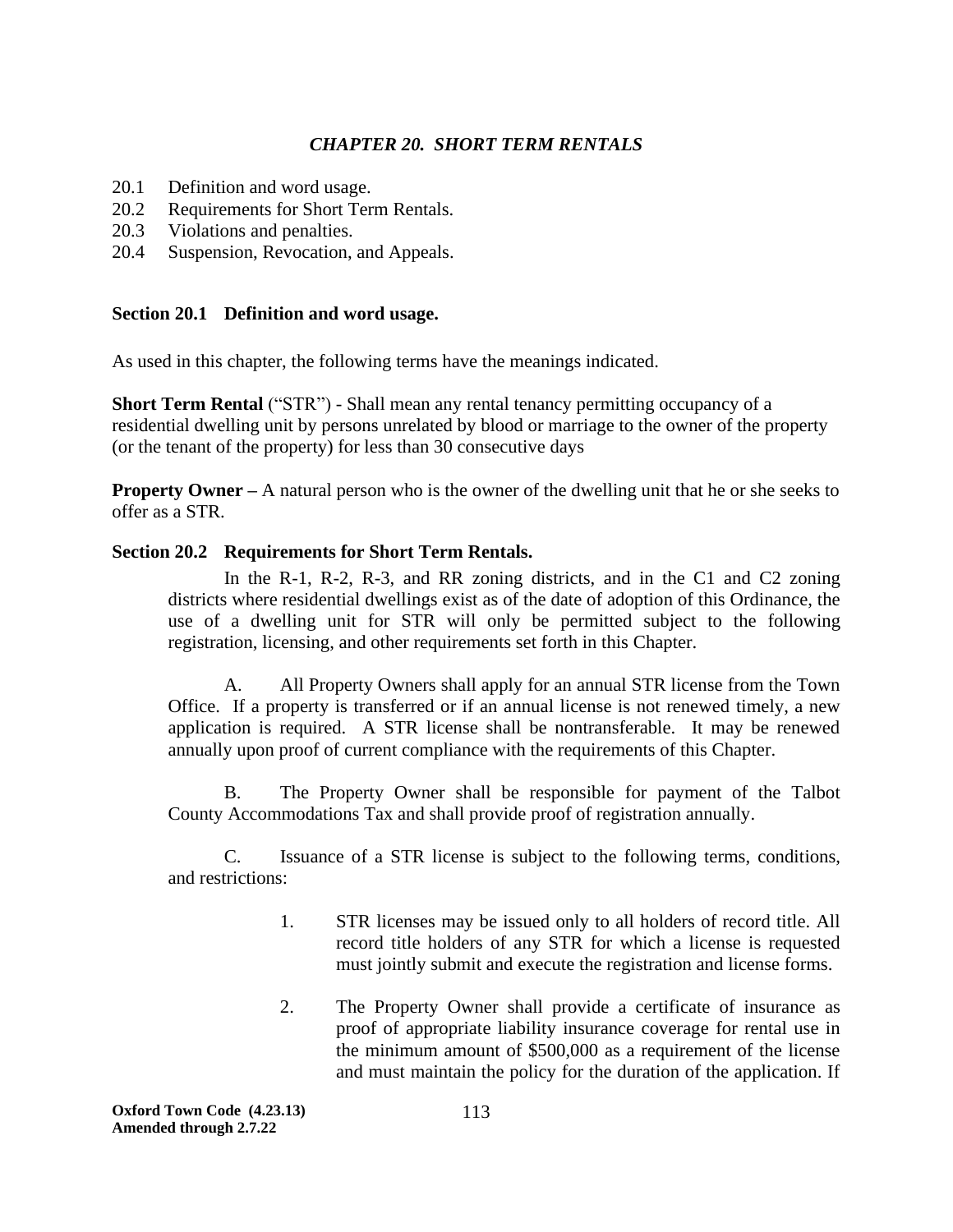the insurance is canceled or lapses, the Property Owner must notify the Town to terminate the STR license.

- 3. The Property Owner proposing to make STR use of their property shall complete an application form provided by the Town of Oxford, together with all information required on said form; and shall pay an application/license fee or a renewal fee that will be established by the Commissioners of Oxford on a fee schedule, which may be amended from time to time.
- 4. Certification that the Property Owner can and will satisfactorily monitor the use of the STR by having either a principal residence in the Town or by having made arrangements with an agent with a principal residence in the Town or whose home or office is within 30 miles of the STR who will act as their resident agent. The name, address, and 24-hour phone contact information must be provided with the application.

D. Applicant shall provide the following additional information to the Town of Oxford:

- 1. A statement as to whether the proposed STR is the Property Owner's primary residence, a second home residence, or a secondary residence on the property.
- 2. Subsequent license renewals will require proof that all prior Talbot County accommodation taxes for the subject property have been paid and may require submission of the appropriate year's Federal 1040 form, Schedule E, Schedule C or other appropriate forms and schedules.
- 3. A copy of the lease agreement and house rules for the STR, to include the requirements of this Chapter.
- 4. A statement of approval from the Homeowners Association if the STR is located in a neighborhood or development under such covenant.
- E. The following applies to all STR's:
	- 1. Maximum occupancy shall be the lesser of 10 persons or two persons per bedroom excluding infants under 18 months of age. The maximum number of occupants shall be stated on the STR registration, on the license, and in any STR agreement.

2. Subleasing of STRs by the STR occupant shall be prohibited.

**Oxford Town Code (4.23.13) Amended through 2.7.22**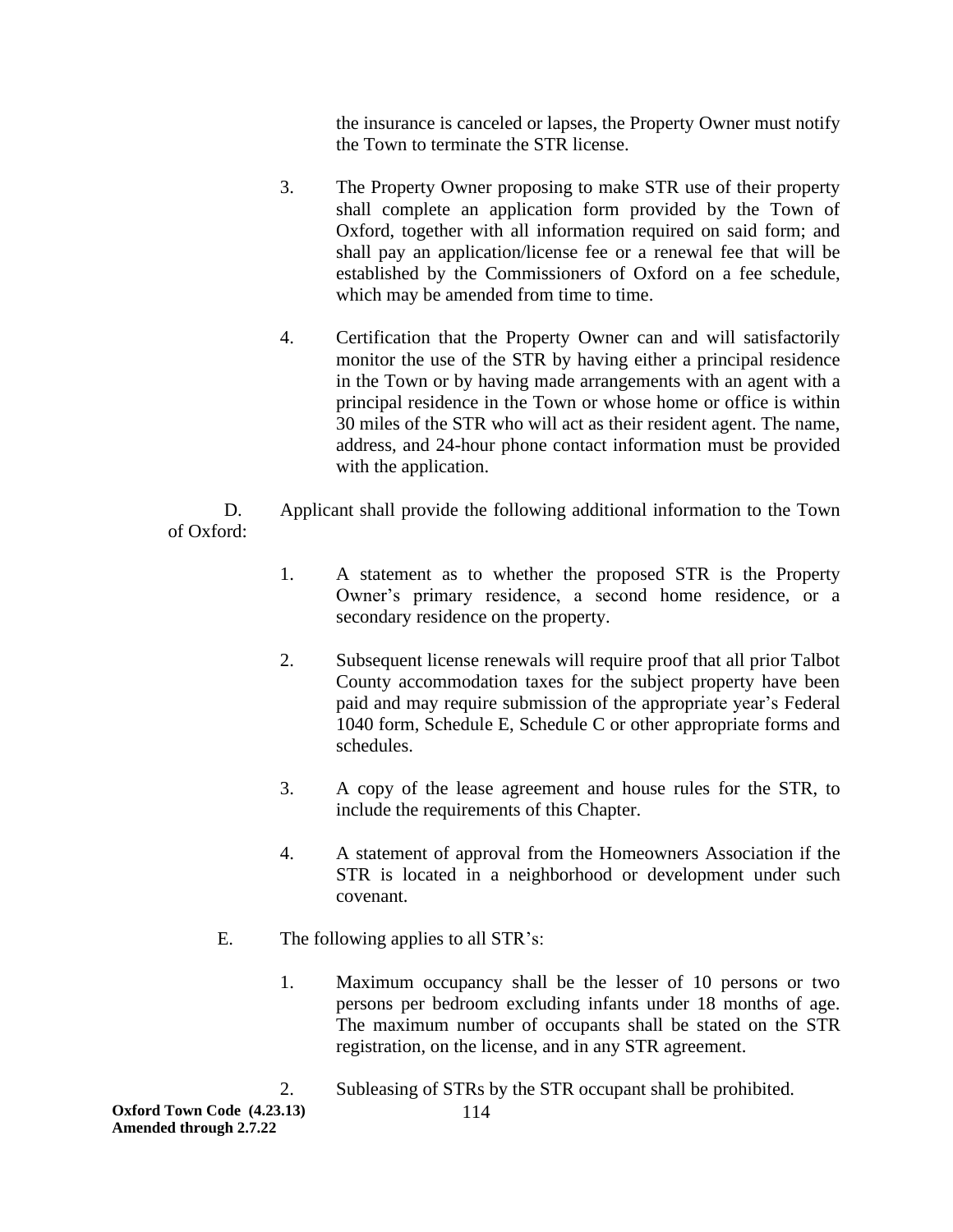- 3. During any STR, no dwelling, grounds, or associated appurtenances shall be used for any event, reception, banquet, corporate retreat, fundraiser, or similar activity which shall exceed the maximum occupancy of the dwelling unit.
- 4. Except as permitted by the Town, STR occupants must park in the designated on-site parking area. If on-site parking is not available, the Town may permit a maximum of two (2) vehicles to park on the street provided that on-street parking constraints do not exist.
- 5. All STR's shall comply with the Town's Property Maintenance Code, as amended, with respect to those sections addressing Livability, Emergency Escape and Rescue Openings, Exits, and Smoke Alarms, and shall be equipped with fire extinguishers. An inspection will be scheduled by the Town and performed by the Town's Inspector of record prior to issuance or reissuance of the license, the fee for which will be included in the application fee.
- 6. No activity during any STR shall be permitted which constitutes a public or private nuisance.
- 7. No outside burning, other than an approved electric or gas standalone cooking grill will be permitted during any STR. Burning restrictions must be stated on the STR agreement.
- 8. The boundaries of the STR and amenities available must be listed on the STR agreement.
- 9. Property owners shall insure STR occupants are aware of the Town's noise ordinance.

F. The Town may impose conditions, restrictions, and limitations on the issuance of a license that are reasonably related to addressing impact of the proposed STR. Such conditions may address, without limitation, the following:

- 1. Location and design of site features such as landscaping, screening, fencing, or parking.
- 2. Design of outdoor lighting such as height, intensity, or shielding of lighting fixtures;
- 3. Procedures and facilities for waste disposal;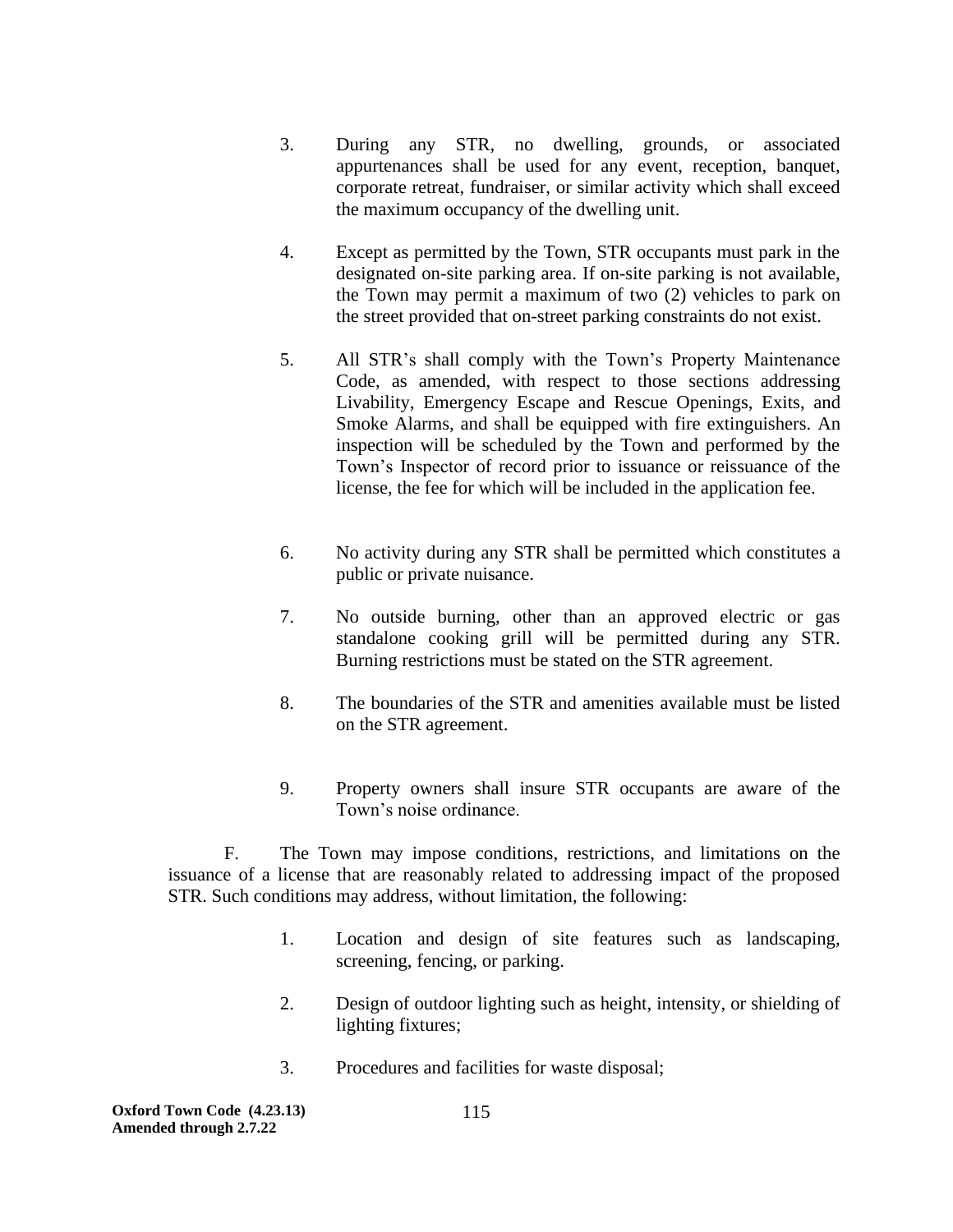4. Distance of outdoor recreation areas to neighboring property lines.

G. Establishment of STR Tenant's Rights, Duties and Obligations. The Commissioners shall be authorized to establish a policy addressing STR Tenant's Rights, Duties and Obligations from time to time by the adoption of a resolution, which may include the establishment of violations and penalties. The STR Tenant's Rights, Duties and Obligations shall be affixed to any STR agreement to assure that the STR occupants are aware of the conditions of their occupancy.

H. The Town may decline to issue, or may suspend or revoke, a STR license based on the following:

- 1. Due to insufficient parking to reasonably accommodate the required two parking spots on-site and the existence of on-street parking constraints.
- 2. Any false, inaccurate, incomplete or incorrect statement in any registration or application or renewal which is not cured within the time period ordered by the Town.
- 3. Any serious or repeated infraction, disturbance, nuisance, failure to monitor, or other problem or violation occurring during a STR.
- 4. Violation of any law or ordinance with respect to the STR, or any term, condition, or restriction of the STR license, Town Code, or Town Zoning Ordinance
- 5. Failure to pay the Talbot County Accommodations Tax.
- 6. Failure to be current on the Oxford water and sewer billing and Oxford property taxes for the STR.
- 7. Any other reasonable or rational factors or combination of factors, including, but not limited to inadequate lot size, inadequate street parking, lack of response from Property Owner or Resident Agent, filed complaints of violation of the zoning code, building code, property maintenance code and/or applicable laws or regulations.

## **Section 20.3 Violations and Penalties.**

 A.Any violation of this Chapter 20 shall be considered a municipal infraction and any person violating any provision of this section shall be assessed a fine of \$100 for the first infraction, and up to \$200 for each subsequent infraction. Each separate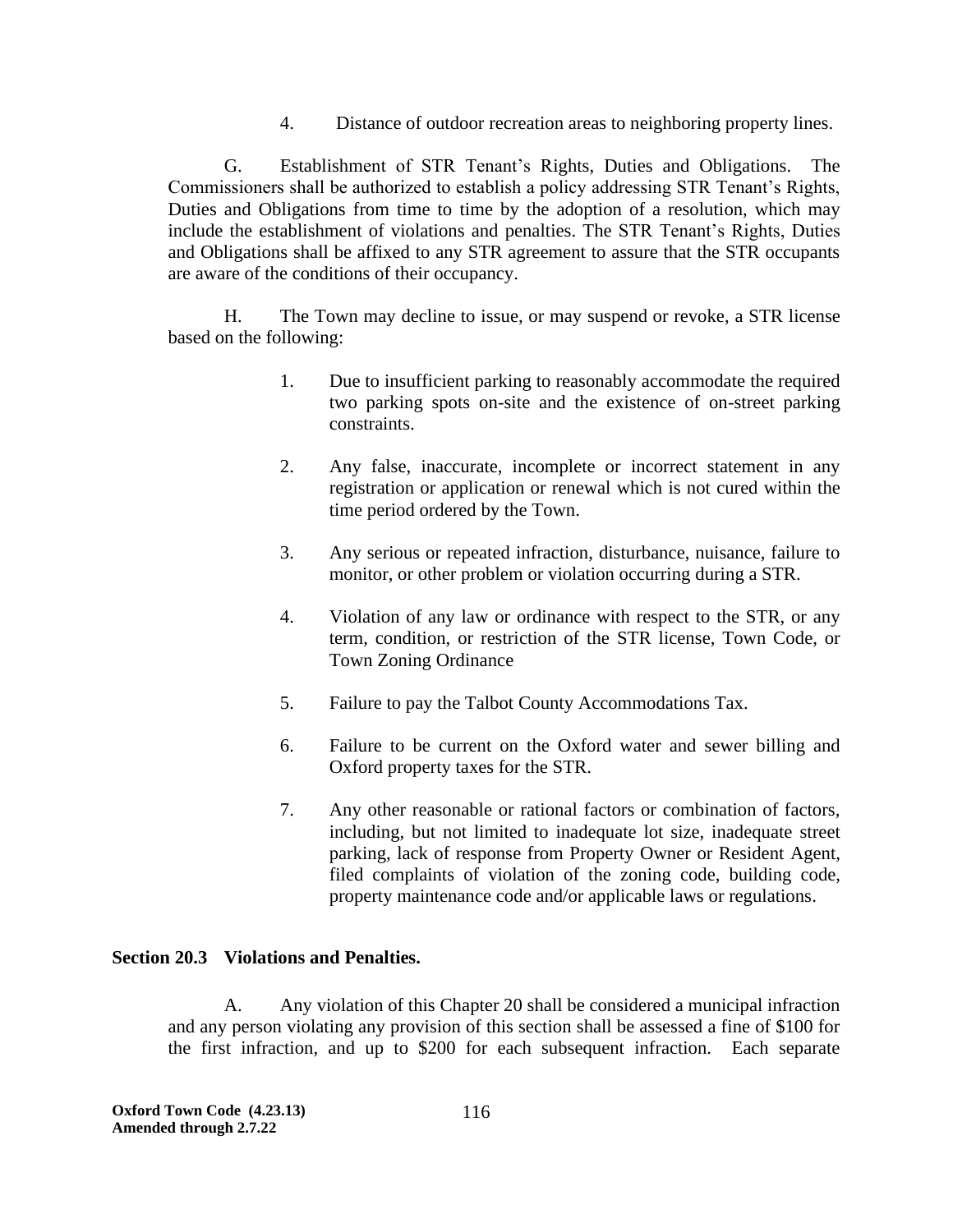violation shall constitute a separate offense. If a third offense occurs, the STR license may be revoked.

B. Notice. Whenever the Town determines there has been a violation of this Chapter or has grounds to believe that a violation has occurred, notice shall be given to the property owner or resident agent providing written notification of the violation. The notice shall contain an order for correction and a time period within which the violation must be corrected. Failure to make the correction shall result in penalties and/or revocation of the license.

## **Section 20.4 Suspension, Revocation, and Appeals.**

A. Violation Basis. The Town will, in writing, suspend or revoke a STR license issued under the provisions of this Chapter if a Property Owner, after the passage of time ordered by the notice provided, fails to eliminate the violation, or as the result of repeated or serious violations. Suspension or revocation of a STR license shall be in addition to, and not in substitution for, such other penalties as may be provided for said violations elsewhere in the Town Charter, Town Code, or by State law.

B. Complaint Basis. Any STR license issued by the Town may be suspended or revoked by the Town upon proper complaint and sufficient evidence to sustain such complaint and after the -Property Owner or Resident Agent has an opportunity to present evidence. Notice of such suspension or revocation will be provided in writing to the Property Owner or Resident Agent to the address provided in the application for the STR license.

C. Appeals. The Board of Appeals shall hear and decide appeals of suspensions or revocations made pursuant to this Chapter. Such appeals must be filed within thirty (30) days of such suspension or revocation by filing a notice of appeal with the Board of Appeals and specifying the grounds for appeal. For the purposes of this code, the board of appeals shall be the Board of Appeals established in the Town of Oxford Zoning Ordinance. All provisions governing the Board of Appeals with respect to members, provisions for alternates, quorum, procedure, chairman, term of office, etc. shall be applicable to appeals from this chapter. Review of the decision of the Board of Appeals shall also be in accordance with the Oxford Zoning Ordinance, and the Maryland Rules of Procedure applicable to review of administrative agency decisions.

(History, Ordinance 2008 adopted September 8, 2020)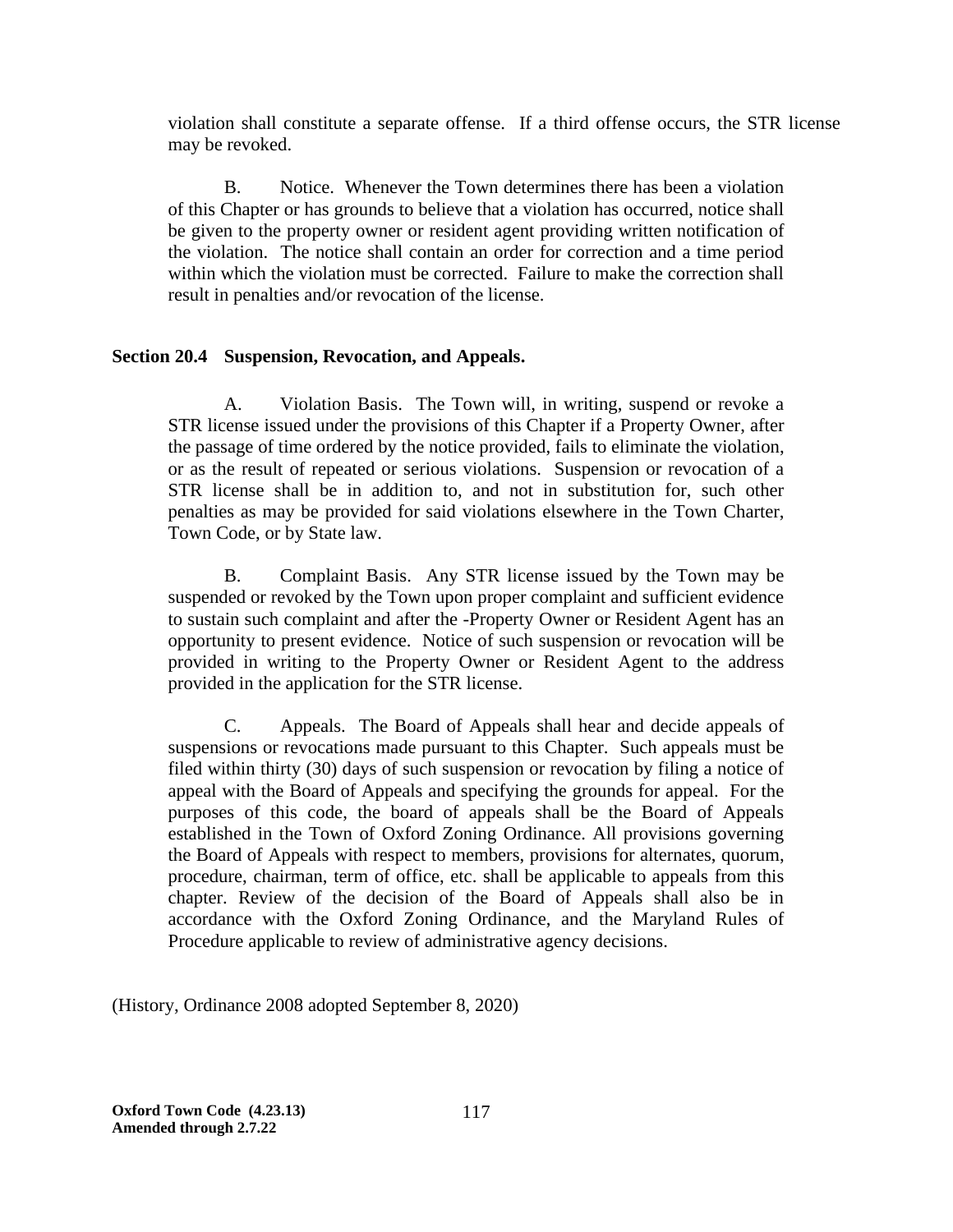## *ZONING*

*Editor's Note. The Oxford Zoning Ordinance, and all amendments thereto, are incorporated into this volume by reference as if fully set forth herein. Copies are on file in the Town Office, where they may be examined between the hours of 9:00 a.m. to 12:00 p.m. and 1:00 p.m. to 4:00 p.m., Monday through Friday.*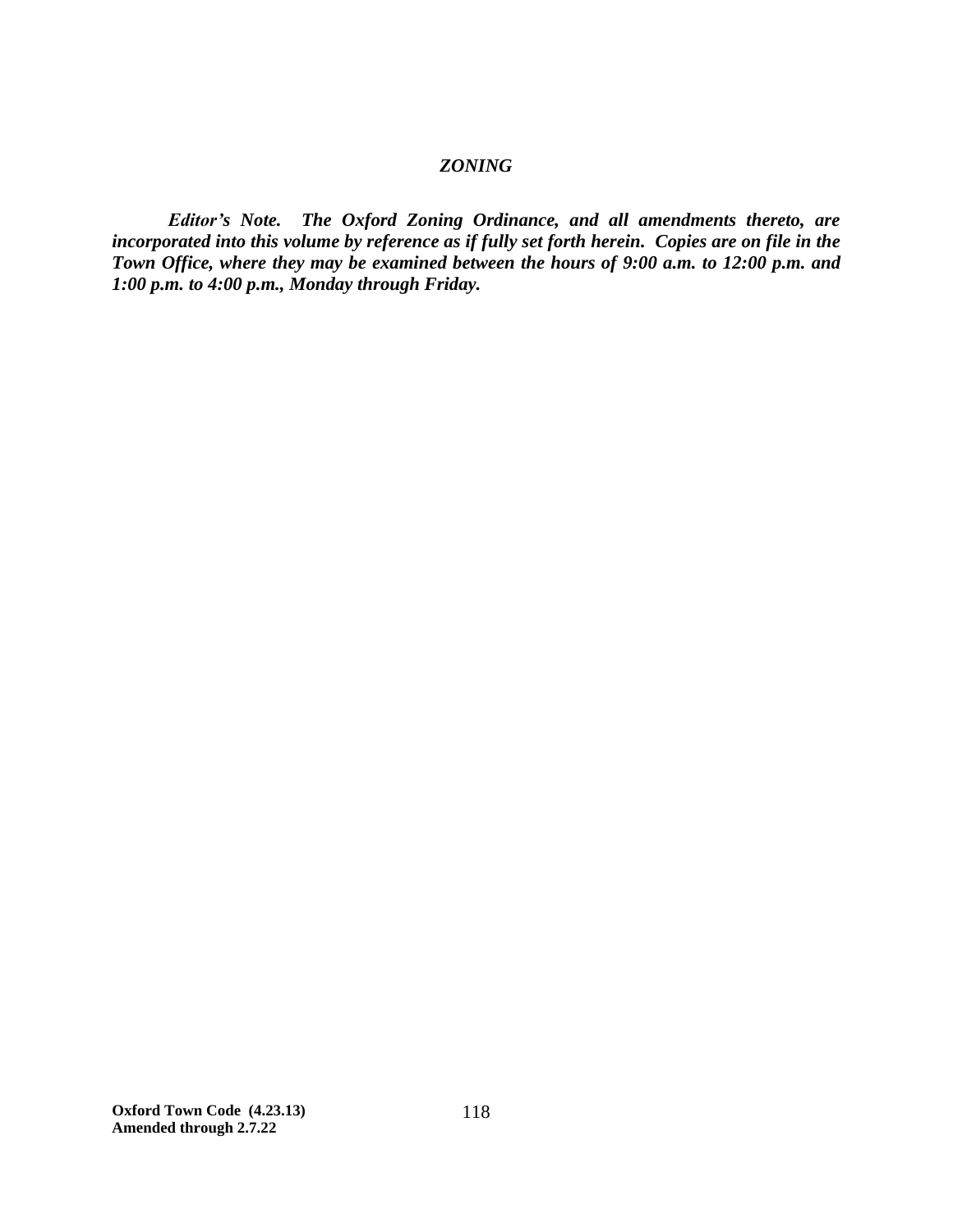#### *SUBDIVISION REGULATIONS*

*Editor's Note. The Oxford Subdivision Regulations, and all amendments thereto, are incorporated into this volume by reference as if fully set forth herein. Copies are on file in the Town Office, where they may be examined between the hours of 9:00 a.m. to 12:00 p.m. and 1:00 p.m. to 4:00 p.m., Monday through Friday.*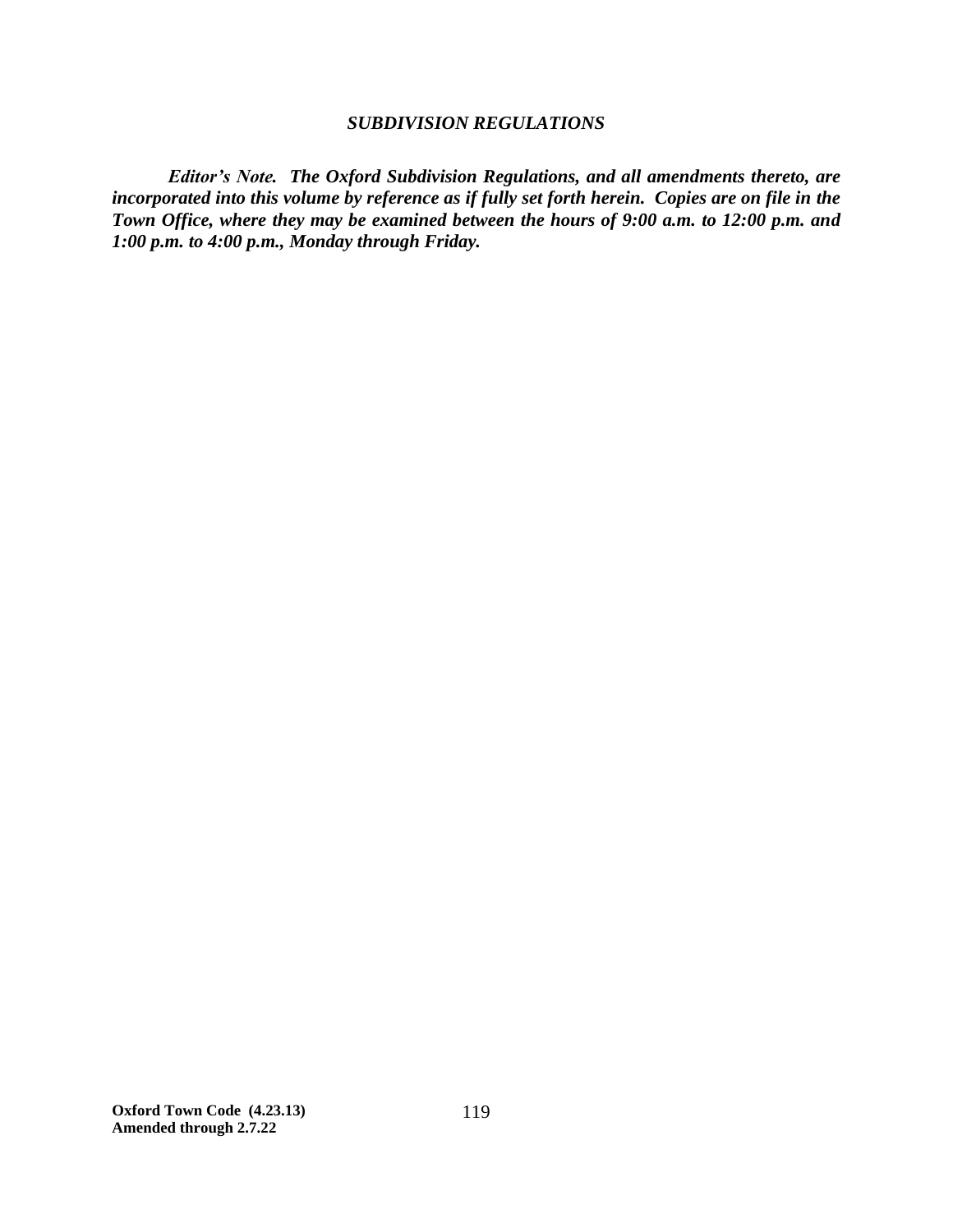### *FLOODPLAIN MANAGEMENT*

*Editor's Note. The Oxford FloodPlain Management Ordinance, and all amendments thereto, are incorporated into this volume by reference as if fully set forth herein. Copies are on file in the Town Office, where they may be examined between the hours of 9:00 a.m. to 12:00 p.m. and 1:00 p.m. to 4:00 p.m., Monday through Friday.*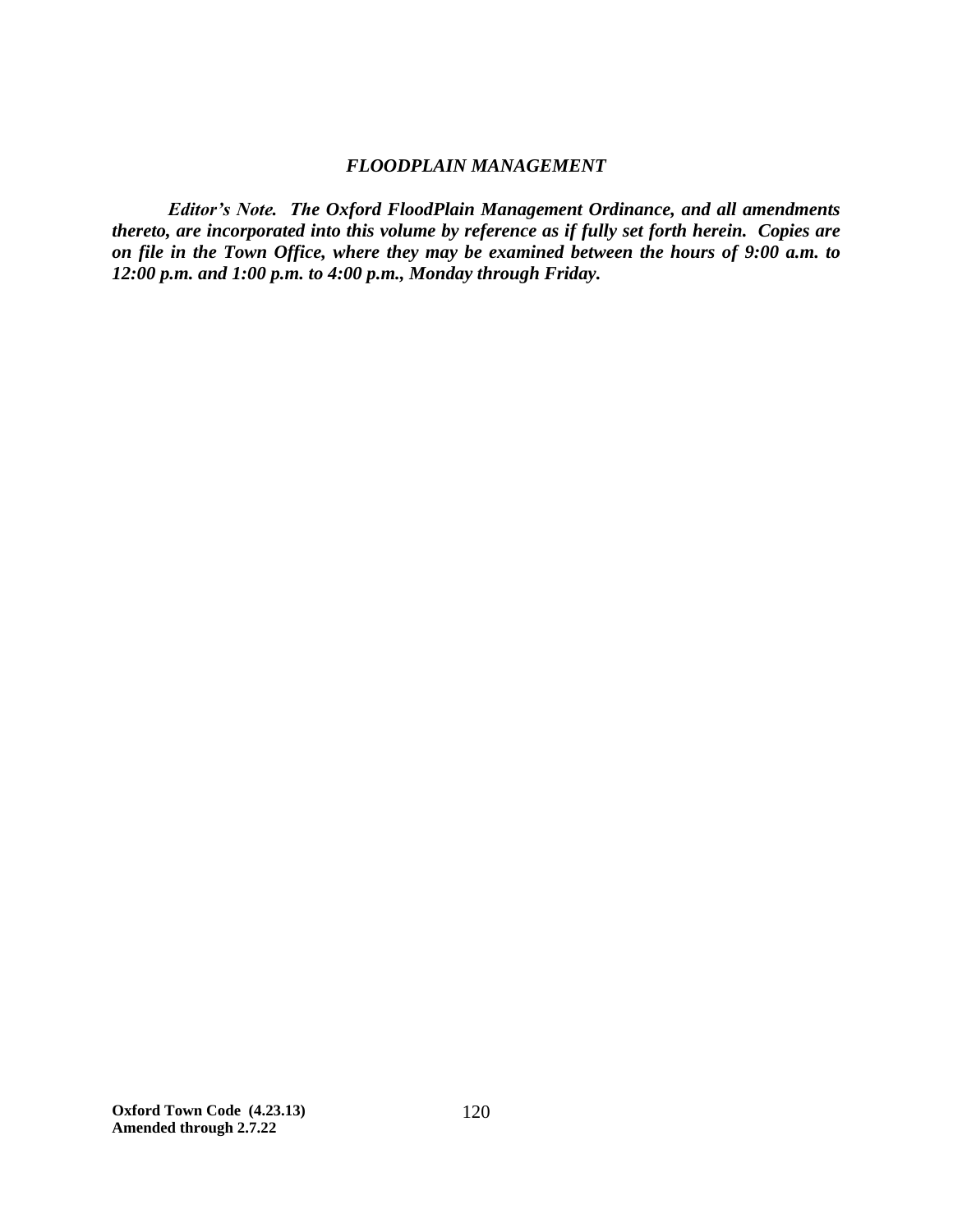#### *STORMWATER MANAGEMENT*

*Editor's Note. The Oxford Stormwater Management Ordinance, and all amendments thereto, are incorporated into this volume by reference as if fully set forth herein. Copies are on file in the Town Office, where they may be examined between the hours of 9:00 a.m. to 12:00 p.m. and 1:00 to 4:00 p.m., Monday through Friday.*